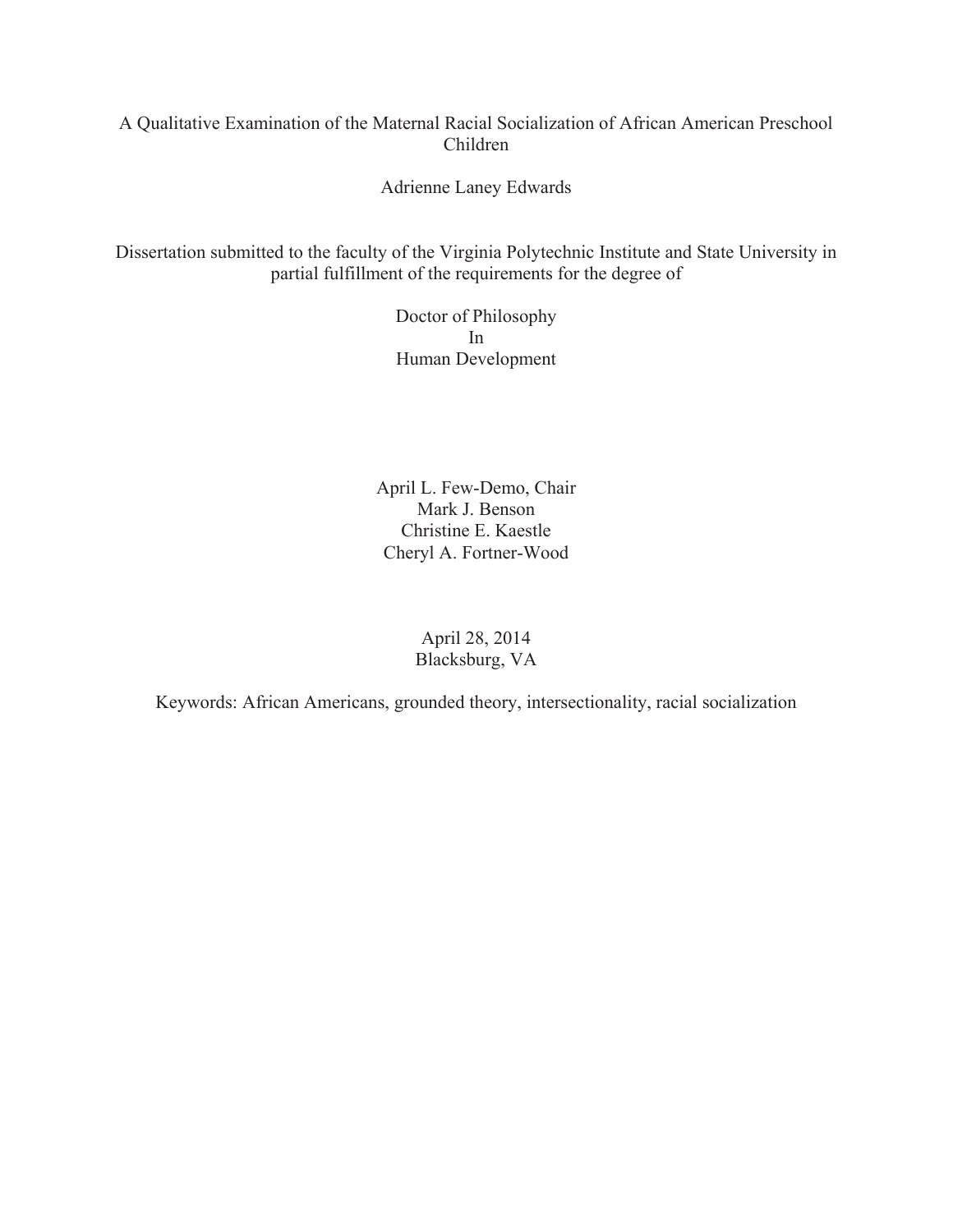# A Qualitative Examination of the Maternal Racial Socialization of African American Preschool Children

## Adrienne L. Edwards

# ABSTRACT

The salience of racial socialization among African American families has received considerable attention in the literature; however, few scholars have examined how the process of racial socialization unfolds in families with very young children. This study investigated how African American mothers of preschool-age children approached the process of racial socialization. I interviewed African American mothers who were at least age 18 (N=12) with biological children between the ages of three and five to explore the following: (a) the strategies and messages used during the racial socialization process, (b) how mothers' perceptions of colorism influenced the content of messages, and (c) mothers' perceptions of external forces that influenced their children's racial socialization experiences. I applied an integrated Black feminist-child development theoretical framework and grounded theory methodology to examine how African American mothers negotiated intersectionality when racially socializing their preschool-age children. Four major themes emerged from data analysis: motherwork as conscientization, bidirectional process in maternal racial socialization, skin tone politics in maternal racial socialization, and defining African American motherhood. From these themes, I concluded that mothers preferred to use cultural and egalitarian strategies and messages with their preschool-age children. Maternal racial socialization has a bidirectional component that involves mother-child conversations about race that occur when the child notices differences in people based on skin color, a race-related situation occurs, or the child initiates it. Colorism did not directly influence the content of racial socialization messages but did inform maternal interactions with extended family members. For African American women, motherhood is characterized by societal expectations and pressures for African American children.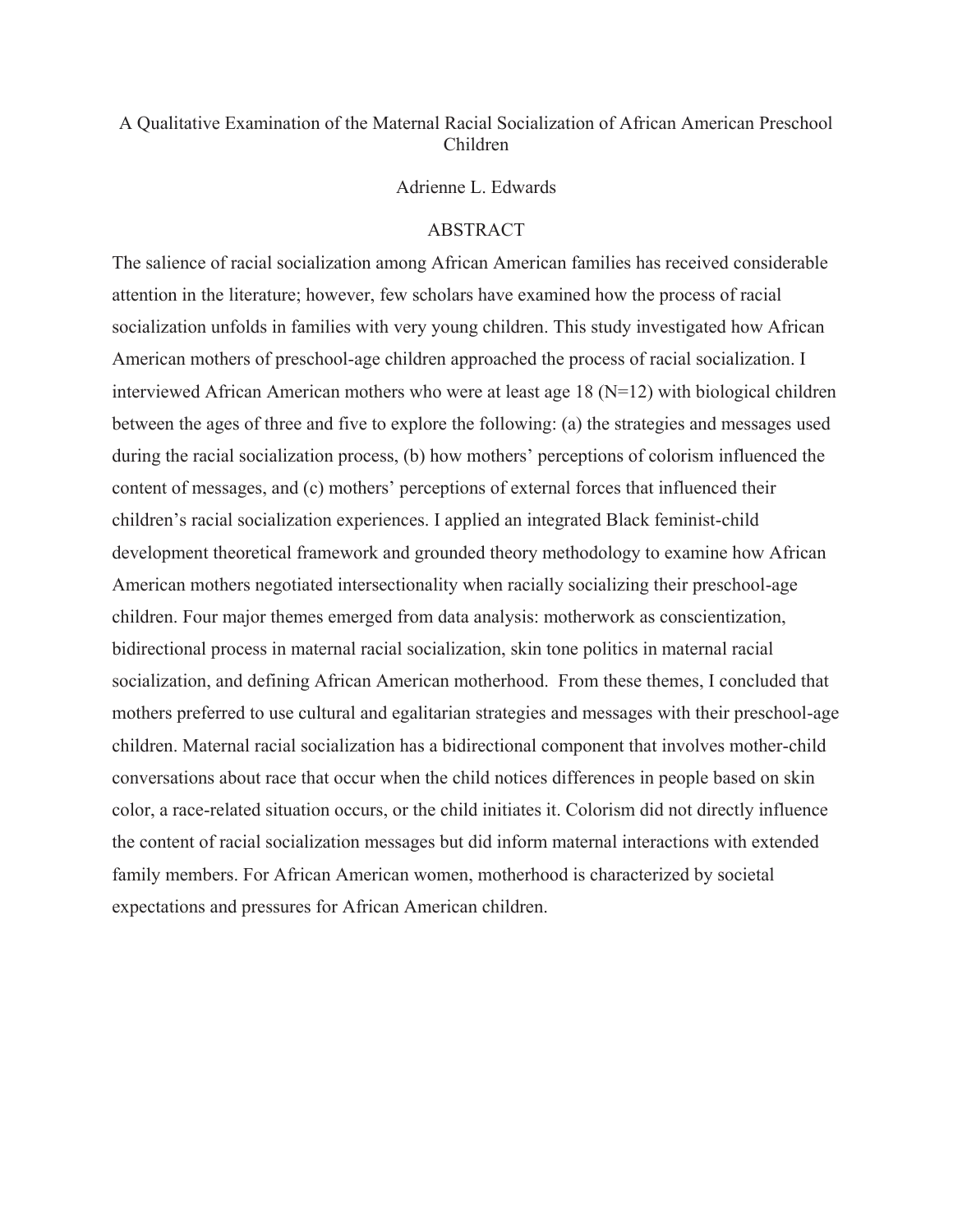# **Dedication**

 To my parents, Collis Jr. and Gwendolyn L. Edwards, thank you for always believing in me and supporting me even when no one else did. Thank you for financing my education from my bachelor's degree through my doctorate degree. You are truly the best parents anyone could ever have. Thank you for giving me life and thank you for making it good. I love you!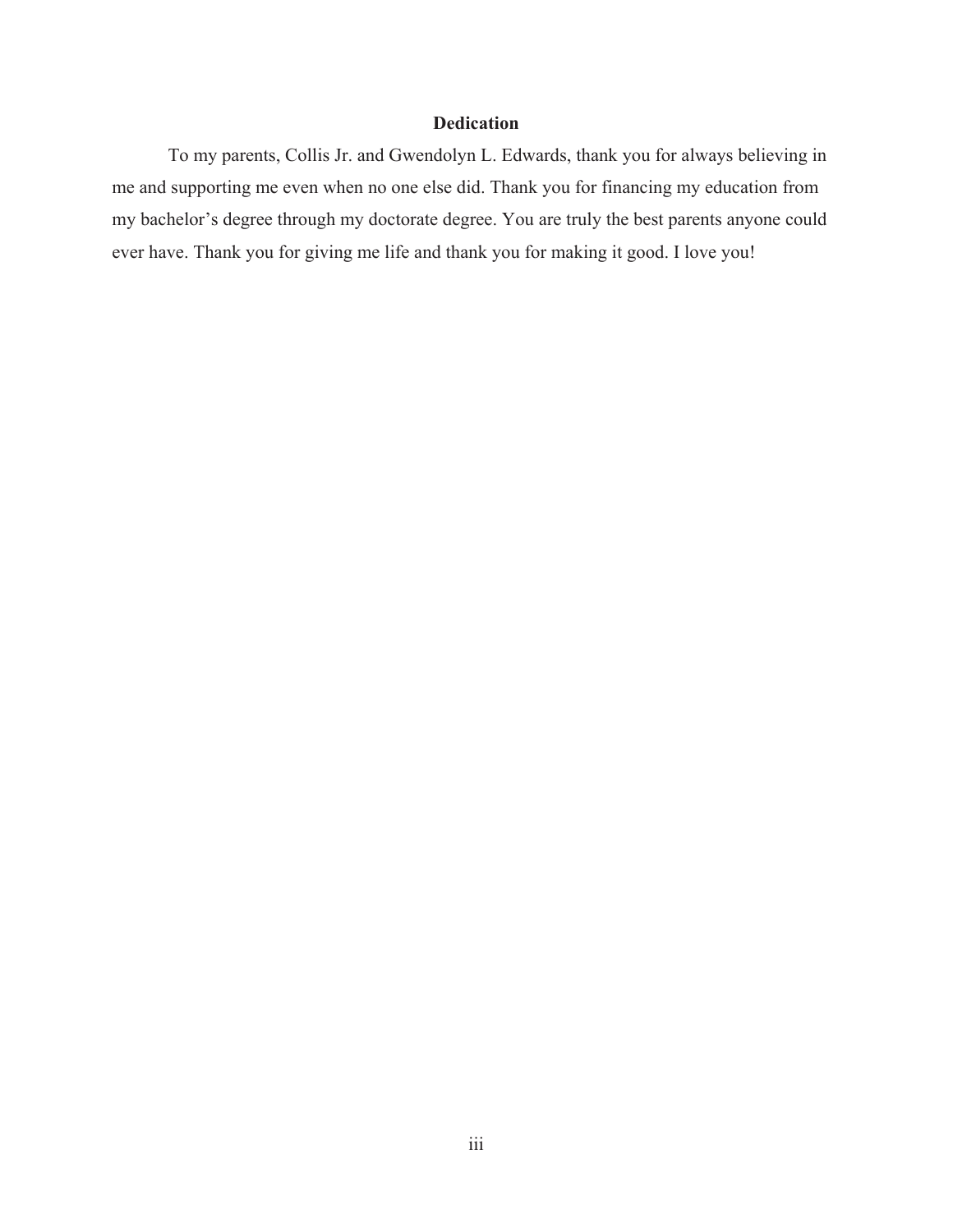# **Acknowledgements**

Several people helped make this dissertation possible. Each of you deserves a very special thank you and I will try to include you all in these acknowledgements.

I am grateful to the Department of Human Development whose Human Development Graduate Student Research Award helped provide funding for this project (\$250.00).

I truly appreciate all of the women and children who participated in this study. I am thankful to the Department of Psychology at Winthrop University and Head Start for helping make this dissertation possible.

I truly appreciate the guidance and support I received from my dissertation committee: Drs. April L. Few-Demo (chair), Mark Benson, Christine Kaestle and Cheryl Fortner-Wood (Winthrop University). Each of you has taught so much.

Dr. April L. Few-Demo: Thank you for your endless support and mentorship. I have learned so much from you about interdisciplinary scholarship, Black feminist theory, feminist praxis, and qualitative methodology. I appreciate your commitment to me throughout my graduate career at Virginia Tech. I would not have been able to do this without you. Words cannot express my gratitude to you. Your mentorship is invaluable. You have been a positive influence on my life and I hope to make you proud as I go out into the academic world. Thank you for going on this journey with me.

Dr. Mark Benson: Thank you stepping in and joining my committee. I will be forever grateful to you. I appreciate your insightfulness as it helped to improve the methodological rigor of my dissertation. Thank you for challenging me to think deeply about how to improve this dissertation.

Dr. Christine Kaestle: Thank you for your support and commitment to this dissertation. I appreciate how you challenged me think about how to build upon the nuances of my findings to make greater contributions to the literature. Thank you for helping me see how to make improvements. I am truly grateful for your support.

Dr. Cheryl Fortner-Wood: Thank you for being the first person to see my potential as a researcher. You took a chance on me and incorporated me as part of your research team without knowing me at the time. Your training and guidance made me competitive for doctoral programs. I am inspired by your commitment to diversity and work with the McNair Scholars Program. I appreciate your endless commitment of professional and personal resources to helping me succeed. You have been an academic mother to me and I truly value having you in my life.

To my undergraduate research assistants Kayla Dugger, Gabrielle Ford, Kristin Jessop, and Angela Palmer: Thank you for your interest in my research and for your commitment to seeing it through. I appreciate working with each of you.

To Dr. Jay A. Mancini: I am honored to have been trained by you. Your training on community capacity and family scholarship has proved invaluable to me. I learned just as much from you as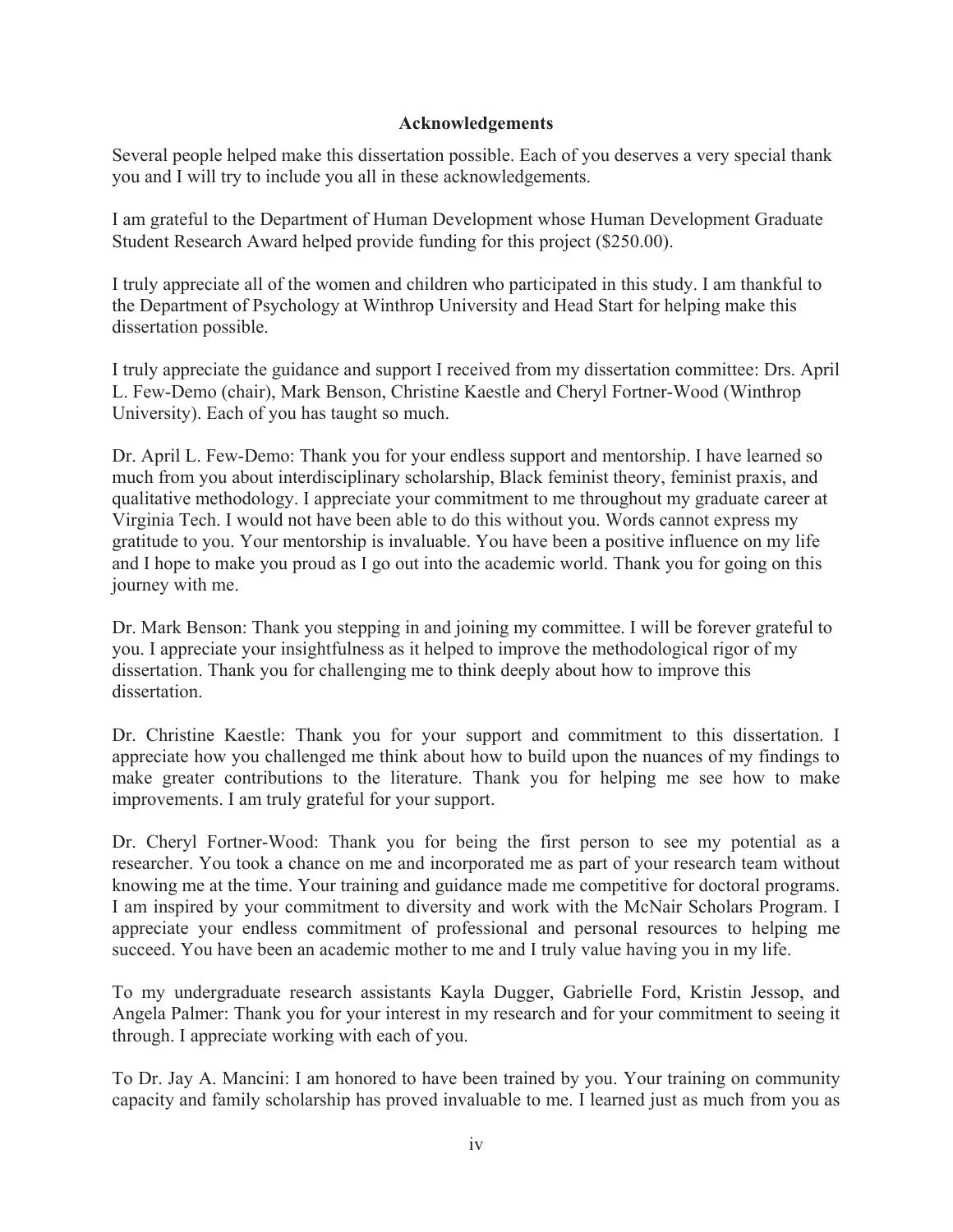a person as I did from your academic training. I hope to emulate your style and class as I embark on my career as an academic. I truly appreciate your commitment to me over the years to helping me succeed. You are a class act.

To the Administrative Staff in the Department of Human Development: Donna Bishop, Kathy Surface, Geneva Watson, and Heather Webster. You all make everything possible! Your commitment to the students in the department is unmatched. Thank you for helping me with paperwork and deadlines. I truly enjoyed seeing your smiling faces every day. You made me smile even when I was tired or stressed. Going to the office and talking with each of you always made my day. I will miss each of you. You are good people inside and out.

To Cathy Jacobs: Thank your exposing me to the New River Valley Community and helping me to meet people in the area who are committed to improve the lives of children and families. I enjoyed working with you and applying me skills and training in counseling and development and child development.

To Drs. Johnny Sanders and Peggy Whiting: You have no idea how you have inspired me. After one semester at Winthrop, I knew I wanted to a career in academia. The way each of you connected with the students was amazing. I wanted to be just like you. Thank you for support in helping me to apply to doctoral programs and for being my biggest cheerleaders as a graduated from Winthrop and moved on to Virginia Tech. I hope to make both of you proud of me.

To my parents, Collis Jr. and Gwendolyn L. Edwards, and my brother, Collis Edwards, III…THANK YOU!!!! I could not have done this without you. I love you!

To my brother Collis III: Thank you for being my technical support, babysitter, and sounding board. Most of all, thank you for being you. I do not tell you all the time but you are a great person and I admire you. You are smart, funny, kind, and generous. Thank you so much! I love you!

To the loves of my life Rodney Feaster and Laney Ann Feaster: You make life worth living. To Rodney: Thank you for always being there to help me throughout the dissertation process. I could not have done this without you. You give me another way to look at things. Thank you making me a better person. I love you! To my daughter Laney: I had no idea nine years ago when I started this journey that you would come into my life. We have been through so much together in such a short amount of time. You are such a special and sweet little girl. You are truly a miracle baby and I thank God for your everyday. I hope you always have what you want out of life. I love you! To our dog Optimus Prime: I could not leave you out. You were my first baby. You bring us joy and help make us a family.

To my Aunt and Uncle Shelly and Anita Jefferies and Cousins Kimberly and Alan: Thank you for always being there for me. You have always supported me. Thank you for being in my corner.

To my dearest friends Ronika Gore Middleton, Samantha Jenkins Rousey, Natikki Dawkins, and Jamilia Brown: Thank you pushing me not to give up. You have been there for me through so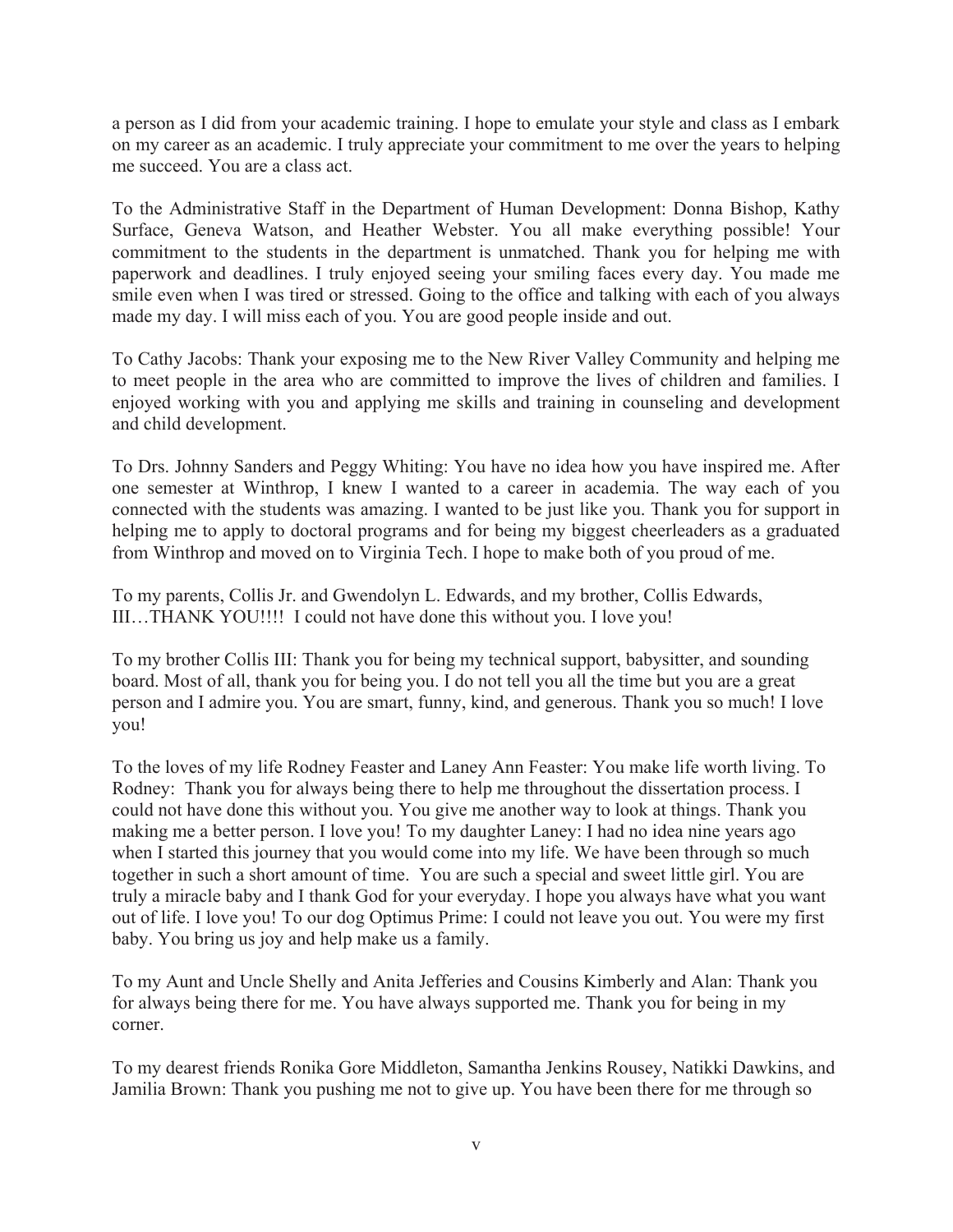many emotional ups and downs throughout the dissertation process. I truly value my friendship with each one of you.

To my VT grad friends Drs. Bradford Wiles, Tiffaney Parkman, Jada Brooks, and Darren Moore, Anabelle Goodwin, and Brandy McCann Seavey: I am glad I met each of you. Thank you for your support and fellowship.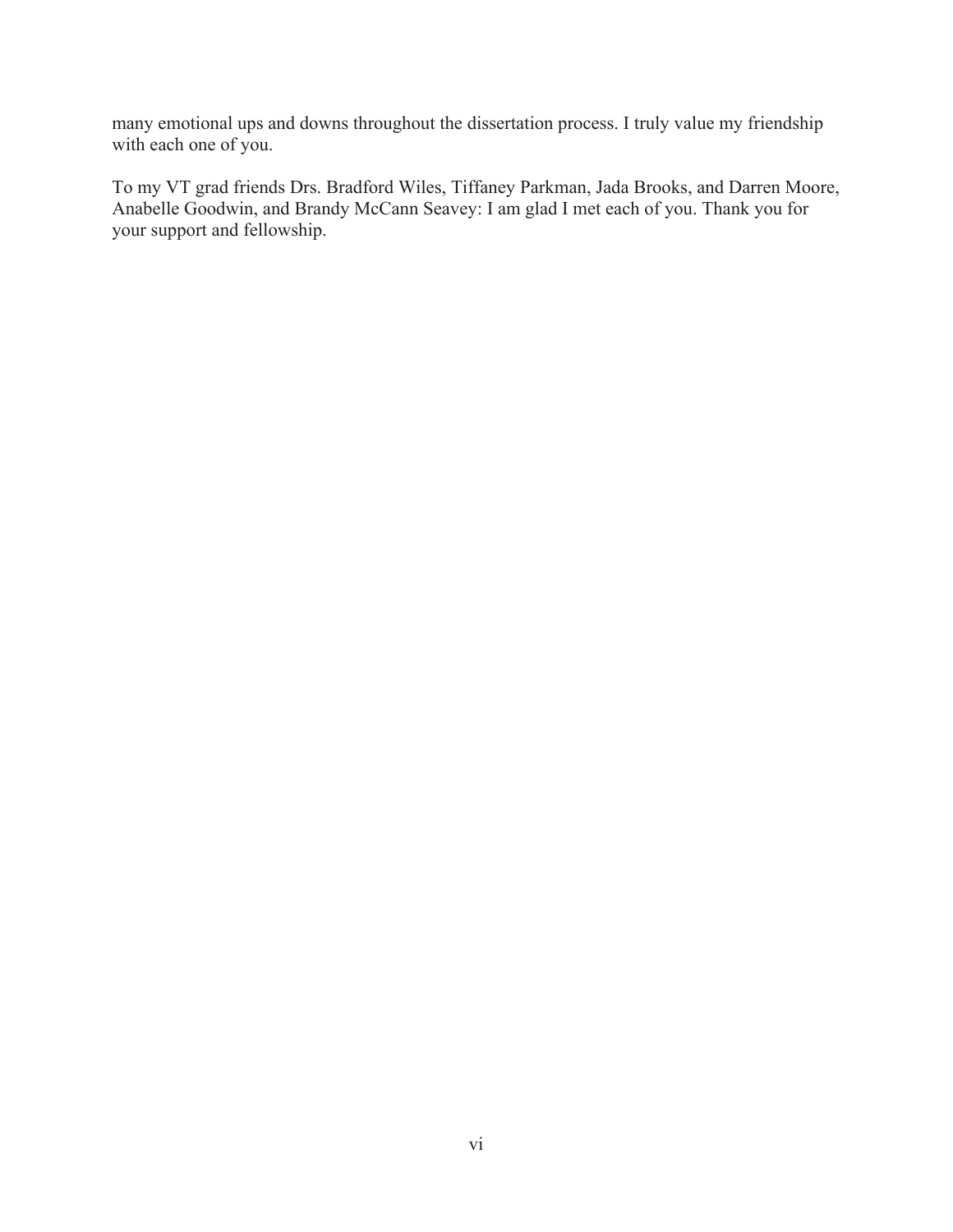# **Table of Contents**

| <b>Chapter One: Introduction</b>                             | 1              |
|--------------------------------------------------------------|----------------|
| Background                                                   | 1              |
| Rationale for the Study                                      | 3              |
| Purpose of the Study                                         | $\overline{4}$ |
| <b>Research Questions</b>                                    |                |
| <b>Chapter Two: Literature Review</b>                        | 5              |
| Overview of the Theoretical Framework                        | 5              |
| Social Position and Black Feminist Theory                    | 6              |
| Sociohistorical Forces                                       | 8              |
| <b>Ecological Contexts</b>                                   | 11             |
| Child Influences                                             | 14             |
| <b>Chapter Three: Methods</b>                                | 16             |
| Research Design                                              | 16             |
| Rigor of the Study                                           | 16             |
| Pilot Study                                                  | 20             |
| Procedures                                                   | 20             |
| Eligibility Criteria                                         | 20             |
| <b>Recruitment Process</b>                                   | 21             |
| Overview of Geographic Area                                  | 22             |
| Description of the Sample                                    | 22             |
| <b>Data Collection Procedures</b>                            | 23             |
| Unit of Analysis                                             | 26             |
| Instrumentation                                              | 26             |
| Semi-structured Interview                                    | 26             |
| The Clark Doll Test                                          | 26             |
| The Modified Clark Doll Test                                 | 28             |
| Data Analysis                                                | 29             |
| Researcher's Reflexivity Statement                           | 31             |
| <b>Chapter Four: Findings</b>                                | 34             |
| Motherwork as Conscientization                               | 34             |
| Types of Racial Socialization Strategies and Messages        | 35             |
| Sense of Social Stratification Mechanisms                    | 37             |
| Guidelines for External Forces                               | 38             |
| Fear of External Forces' Influence                           | 40             |
| Practice of Active Intervention Against External Forces      | 41             |
| Reflective Thinking                                          | 42             |
| Results of the Modified Clark Doll Test                      | 42             |
| Predictions for Child's Racial Preferences                   | 45             |
| Reactions To and Understanding of Child's Racial Preferences | 46             |
| Maternal Beliefs About Child's Racial Preferences            | 47             |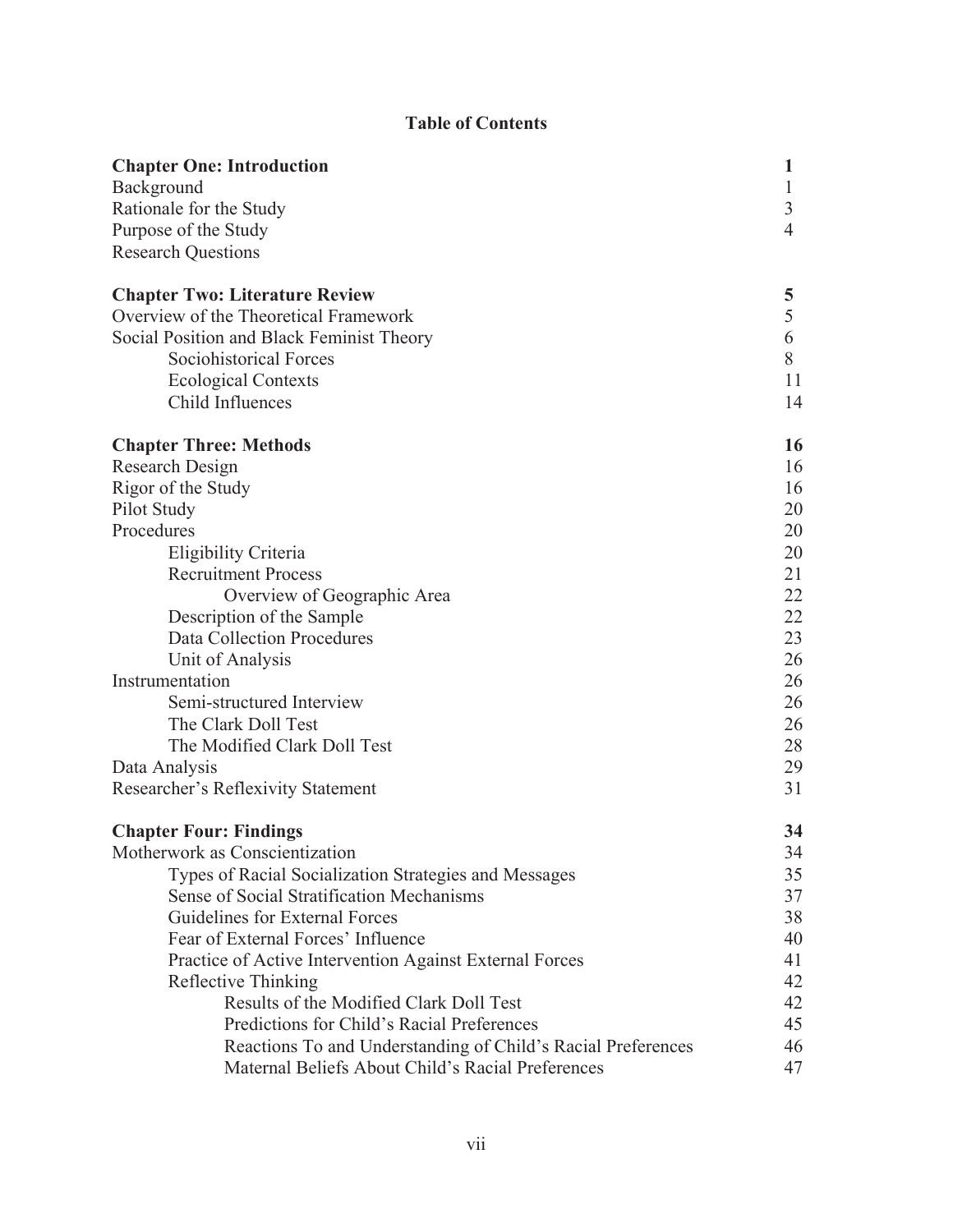| Bidirectional Process in Maternal Racial Socialization                          | 49 |
|---------------------------------------------------------------------------------|----|
| Time of Readiness                                                               | 49 |
| Child's Developmental Level                                                     | 49 |
| Catalysts for Racial Conversations with Children                                | 50 |
| Child Notices Differences in Skin Color                                         | 50 |
| <b>Situation Arises</b>                                                         | 50 |
| Child Initiates                                                                 | 51 |
| Child Characteristics and Behaviors                                             | 52 |
| Skin Tone Politics in Maternal Racial Socialization                             | 53 |
| Skin Tone Socialization                                                         | 54 |
| Teasing                                                                         | 55 |
| Defining African American Motherhood                                            | 56 |
| Meanings of Motherhood                                                          | 56 |
| "It Means Everything"                                                           | 56 |
| Commonalities and Variations in Parenting                                       | 56 |
| Stereotypes About African American Mothers                                      | 57 |
| Raising African American Boys                                                   | 59 |
| Marginalization                                                                 | 60 |
| Roles                                                                           | 60 |
| Lessons to Learn                                                                | 61 |
| Othermothering                                                                  | 61 |
|                                                                                 |    |
| <b>Chapter Five: Discussion</b>                                                 | 63 |
| Overview                                                                        | 63 |
| Motherwork as Conscientization                                                  | 64 |
| Maternal Understanding of Intersectionality                                     | 66 |
| Mothers' Definition of Racial Socialization                                     | 67 |
| Bidirectional Process in Maternal Racial Socialization                          | 68 |
| Skin Tone Politics in Maternal Racial Socialization                             | 69 |
| Defining African American Motherhood                                            | 71 |
| Significance of Othermothering                                                  | 71 |
| Interrelated Lives of Women and Children                                        | 72 |
| Voice of African American Mothers                                               | 72 |
| <b>Negative Cases</b>                                                           | 74 |
| Limitations                                                                     | 75 |
| Directions for Future Research                                                  | 76 |
| <b>References</b>                                                               | 79 |
| <b>Appendices</b>                                                               |    |
| Appendix A: The Integrative Model for the Study of Developmental Competences in |    |
| Minority Children                                                               | 90 |
| Appendix B: Flow Chart of Theoretical Model and Research Questions              | 91 |
| Appendix C: Semi-structured Interview Protocol                                  | 92 |
| Appendix D: Recruitment Letter                                                  | 96 |
|                                                                                 |    |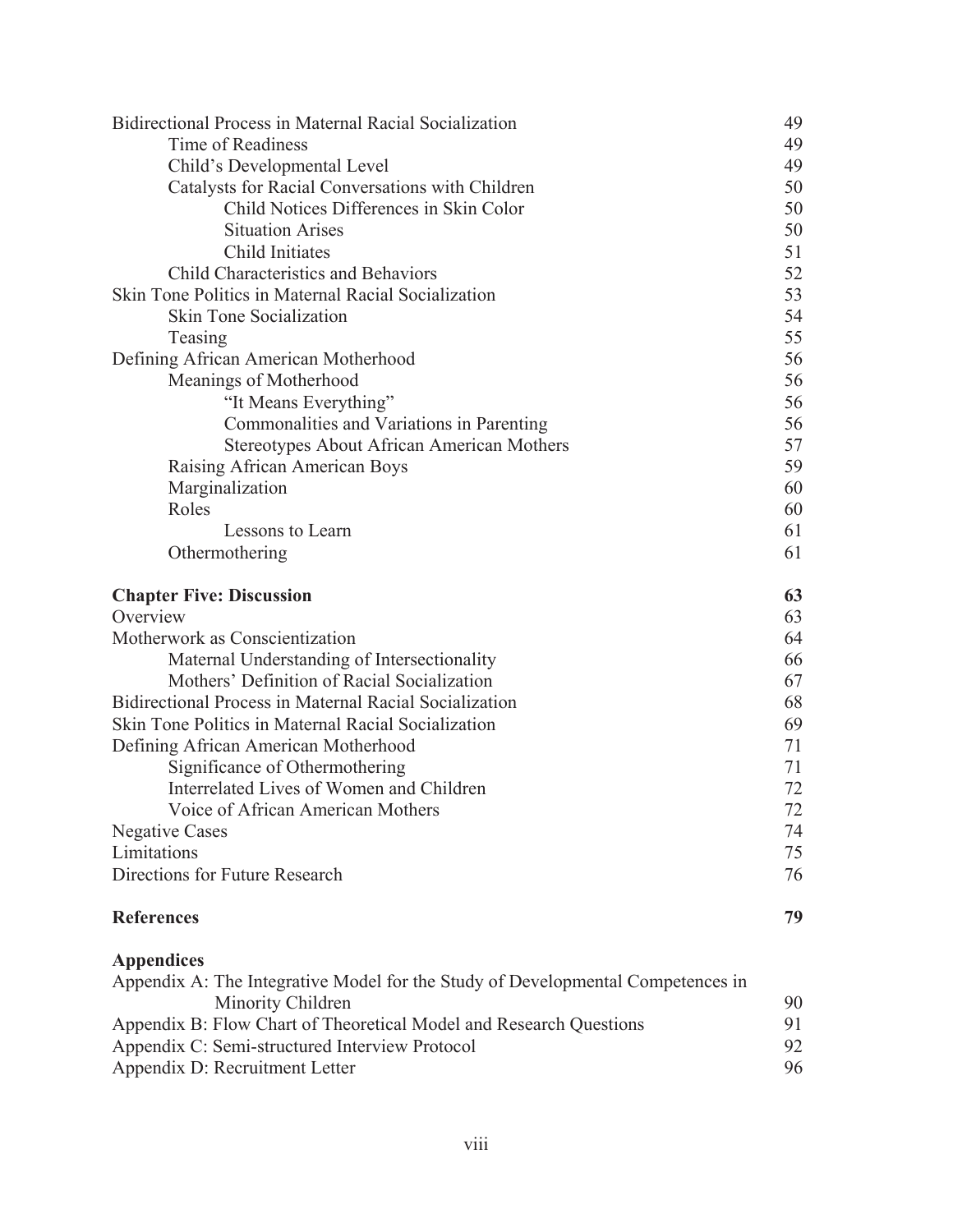| Appendix E: Recruitment Flyer                           | 97  |
|---------------------------------------------------------|-----|
| Appendix F: Craigslist Advertisement Greenville/Upstate | 98  |
| Appendix G: Craigslist Advertisement York County        | 99  |
| Appendix H: Eligibility Questionnaire                   | 100 |
| Appendix I: Adult Informed Consent                      | 102 |
| Appendix J: Parent Permission Form                      | 104 |
| Appendix K: Script for Child Assent                     | 107 |
| Appendix L: Modified Version of the Clark Doll Test     | 108 |
| Appendix M: Receipts for Gift Cards and Books           | 109 |
| Appendix N: Final Coding Scheme                         | 110 |
| Appendix O: Annotated List of Figures                   | 112 |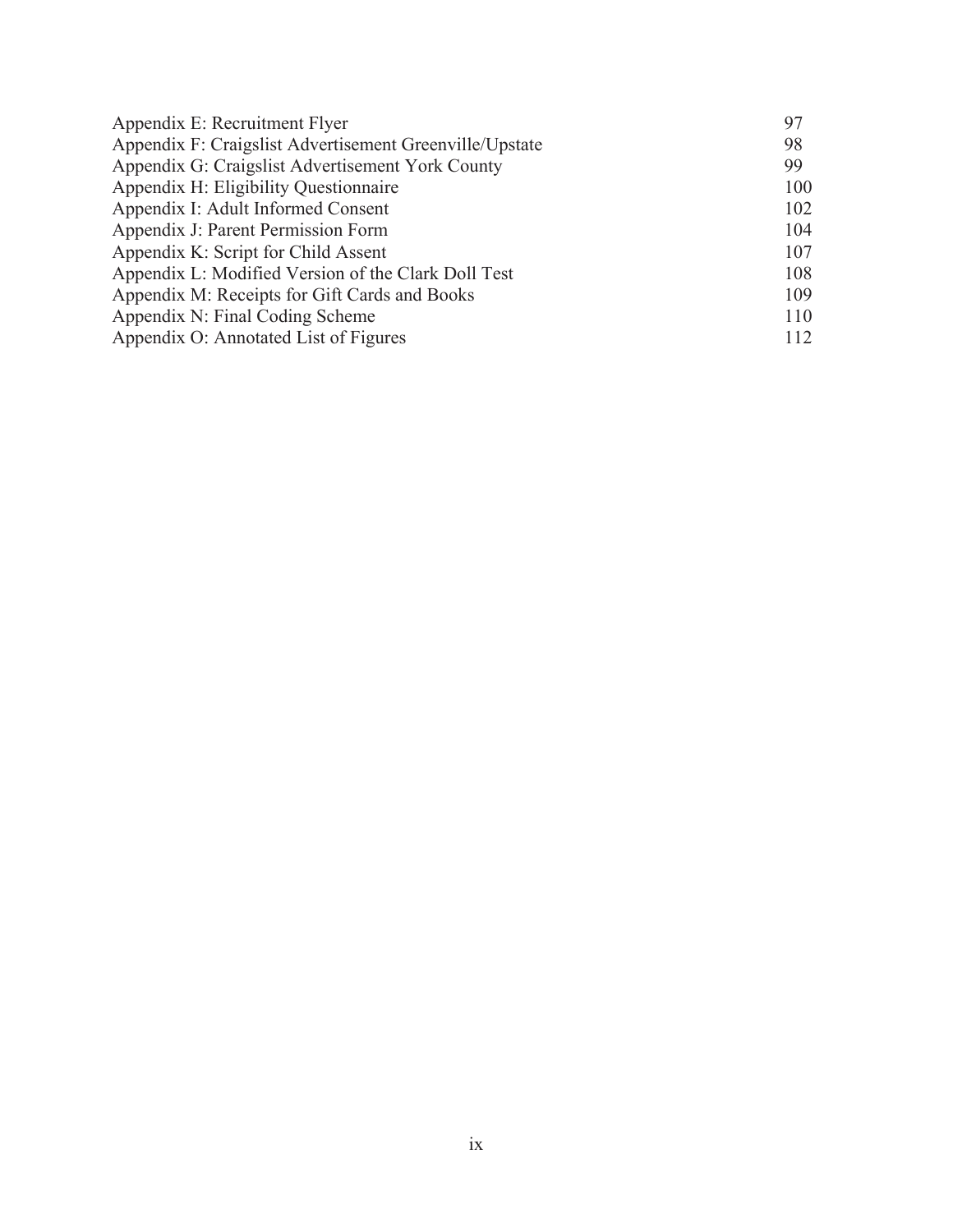# **List of Figures**

| Figure 1. Samples of Cartoons Used for the Rankings Study<br>(Jordan & Hernandez-Reif, 2009, p. 393)                                   | 29 |
|----------------------------------------------------------------------------------------------------------------------------------------|----|
| Figure 2. The Integrative Model of the Study of Developmental Competencies in<br>Minority Children (Garcia Coll et al., 1996, p. 1896) | 90 |
| Figure 3. Flow Chart of Theoretical Model and Research Questions<br>Adapted from Garcia Coll et al., 1996, p. 1986                     | 91 |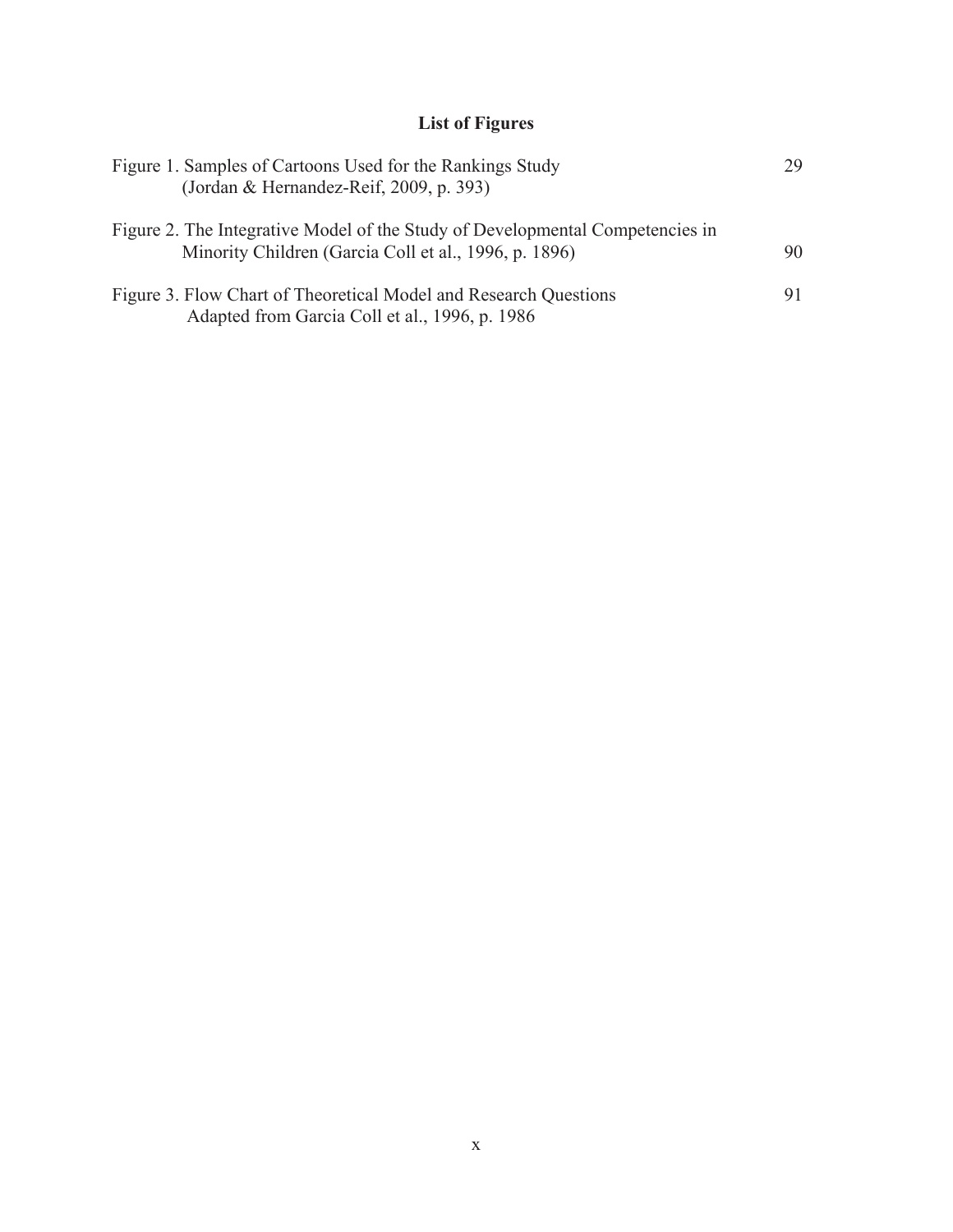# **List of Tables**

| Table 1. Demographic Characteristics of the Sample                                    |    |  |  |  |
|---------------------------------------------------------------------------------------|----|--|--|--|
| Table 2. Percentages of Children's Racial Preferences on the Modified Clark Doll Test | 44 |  |  |  |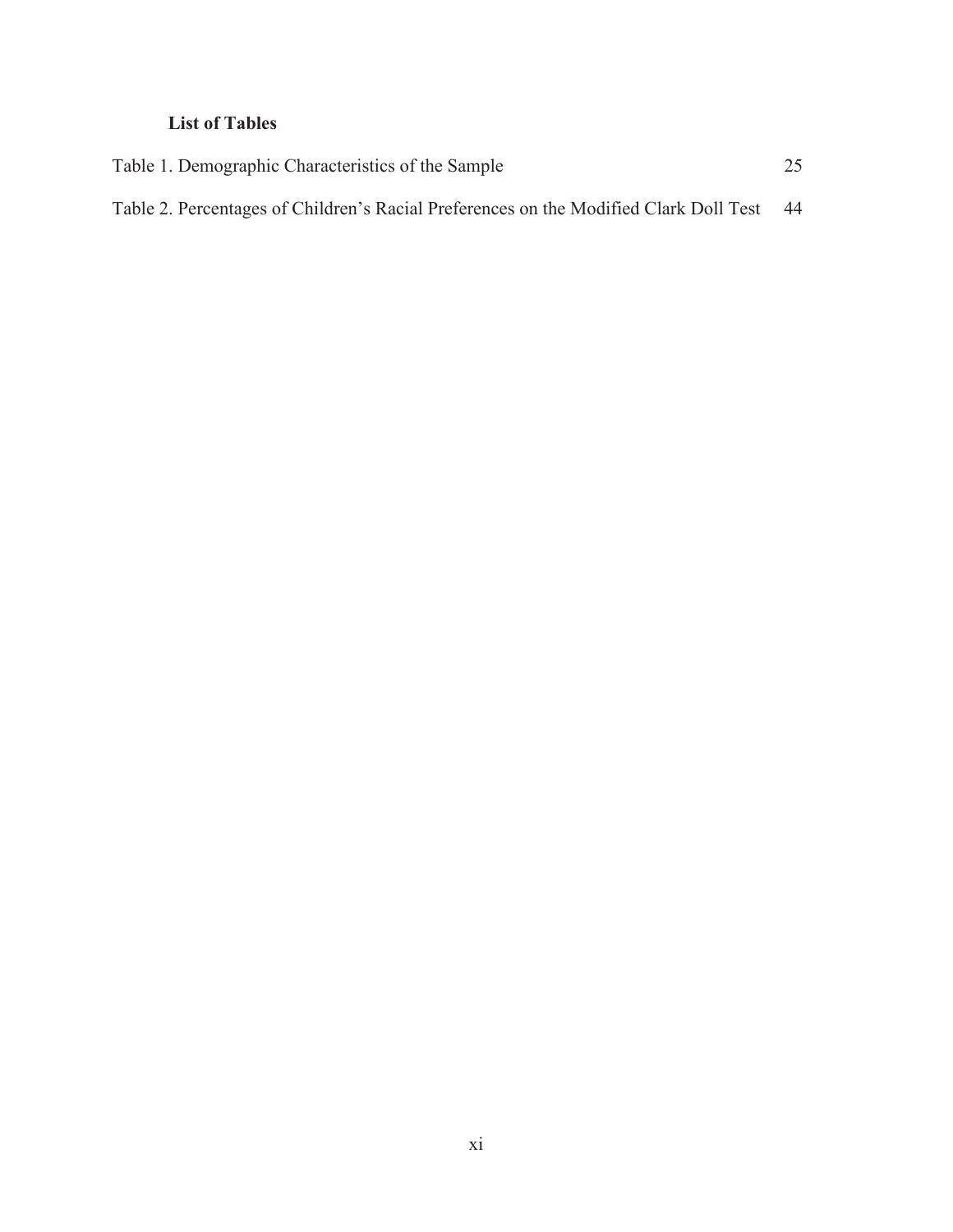#### **Chapter One: Introduction**

#### **Background**

Researchers from several disciplines have examined the complex nature of child socialization. Given the growing cultural and racial diversity in the United States, a burgeoning group of researchers has sought to examine racial socialization among racial and ethnic minority families. Racial socialization refers to the messages and practices parents use to prepare their children for life as members of their own race and educate them about intergroup relations with other racial and ethnic groups (Hughes & Johnson, 2001; Thornton, Chatters, Taylor, & Allen, 1990). Racial socialization among African American families, in particular, has received considerable attention in the literature. For African American families, racial socialization has become a necessary component of parenting (Caughy, O'Campo, Randolph, & Nickerson, 2002; Franklin, Boyd-Franklin, & Draper, 2002; S.A. Hill, 1999; White-Johnson, Ford, & Sellers, 2010) due in part to the history of slavery of African Americans and the continued marginalization and stigmatization of African Americans in U.S. society (S.A. Hill, 1999). "For African American people, parenting has too often been consigned to teaching kids to survive and to not submit to the inequities of racism. There is no choice in this regard" (Franklin et al., 2002, p. 120). This is not to say that racial socialization does not occur among other racial and ethnic groups. Hughes (2003) and Hughes and colleagues (2006) argued that parents from all racial and ethnic groups probably convey messages about race and intergroup relations to their children; however, racial socialization is particularly salient in the lives of racial and ethnic minorities. For instance, studies on racial socialization have shown that most African American parents report engaging in racial socialization practices with their children (Hughes & Chen, 1997; Hughes & Johnson, 2001).

Despite the attention this phenomenon has received, few scholars have examined how the process of racial socialization unfolds in families with very young children (Suizzo, Robinson, & Pahlke, 2008). I have addressed that gap in the racial socialization literature by using an integrated Black Feminist- child development theoretical framework to explore how cultural factors influenced the maternal racial socialization of young African American children. I used the Integrative Model for the Study of Developmental Competences in Minority Children (Garcia Coll et al., 1996) and Black Feminist theory (Collins, 2000) as a theoretical framework for this study. From this point forward, this model will be referred to as the Integrative Model.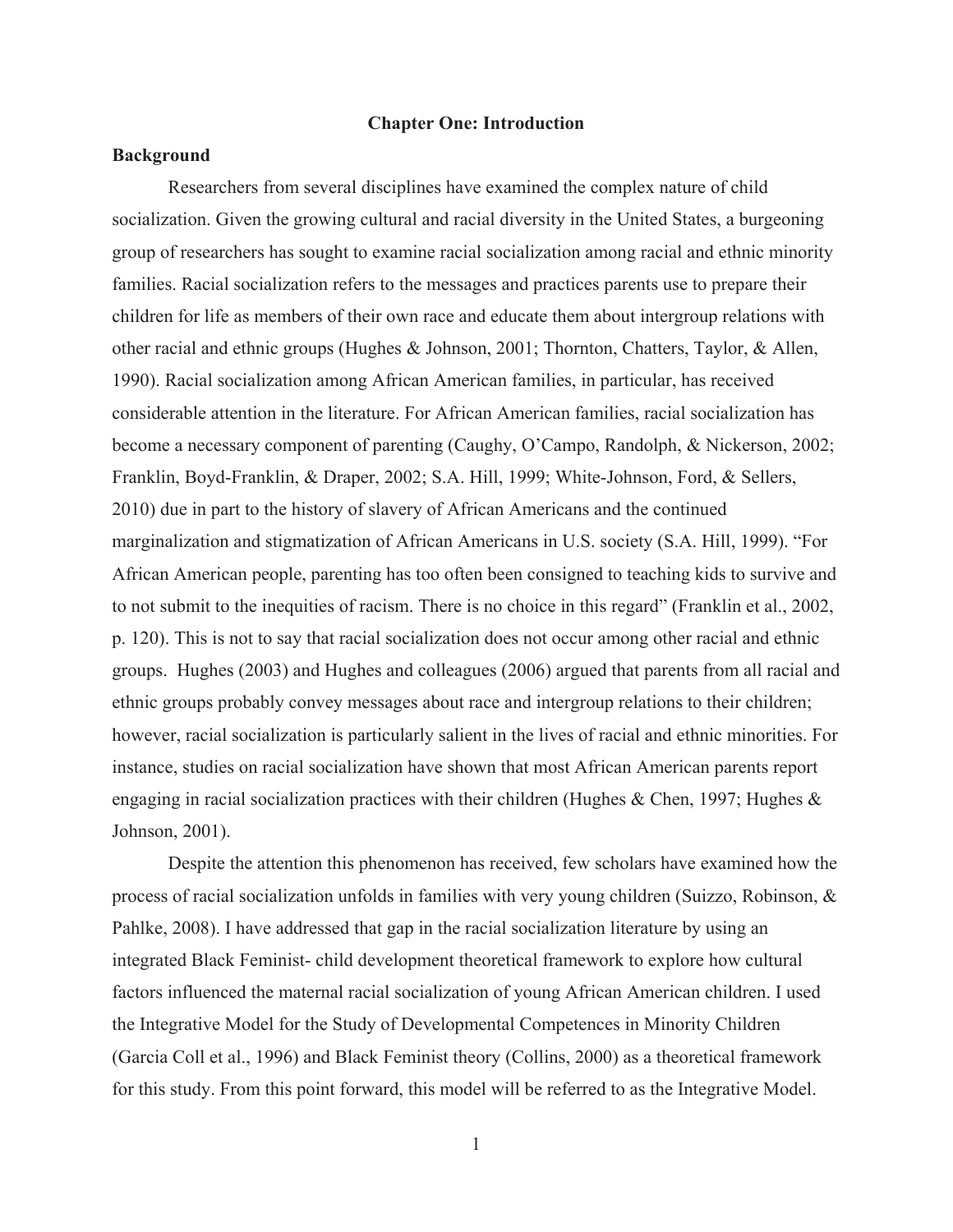Garcia Coll and colleagues (1996) highlighted, comprehensively, those factors that interacted to form the distinct process of the development of children of color (see Appendix A). Black Feminist theory (Collins, 2000) complemented the Integrative Model (Garcia Coll et al., 1996) and was used to provide another theoretical lens to examine how intersectionality informed mothers' racial socialization process and the lived experiences of African American mothers and children. Intersectionality referred to how race, class and gender coalesced to form the distinct life experiences of African American women (Crenshaw, 1993). Additionally, I explored how colorism influenced the process of maternal racial socialization. Colorism is "an intraracial system of inequality based on skin color, hair texture, and facial features that bestows privilege and value on physical attributes that are closer to white" (Wilder  $& Cain, 2011, p. 578$ ). This study was a grounded theory exploration with African American mothers from low-income and middle-class families and their preschool-age children (i.e., ages three to five years old).

## **Rationale for the Study**

I believe that the examination the racial socialization of preschool-age children is imperative because of the developmental tasks experienced by this age group. Preschool-age children are negotiating early stages of identity development; moreover, the successful negotiation of these stages is influenced by the culture and society in which they live (Erikson, 1950; 1965. Identity development at this stage is crucial as it influences identity formation later in life (Erikson, 1950; 1965). Further, Demo and Hughes (1990) postulated that racial identity in adulthood is shaped by the parental racial socialization messages received in childhood. Racial socialization has implications for the early racial identity development of African American children because it helps impart to them what they need to know in order to develop a healthy identity and live in U.S. society. In a similar vein, examining the racial socialization of very young children is important because they are aware of and form ideas about phenotypic differences in people (for example see Clark and Clarks' (1947) classic doll study); therefore, understanding how parents address racial differences among people with their children is important.

McAdoo (2002) and Peters (2007) noted that researchers have not paid enough attention to within-group differences among African American families. In order to gain views that are generally applicable to any population of racially and ethnically different people, it is necessary to study within group differences (McAdoo). Previous studies have shown that racial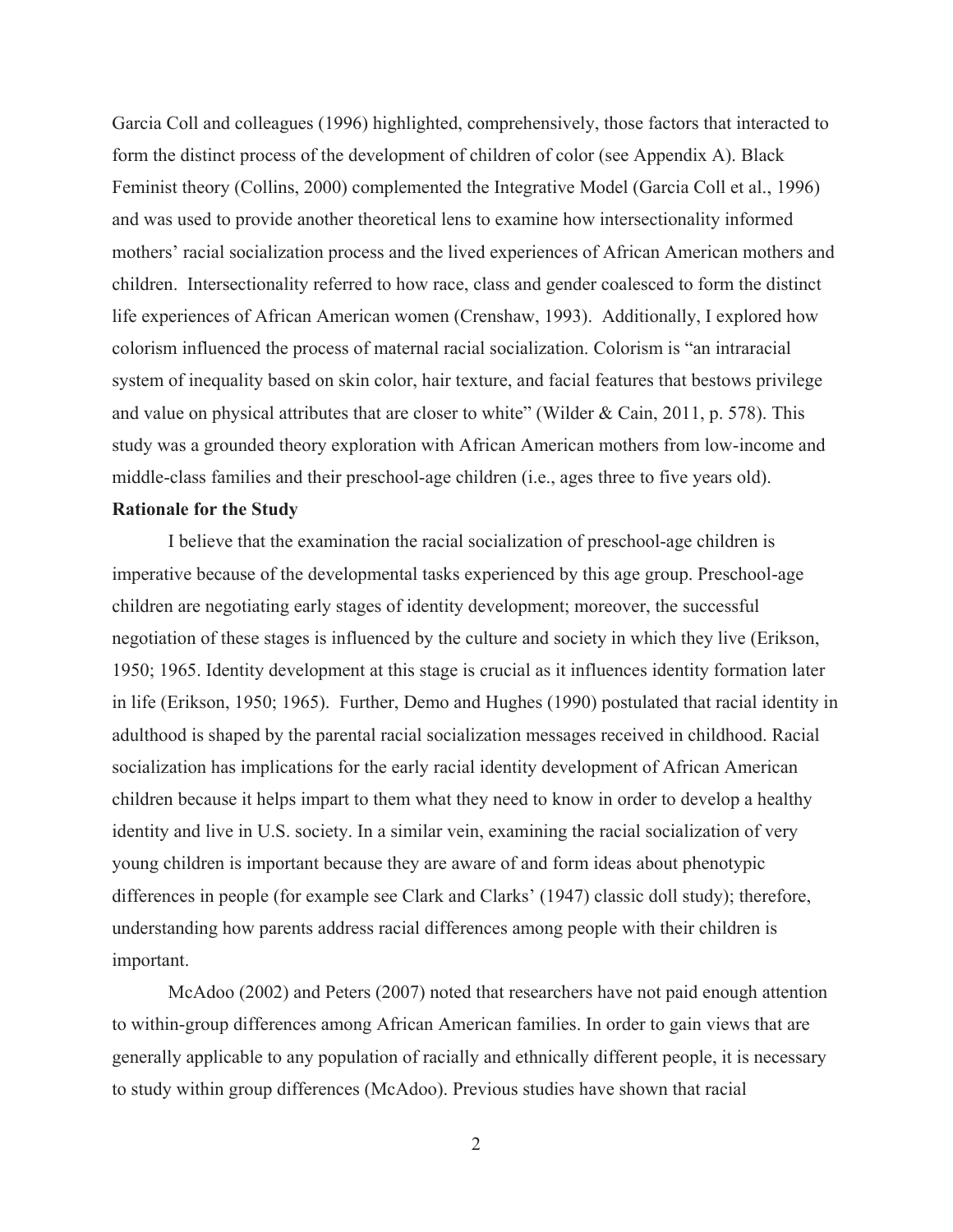socialization varies by parental gender, marital status, and education (Bowman & Howard, 1985; Thornton et al., 1990). This study was significant because it examined within-group differences among African American mothers with preschool-age children through the use of a sample of low-income and middle-income mothers with varying marital statuses and levels of education.

Another reason why this topic was a significant course of study is that the sociohistorical contexts surrounding African American families have changed in recent decades. Historical changes and cultural variations shape the lives of children (Morrow, 2003). These phenomena in childhood should not be overlooked when studying aspects of parenting, in particular the parenting among racial and ethnic minority populations. Hughes and colleagues (2006) proposed that the process of racial socialization is likely to become increasingly important in the lives of children as they are being challenged to negotiate environments rich in diversity. This study explored how African American parents prepare their children to negotiate those contexts in the  $21<sup>st</sup>$  century.

Lastly, this study was important because more rigorous research methods to examine maternal racial socialization, an aspect of African American parenting. Tamis-LeMonda, Briggs, McClowry, and Snow (2008) reviewed the literature on methodologies used in research on parenting in African American families and noted that, while vast improvements have been made, researchers should employ more rigorous methods to tap into the rich dimensions of and influences on African American parenting. The authors urged researchers to make sure that their measurement of African American parenting is grounded in the experiences of parents. This study examined maternal racial socialization from the perspective of African American mothers through the use of an in-depth qualitative interview and grounded theory methodology.

# **Purpose of the Study**

In this study, I explored how African American mothers engage their preschool-age children in the racial socialization process. This study focused on examining the content of messages conveyed to children during the racial socialization process. Additionally, I examined how intersectionality and colorism contribute to the maternal racial socialization process. The overall purpose of this study was to move beyond the current limitations in the literature on racial socialization to a deeper, more informed understanding of how intersectionality and colorism influence how racial socialization happens in African American families.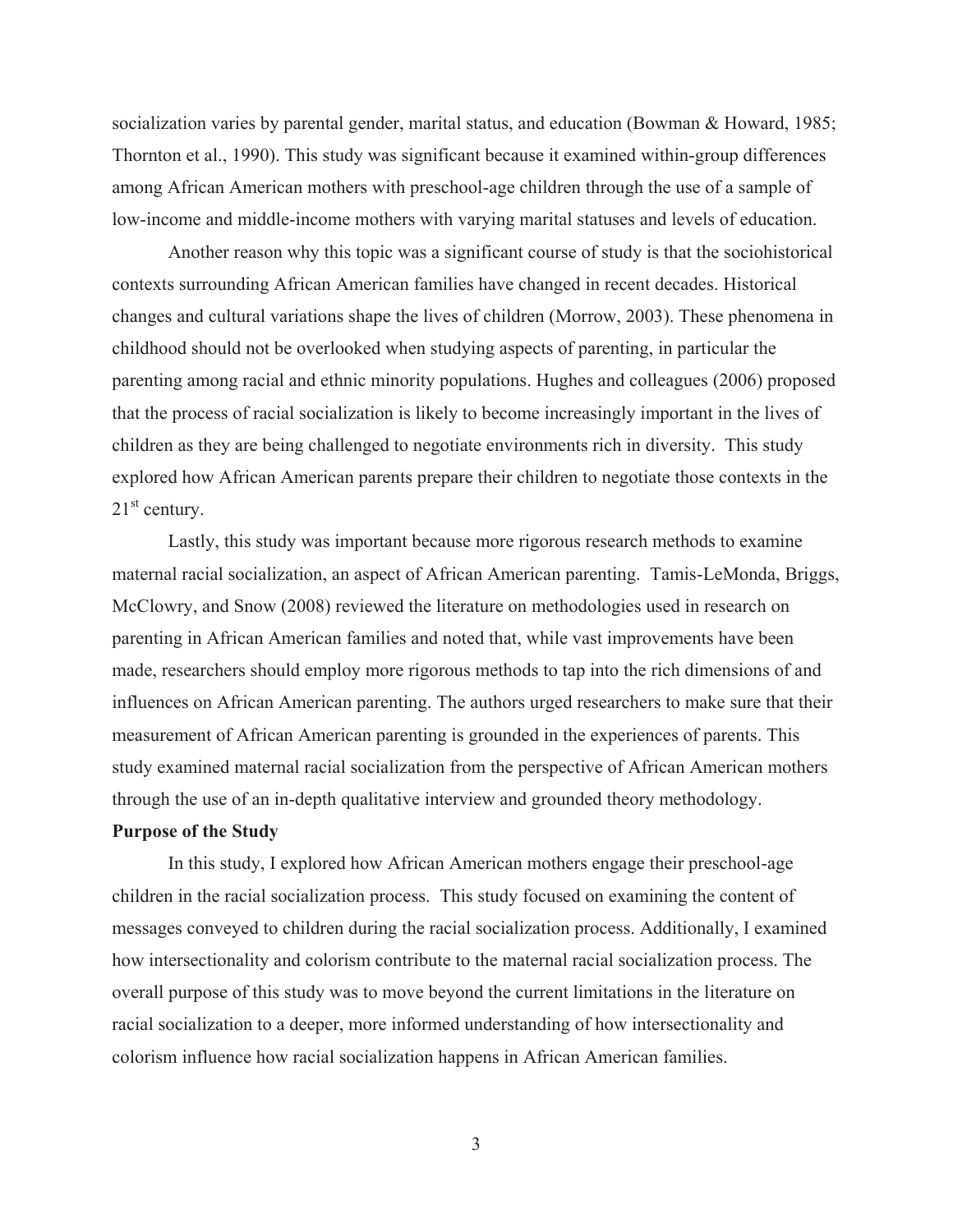## **Research Questions**

In this study, racial socialization was operationalized as the strategies that parents use to impart cultural norms and values to children and to teach them about interracial group relationships and sociocultural interaction. Based on my review of the literature, I devised these research questions:

- 1. What are the maternal racial socialization strategies that African American mothers use with their preschool-age children?
- 2. What is the content of maternal racial socialization messages?
- 3. How do mothers' perceptions of colorism influence the content of maternal racial socialization messages?
- 4. What are mothers' perceptions of external forces that influence their children's racial socialization experiences?

The Integrative Model (Garcia Coll et al., 1996) and Black Feminist theory were used as a theoretical framework to address the research questions of this study (see Appendix B).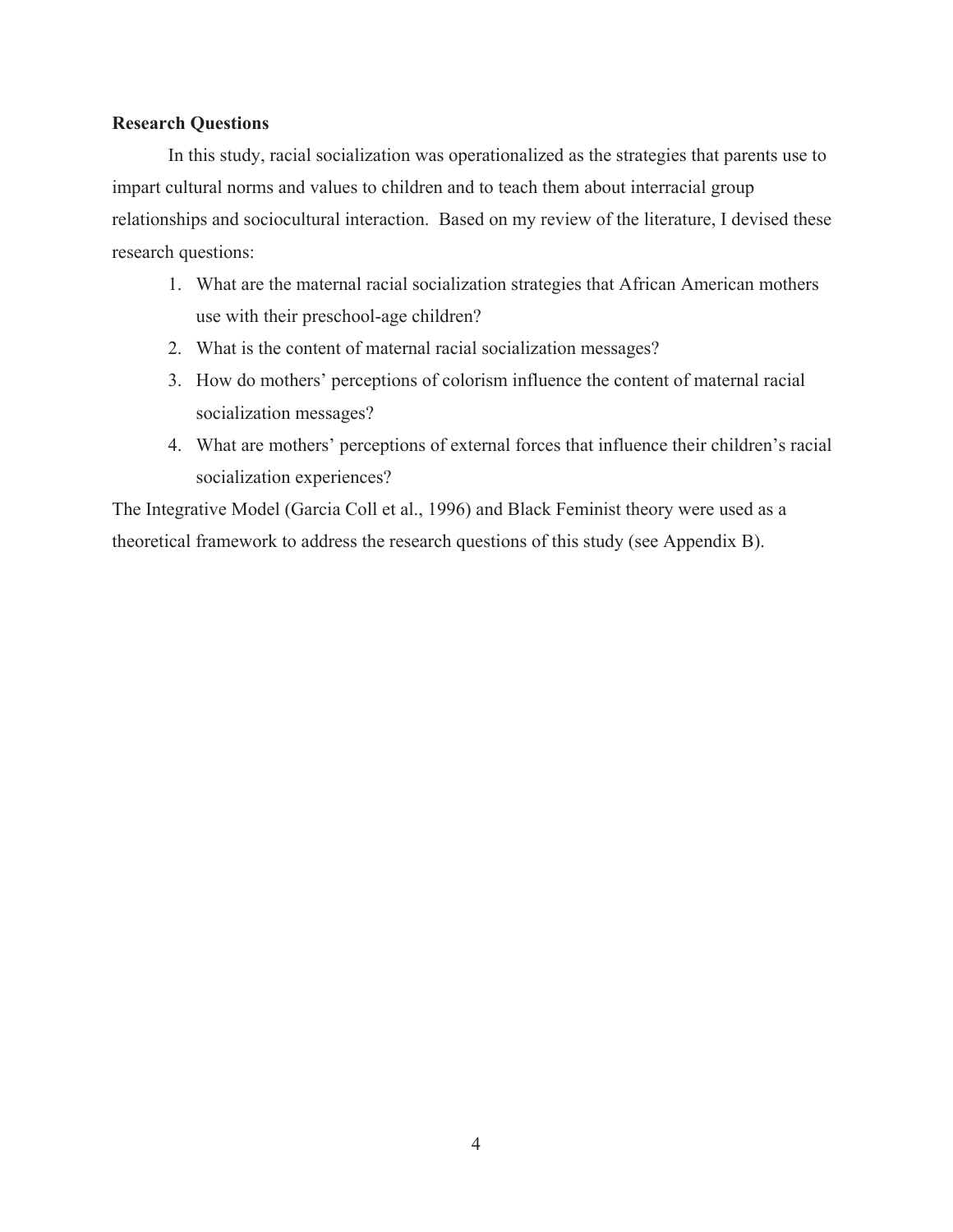#### **Chapter Two: Literature Review**

#### **Overview of the Theoretical Framework**

In this section, I present a review of the Integrative Model (Garcia Coll et al., 1996) and Black Feminist Theory (Collins, 2000). The model was originally based on social stratification theory (Attewell & Fitzgerald, 1980). The model was an outgrowth of the authors concerns that existing mainstream, theoretical frameworks did not address the diversity and strengths of minority groups (Garcia Coll et al., 1996). Further, researchers have continued to assess racial and ethnic minority children's development, including African American children, based on the prototypical development of Caucasian, middle-class children (Lillard, 1998; Miller, 2002; Peters, 2007). The Integrative Model differs from mainstream theories of child development because social position was the central construct of the model; whereas, mainstream theories have ignored how social position influences the development of children of color (Garcia Coll et al., 1996). In the Integrative Model, social position refers to race, class, ethnicity, and gender as separate variables that work together to influence the development of racial and ethnic minority children (Garcia Coll et al., 1996). Black Feminist theory fits with the social position construct of the Integrative Model as they both emphasize how race, class, and gender intersect to influence the lives of African Americans. Eight constructs constitute the model and they include: (a) social position, (b) social stratification mechanisms (i.e., racism, prejudice, discrimination, and oppression) (c) segregation (d) promoting and inhibiting environments, (e) adaptive culture, (f) child characteristics, (g) family, and (h) developmental competencies.

After synthesizing the Integrative Model (Garcia Coll et al., 1996) with the racial socialization literature, four themes emerged from my synthesis that best describe how the model explains the racial socialization of young African American children: social position, sociohistorical forces, ecological contexts and child influences. These themes compelled me to choose the model as part of my theoretical framework because they illuminate how the model captures the major findings in the racial socialization literature while placing those findings in a child development context. These themes guide my interpretation of responses to my research questions and overall understanding of the process of maternal racial socialization. Further, my synthesis revealed how Black Feminist theory was needed to complement the Integrative Model to examine in greater depth how the intersection of race, class and gender inform mothers' racial socialization practices and impact African American child development. In this overview of the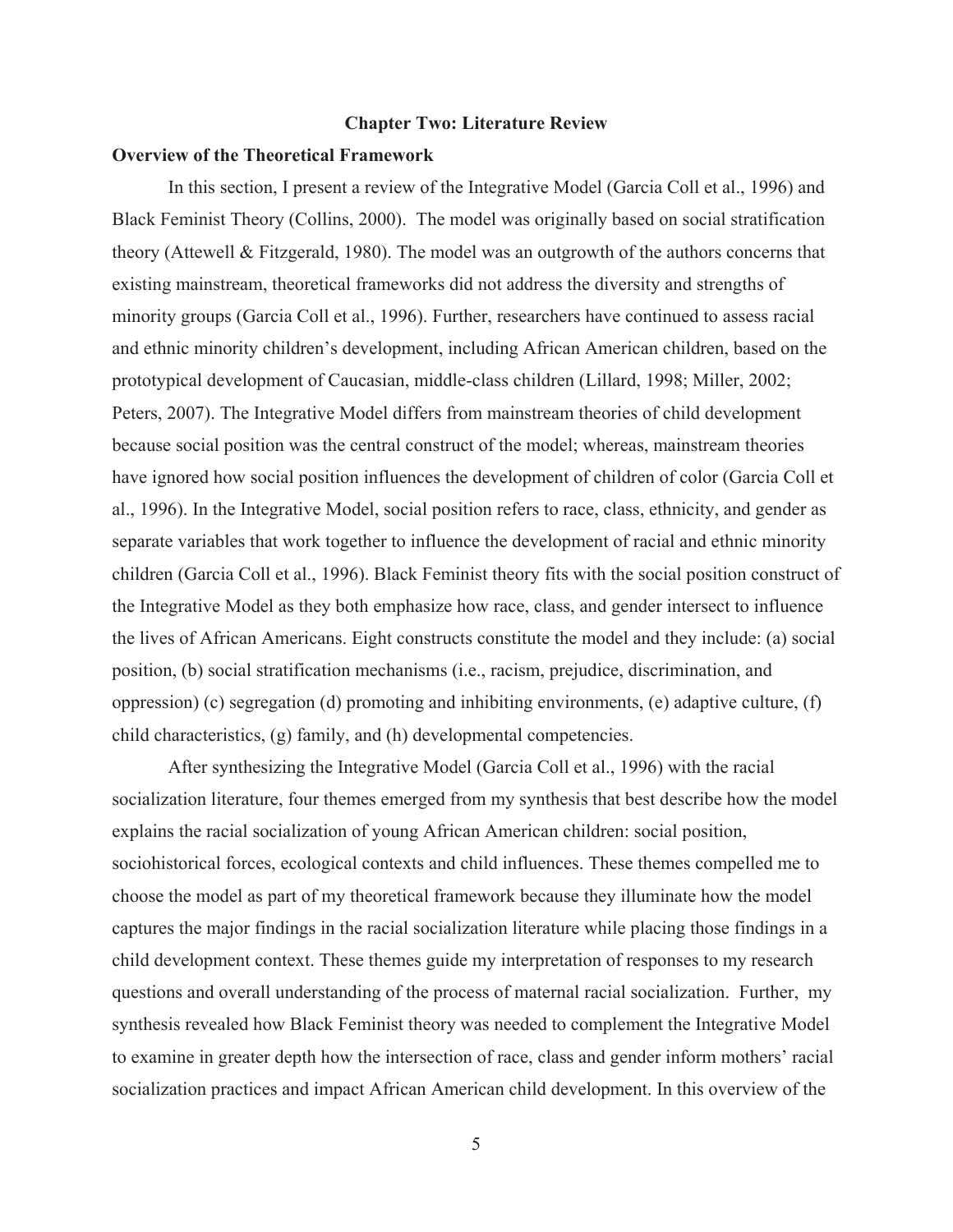theoretical framework, I provide a detailed explanation of each construct (i.e., social position, social stratification mechanisms, segregation, promoting and inhibiting environments, adaptive culture, child characteristics and developmental outcomes) of the Integrative model (Garcia Coll et al., 1996) while linking a construct to one of my themes of the model and use the racial socialization literature to frame my discussion. I provide an overview of Black Feminist theory (Collins, 2000) while discussing the social position construct because, after my review of the literature, that is where it fits best with the model as it provides a culturally sensitive, Afrocentric lens to examine how African American mothers negotiate intersectionality (Crenshaw, 1993) and colorism (Wilder & Cain, 2011) in the process of racial socialization.

Throughout my discussion, I refer (a) the types of racial socialization messages common among African American parents (i.e., cultural socialization, preparation for bias, promotion of mistrust, and egalitarianism), (b) sociodemographic and gender differences in racial socialization, and (c) external forces that may influence racial socialization. The types of racial socialization serve as sensitizing concepts in this study.

**Social position and Black Feminist Theory.** Social position is the main construct of the Integrative Model (Garcia Coll et al., 1996). It is one of my synthesized themes for the model because it is a common thread that explains how all of the constructs operated in the lives of racial and ethnic minority children. The social position variables (i.e., race, class, ethnicity, and gender) influence child development indirectly through social stratification mechanisms (i.e., racism, prejudice, discrimination, and oppression); furthermore, they overlap and have cumulative effects on child development (Garcia Coll et al., 1996). In the Integrative Model Garcia Coll et al.,1996) social position variables intersect and have aggregate effects on child development resulting in a distinct process of development for children of color that Caucasian children do not share.

Child development scholars rarely use feminist concepts when examining aspects of child development, but the feminist concept of intersectionality is appropriate for this dissertation because African American mothers as sources of racial socialization of young children are examined. Black women "exist within an intersectionality matrix" (Few, 2007, p. 454) which is composed of multiple layers of oppression. "An intersectionality matrix is a specific location where multiple systems of oppression simultaneously corroborate and subjugate to conceal, deliberate, marginalizing ideological maneuvers that define "Otherness" (Few, p. 454). Given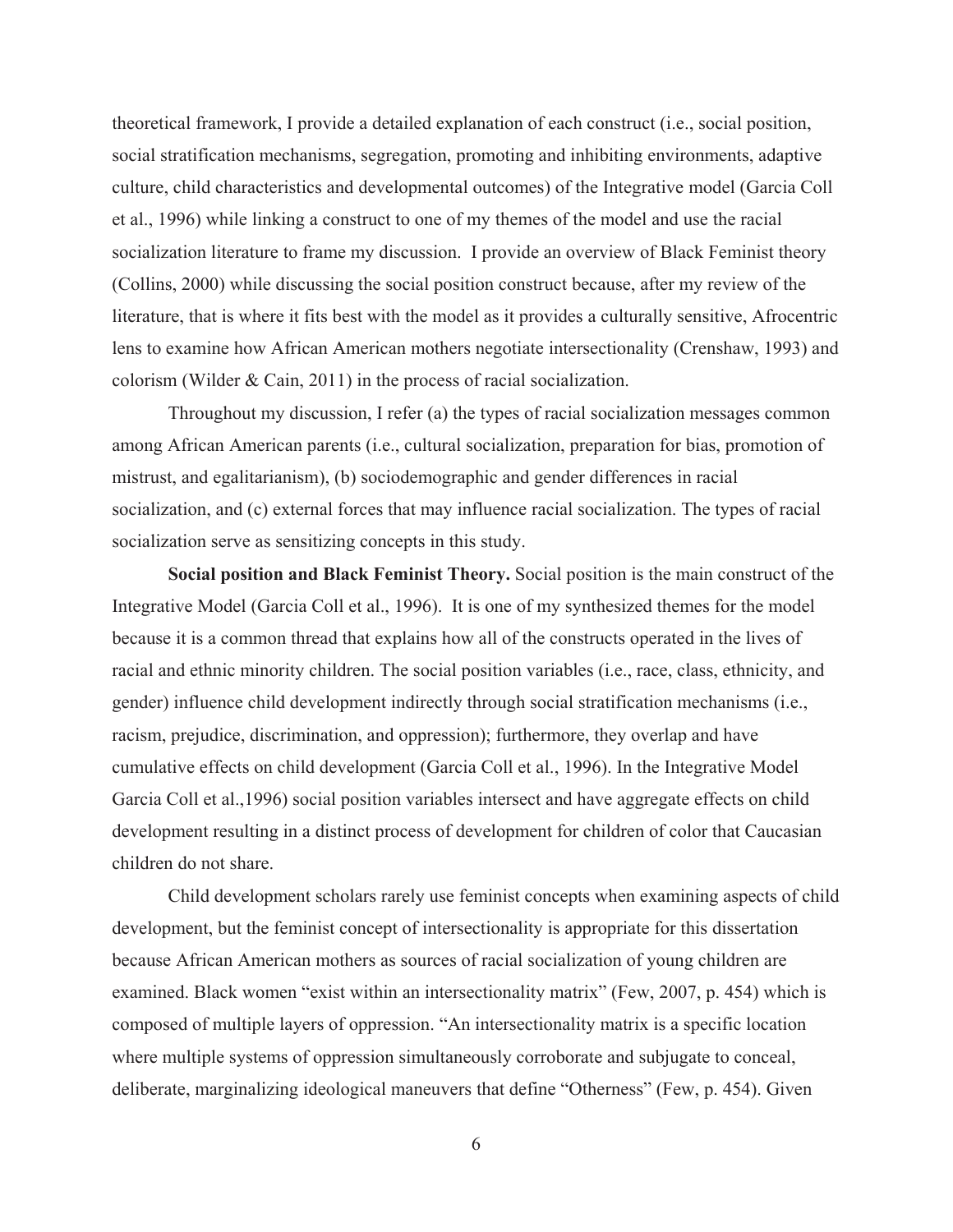that Garcia Coll and colleagues (1996) emphasized intersectionality, it is a natural complement to Black Feminist theory (Collins, 2000). Miller (2006) urged feminist scholars to incorporate child development theory into their scholarship to better capture the experiences of women given that their lives are often intertwined with the lives of their children. Garcia Coll et al. (1996) argued that the process of development is different for African American children because of the "unique ecological circumstances" (p. 1893) they experience that Caucasian children do not; therefore, a Black Feminist perspective allowed me to discuss how African American mothers perceived and reacted to those distinct ecological experiences.

The tenets of Black Feminism are: (a) African American women have a history of fighting against multiple systems of oppression, (b) analysis of how African American women and their families cope with and survive interlocking oppressions of race, class, gender, and sexual orientation, (c) challenge and eliminate negative images of African American women, and (d) activism (Collins, 2000). In the case of racial socialization, the ideologies of Black Feminist theory illuminate gender differences in racial socialization. For example, Black Feminist theory can be used to explain how African American mothers address negative images of African American women through racial socialization (for examples, see Collins, 1987, 2000; Stephens & Few, 2007; Thomas, Witherspoon, & Speight, 2004) Unlike other feminist theories, Black Feminists have acknowledged the similarity in the struggles of African American women and men (The Combahee River Collective, 1977). For instance, S. A. Hill (1999) reported that African American parents believe that race shapes the futures of their sons more so than their daughters; further, parents emphasized having good self-esteem to girls more than boys. Bowman and Howard (1985) documented that parents tended to stress racial barriers to their sons and racial pride to their daughters. Likewise, Thomas and Speight (1999) reported that African American boys received more messages indicative of preparation for bias (i.e., messages about negative stereotypes and coping strategies); whereas, African American girls received more cultural socialization messages (i.e., messages about racial pride). It is important to note that the girls in Thomas and Speight's study received messages about being independent, practicing abstinence, and not be taken advantage of in relationships with men; whereas, boys did not receive those messages. The feature of commonality of struggle in Black Feminist Theory allowed me to examine how African American women prepared their daughters and sons to cope with racism, prejudice, discrimination and oppression.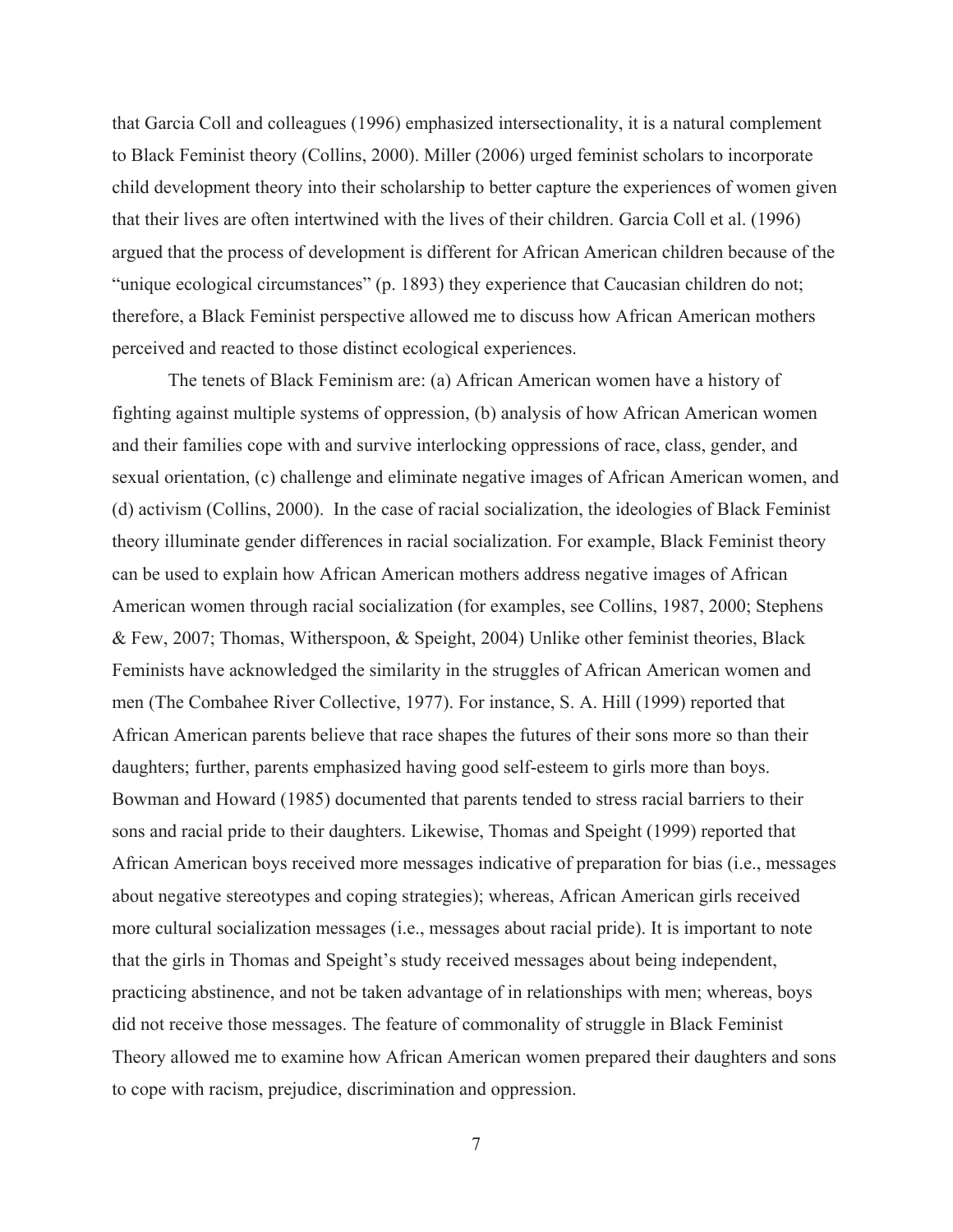Garcia Coll and colleagues' (1996) social position construct highlights how colorism may influence the content of maternal racial socialization messages. Colorism is "an intraracial system of inequality based on skin color, hair texture, and facial features that bestows privilege and value on physical attributes that are closer to white" (Wilder & Cain, 2011, p. 578). Further, Wilder and Cain (2011) found that some African American women believed that their families were the most significant source of information about skin color (Wilder  $& Can$ ). The role, if any, of colorism in the maternal racial socialization process was examined. Garcia Coll et al. argued that social position was central to the development of children of color, thereby, providing child development scholars with a theoretical model to use to examine how intersectionality influences racial socialization and other aspects of racial and ethnic minority children's development.

**Sociohistorical forces.** The theme, sociohistorical forces, encompasses the social stratification mechanisms (i.e., racism, prejudice, discrimination and oppression) and segregation constructs of the Integrative Model (Garcia Coll et al., 1996). Based on my synthesis of the model with the racial socialization literature, I suggest that by including social stratification mechanisms and segregation as constructs in the model, Garcia Coll et al. (1996) draw attention to how racism, prejudice, discrimination, oppression and segregation have influenced African American child development on a sociohistorical level. Garcia Coll and colleagues highlighted the significance of racism in particular in the lives of children of color because children of all races may encounter prejudice, discrimination, and oppression for other reasons such as social class, ethnicity, and gender; however, racism is unique to children of color.

 Garcia Coll et al. (1996) identified three types of segregation that affected the development of children of color (i.e., residential, economic, and social and psychological). Wilson (2007) argued that residential and economic segregation in the United States is stratified along class lines affecting opportunities across the life span for African Americans. The opportunities within those class lines operated differently for African Americans as compared to Caucasians; moreover, the opportunities gap between African Americans and Caucasians does not show any signs of closing in the near future (Wilson). Social and psychological segregation happens when racial and ethnic minority families are denied access to mainstream society's social and emotional resources due to social stratification mechanisms (Garcia Coll et al.).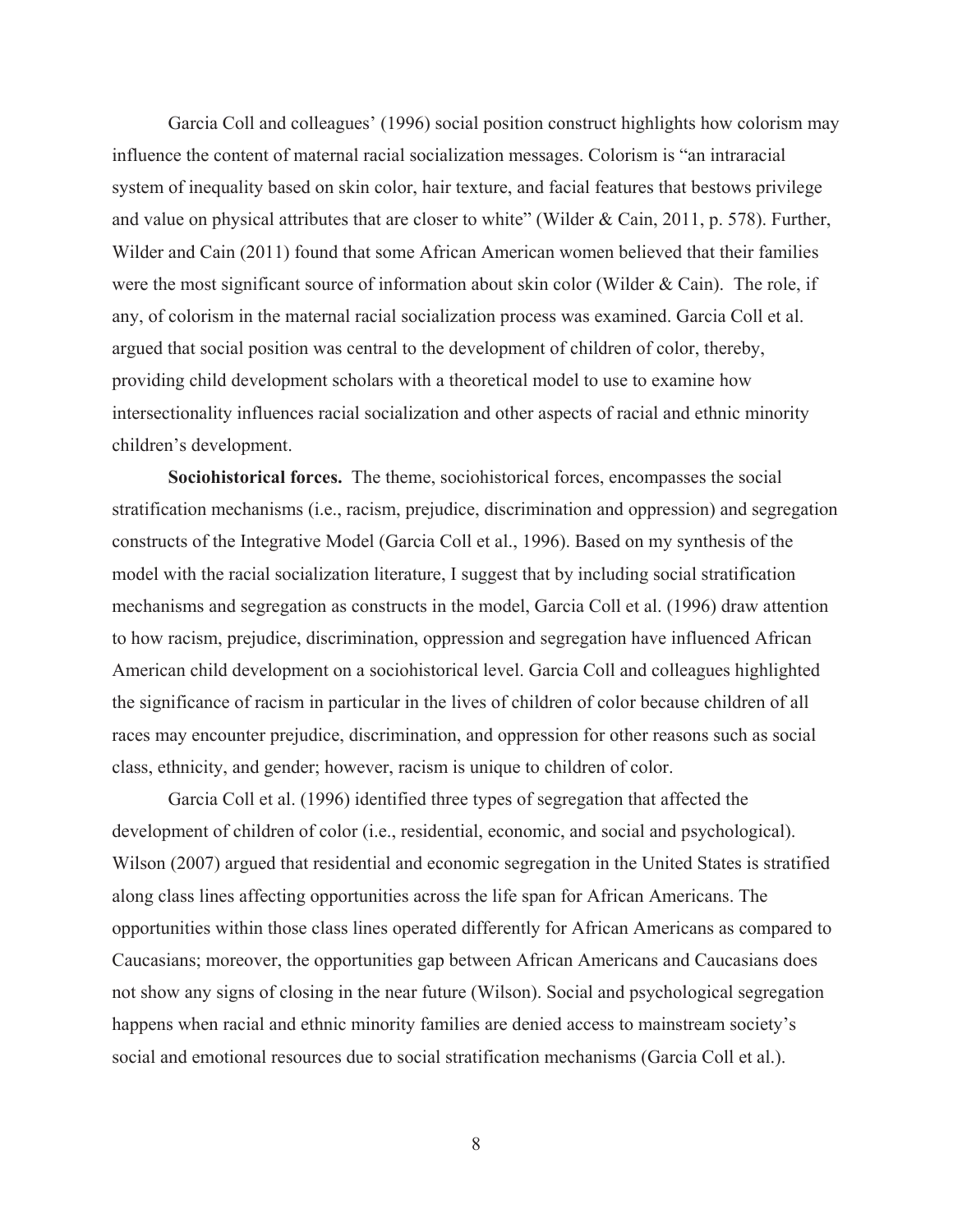By using social stratification mechanisms and segregation as constructs in their model, Garcia Coll and colleagues remind child development scholars that African American child development must be understood with a sociohistorical context.

From my review of the Integrative Model (Garcia Coll et al., 1996) and the racial socialization literature, I included parental racial socialization messages in my sociohistorical forces theme. Based on my review, I suggest that parental racial socialization messages are responses to how the social stratification mechanisms and segregation operate in the lives of African Americans. Further, sociohistorical changes in U.S. society influence the content of racial socialization messages. Miller (2002) noted that "Industrialization, urbanization, immigration, the Depression, and the civil rights movement brought changes in what children needed to be taught in order to develop a healthy personality at their time in history" (p. 148). While racial socialization continues to be a necessary function of African American parenting (Franklin et al., 2002), the meanings connected to parental messages about race have changed over time. For example, bell hooks (1981) noted that, in the times of slavery in the United States, slave mothers socialized their children to understand their position as slaves in order to avoid physical punishment by slave masters; moreover, slave girls were socialized in the same fashion as boys but avoiding rape was also imparted to girls. On the other hand, Hughes and colleagues (2006) identified four types of racial socialization messages used by contemporary African American families: (1) cultural socialization; (2) preparation for bias; (3) promotion of mistrust; and (4) egalitarianism and silence about race. These types of racial socialization messages serve as sensitizing concepts in this study. I discuss each type of racial socialization in detail.

*Cultural socialization*. One type of racial socialization message is cultural socialization. Cultural socialization describes those racial socialization messages and practices that foster a sense of racial pride and teach children about cultural history (Caughy, O'Campo et al., 2002). Cultural socialization practices include instilling racial pride through the use of cultural artifacts, discussions about cultural and racial history and engaging in cultural practices and celebrations (Hughes et al., 2006). Some African American parents prefer cultural socialization methods as positive ways to racially socialize their young children (Coard, Wallace, Stevenson, & Brotman, 2004; Suizzo et al., 2008).

*Preparation for bias*. Preparation for bias is another type of racial socialization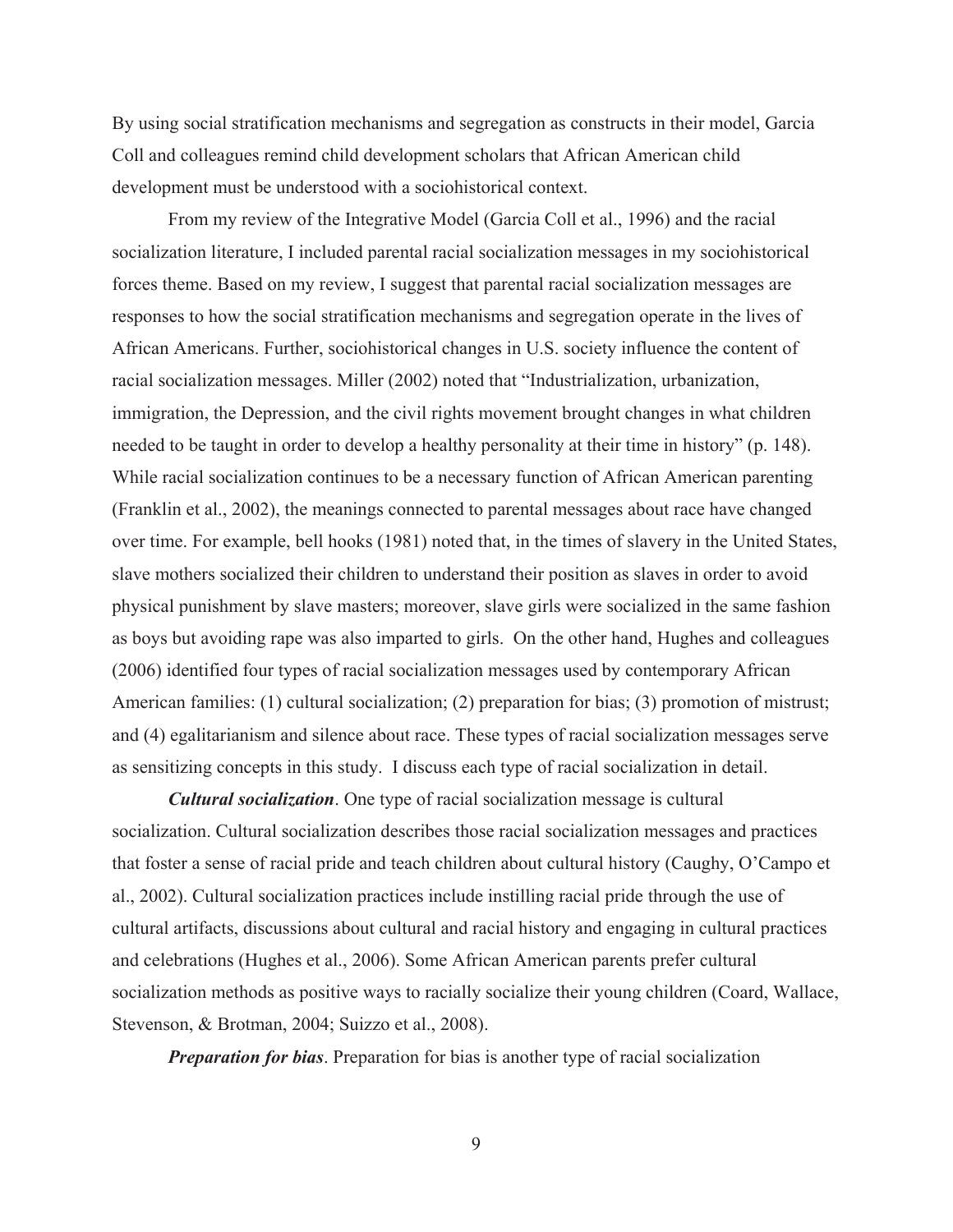message that is included in the sociohistorical forces theme. Preparation for bias messages prepare children for future experiences with racism and discrimination (Hughes & Chen, 1997). For example, Banks-Wallace and Parks (2001) reported that African American mothers encouraged their daughters to develop protective, coping strategies in order to survive encounters with racism and maintain their self-esteem. Cooper (2007) reported that African American mothers encouraged academic success as a survival strategy against racism. Caughy and colleagues (2002) reported that parents who imparted messages about preparation for bias also practiced cultural socialization by having cultural artifacts in their homes.

*Promotion of mistrust*. Promotion of mistrust is another type of racial socialization message that is included in the sociohistorical forces theme. Promotion of mistrust refers to racial socialization that teaches children to be cautious and distrustful during interactions with members of other racial and ethnic groups (Hughes & Chen, 1997). Parents in Hughes and Johnson (2001) reported engaging in promotion of mistrust socialization practices after their children had been treated unfairly. The findings of Hughes and Johnson suggest that promotion of mistrust messages from parents may occur in a reactive more than a proactive context. In short, promotion of mistrust messages may have greater implications for social interaction than the other types of messages because they teach children to be wary of people from other racial and ethnic groups.

*Egalitarian*. Egalitarian messages are the fourth and final type of racial socialization messages included in the sociohistorical forces theme. Egalitarian messages are those messages that stress "interracial equality and coexistence" (Neblett et al., 2008, p. 190). Egalitarianism is sometimes referred to in the racial socialization literature as mainstream socialization (see Bowman & Howard, 1985). Egalitarianism is sometimes linked with silence about race messages in the literature. In my review, however, this link did not appear very often; therefore, my review focuses more on egalitarian messages. From my review of the literature, I noticed that egalitarian-based messages may work in concert with or mask other message types. For example, S. A. Hill (1999) reported that an African American father in her study emphasized teaching his son to be a man and "not a Black man;" further, the father believed that being a man meant being respectful to women. Perhaps this father is teaching his son that being a man and being respectful to women outweighs race or skin color. I suggest that this father is actually preparing his son to combat negative images of African American males in society; thus, his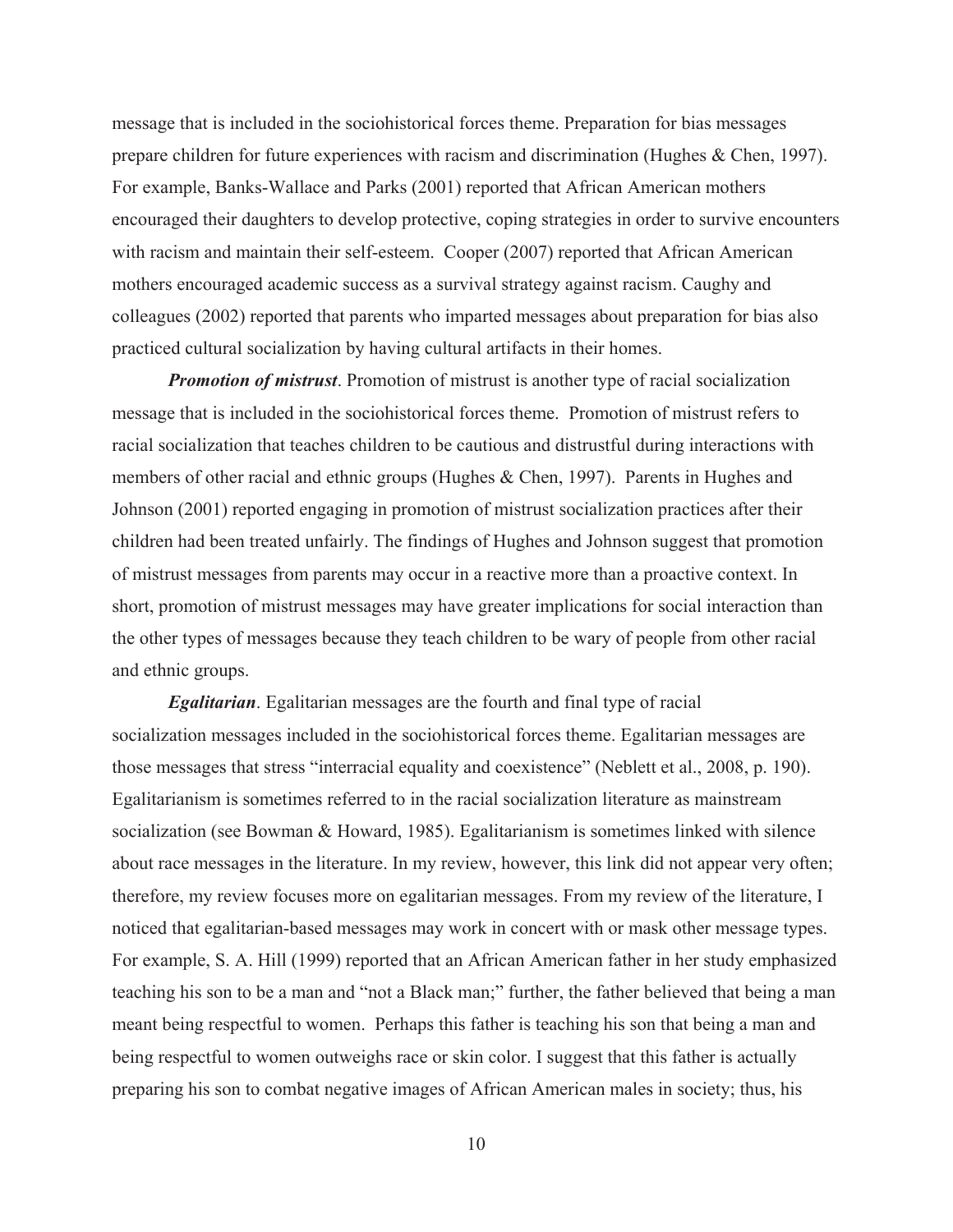message of egalitarianism is also a message of preparation of bias. Egalitarian messages may be linked to other types of racial socialization messages; however, more research is needed to disentangle that possible connection.

Sociodemographic differences in the racial socialization of African American children are included in my theme of sociohistorical forces. Sociodemographic differences are included in this theme based on findings in the racial socialization literature. Thornton and colleagues' (1990) classic study of African American parental racial socialization found that racial socialization efforts varied by sociodemographic variables including parental age, gender, marital status, region of the United States, and neighborhood composition. In a similar vein, Hughes and colleagues (2006) reviewed the literature on racial socialization and noted that parents of higher SES were more likely to engage in racial socialization than parents of lower SES. S.A. Hill (1999) reported that parents of higher SES were more likely to recognize racism and identify that their children had been mistreated because of it; on the other hand, lower SES parents tended to blame a lack of parental education rather than prejudice or discrimination as the catalyst for child mistreatment. The sociohistorical forces theme illuminates how the social stratification mechanisms and segregation constructs, types of racial socialization messages and sociodemographic differences have influenced African American child development.

**Ecological contexts.** Ecological contexts are another major theme apparent in my synthesis of the Integrative Model (Garcia Coll et al., 1996). African American children are exposed to different contexts that contribute to their development including their racial socialization. The constructs from the model that are included in this theme are promoting and inhibiting environments, family, adaptive culture and developmental competencies. The developmental competences construct is related to the segregation construct (Garcia Coll et al.) which is included in the sociohistorical forces theme I devised; however, my review of the racial socialization literature suggests that the developmental competencies construct fits better with the ecological contexts theme given the influence that different environmental contexts have on African American culture and the development of African American children.

In this study, promoting and inhibiting environments are considered external forces of racial socialization. Promoting environments were those environments that have enough adequate resources to meet a child's needs and are compatible with other environments in the child's life; on the other hand, inhibiting environments resulted from a lack of sufficient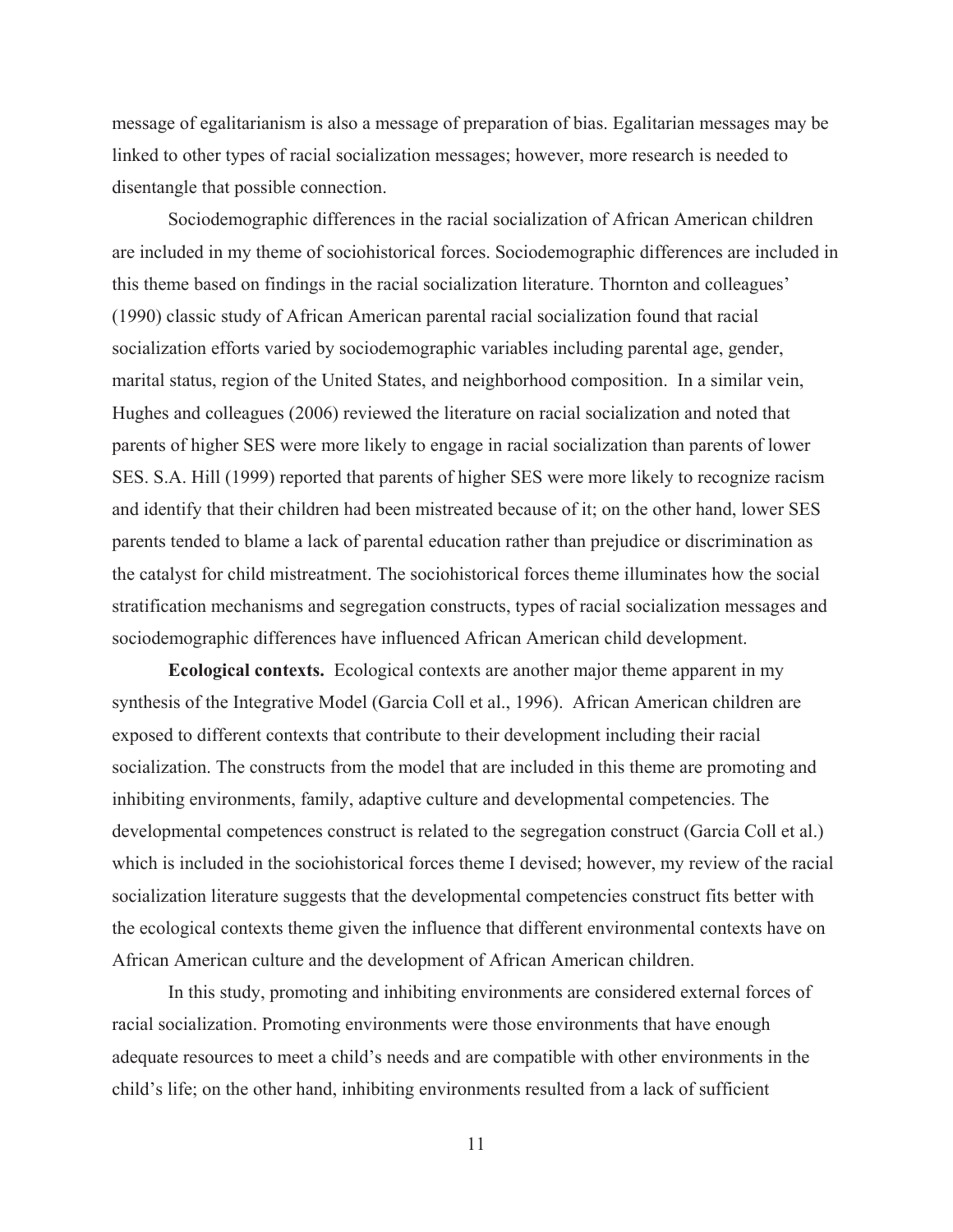resources to address a child's needs or from a mismatch between the family environment and other environments the child is exposed to such as schools and neighborhoods (Garcia Coll et al.). In the case of maternal racial socialization, promoting and inhibiting environments are external forces of racial socialization that can either reinforce or challenge the content of maternal racial socialization messages. In a related vein, diversity within African American families creates varying racial socialization experiences for African American children.

Schools, neighborhoods and families are promoting and inhibiting environments that influence on the racial socialization of young children. As is the case with most of the racial socialization literature, studies on racial socialization of African American children within the contexts of schools and neighborhoods focus on older children, so I have included some of those studies to help frame my discussion of promoting and inhibiting environments. Schools are ecological contexts that African American children are exposed to that can either support or contradict the racial socialization messages that African American mothers emphasize at home. Fordham and Ogbu (1986) discussed the notion of "acting white" and that African American children are socialized by other African American children that doing well academically is associated with Whiteness and being White is undesirable. Acting white challenges parental racial socialization messages about being well-educated to overcome racism (for examples see S.A. Hill, 1999; Suizzo et al., 2008).

 The racial socialization literature suggests that teachers influence the racial socialization of African American children in schools. "Teachers bring different experiences and knowledge of racial structures into school that provide a framework from which to interpret, to organize information, to act" (Ferguson, 2001, p. 89). Moore (2002) reported that African American early childhood teachers described their model students as those students who are lighter skin, middleclass, from two-parent homes, people-oriented, well-behaved, female, and conform to mainstream cultural beliefs. In a related vein, Hyland (2005) studied how Caucasian teachers at a mostly African American elementary school understood their roles as teachers of African American children and found that teachers' "whiteness" informed their teaching of African American children and interactions with African American families resulting in "unintentional racism." While these studies are not examples of direct forms of racial socialization in schools, they support Garcia Coll and colleagues' argument that social position and the social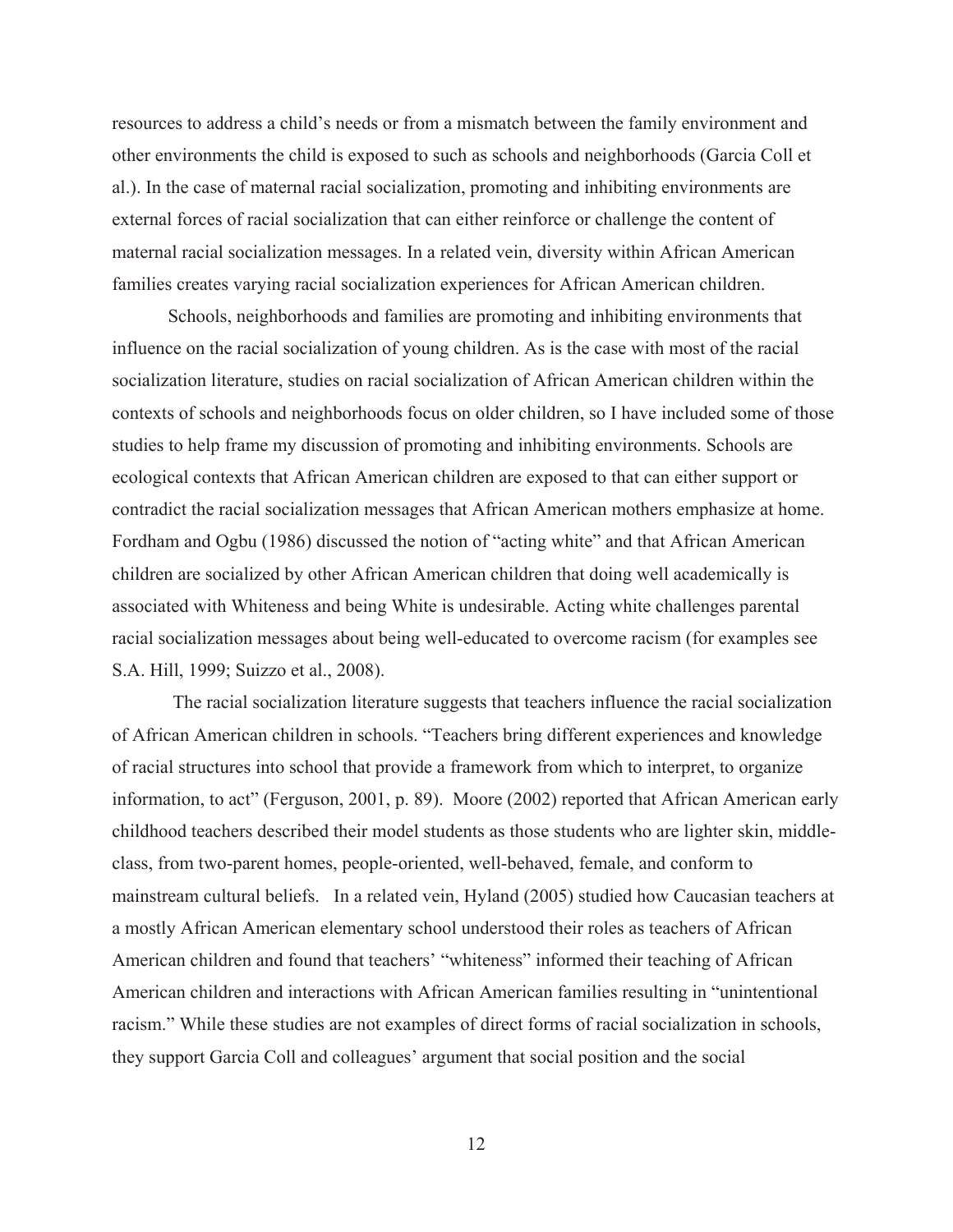stratification mechanisms, in particular racism, affect child development by permeating throughout the environments in which African American children exist.

Research shows that the content of parental racial socialization messages varies by type of neighborhood and the SES of families (Caughy, Nettles, & Lima, 2011; Thornton et al., 1990). Caughy, Nettles, O'Campo, and Lohrfink's (2006) found that parents who lived in neighborhoods with adverse conditions emphasized promotion of mistrust messages more so than parents who lived in predominately Caucasian neighborhoods. Further, African American children who have more educated neighbors held more positive racial attitudes; on the other hand, children living in poverty-stricken neighborhoods had more distrustful racial attitudes (Smith, Atkins, & Connell 2003). More research is needed to explore the effects of neighborhoods on the racial socialization of young African American children.

African American families are heterogeneous and African American children are exposed to varying home environments that help create individualized racial socialization experiences. Caughy, Randolph, and O'Campo (2002) argued that the home environment is vital in the racial socialization of young children because parents of toddlers and preschoolers may use more indirect methods of racial socialization. More specifically, parents may racially socialize their young children unintentionally through home environments that foster racial pride (Caughy, Randolph, et al., 2002). Socioeconomic differences among African American families account for some of the varied racial socialization experiences of young children. As discussed earlier, low-income and middle-class African American parents differ in the racial socialization messages they transmit to their children (for examples see S.A. Hill, 1999; Hughes et al., 2006; Thornton et al., 1990). Existing research on neighborhood and racial socialization speaks to the socioeconomic differences in parental racial socialization messages: however, more research is needed to better understand the complex nature of the interaction of SES, neighborhood, and the home environment.

The adaptive culture construct stems from the historical experiences of a group of people and the current environmental challenges they experience that are created by promoting and inhibiting environments (Garcia Coll et al., 1996). Caughy and colleagues (2006) argued that parental racial socialization practices can be viewed as part of the adaptive cultures of African American families. In a related vein, family communications are indicative of the adaptive culture of a family (Garcia Coll et al.). The adaptive culture construct cuts across the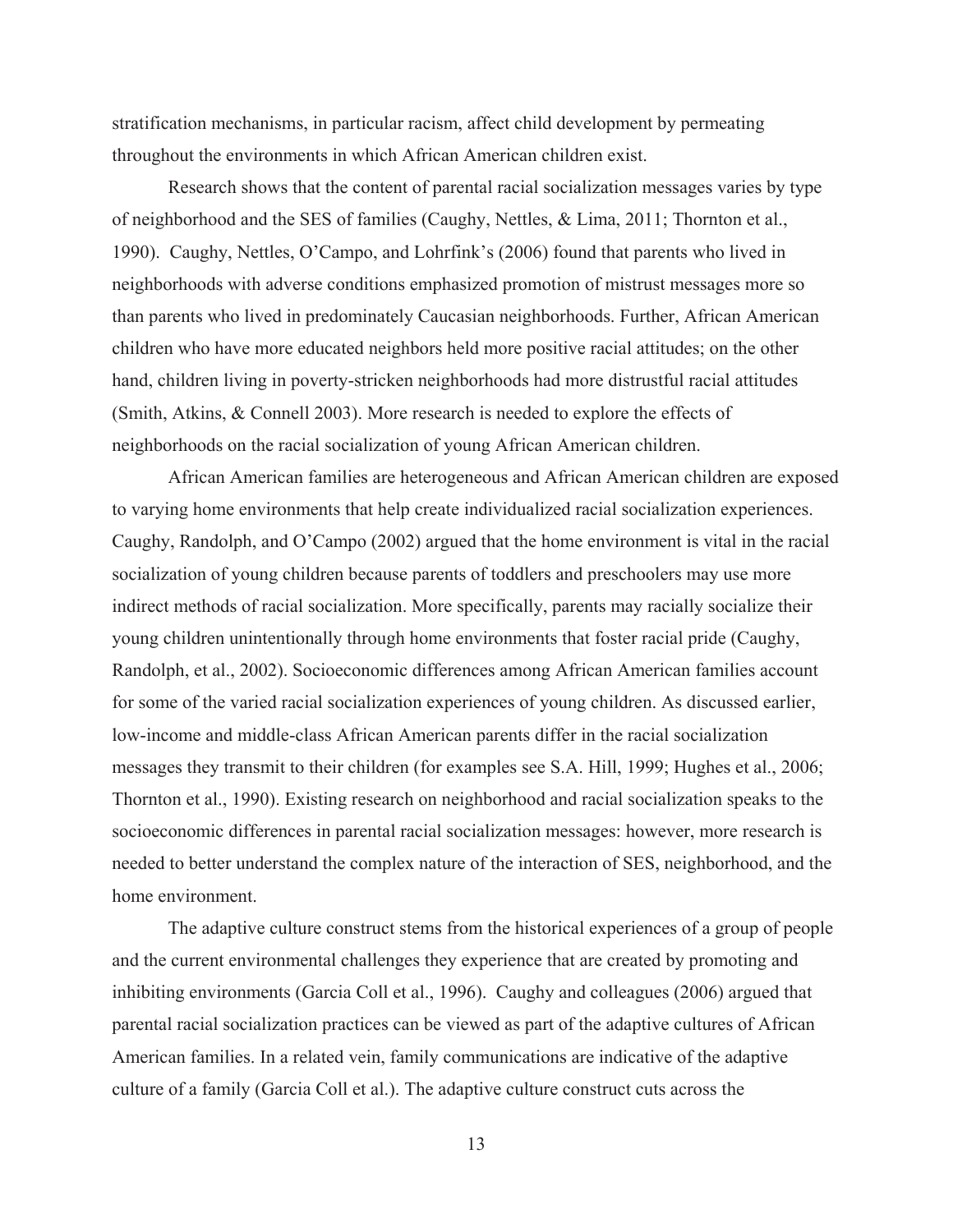sociohistorical and ecological context themes and highlighted how historical and environmental experiences have manipulated the cultures of racial and ethnic minorities.

Developmental competences in racial and ethnic minority children are the last construct included in the ecological contexts theme. Developmental outcomes of African American children are the result of interrelated processes that occur among the segregation, promoting and inhibiting environments and family constructs (Garcia Coll et al., 1996). The developmental outcomes of African American children targeted in this research are coping with racism and racial preferences. I could not examine coping with racism directly because of the young age of the children in this study. Instead, children's racial preferences were measured and analyzed and used to compel mothers to think about how their young children may be coping with racism at this age and developmental period. Garcia Coll et al. (1996) argued that their Integrative Model can be used to examine a variety of child outcomes; moreover, their model compels child development scholars to consider how segregation, promoting and inhibiting environments and family processes work together to shape the development outcomes of African American children.

**Child influences.** Child influences are the fourth theme that emerged from my review of the Integrative Model (Garcia Coll et al., 1996) and the racial socialization literature. The child characteristics construct is included in this theme. Garcia and colleagues provided several examples of child characteristics that influence development. Based on my synthesis of the child development and racial socialization literature, the child influences that may impact the process of maternal racial socialization the most are child skin color, gender, age, and agency.

Given the occurrence of skin color stratification within the United States (Hochschild  $\&$ Weaver, 2007; Keith & Herring, 1991) and within African American families (Wilder & Cain, 2011), examining the role of skin color in African American children's racial socialization experiences is imperative. I predicted that the skin color of children will work in tandem with mothers' understanding of colorism to influence how the process of maternal racial socialization happens in African American families with young children.

Child gender adds another variable that mothers must consider when socializing their children about race. This study addressed how child gender and skin color interact to influence maternal racial socialization strategies and the content of maternal racial socialization messages. Although I have reviewed the works of scholars who have examined how gender informs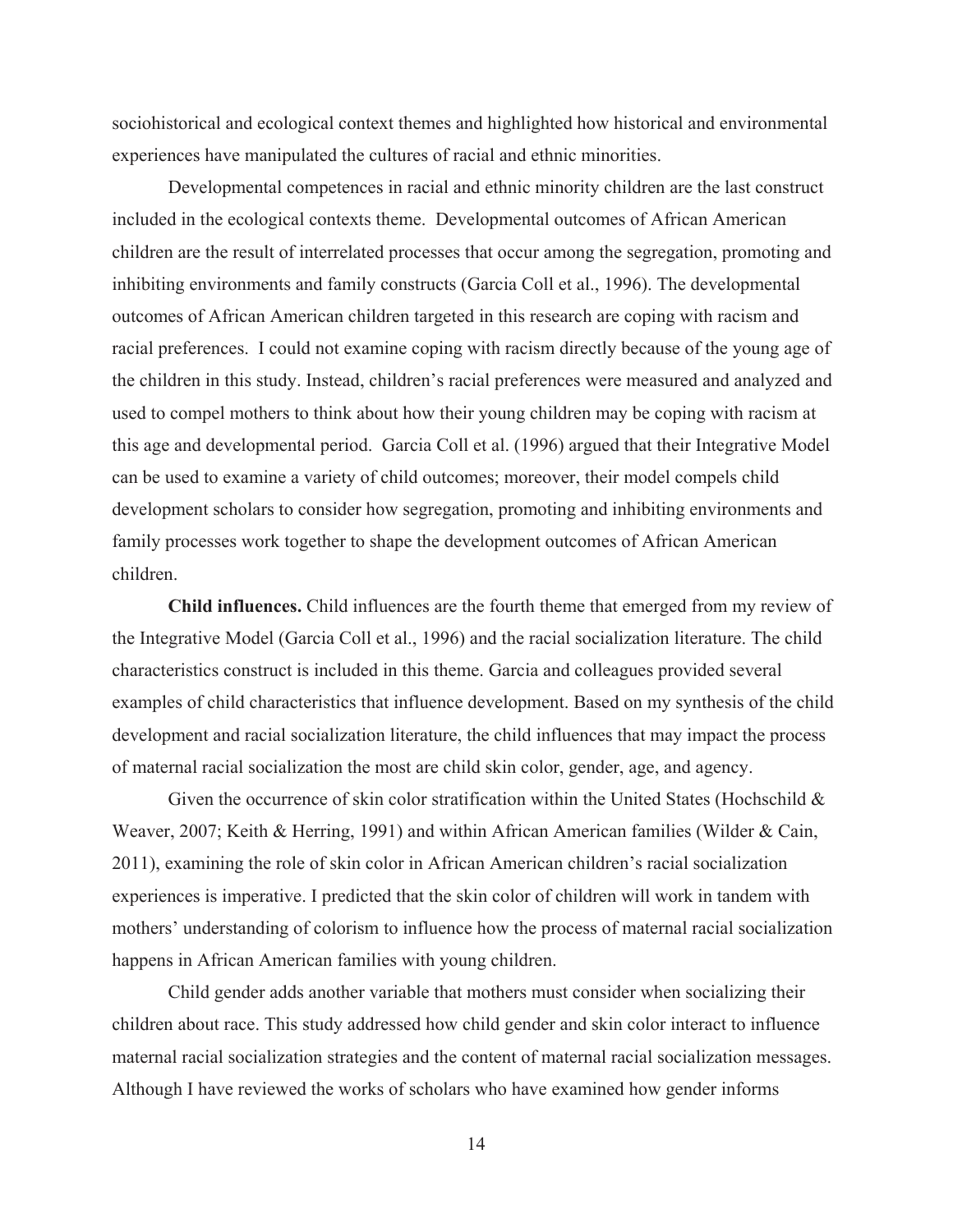parental racial socialization, more research is needed to examine more intentionally how gender impacts the maternal racial socialization process with young children. This dissertation research addressed that gap in the literature.

Studies have shown that child age affects when parents begin transmitting racial socialization messages and the content of those messages. Hughes and Chen (1997) reported that African American parents of younger children are less likely to impart messages about discrimination, prejudice, and mistrust than parents of older children. On the other hand, as children grow older, parents increase messages about preparation of bias and promotion of mistrust (Hughes & Chen). Further, African American parents seem to prefer using cultural socialization to racially socialize young children (Coard et al., 2004; Hughes & Johnson, 2001; Suizzo et al., 2008). This study attempted to uncover specifically how mothers approach the racial socialization process including what factors, including child age, inform that process.

Child agency refers to children's self-directed behaviors that influence their interactions and relationships with their family members; furthermore, as children develop they devise more complex and advantageous means to exact agency (Cummings & Schermerhorn, 2003). Child agency is often a neglected dimension of family relationships; however, Garcia Coll et al. (1996) noted the influence that children exert on their families and how child characteristics influence parenting. As previously discussed, socialization is a bidirectional process; however, few scholars pay attention to the influences that child characteristics and behaviors have on the socialization process (Grusec & Davidov, 2010). In a similar vein, Hughes et al. (2006) argued that few scholars have examined the bidirectional aspect of the process of racial socialization. By including the impact that child influences have on family relationships, the Integrative Model (Garcia Coll et al., 1996) can be used to examine how child characteristics and behaviors influence the process of racial socialization of young children. In this study, I examined how child characteristics and behaviors influenced the maternal racial socialization process.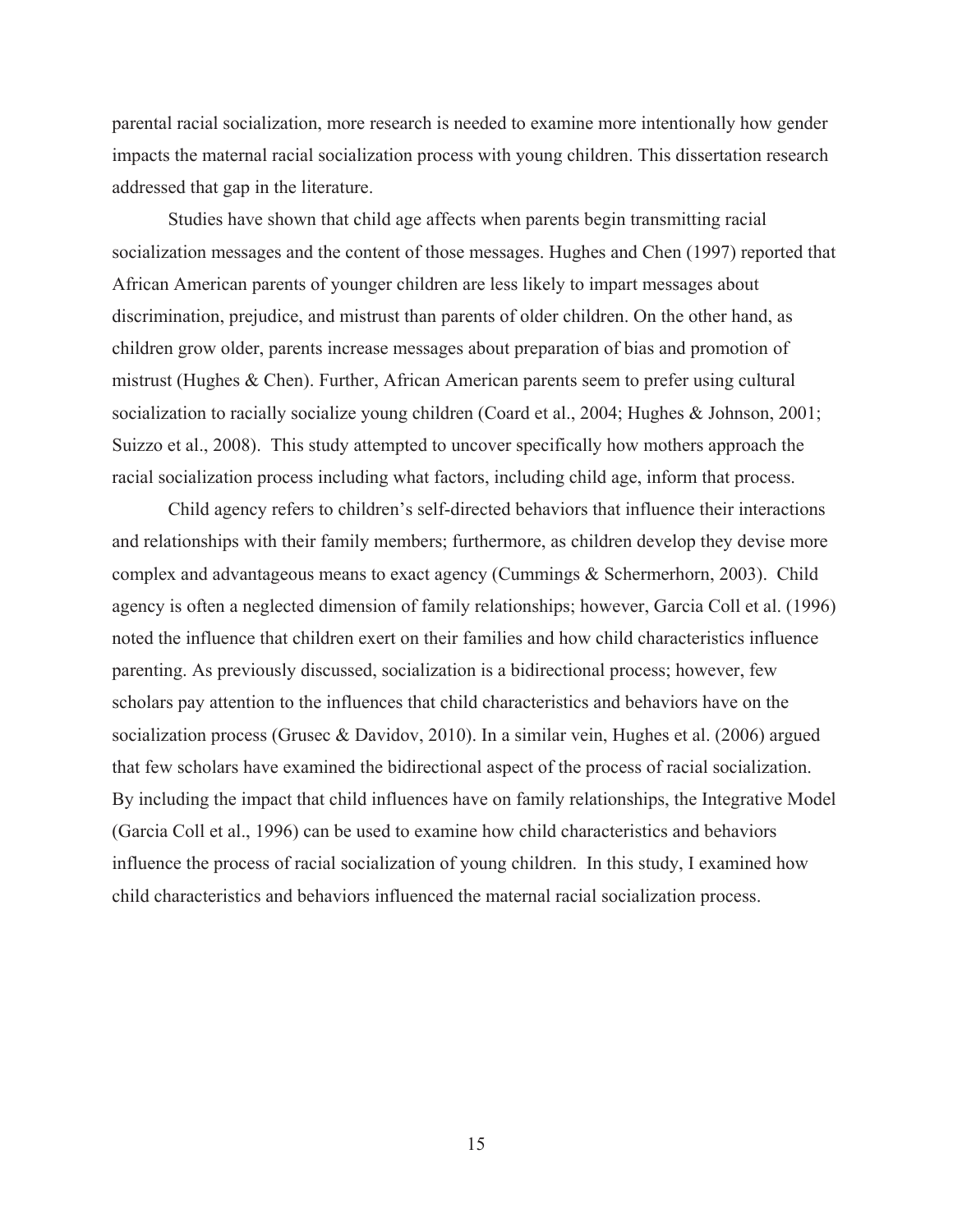## **Chapter Three: Methods**

#### **Research Design**

This study was an in-depth qualitative exploration using grounded theory methodology (GTM, Glaser & Strauss, 1967). This study examined the process of maternal racial socialization of young African American preschool children, an untapped population of African Americans in the racial socialization literature, who are simultaneously negotiating multiple identities; moreover, Shields (2008) suggested that qualitative inquiry rather than quantitative methods are more applicable for studies when intersectionality is part of the theoretical framework. GTM allows for the study of a research topic without having to make a priori hypotheses (Patton, 2002) and since this was one of the first studies to explore the maternal racial socialization of African American preschool-age children in depth, qualitative inquiry was appropriate. The Integrative Model (Garcia Coll et al., 1996) and Black Feminist Theory (Collins, 2000) were integrated to form the theoretical framework of this study. I used grounded theory methodology in the design and analyses of this research.

 A two-part, semi-structured, audiotaped qualitative interview was used to assess how African American mothers engage their preschool-age children in the racial socialization process and react to their children's skin color preferences. A modified version of The Clark Doll Test (MCDT, Jordan & Hernandez-Reif, 2009) was used to examine African American preschoolers' racial preferences and attitudes. The MCDT activity was videotaped with the permission of each mother.

#### **Rigor of the Study**

The value of a qualitative study depends heavily on the rigor of the study (Patton, 2002). The rigor of this study was established through the use of *memos*, rich *field notes*, *transferability* through the use of a purposive, snowball sample and *credibility*. Throughout the course of data collection and analysis, I wrote memos. Memos, written accounts of researchers' conceptualizations of the data, are essential components of grounded theory analysis (Strauss  $\&$ Corbin, 1990). I made short notes in the margins of transcripts and on participant biosketches that triggered my rumination about possible themes of the data, how the theoretical model captures the data and my feelings as an African American woman researcher during research on other African American women. I also took field notes. Field notes are rich, vivid descriptions of observations including where observations occurred, what happened during the observations,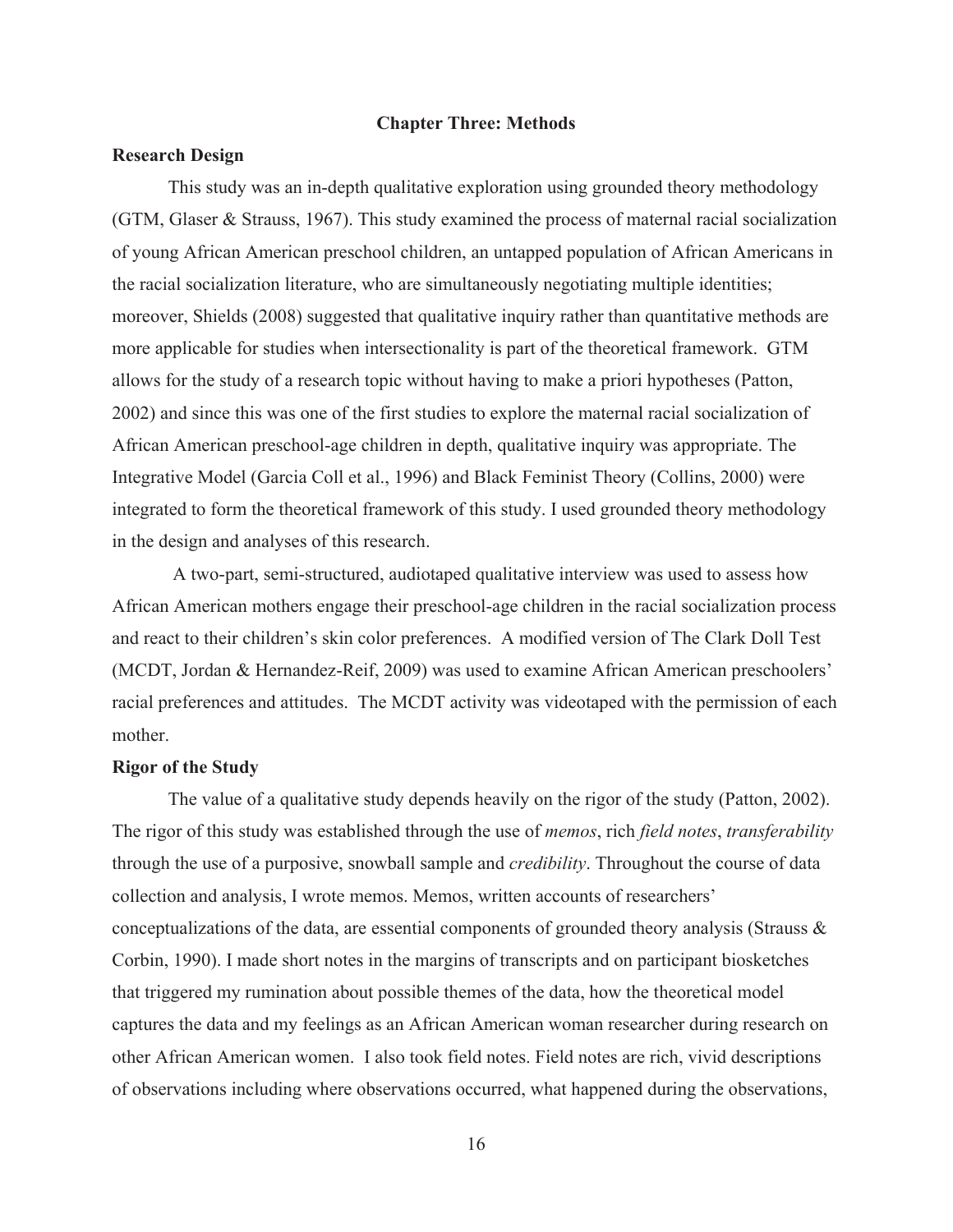details about the setting, who was there, and accounts of social interactions and activities that transpired during the observations (Patton, 2002). Field notes are important in grounded theory work because they allow the researcher to remain immersed in the empirical data while, simultaneously, creating more confidence in study findings (Glaser & Strauss, 1967). Additionally, I completed a biosketch on each participant that contained demographic and notes of additional information gathered during the interview such as information about extended family members that informed my memo writing, field note writing and analyses.

Transferability is particularly important in terms of rigor. Transferability refers to the degree of generalization in study findings (Patton, 2002) and is accomplished by using a purposive sample and providing solid, substantive descriptions of qualitative findings lead to transference in qualitative research (Anfara, Brown, & Mangione, 2002). I used a purposive sample of African American mothers with preschool-age children who met predetermined eligibility criteria (see Appendix H) and provided thorough descriptions of my findings.

I established the credibility of this study in several ways. One way that credibility was ensured was through the use of a grounded theory design. Patton (2002) argued that grounded theory methods (GTM) lend credibility to a study. GTM allows the researcher to explore phenomena leading to results "grounded in the empirical world" (Patton, p. 125). Grounded theory is beneficial to researchers because it allows them to develop expertise in the area studied while, simultaneously, providing them with the tools to modify the theory when new information emerges in the literature (Glaser, 2001).

Another way to ensure credibility is through *triangulation.* Triangulation involves using multiple research methods or analytic perspectives in research (Patton, 2002). In my study, triangulation consisted of involving my dissertation committee chair in the coding process and data analysis. Additionally, dissertation committee members were consulted during the dissertation proposal defense to evaluate and determine that each interview question was consistent with the study's research questions. My review of the literature also served as another method of triangulation. Published research studies offered secondary sources of data that were used to triangulate my data (Strauss & Corbin, 1990). Lastly, triangulation was achieved through comparing children's responses on a modified version of the Clark Doll Test (Jordan & Hernandez-Reif, 2009) with findings from other studies that have used this test.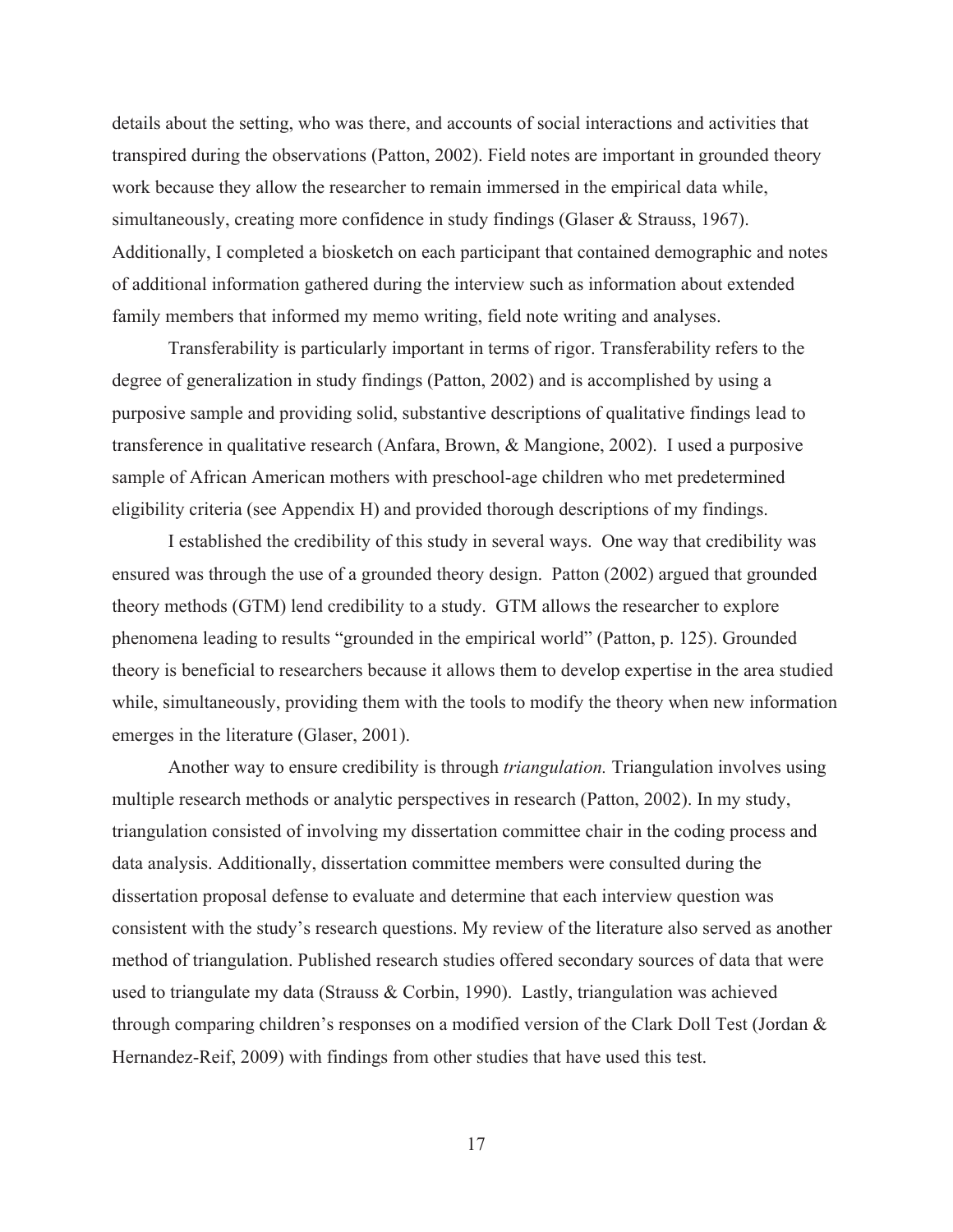Credibility was also established through the use of an audit trail; more specifically, the chair of the dissertation committee monitored and critiqued data collection and analyses to ensure quality and the minimization of bias (Patton, 2002). Also, I established credibility by being reflexive. Being reflexive allowed me to remain cognizant of my biases and how they influenced the way I conducted the study and interpreted findings (Allen, 2000). I wrote memos and diagrams and maintained detailed field notes to help ensure the credibility of this study. Memos, diagrams and field notes reflected the rigor of the study.

The handling of negative cases in a qualitative study can enhance the credibility of the study by allowing researchers to consider alternative explanations for their findings (Patton). Since few researchers have studied maternal racial socialization processes in African American families with very young children, I included negative cases to help me better examine and understand this topic. Further, including negative cases boosted credibility by showing the consumers of my research that I have not tried to align the data toward a specific direction; instead, I included all cases that yielded rich information even if they were not indicative of explanations that I had surmised (Patton). My discussion of *conspicuous absences* (Banks-Wallace & Parks, 2001) tied into the handling of negative cases and enhanced the credibility of the study by illuminating how my findings diverged from what is typically reported in the literature. "Conspicuous absences are those things that were not said that one would have expected to be part of the discussion" (Banks-Wallace & Parks, 2001, p. 82).

In this study, I included information about my credibility as a researcher because in qualitative research "the researcher is the instrument" (Patton, 2002, p. 566). I have had extensive training in children and families, not only from an academic perspective but also from a clinical perspective. I have taken many courses in several disciplines (i.e., African American studies, counseling and development, early childhood education, human development, social work, sociology, and women's studies) that have addressed child and family development in some respect. Additionally, I attended the American Psychological Association's Advanced Training Institute on Research Methods with Diverse Racial and Ethnic Groups which included training in qualitative methodology. I have worked directly with families in a clinical setting while providing wraparound services to children and families. My academic and clinical insight into families proved invaluable to me as I collected and analyzed data in this study. Also, I am a native and lifelong resident of South Carolina where I obtained my sample. My background as a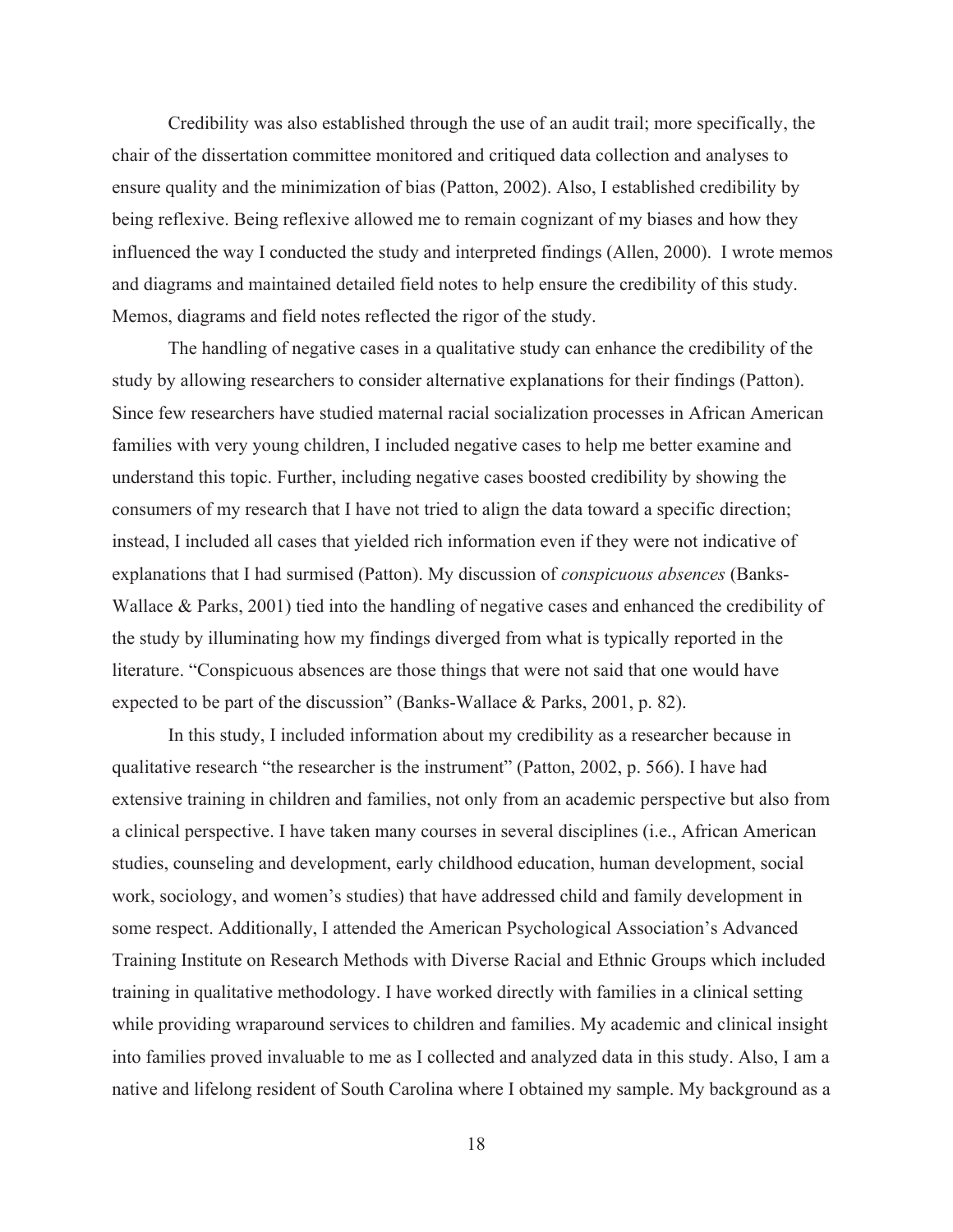South Carolinian allowed me to take an insider perspective (emic) and my professional training allows me to take an outsider perspective (etic) (Patton, 2002).

Additionally, I used two methods characteristic of research on African American mothers and children to help make this research credible: probing mothers to tell stories about racial socialization experiences and including a discussion of conspicuous absences (Banks-Wallace & Parks, 2001). Asking participants to tell stories of their experiences tapped into the rich tradition of storytelling in African American culture which is also a mode of transmission of racial socialization in African American families (Banks-Wallace, 1999; Banks-Wallace & Parks, 2001). Banks-Wallace (2002) noted that stories are "touchstones" that serve to build close relationships between tellers and listeners. "Touchstones are things that remind people of a shared history and/or past" (Banks-Wallace, 2002, p. 411). Stories made shared beliefs more consistent across generations and transmitted cultural values (Banks-Wallace, 2002). Storytelling complemented a grounded theory approach because participant stories or narratives assisted researchers in ensuring that the theory that emerged from the research was "grounded in the data" (Birks, Mills, Francis, & Chapman, 2009, p. 405).

A discussion of conspicuous absences has been in used in previous research on maternal racial socialization of children and provided alternative ways for interpreting and understanding phenomena (Banks-Wallace & Parks, 2001). From a GTM perspective, knowledge of concepts central to the literature can fuel theorizing, give insight on how to approach and interpret the data, inform the semi-structured interview protocol (see Appendix C), provide an additional source of data (i.e., secondary data), help scholars come up with innovative ways to study phenomena, and validate the findings of studies (Strauss & Corbin, 1990). Those concepts from the literature that did not appear in my research findings (i.e., conspicuous absences) provided a different alternative for comprehending the process of racial socialization in African American families with preschool-age children. This study used grounded theory methods; moreover, participants' stories and the use of conspicuous absences informed the theory that emerged from the data. A qualitative, grounded theory design was used in this study and steps were taken to make this a rigorous study through the use of memos, rich field notes, transferability, a purposive, snowball sample and by establishing credibility.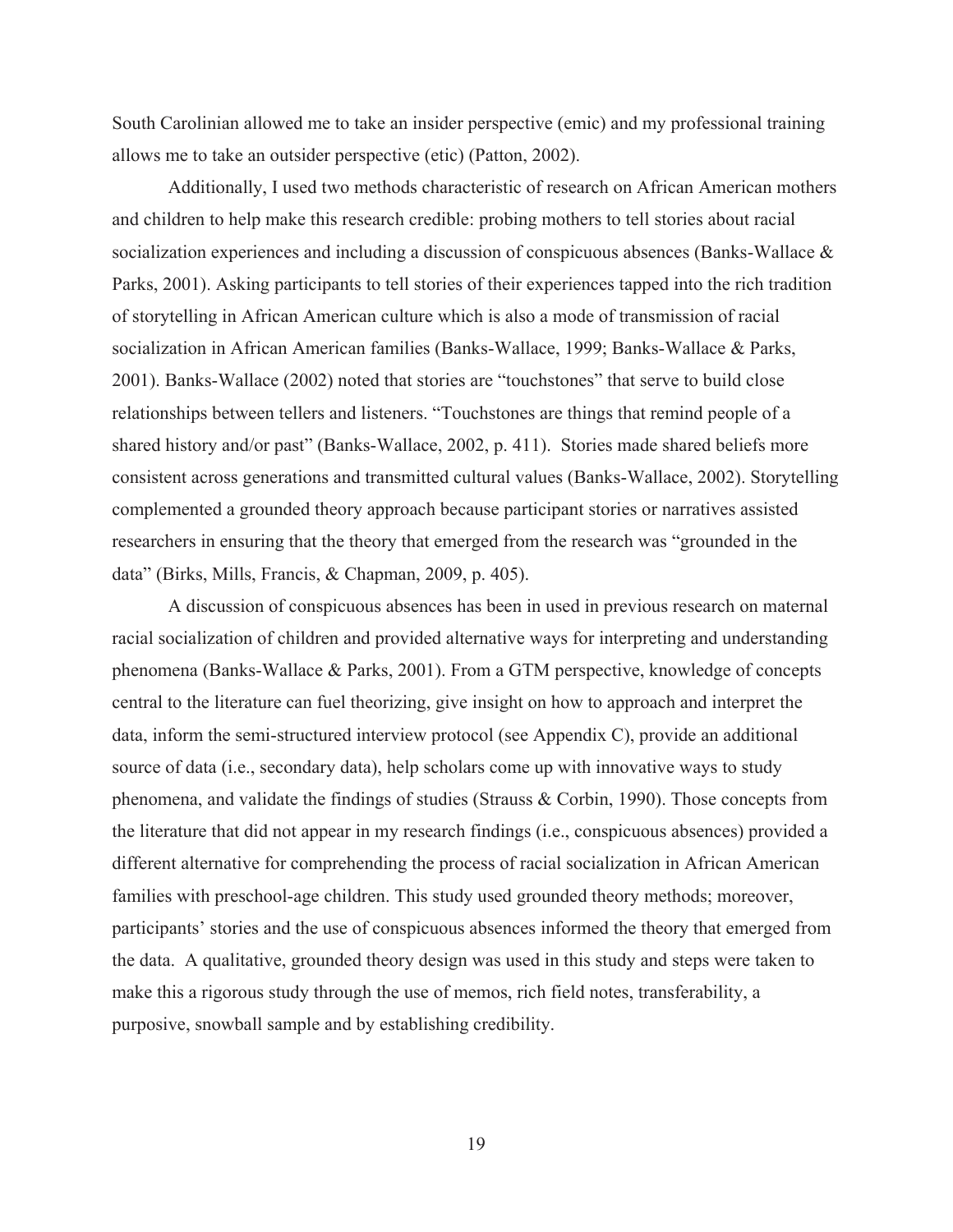#### **Pilot Study**

A pilot study was conducted and used to inform the choice of theoretical framework and interview questions used in this study. The pilot study examined how maternal mind-mindedness (Meins, Fernyhough, Russell, & Clark-Carter, 1998) informed the process of maternal racial socialization among African American mothers with preschool-age children. Maternal mindmindedness refers to mothers' degree of sensitivity to the mental states of their children during mother-child interaction (Meins et al., 1998). A semi-structured qualitative interview and a structured play activity between mothers and children were used to examine the role of maternal mind-mindedness in the process of racial socialization. My dissertation advisor and I concluded that maternal mind-mindedness did not inform the racial socialization process. On the other hand, mothers discussed how colorism informed their conversations with their children, especially their daughters. Mothers in the pilot study discussed having to explain differences in hair texture and skin color to their daughters and offering alternate beauty scripts to them. Mothers demonstrated an understanding of the intersection race, class, and gender in the lives of African American women that informed their racial socialization messages. Based on the pilot study, I replaced maternal mind-mindedness as a theoretical guide with an integration of the Integrative Model (Garcia Coll et al., 1996) and Black Feminist theory (Collins, 2000). Additionally, the mother-child structured play activity was replaced with the MCDT (Jordan & Hernandez-Reif, 2009) to stimulate mothers to reflectively think about the racial socialization experiences of their children.

## **Procedures**

## **Eligibility Criteria**

The eligibility criteria that used in this study was that participants must (a) identify as Black or African American, (b) mothers must have been at least 18 years old, (c) children must have been between the ages of three and five, and (d) all participants must have lived in South Carolina. This study focused on mothers and children of African American ancestry and excluded individuals who were biracial, multiracial, Caribbean, or of Hispanic descent; therefore, participants had a maternal and paternal family history of U.S. born African American ancestry dating back at least two generations (Coard et al., 2004). Coard and colleagues established exclusion criteria based on Phelps, Taylor, and Gerard (2001) whose research findings revealed that African American college students' scores on measures of cultural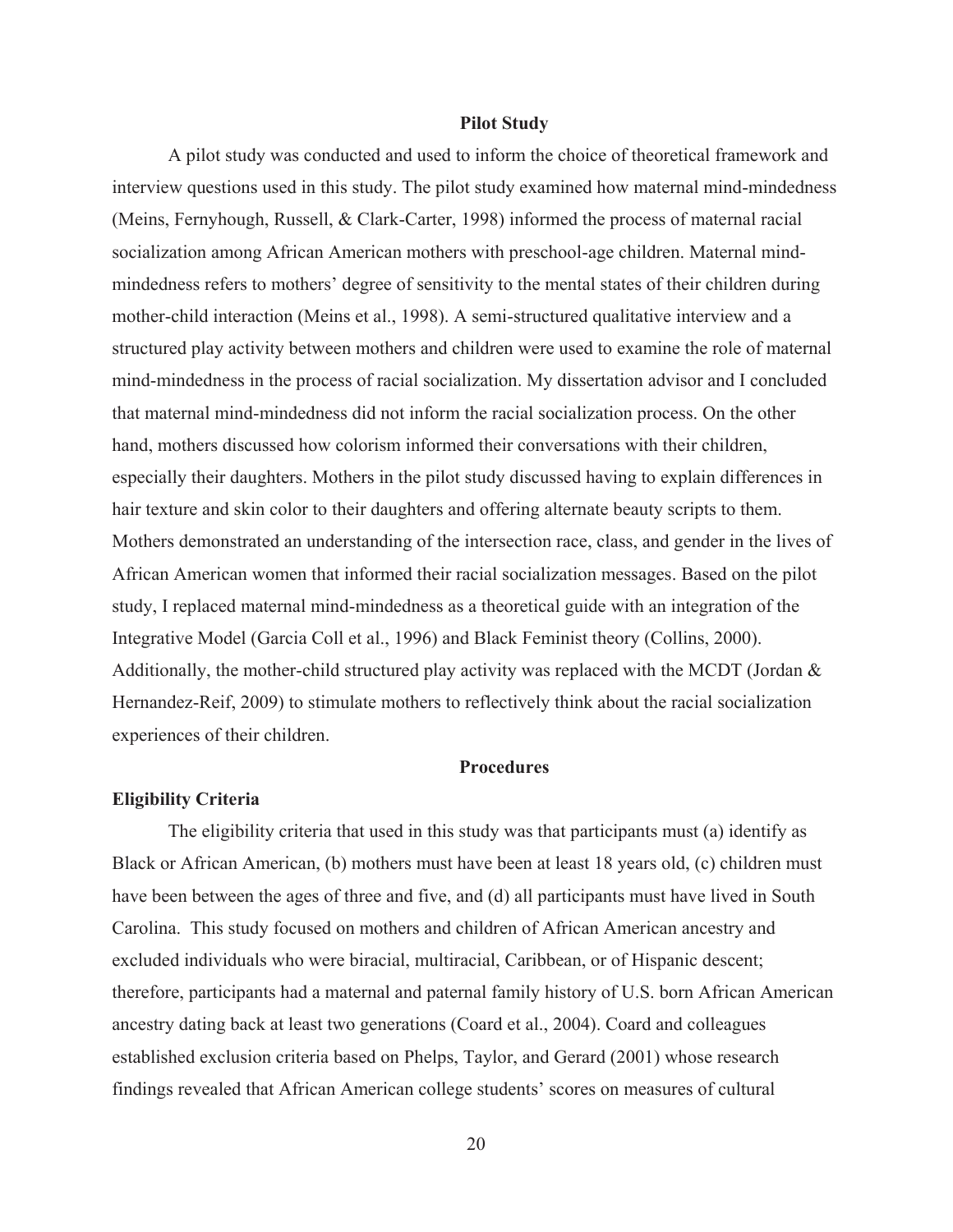mistrust, racial identity, and ethnic identity were statistically different from African and West Indian/Caribbean college students' scores. "Thus, the type and degree of experiences encountered by African Americans in the United States, historically and currently, due to group membership may affect their outlook and worldview" (Phelps et al., 2001, p. 214). Since this study examined mothers and children of primarily African American descent, the findings of Phelps and colleagues was used to establish exclusion criteria in this study as well. I chose to use African American mothers and children from South Carolina in this study because they are rarely used in racial socialization research. Typically, populations from South Carolina, in particular the Low Country region, are used for research on language development including studies on dialect.

## **Recruitment Process**

Institutional Review Boards at both Virginia Tech and a participating institution in South Carolina approved this study. After IRB Approval was received, I began recruiting and making contact with participants. Participants were recruited through the use of a letter (see Appendix D), flyer (see Appendix E), word of mouth, and the use of social media websites including a page created for the study on Facebook and advertisements placed on Craigslist (see Appendices F and G).

The letter and flyer described the study and were posted in local African Americanowned businesses such as barber shops and beauty salons. Recruiting participants through social networking web sites is becoming increasingly popular among social scientists. Ramo, Hall, and Prochaska (2010) used Craigslist to recruit participants for their study on young adults who smoke cigarettes. Craigslist has a "volunteers" section for designated U.S. geographic locations that researchers can post weekly advertisements on to recruit study participants (http://www.craigslist.com; Ramo et al., 2010). In addition to recruiting participants through Craigslist, participants were also recruited through Facebook. A Facebook page, which functioned as an advertisement for the study, was created and included information about the study and ways for potential participants to contact the researcher. Recruiting participants on Craigslist and Facebook required me to take special precautions that ensured participant confidentiality. In the advertisement on Craigslist, potential participants could only contact me privately so that no one else on the website could see that they were interested in participating in the study. The Facebook page for the study had special privacy settings that ensured participant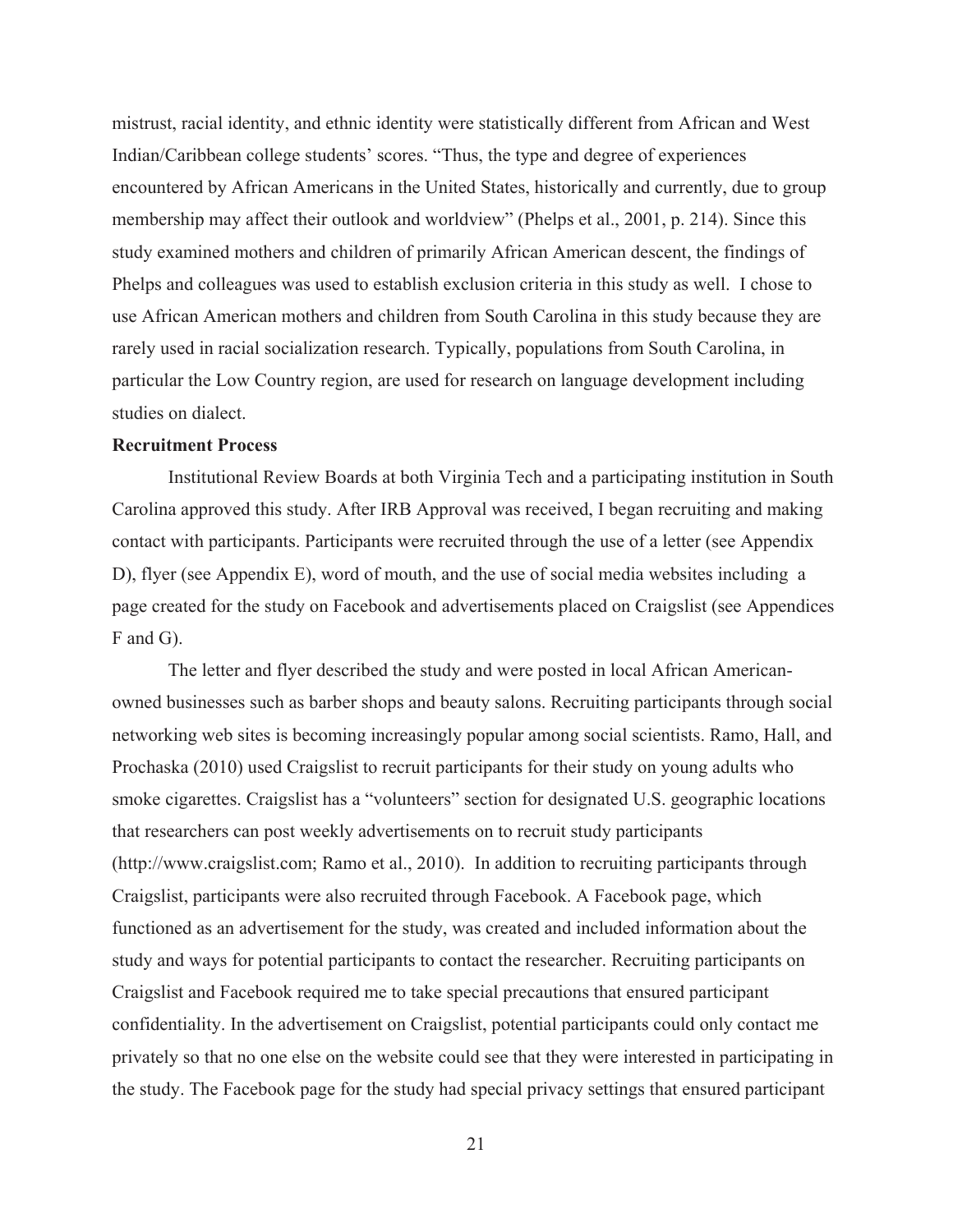confidentiality. For instance, I made the friends list for the page visible only to me. Next, I supplied my private contact information on the page for potential participants to contact me privately without other Facebook users being able to see which Facebook users had contacted me about the study (van Eden-Moorefield, 2009).

I recruited participants through Head Start centers in South Carolina as well. Through a participating university in South Carolina, I met with an administrative employee of Head Start centers in South Carolina who provided me with contact information for mothers and children who met the eligibility criteria and were willing to participate in the study. Six mother-child dyads were recruited from Head Start centers in South Carolina, three mother-child dyads were recruited from Facebook, and three mother-child dyads were recruited by word of mouth.

Each participant's confidentiality was maintained throughout the study. Each mother and child was assigned a subject number and each mother was assigned a pseudonym that ensured that no one outside of the project could determine their actual identities. The subject number was used to label each participant's semi-structured interview and modified doll test. Each participant (i.e., mother and child) was referred to by that subject number in the analyses. Additionally, mothers were also identified by their pseudonyms, so that no one could determine their actual identities (Patton, 2002).

**Overview of the geographic area.** African American mothers and their preschool-aged children were recruited from the state of South Carolina. South Carolina is located in the southeastern United States and has an approximate population of 4,774, 839 people (SC Budget and Control Board, 2014). In the state of South Carolina, African Americans accounted for 27.9% of the total population and had a per capita income of \$15, 398 (SC Budget and Control Board, 2014). African American children accounted for 32.12% of children under the age of five years old and 31.87% of children between the ages of five years old and 14 years old (SC Budget and Control Board, 2014).

#### **Description of the Sample**

The sample used in this study consisted of 12 mother-child dyads. A total of 24 participants were used in this study. Interview data was collected from mothers (see Appendix C) and child participants were administered a modified version of the Clark Doll Test (see Appendices L and M). The 12 mothers who participated in this study varied in age, educational background, occupation and number of biological children. Adult participants were between the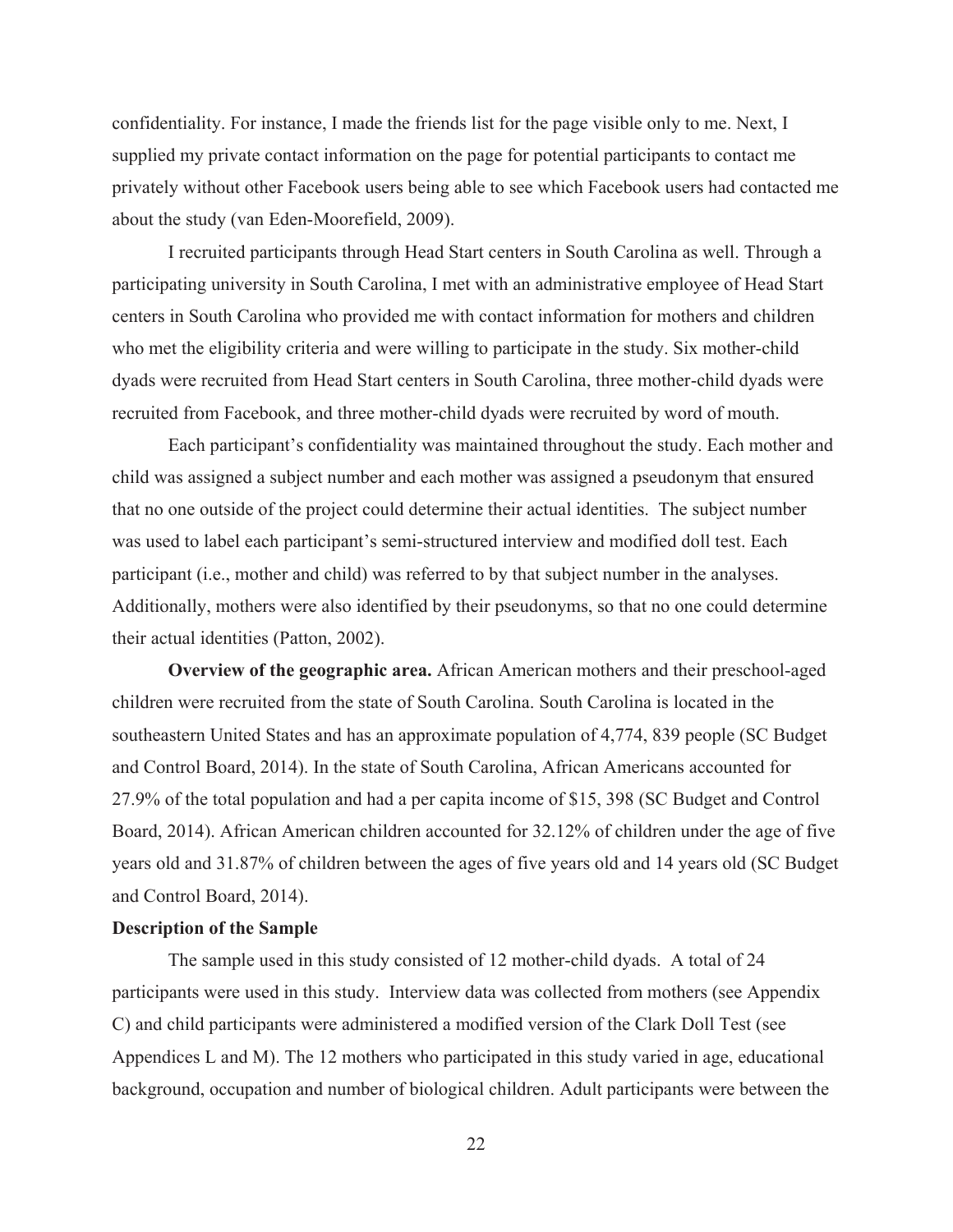ages of 23 and 36 (*M*=28). The marital statuses of the adult participants were as follows: 66.67% were single/never married, 8.33% were married and 25% were divorced. The education level of the participants was as follows: 8.33% less than a high school, 8.33% GED, 41.67% high school diploma, 16.67 % associate's degree, 16.67% bachelor's degree and 8.33% master of social work degree (MSW). The occupations of the mothers varied considerably as two mothers were cosmetologists and one mother each held one of the following occupations: registered nurse, learning specialist, clinical counselor, graphic designer, dance instructor, certified nursing assistant, assistant manager at a restaurant, customer service representative and medical administration worker. The total number of biological children that the mothers had varied from having one child to four children (*M*=1.67). At the time of data collection, the total household incomes of the mothers varied from between a reported \$0.00 per year to \$120,000 per year (*M*=\$34,750). Per the age requirement of this study, children were between the ages of three years old and five years old (*M*=4.5). In this sample, 25% of the children were girls and 75% were boys. The sample was comprised of children who did attend Head Start (50%) and did not attend Head Start (50%). Demographic characteristics for the sample are presented in Table 1.

#### **Data Collection Procedures**

In order to determine participants' eligibility, I conducted an eligibility questionnaire with each mother that obtained demographic information about the mother and child (Appendix H). Once eligibility was determined, a target child was identified. Target children were each mother's oldest preschool-age child. After eligibility was confirmed, I scheduled a time with the mother to collect data from her and her child.

Data were collected in the homes of participants or on the campus of a participating institution in South Carolina. The mothers signed an informed consent form (see Appendix I) and a parental permission form for their children (see Appendix J). The informed consent described the purpose of the study, who would view the data collected, ways data would be used, what sorts of questions would be asked, confidentiality, and potential risks and benefits of participating in the study (Patton, 2002). I read from a developmentally-appropriate child assent script (see Appendix K) and obtained verbal assent from each child prior to administering the MCDT (Jordan & Hernandez-Reif, 2009; see Figure 1 and Appendix L) to them.

After written informed consent was obtained, each mother participated in a two-part, audiotaped, semi-structured interview that lasted approximately 60 to 90 minutes (see Appendix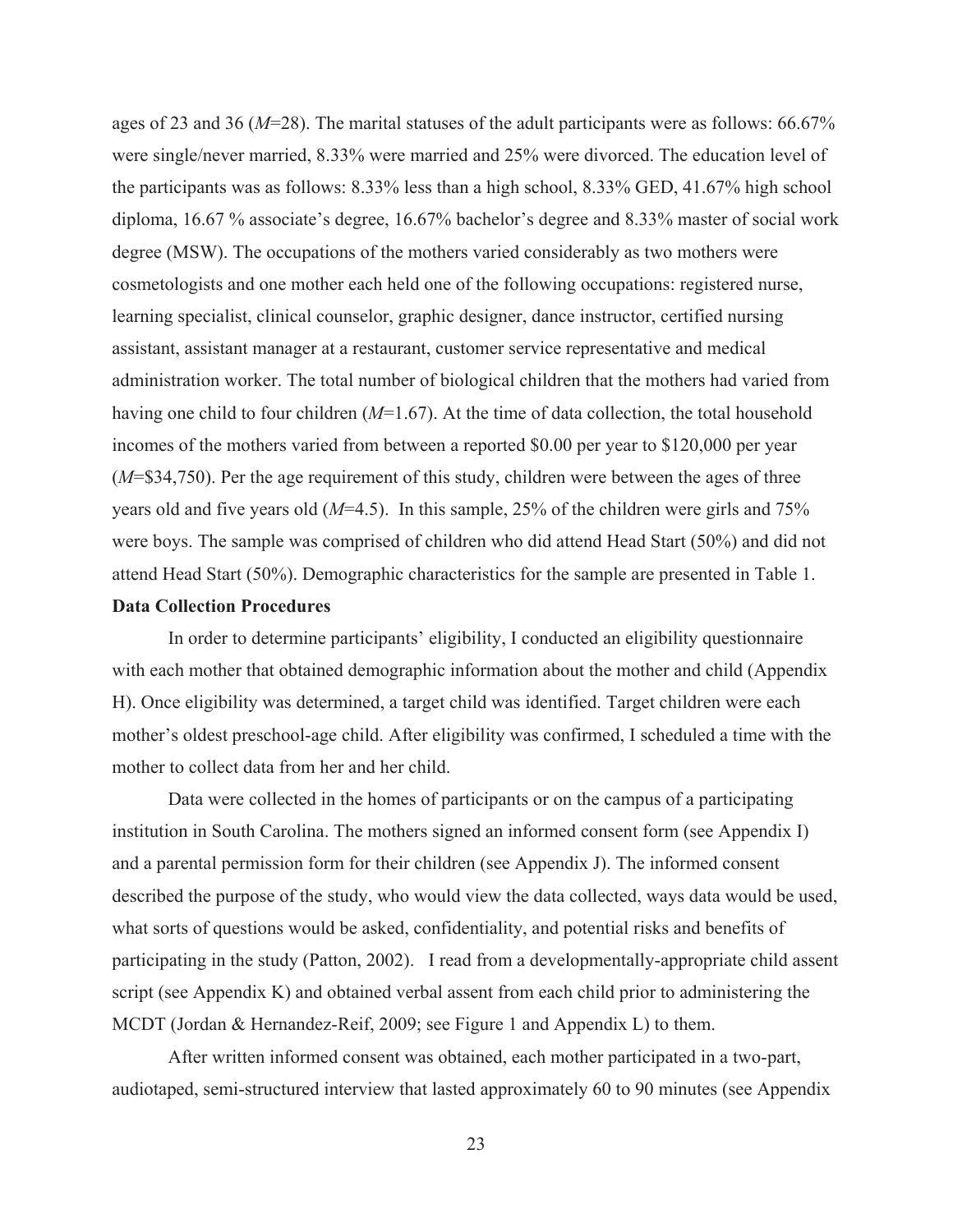C). Mothers were interviewed alone while the child played with toys in a separate room under adult supervision. If not other adult supervision was available, the child played with toys in one area of the room and the mother was interviewed in another area of the same room. The first part of the interview examined mothers' retrospective accounts of maternal racial socialization strategies.

After the first part of the semi-structured interview, I administered the MCDT (see Appendix L) to each target child while the mothers waited in another room. Mothers were not present for the modified version of Clark Doll Test so that their presence would not influence children's selections on the test. I obtained assent from each child before administering the videotaped MCDT. I presented each child with a set of four computer-generated, cartoon images of child cartoon characters as used by Jordan and Hernandez-Reif (2009; see Figure 1). Permission to use the same images as used by Jordan and Hernandez-Reif (2009) was obtained from SAGE Journals. The images were identical and varied only in skin color (i.e., white, lightbrown, medium-brown, and black (Jordan & Hernandez-Reif, 2009). Girls were shown a set of all female computer-generated images and boys were shown a set of all male computergenerated images. I asked each child to respond to questions about the computer-generated images. The modified version of the Clark Doll Test lasted approximately five minutes. After the MCDT, mothers were shown videotapes of their children participating in the MCDT. After being shown the videotape, each mother participated in the second part of the semi-structured interview that consisted of follow-up questions which examined her reactions to her child's choices on the MCDT.

All mothers and children who chose to participate in this study completed all parts of the study. Mothers and children were compensated separately for their participation. Each mother received compensation in the form of Wal-Mart gift cards worth \$20.00. This amount was determined after I reviewed dissertations from other students in the Human Development Department at Virginia Tech and noted that \$10.00 to \$20.00 is generally the amount paid to participants for compensation. Also, the Virginia Tech Institutional Review Board (IRB) requested that all participants in studies received some amount of compensation for their participation even if they do not complete all parts of studies.

Wal-Mart gift cards were purchased in \$10.00 denominations in the event that some mothers did not complete the study. Each child participant was compensated with a children's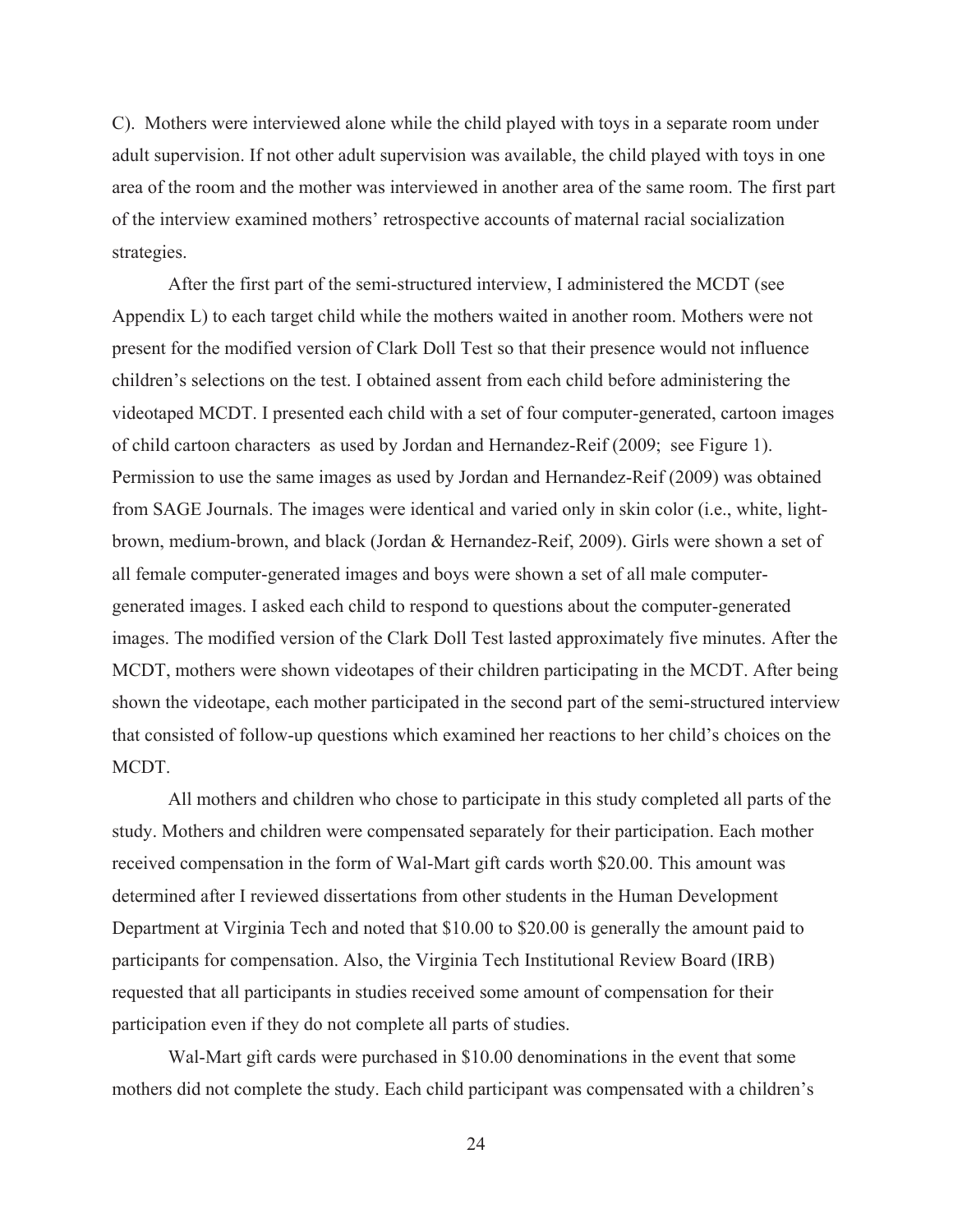book. Children would have received the books whether they completed the study or not. Mothers signed receipts in which they acknowledged their children and they received compensation for participating in this study (see Appendix M). Procedures for this study were strictly adhered to and upheld.

Table 1

*Demographic Characteristics of the Sample* 

| Participant's<br>Pseudonym | Age | Education             | Occupation                              | <b>Marital</b><br><b>Status</b> | <b>Total</b><br><b>Number</b><br><sub>of</sub><br><b>Children</b> | Yearly<br><b>Household</b><br><b>Income</b> | Age<br><sub>of</sub><br><b>Study</b><br><b>Child</b> | Gender<br><sub>of</sub><br><b>Study</b><br><b>Child</b> | <b>Head</b><br><b>Start</b> |
|----------------------------|-----|-----------------------|-----------------------------------------|---------------------------------|-------------------------------------------------------------------|---------------------------------------------|------------------------------------------------------|---------------------------------------------------------|-----------------------------|
| Angela                     | 31  | Bachelor's<br>Degree  | Registered<br>Nurse                     | Married                         | $\mathbf{1}$                                                      | \$120,000                                   | 5                                                    | Girl                                                    | N <sub>0</sub>              |
| Sarah                      | 33  | <b>HS</b><br>Diploma  | Learning<br>Specialist                  | Single                          | $\mathbf{1}$                                                      | \$30,000                                    | $\overline{4}$                                       | <b>Boy</b>                                              | N <sub>0</sub>              |
| Laura                      | 36  | <b>MSW</b>            | Clinical<br>Counselor                   | Divorced                        | $\overline{2}$                                                    | \$26,000                                    | 5                                                    | Boy                                                     | N <sub>o</sub>              |
| <b>Diane</b>               | 24  | Bachelor's<br>Degree  | Graphic<br>Designer                     | Single                          | $\mathbf{1}$                                                      | \$30,000                                    | $\overline{3}$                                       | Girl                                                    | N <sub>o</sub>              |
| Leanne                     | 26  | <b>HS</b><br>Diploma  | Dance<br>Instructor                     | Divorced                        | $\mathbf{1}$                                                      | \$30,000                                    | $\overline{4}$                                       | Boy                                                     | N <sub>o</sub>              |
| <b>Alana</b>               | 28  | Associate's<br>Degree | Student                                 | Single                          | $\overline{2}$                                                    | \$0                                         | 5                                                    | Boy                                                     | Yes                         |
| <b>Stacey</b>              | 23  | <b>GED</b>            | Cosmetologist                           | Single                          | $\mathbf{1}$                                                      | \$19,000                                    | 5                                                    | <b>Boy</b>                                              | Yes                         |
| Pamela                     | 27  | $11th$ Grade          | Certified<br>Nursing<br>Assistant       | Single                          | $\overline{4}$                                                    | \$48,000                                    | $\overline{4}$                                       | <b>Boy</b>                                              | Yes                         |
| Dawn                       | 23  | <b>HS</b><br>Diploma  | Assistant<br>Manager at a<br>Restaurant | Single                          | $\overline{2}$                                                    | \$48,000                                    | 5                                                    | Boy                                                     | Yes                         |
| Zara                       | 27  | <b>HS</b><br>Diploma  | Cosmetologist                           | Single                          | $\overline{2}$                                                    | \$24,000                                    | $\overline{4}$                                       | <b>Boy</b>                                              | Yes                         |
| <b>Michelle</b>            | 26  | <b>HS</b><br>Diploma  | Customer<br>Service<br>Representative   | Single                          | $\overline{2}$                                                    | \$12,000                                    | 5                                                    | Girl                                                    | Yes                         |
| <b>Jasmine</b>             | 33  | Associate's<br>Degree | Medical<br>Administration               | Divorced                        | $\mathbf{1}$                                                      | \$30,000                                    | 5                                                    | <b>Boy</b>                                              | N <sub>O</sub>              |

*Note.* MSW = Master's of Social Work degree.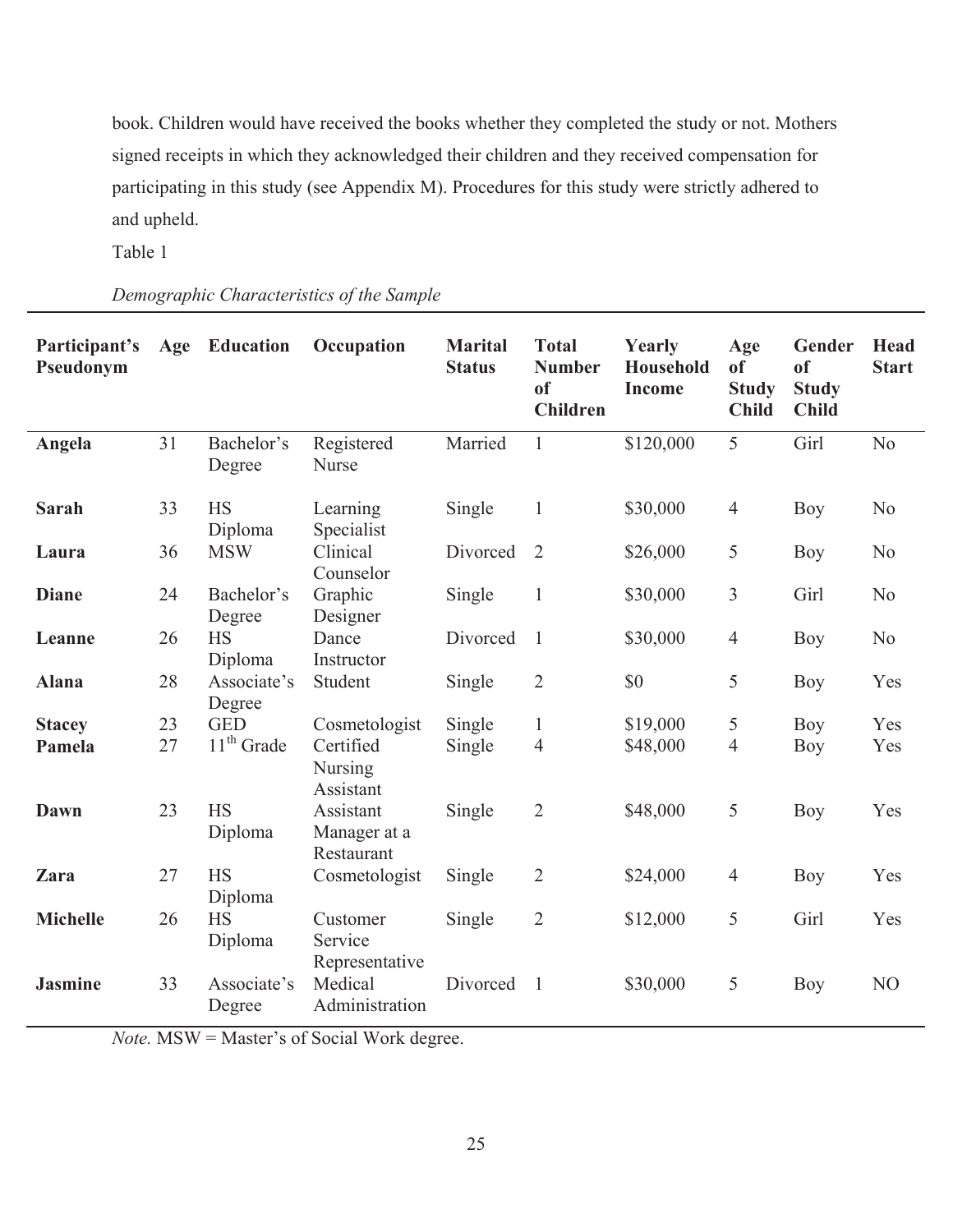# **Unit of Analysis**

In this study, the unit of analysis was the strategies that mothers used to racially socialize their children. In this study, racial socialization was operationalized as the strategies that parents used to impart cultural norms and values to children and to teach them about interracial group relationships and sociocultural interaction. For African American parents, racial socialization included helping children develop strategies for living and functioning in U.S. society as members of a marginalized racial group including ways to cope with racism and discrimination. Maternal racial socialization strategies were included in the category of activity focused units of analysis (Patton, 2002). Activity-focused units of analysis included particular events, occurrences, or incidents (Patton, 2002). Patton (2002) provided the following as examples of activity-focused units of analysis: "critical incidents, celebrations, quality assurance violations, time periods, crises, and events" (p. 231). Since maternal racial socialization strategies were occurrences within African American families, they were the unit of analysis of this study. In this study, mothers' retrospective accounts of the racial socialization strategies that they have used with their children and mothers' responses to their children's preferences on a modified version of The Clark Doll Test (Jordan & Hernandez-Reif, 2009) were used as ways to examine maternal racial socialization strategies among African American families with preschool-age children. Several procedures consistent with credible and rigorous research were used throughout this study which focused on analyzing maternal strategies in the process of the maternal racial socialization of African American preschool children.

# **Instrumentation**

# **Semi-structured Interview**

Mothers participated in a two-part semi-structured interview. The interview questions were based on the literature review including previous research on African American child and family development and the integrated theoretical model used in this study. I asked the same questions to all of the mothers; however, the probes and follow-up questions I used occasionally varied based on mothers' responses and as a theory about the process of maternal racial socialization began to unfold. The semi-structured interview was audiotaped.

#### **The Clark Doll Test**

Children's ability to distinguish phenotypic differences between people develops quickly during the preschool years (Stevenson & Stewart, 1958) and their conceptualizations of race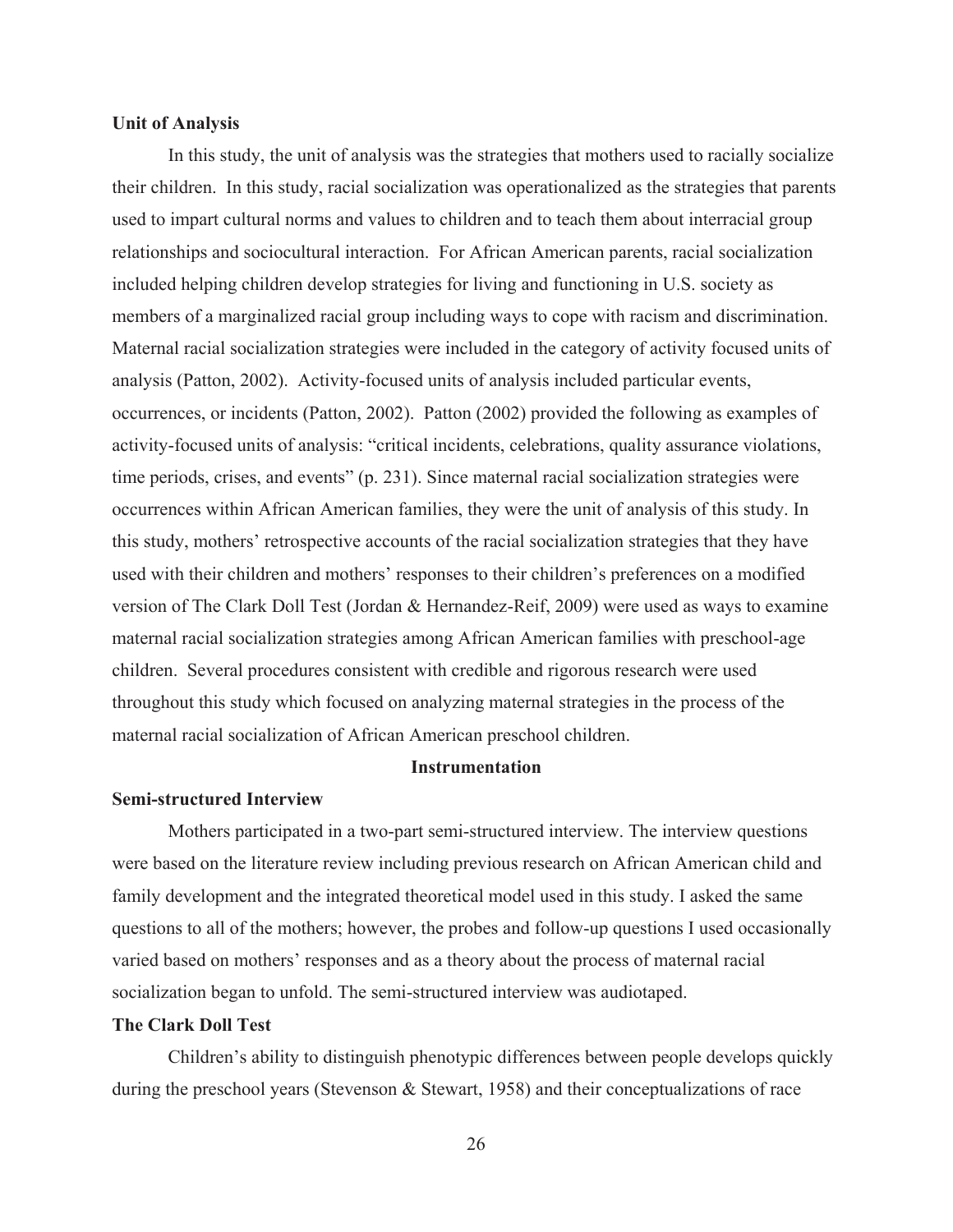depends on their developmental level and experiences (Swanson, Cunningham, Youngblood, & Spencer, 2009 ) Since young children's comprehensions of race are not as sophisticated as that of adolescents or adults, I examined their racial preferences and attitudes by administering to them a modified version of the Clark Doll Test (MCDT; Jordan & Hernandez-Reif, 2009). The results of this test were used to stimulate mothers to think reflectively about their children's racial socialization experiences.

The original Clark Doll Test (Clark & Clark, 1947) is an eight item measure used to assess children's racial preferences, knowledge of racial differences, and racial selfidentification. The original requests used by Clark and Clark were:

(1) Give me the doll that you like to play with or like best

- (2) Give me the doll that is a nice doll
- (3) Give me the doll that looks bad
- (4) Give me the doll that is a nice color
- (5) Give me the doll that looks like a white child
- (6) Give me the doll that looks like a colored child
- (7) Give me the doll that looks like a Negro child
- (8) Give me the doll that looks that you (p. 169).

Clark and Clark (1947) noted that Requests One through Four target racial preferences, Requests Five through Seven target children's knowledge of racial differences, and Request Eight targets self-identification. Recall that racial socialization in childhood helps shape adult racial identity (Demo & Hughes, 1990). Further, studies on racial socialization in adolescence reveal that racial socialization influences racial identity development (for examples see Miller & MacIntosh, 1999; Neblett et al., 2008; White-Johnson et al., 2010). Clark and Clark's questions tap into facets of an emerging racial identity in young children.

Clark and Clark's (1947) study revealed the following about African American children: (a) 67% preferred to play with the White doll; (b) 59% selected the White doll as the "nice" doll; (c) 59% selected the African American doll as the doll that "looks bad"; and (d) 60% selected the white doll as having a "nice color". Further, only 58% of African American children chose the African American doll when asked which doll "looks like you" (Clark & Clark). It is important to note that the findings of Clark and Clark's study were influential in the landmark court case *Brown vs. Board of Education of Topeka* (1954) that found that separate public schools for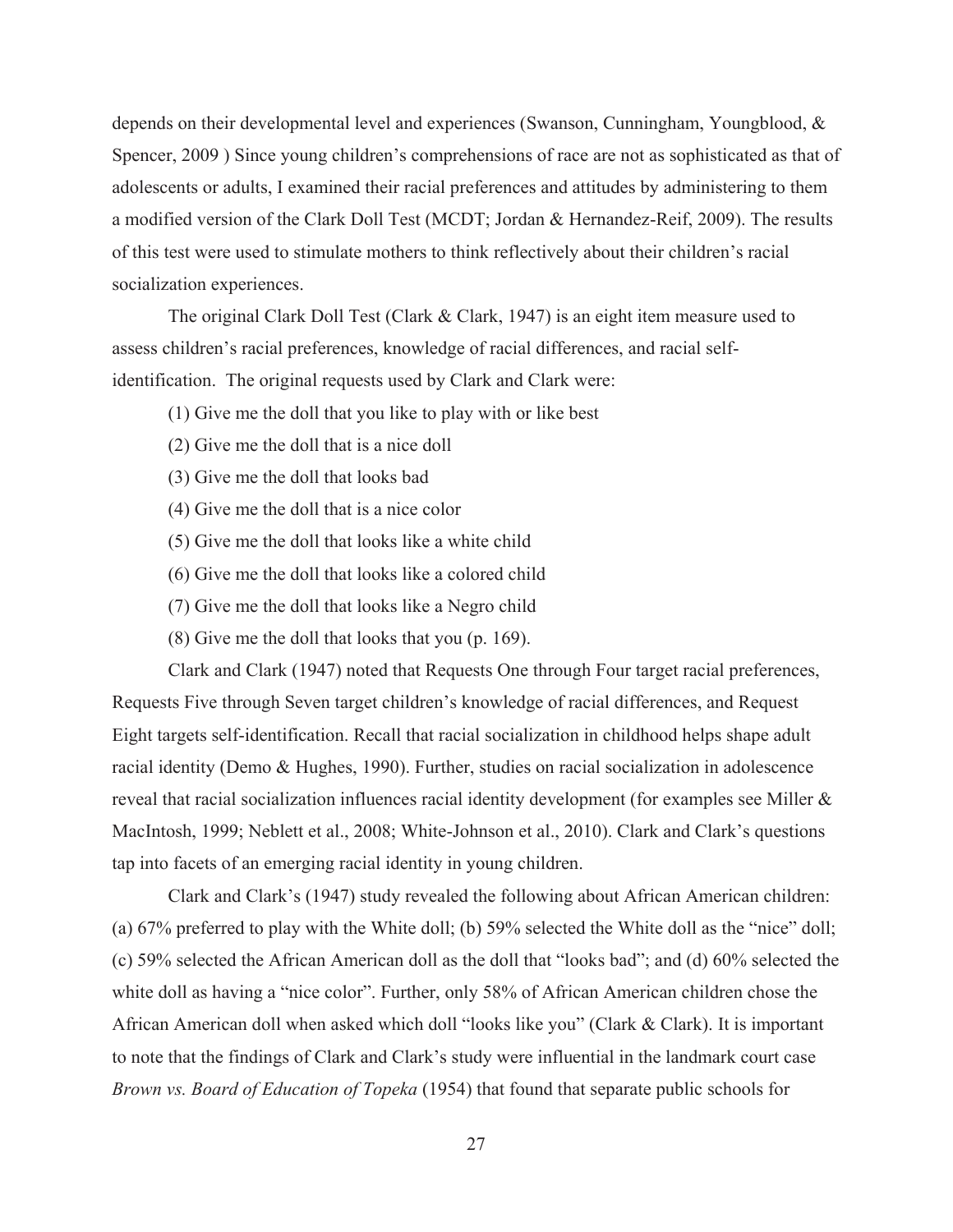African American children and Caucasian children is unconstitutional. Recent studies have found that African American children's preferences for African American dolls can be altered when children are read positive stories about African Americans in an experimental situation (Jordan & Hernandez-Reif, 2009; Powell-Hopson & Hopson, 1992).

The Clark Doll Test (Clark & Clark, 1947) has been replicated and modified several times since it was first used in the mid-1900s. Jordan and Hernandez-Reif (2009) noted that Davis's (2005) documentary rejuvenated researchers' interest in the Clark Doll Test because the documentary demonstrated that some young African American children in contemporary times continue to exhibit preferences for lighter skin tones. Some researchers have questioned the validity of The Clark Doll Test. For example, Burnett and Sisson (1995) made several arguments about the validity of The Clark Doll Test: (a) African American children outgrow racial preferences for Caucasian dolls; (b) children's racial preferences are outcomes of complex psychological processes and exposure to environmental stimuli rather than social stereotypes; and (c) racial preferences may be influenced by children's attributes about themselves. While an in-depth exploration of African American children's racial preferences and attitudes are beyond the scope of this research, they are used to stimulate mother's critical awareness about their children's racial socialization experiences.

**The Modified Clark Doll Test.** Jordan and Hernandez-Reif's (2009) modified version of the Clark Doll Test (MCDT) was used in this study. Two additional questions were added to the MCDT (1)Who is the prettiest? and (2) Who looks like an African American child? The second additional question was a modified version of the request, "Give me the doll that looks like a negro child" (Clark & Clark, 1947, p. 169) In this study, I used cartoon character, computergenerated images of children varying in skin tone from light to dark instead of dolls (Jordan & Hernandez-Reif; see Figure 1) to assess children's skin color preferences. The procedures of the MCDT used in this study differed from the procedures in Jordan and Hernandez-Reif. . Jordan and Hernandez-Reif administered their version of the Clark Doll Test to preschool-age children between the ages of three- and five-years-old, then administered an intervention (i.e., a story about someone of a dark skin tone), then administered the Clark Doll Test again. In this study, preschool-age children between the ages of three and five years old were shown a set of computer-generated images of children reflective of skin tones of African American and Caucasian children and asked questions from the MCDT (Jordan  $\&$  Hernandez-Reif). In this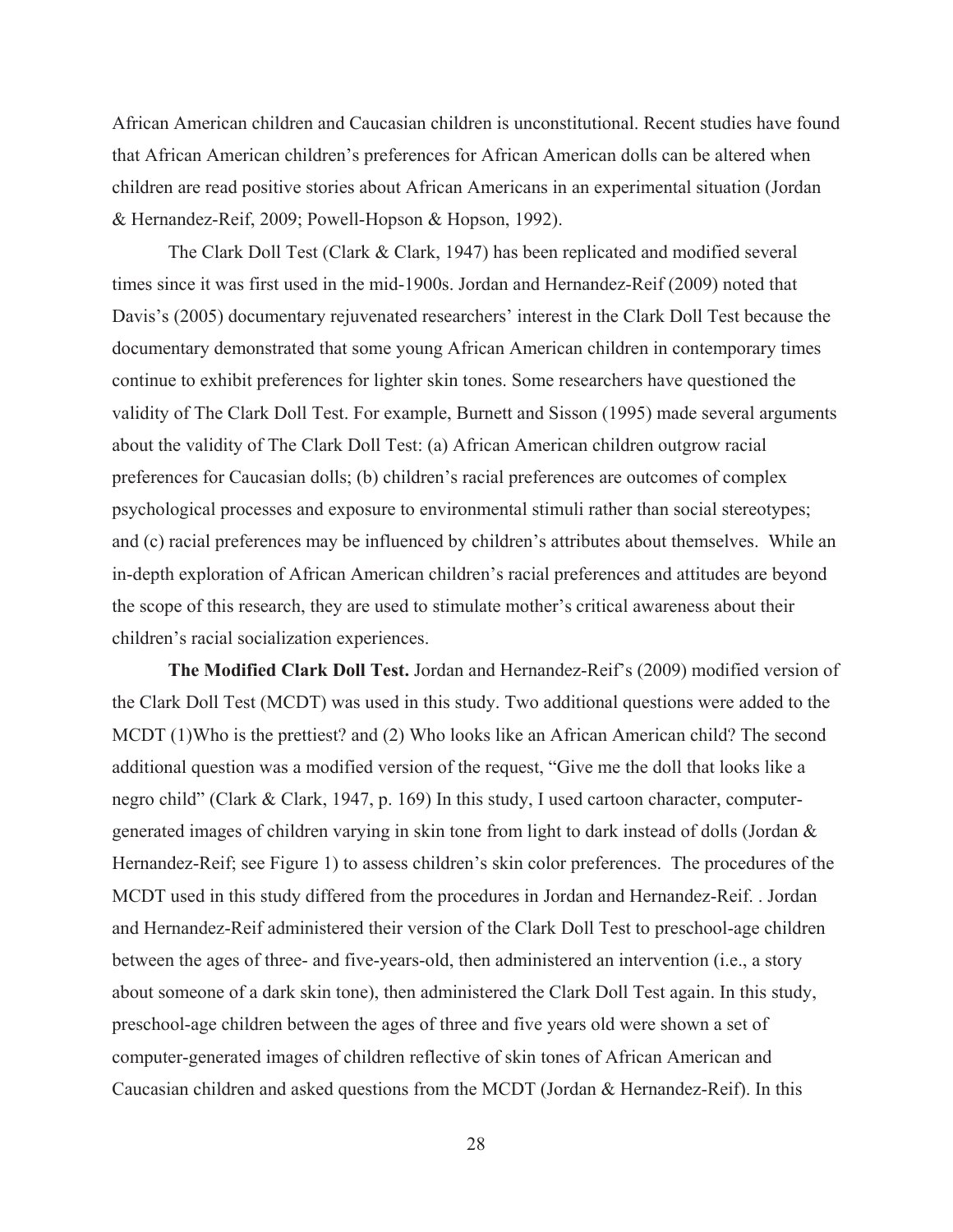study, an intervention was not given to the child participants. In an effort to reduce experimenter influence on participants' responses, I practiced asking the test questions in a non-judgmental way and without inflection in voice tone or using gestures (Jordan & Hernandez-Reif). The MCDT (Jordan & Hernandez-Reif) was used to stimulate reflective thinking in mothers.



*Figure 1.* Samples of cartoons used for the rankings study. From "Reexamination of young" children's racial attitudes and skin tone preferences," by P. Jordan and M. Hernandez-Reif, 2009, *Journal of Black Psychology*, *35*, 393. Copyright 2009 by Association of Black Psychologists. Reprinted with permission.

## **Data Analysis**

Qualitative data from the semi-structured interviews were analyzed using coding procedures associated with grounded theory. The semi-structured interview consisted of two parts: (1) assessment of the process of maternal racial socialization and (2) mothers' interpretations of their children's racial preferences and attitudes on the MCDT (Jordan & Hernandez-Reif, 2009). The semi-structured interviews were audiotaped and transcribed and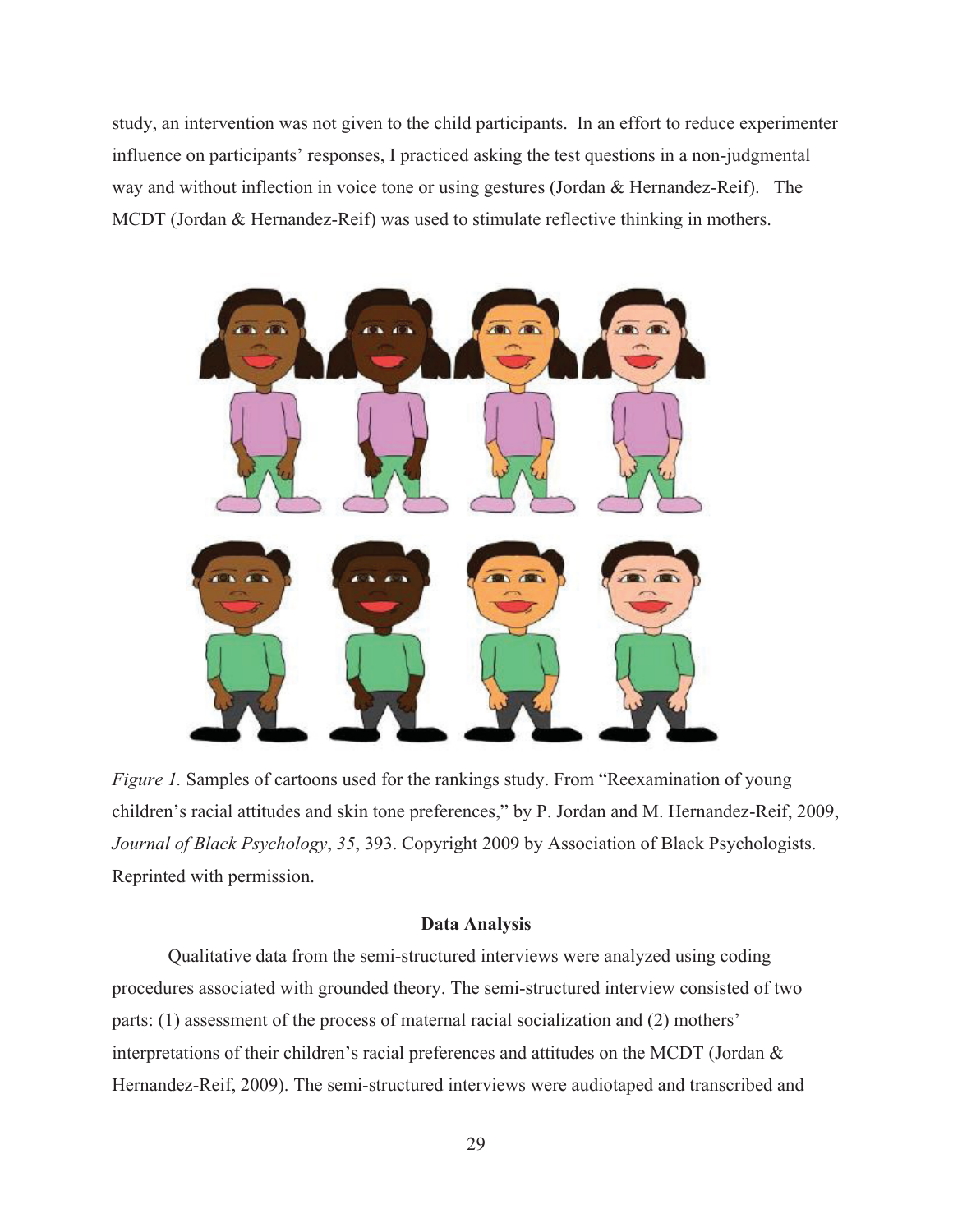immediately analyzed (Merriam, 1998). Coding in grounded theory consisted of three phases: open coding, axial coding, and selective coding (Strauss & Corbin, 1990).

I transcribed verbatim both parts of each mother's semi-structured interview. The initial phase of coding was open coding. Open coding is "the process of breaking down, examining, comparing, conceptualizing, and categorizing data" (Strauss & Corbin, 1990, p. 61). I started open coding while I was transcribing as concepts and linkages to the theoretical model and literature review became evident. I read and reviewed each transcript several times. While coding, I made comments in the margins of which aspects of the maternal racial socialization were being addressed by the mothers including their direct and indirect references to the sensitizing concepts. Open coding involved comparing similarities and differences in participants' accounts of the phenomenon being studied (Strauss & Corbin). Additionally, I made notes in each transcript, when applicable, of my reactions to the participants' responses as an African American woman researcher of the experiences of other African American women to be reflexive and aware of bias that may influence my interpretation of the data. I maintained a list of the frequencies of participants' responses.

After the first phase of coding, I met with my advisor and we discussed whether or not each code reflected the sensitizing concepts and the theoretical model and if the codes actually captured what the participants were trying to convey. After we determined that each code was appropriate, I began the second phase of coding which was axial coding. Axial coding refers to the thorough analysis of a specific variable and allows the researcher to focus on the process of the phenomenon being studied while illuminating relationships among or between other variables identified in the study and assists in the formulation of hypotheses (La Rossa, 2005). The axial codes reflected different behaviors and processes related to maternal racial socialization. Selective coding refers to the process of identifying the core category which best explains the phenomenon and connects all of the other categories (Strauss & Corbin, 1990). In the selective coding process, I identified those themes that cut across all the processes that emerged in the data to best explain how the process of maternal racial socialization of preschoolage children happened in this sample of African American mothers and children. I used the research questions and theoretical model of this study as guides through the coding phases.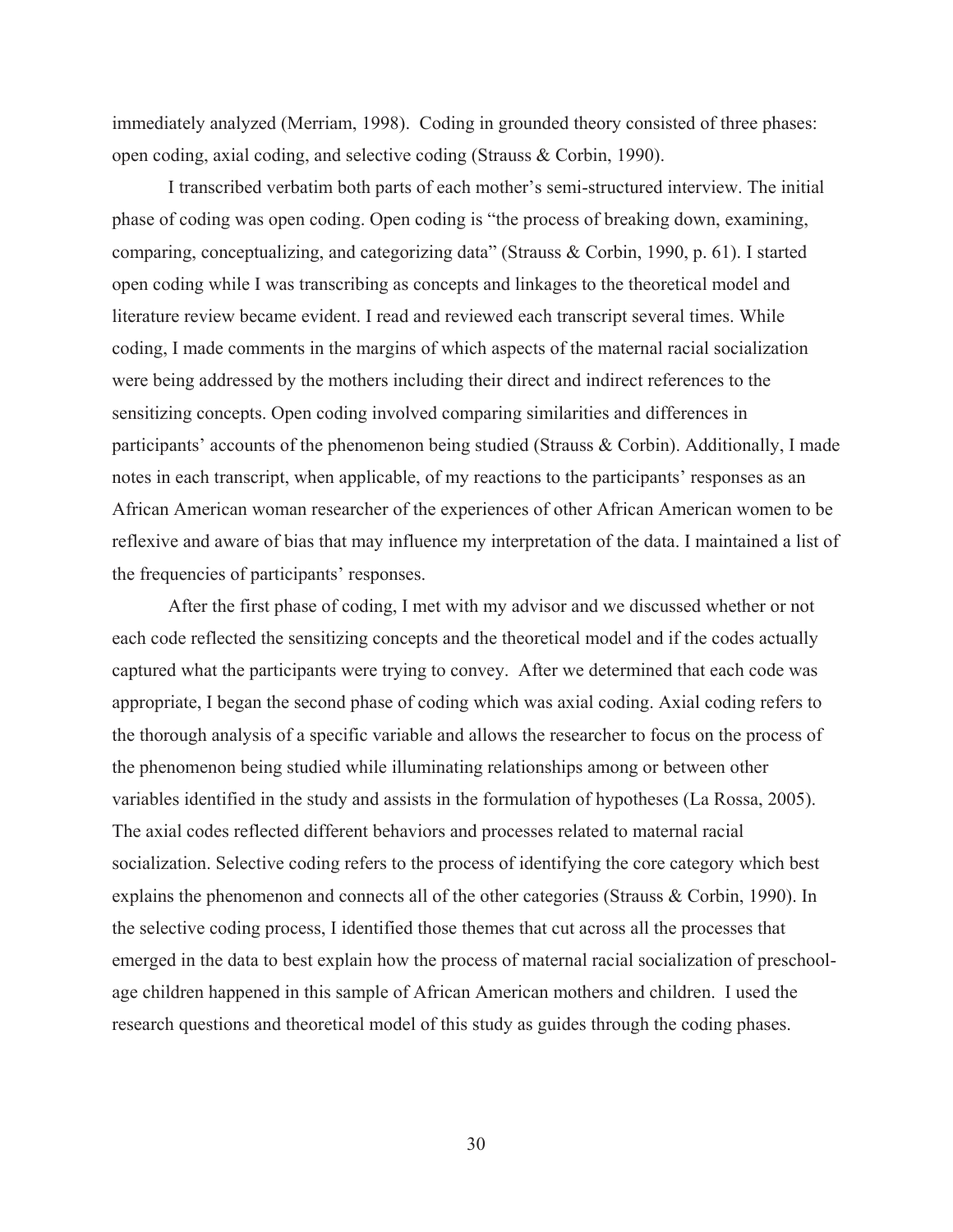### **Researcher's Reflexivity Statement**

This study is a pivotal stop on my journey to learn more about the lives, experiences, and development of African American children. My journey began as a masters-level student at a small, teaching university in South Carolina. As a student there, I began reading, researching, and writing about African American parenting and child development. The more I read about African American families the more I learned about how the sociohistorical experiences of African Americans in this nation has created unique complexities in rearing children for African American parents that parents of other races and ethnicities do not have to negotiate. I began to realize that social status, sexual orientation, race, gender, and the power of the majority group influence how all African Americans experience life. In the case of African Americans, we are often marginalized because of our race and for African American women this marginalization is compounded with deeper types of oppressive experiences because of our gender. As mentioned earlier, "black women exist within an intersectionality matrix" (Few, 2007, p. 454) which influences how we see and experience the world. I knew I was beginning to feel very strongly about African American women and children and their experiences. It wasn't until I started matriculating in a doctoral program that I learned that I was developing a sense of black consciousness (Few, 2007) and a Black Feminist point-of-view (Collins, 2000).

As a doctoral student, I have taken elective courses in Africana Studies, Women's Studies, and an independent study in Black Feminism and Family Studies in addition to required child development courses. I integrated and synthesized what I learned in those courses and gained a deeper, more informed understanding of African American child development as well as a commitment to improving the well-being of all children, in particular, African American children. I am also committed to restructuring how social science research views and represents African American parenting by assisting in the plight of other African American scholars who have begun a transition in social science research from viewing African American parenting from a deficit lens to one that illuminates within-group differences (Tamis-Lemonda et al., 2008).

Although I am committed to research, I realize my own degree of power as an educated, privileged, middle-class, single/never married, southern, African American woman in her early thirties. At the time the data were collected, I had no children; however, I became a mother during the data analysis phase of the study. My privileged status makes me both an insider and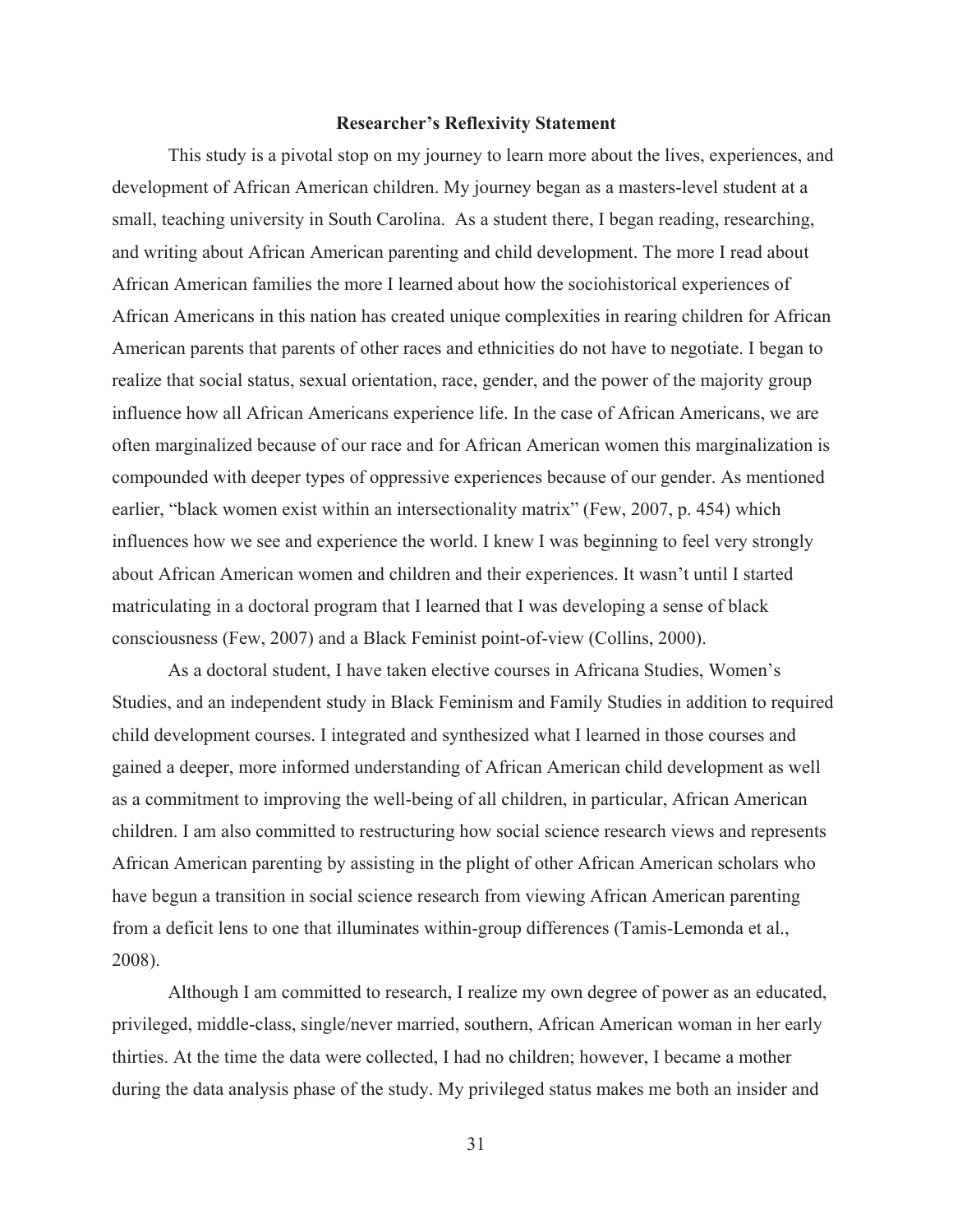outsider in my research (Few, Stephens, & Rouse-Arnett, 2003). I must practice "active selfreflexivity" (Few, 2007, p. 462) to ensure that I am not perpetuating the marginalization of African American children and women that I am so strongly against. "Self-reflexivity uncovers and unveils theoretical blind spots – internalized and subconscious racism, sexism, homophobia, classism, ethnocentrism, ableism, and xenophobism" (Few, 2007, p. 462). I am aware of and accept the reality that I am African American, but identify strongly with some White, middleclass norms. I hope that by being honest with myself about my social position that I was able to circumvent as much bias as possible from seeping into my research.

As an emerging scholar, I often ruminate about how African American parents approach racial socialization. My parents were raised during segregation and were young adults during the Civil Rights Movement. I have an aunt, older cousins, and a neighbor who were arrested during sit-ins during Civil Rights demonstrations in South Carolina. My parents made sure that I became astutely aware of the sociohistorical experiences of African Americans while socializing me to identify with African American and mainstream culture. My parents talked to me very candidly throughout my childhood and adolescence about issues of race and class including negative images of African Americans. Even as adult, I continue to have those in-depth conversations with my parents. I reflect on my racial socialization experiences and see how my family members' experiences influenced what my parents told me about being African American. I realize that while there are common themes in parental racial socialization, not all African American parents approach racial socialization the same way.

Even as adult, I continue to have those in-depth conversations with my parents. I reflect on my racial socialization experiences and see how my family members' experiences influenced what my parents told me about being African American. I realize that while there are common themes in parental racial socialization, not all African American parents approach racial socialization the same way.

Although my family talked very openly about race, I realize that not all African American families have open discussions about race. My familial racial socialization experiences are a potential bias that could have influenced how I interpreted the data. In order to control for biases that stemmed from my familial experiences, I worked closely with my dissertation advisor during data analysis to ensure that my qualitative codes and interpretations of data were grounded in the data and did not reflect any biases stemming for my personal experiences.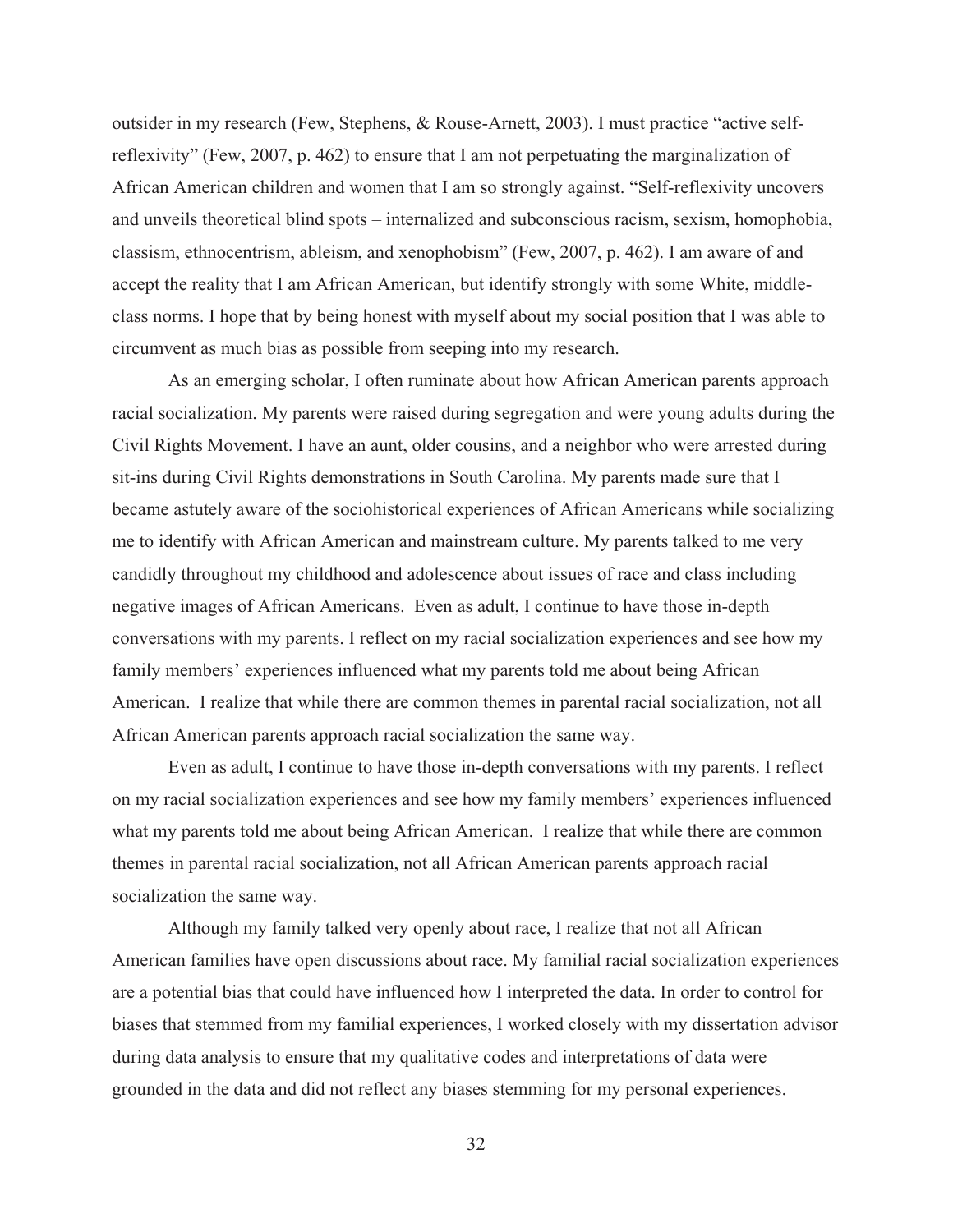In addition to biases that stem from my personal experiences, this research experience increased my awareness of methodological considerations in using the MCDT (Jordan  $\&$ Hernandez-Reif) with young children. Other researchers have criticized the validity of the Clark Doll Test (for example see Burnett and Sisson, 1995). On the other hand, other researchers have used versions of the Clark Doll Test as early indicators of African American children's racial preferences while stressing that results on those test must be interpreted in an ecological, environmental, sociocultural context, and cognitive-developmental context (Spencer & Markstrom-Adams, 1990; Swanson, Cunningham, Spencer, & Youngblood, 2009). In this study, the MCDT (Jordan & Hernandez-Reif) was used as a prompt to stimulate mothers' reflexive thinking about the racial socialization experiences of their children; however, other scholars using versions of the Clark Doll Test to examine specifically racial attitudes among African American children

Throughout the process of implementing this dissertation, I have learned more about the process of the maternal racial socialization of African American children and the intricacies of African American mothering. By practicing "active self-reflexivity" (Few, 2007, p. 462) throughout this study, I hope that I accurately captured the experiences of my participants without marginalizing or pathologizing them based on my own biases and worldview. My goal with this study was to reveal a true depiction of racial socialization in African American families with young children and the only way to do that was to remain true to the participants and myself.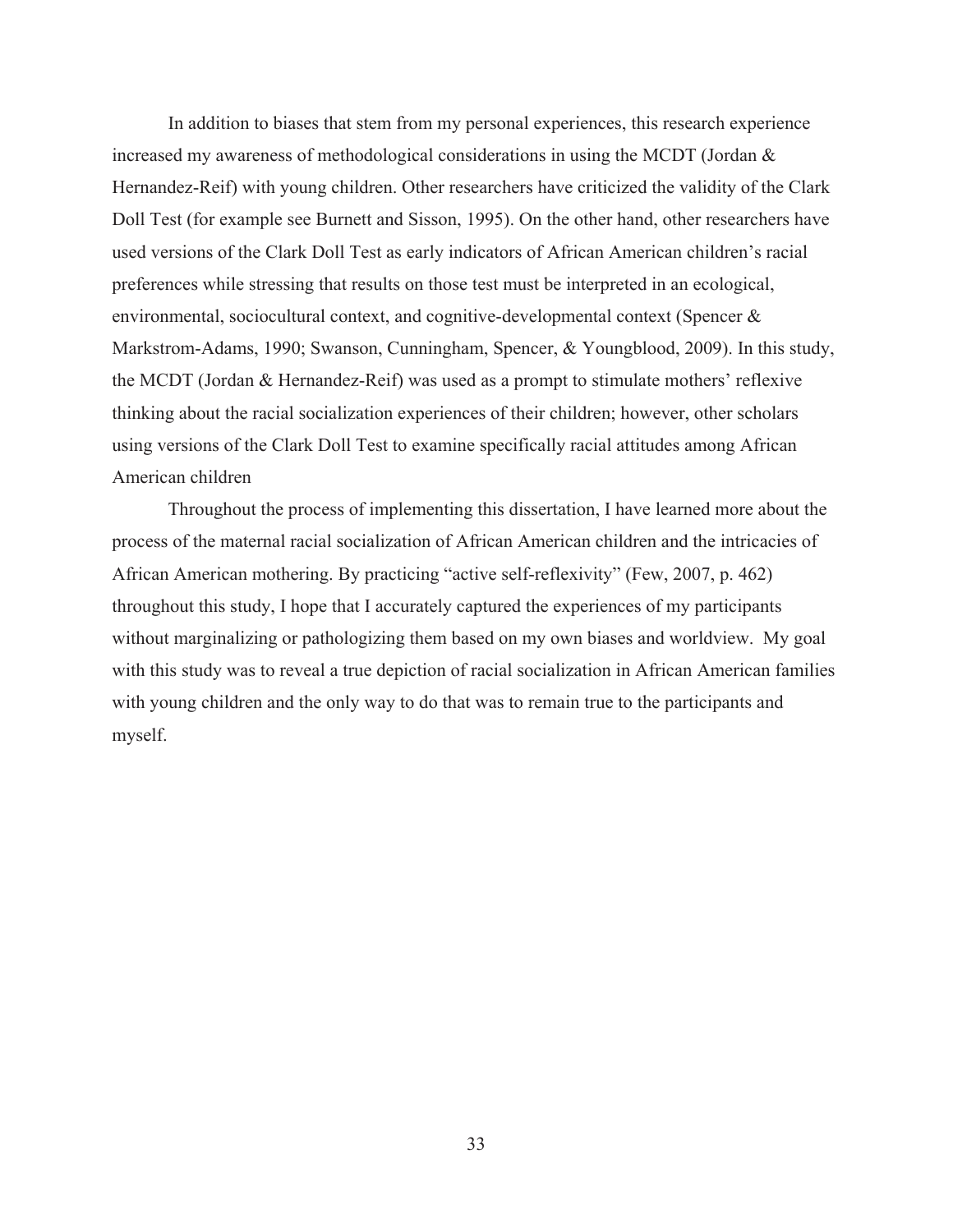# **Chapter Four: Findings**

Four major themes emerged from the data: (a) motherwork as conscientization (b) bidirectionality in the process of maternal racial socialization, (c) skin tone politics in racial socialization and (d) African American motherhood. The themes are interrelated and reflect the integrative nature of the data as two of the themes, motherwork as conscientization and bidirectionality in the process of maternal racial socialization, answer more than one research question. The interrelated data and interconnectedness of the themes reaffirms Crenshaw's (1993), Collins's (2000) and Few's (2007) arguments that African American women live in a state of intersectionaliy where race, class and gender are inextricable from one another and the interconnectedness of those variables helps shape the realities of life for African American women and informs their mothering. The integrated theoretical framework which includes the Integrative Model (Garcia Coll et al., 1996) and Black Feminist theory (Collins, 2000), the sensitizing concepts, coded transcripts of interviews and participants' biosketches are included in the analysis of this study. Direct quotes from mothers are included to give voice to the mothers and illustrate their experiences. The respective subthemes of each major theme are discussed.

# **Motherwork as Conscientization**

Motherwork as conscientization referred to how African American mothers' understanding of intersectionality and critical reflection about the social stratification mechanisms that affected their children's lives informed their racial socialization strategies and messages and spurred them to intervene with external forces operating in the lives of their children. It also reflected how children's racial preferences challenged mothers to think reflectively about and make adjustments to their beliefs about their children's racial socialization experiences. Collins (1994) clarified:

Racial ethnic women's motherwork reflects the tensions inherent in trying to foster a meaningful racial identity in children within a society that denigrates people of color. The racial privilege enjoyed by white, middle-class women makes unnecessary this complicated dimension of the mothering tradition of women of color (p. 57).

In this study, motherwork was reflected in the maternal racial socialization strategies and messages with preschool-age children. Conscientization is "the learning to perceive social, political, and economic contradictions and to take action against the oppressive elements of reality" (Freire, 2000, p. 35). Conscientization was reflected in mothers' critical consciousness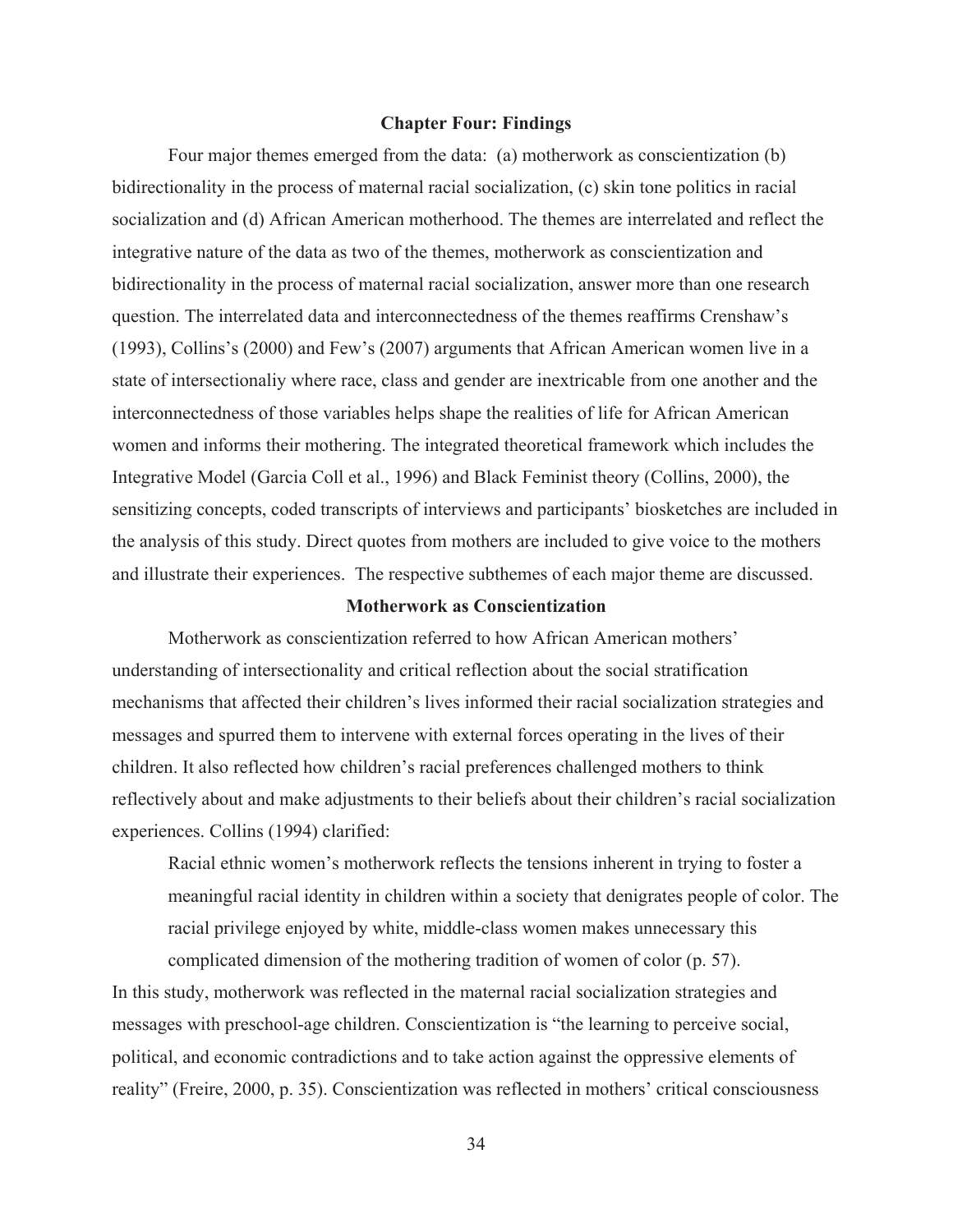about the social stratification mechanisms that affect their children's lives and inform their racial socialization strategies and messages. This theme captured the gendered as well as racialized aspects of mothers' strategies and messages. Several subthemes explained motherwork as conscientization: types of racial socialization strategies and messages, sense of social stratification mechanisms, guidelines for external forces, fear of external forces' influence, practice of active intervention against external forces, and reflective thinking. The subthemes as well as their subcategories are discussed in this section.

Motherwork as conscientization helped to answer three of the four research questions of this study:

- What are the racial socialization strategies that African American mothers use with their preschool-age children?
- What is the content of maternal racial socialization messages?
- What are mothers' perceptions of external forces that influence their children's racial socialization experiences?

# **Types of Racial Socialization Strategies and Messages**

Mothers' racial socialization strategies and messages were interrelated. Mothers simultaneously implemented racial socialization strategies and conveyed racial socialization messages. The most commonly used racial socialization strategies were egalitarian socialization and cultural socialization strategies. Egalitarian socialization strategies promote racial equality (Neblett et al., 2008). Cultural socialization strategies promote racial pride in children and teach about cultural history (Coard et al., 2004; Suizzo et al., 2008). All of the mothers reported using egalitarian socialization strategies and most of the mothers (n=11) reported using cultural socialization strategies. Five of the mothers discussed that living in a multiracial world influenced them to use egalitarian socialization strategies. Talking to children was the most commonly reported egalitarian strategy used by all of the mothers. The messages conveyed to children during those conversations included we are all equal no matter what race you are. One mother, Diane, reported using colorblind language to teach her daughter to be colorblind. Diane explained: "I want her to see people. Not a White girl or a Black boy or a Mexican baby or whatever you know? I just want her to see people and so I try to speak as if I see people you know?" One mother, Leanne, reported sending her child to a racially diverse elementary school as an egalitarian socialization strategy as well.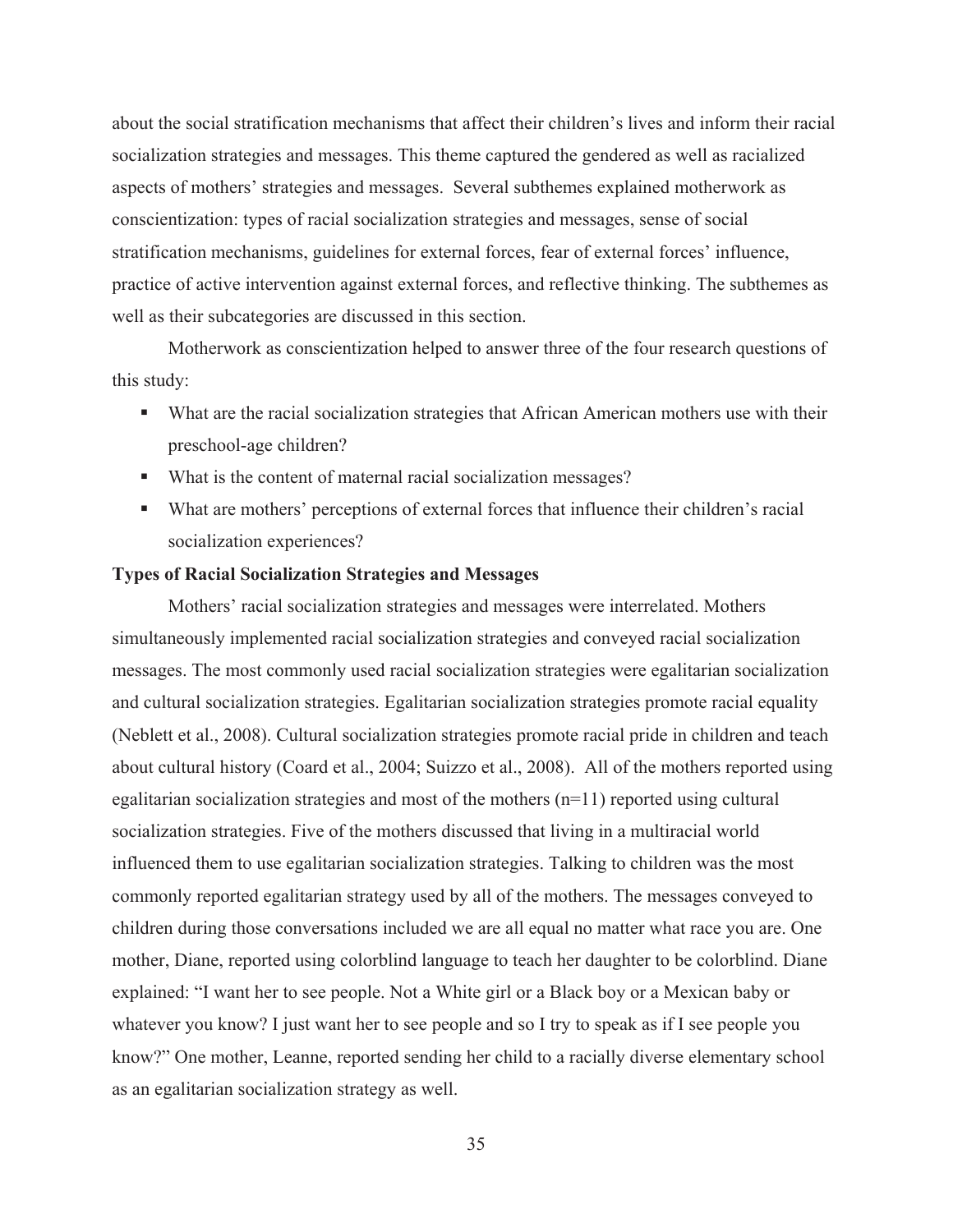In addition to talking to their children as an egalitarian socialization strategy, all of the mothers in this study believed that their children should socialize with children of other races to promote acceptance of others and an understanding of equality. This socialization happened during structured activities such as going to the park, birthday parties, going to friends' homes and after school activities such as little league sports and camps. Additionally, their children had opportunities for egalitarian socialization experiences through exposure to children of other races at child care centers. Diane believed that socializing her child with children of other races will be instrumental in her daughter's success. When asked why it was important for her daughter to socialize with children of other races, Diane explained:

Yeah it is. Definitely, because we are not in a world of Black people. We are in a world of all kinds of people you know? And in order to be successful I think she has to I guess be accepting of all kind of people. And I guess to encourage that she needs to be around a lot of kids and to socialize with a lot of kids you know?

For Jasmine, her son should socialize with children of other races so that he can adapt to a multiracial society. Jasmine explained:

We live in a society where we're in a melting pot. Everybody's from everywhere and we can't just be in our little world, our little home and then me expect him to be able to adapt to other people and it's a culture shock if I keep him bottled in.

The most commonly reported cultural socialization strategy used was reading books with African American characters in them including books about African American historical figures such as Martin Luther King, Jr. Mothers reported reading those books to convey messages of equality and to foster a sense of belonging in African American children. Three of the mothers in this study had daughters, Angela, Diane and Michelle, and all of them used gendered cultural socialization strategies with their daughters. These strategies included giving African American dolls  $(n=3)$  to foster a sense of belonging and equality, providing alternate beauty scripts  $(n=1)$ and telling the child she's pretty to foster a sense of belonging  $(n=1)$ . For example, Diane provided alternate beauty scripts because she believed that her daughter would never be the standard of beauty in society. She emphasized smartness over prettiness to her daughter to instill self-value and self-worth in her in order to prevent her from developing low self-esteem.

 Two of the mothers, both of whom had sons, reported using preparation for bias strategies and messages. Preparation for bias refers to parental messages and practices that prepare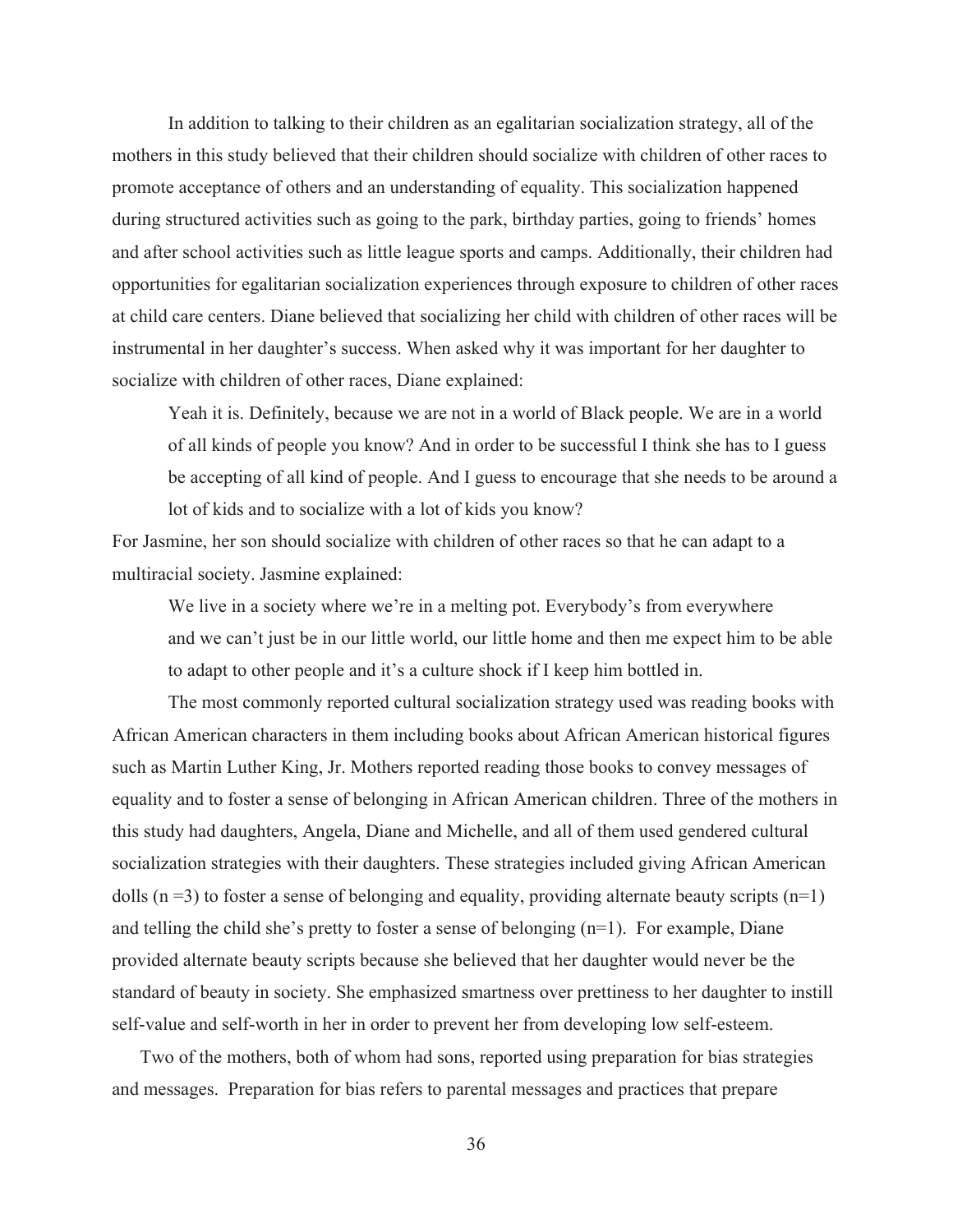children for future experiences with racism and discrimination (Hughes & Chen, 1997). Leanne used a racial socialization strategy of talking with her son about the Ku Klux Klan (KKK) to convey a message to him to be aware that racism exists. Leanne explained:

 Not that you're always… so much on guard and on edge but you're aware that oh it could possibly happen. That you're not naïve. That you're not oh no it would never to happen to me; that would never happen to my family.

Alana used the strategy of talking with her son about pulling his pants up and wearing a belt to convey the message that first impressions are important for African American men. Alana explained:

So, I try to instill in him okay pull your pants up, you know, put your belt on look like somebody because if you don't look like… I mean that first impression it speaks all for you. So, that's why I kinda figure that, you know, it's a… it's a big thing out here for our, um, our guys.

The most commonly reported racial socialization strategies were egalitarian socialization and cultural socialization strategies. Mothers used gendered cultural socialization strategies with daughters and preparation of bias strategies with sons.

#### **Sense of Social Stratification Mechanisms**

In this study, African American mothers' sense of the social stratification mechanisms that influenced their children's lives informed their racial socialization strategies and messages. Garcia Coll and colleagues (1996) identified and discussed racism, prejudice, discrimination and oppression as social stratification mechanisms that impacted the developmental outcomes of racial minority children. Mothers' sense of the social stratification mechanisms spoke to how their critical consciousness was intertwined with their mothering activities (i.e., using racial socialization strategies and messaging with their children). The mothers demonstrated a critical consciousness of the social stratification mechanisms affecting their children by discussing each one in detail during the interviews. Racism, however, was discussed more than any other social stratification mechanism. Two of the mothers discussed the subtleness of racism. These mothers believed that the subtleness associated with present day racism has the most effect on their children's lives. The racial slur nigger was used by two of the mothers to explain how they understand how racism has operated on a historical and contemporary level in the lives of African American people.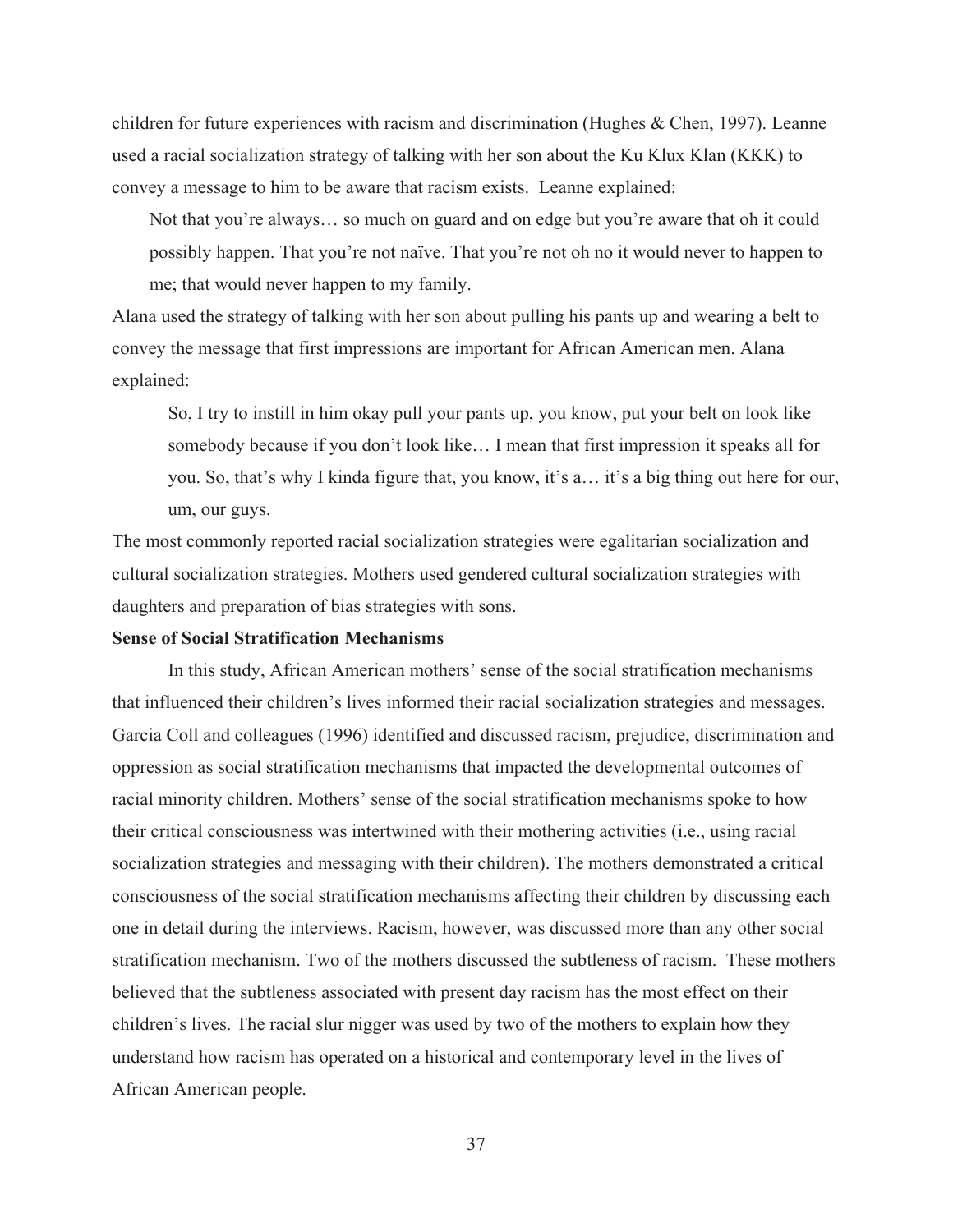As noted earlier, three of the mothers, Angela, Diane and Michelle, in this study had daughters. For these women, their daughters' possible struggles with discrimination in the workplace influenced their outlooks for their daughters' future. For example, Diane explained: I guess considering the glass ceiling. She…her being a woman already I guess might influence what kinds of positions or pay that she could get. Her being Black, uh a Black woman might influence that further." In a similar vein, Angela explained:

If you have a light, light skin Black person with long hair and then you have my daughter who is like a medium tone, short hair… they may get a job over her. If the hiring manager thinks like society, then they may want closer to White.

It is important to note that Michelle did not discuss how race and gender work together to influence her daughter's future. Michelle had a high school diploma whereas Angela and Diane each had a bachelor's degree. Education level may influence mothers' perceptions of intersectionality as it relates to their daughters' experiences. Exploring education differences in mothers' understanding of intersectionality as it relates to African American child racial socialization is an area for future research. The mothers' in this study demonstrated an understanding of how the social stratification mechanisms (i.e., racism, prejudice, discrimination and oppression) (Garcia Coll et al., 1996) influenced their children's lives and this understanding, in turn, helped form their racial socialization strategies and messages.

# **Guidelines for Influential External Forces**

As noted earlier, the mothers in this study identified external forces that they believed influence the racial socialization experiences of their children. Among those influences the most frequently discussed external forces were extended family members, media and the school system including teachers, principals and administrative staff. The majority of the mothers in this study focused on conversations between their children and extended family members during their discussions about external forces. The majority of mothers in this study  $(n=7)$  discussed that it is okay for other people to talk to their children about race as long as the conversations are positive and do not instill racist or discriminatory ideals in the child. For example, Laura explained: "I don't care that other people talk about racial issues, you know, I just, you know, want it to be in a positive way and not a negative way." When it comes to other people talking with her son about race, Sarah believed it is acceptable as long as the conversations reinforce her maternal teachings about race. She explained: "Yeah as long as they, you know, teach him the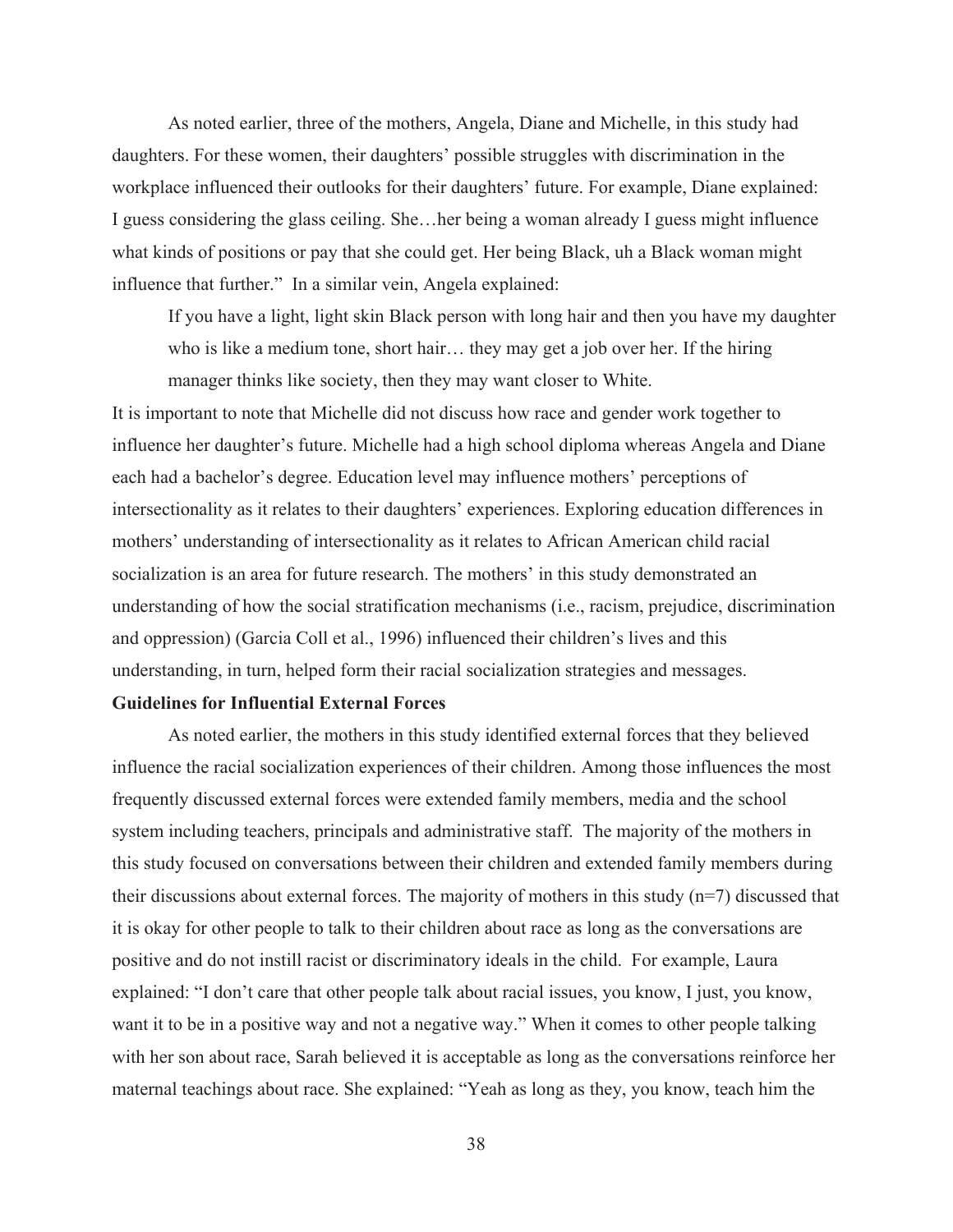same thing that I'm teaching him. You know? There's no color, you know?" For Jasmine, other people talking with her son about race is okay because it exposes him to other people's points of view; however, she believed he should always discuss those conversations with her. She explained: "My point of view isn't gonna be all that he sees growing up, so I'm open to somebody else, not necessarily teaching him or showing him but sparking some interest and then him coming back to me. I don't...don't mind that". It is worth noting that some of the mothers (n=3) discussed that their parents are the most appropriate people, other than the mothers, to discuss race with their children.

A few mothers (n=3) expressed feelings of helplessness over the influences that external forces have on the racial socialization experiences of their children. For those mothers, the influences of external forces were inevitable and uncontrollable. Laura, one of the mothers in this group, talked about how external forces of racial socialization cannot be avoided. She explained:

Children are gonna talk in school and people are raised differently. You know, um, if people were raised in a home that, um, is full of racism it's gonna reflect on the child; when they're at school or anywhere else. So, you know, you can't avoid that. Um, of course no wants to hear, wants their child to hear anything negative but I mean it cannot be avoided.

 In a similar vein, Stacey shared feelings of helplessness over the influences of external forces but believed that her strong relationship with her son and her positive influences are barriers against those influences. She shared:

I mean yes because it's gonna happen anyway. I can't shelter him from whenever he goes everywhere else. He's still gonna hear other people talking; other conversations. To be honest, me and him have this relationship we've had ever since he was little. I've always told my son from the time he could talk anytime you want to talk to mommy about something mommy will not be mad at you mommy will not be upset and mommy won't look at you any different. You can always tell mommy anything you need to tell mommy and he's had times you know when might think about something and he'll ask me a question if you know it didn't sit right with him or something. So, he knows he can always come to me ask me things. So, I wouldn't mind because he's probably gonna end up asking me something anyways because we always talk. If he don't ask me, he will probably end up asking his grandma or something. Grandma I heard so and so. You know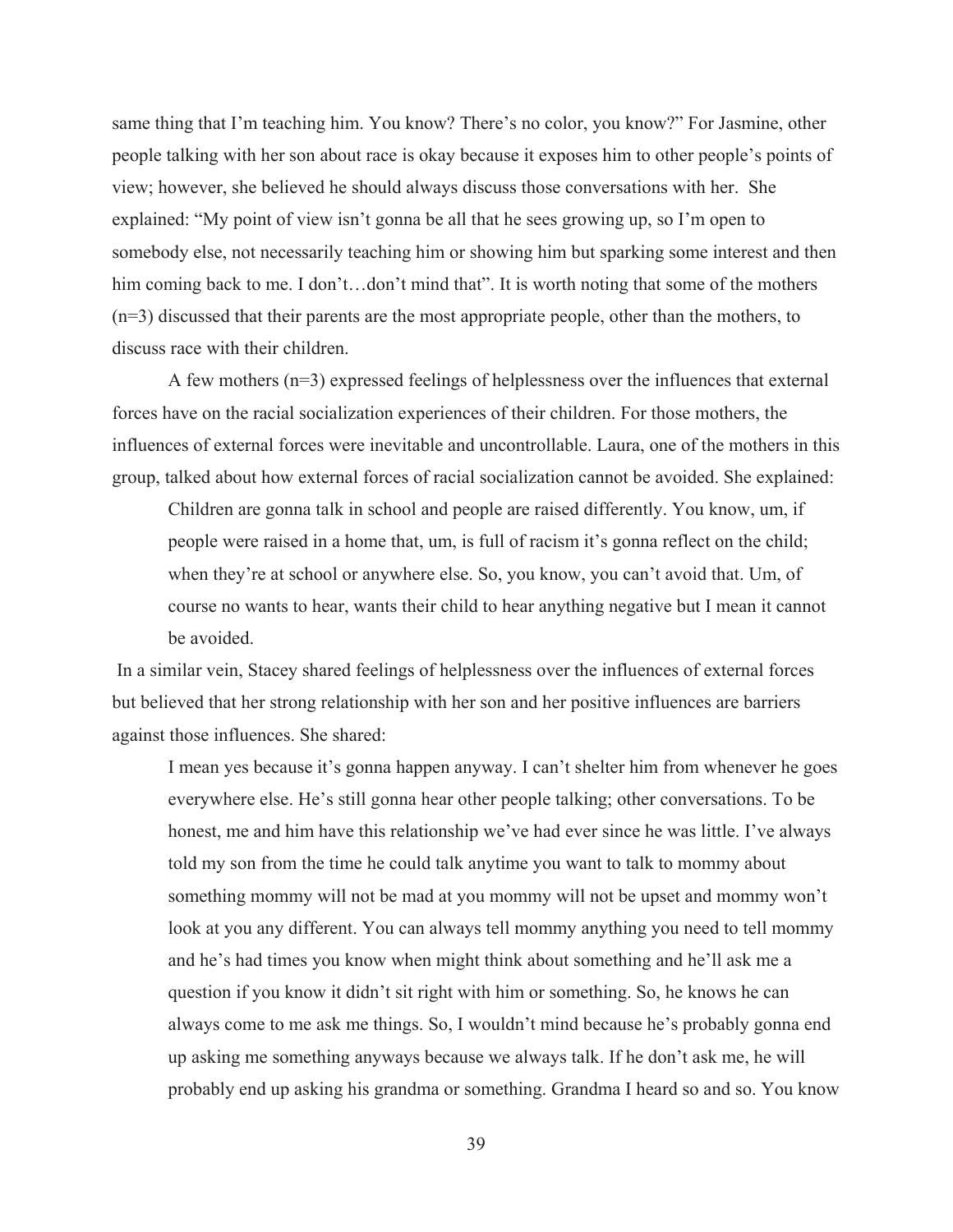I mean it's our job as parents and grandparents to correct that, so either way it goes it will be corrected.

Stacey's views reflect not only her guidelines for influential external forces but also her realization that she cannot protect her children from external forces of racial socialization. Her quote highlighted her understanding of the amount of control she has over other sources of racial socialization and her plans to correct those forces when time arises. The majority of mothers in this study believed that it was okay for other people to talk with their children about race as long as they follow the guidelines set by the mothers.

# **Fear of External Forces' Influence**

Four of the mothers in this study discussed their concerns about the negative outcomes that could result from the influences of external forces. These mothers discussed several possible negative outcomes. Further, they believed that mothers should work to prevent those outcomes. One mother, Pamela, was particularly forthcoming about her concerns about the possible outcomes associated with external forces. She discussed that she did not want anyone besides her to talk to her child about racial issues. She explained:

No, cause I don't want no one to corrupt his mind and think that, you know, um, he's not supposed to be someone's friend or be around this person because he's White or Indian or whatever the situation is. I don't want him to feel uncomfortable going around White people. I don't want him to grow up…I don't want him to feel like he can just say something to someone because of what they did a long time ago. I don't want him to be that type of person. Because, you know, being that type of person being an African American and if you're gonna be that type of person it gets you nowhere. You know, you're making it hard for yourself.

Dawn was concerned that the pressures from society, the neighborhood she lives in and her child's father are influencing her son, who participated in the study, to develop an unrealistic fear of the police. She described those external influences in detail:

Well, I feel like they face more pressures. Like in the neighborhood we stay in majority Black females with children no men and all they see are cops riding up and down the street and if a man does…is in our neighborhood they will pull that guy over ask him for his ID automatically. So, my son has come to the point to where he actually is afraid of the police and I don't want him to feel that way. I don't want him to feel like he should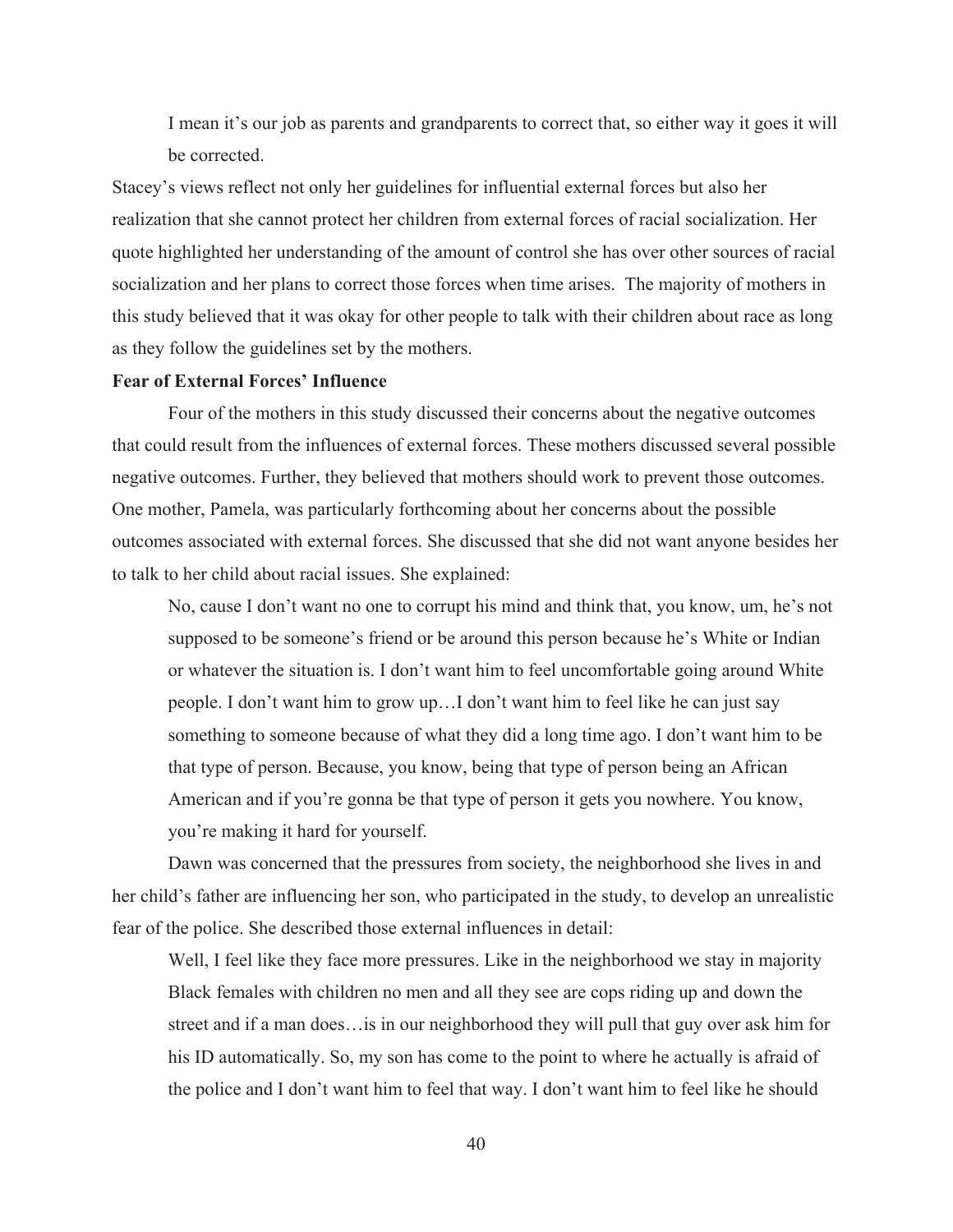be afraid of anything especially when you're innocent. So, that's a type of pressure I think he has where he feels like because… he doesn't know it's because… like I look at as you're a male and you're Black. Cause you don't see too many White men in our neighborhood as it is. He doesn't know it's because of his skin because I don't teach him to look at skin but I look at it that way and so because I don't teach him about skin he doesn't see it that way but I see it that way.

When asked to describe those pressures in greater detail, she continued:

I think it's more of his father because his dad is in his life. He sees him on the weekends and I … I'm not there but, um, one occasion when I came to pick him up or whatever he saw the cops and he dove in the back of my uncle's truck bed and I was like what are you doing? He was like it's the police. They gon' get me and I was like for what. What did you do and he was like I didn't do anything. They gon' get me. So, I don't want him to have that mentality at all, when it comes to any type of authority especially if you're innocent. If you haven't done anything wrong you have no reason to be afraid, hide or anything. It makes you look guilty when you run for no reason.

Some of the mothers in this study feared the negative outcomes that could result from the influences of external influences.

### **Practice of Active Intervention Against External Forces**

Mothers in this study were asked interview questions to explore their reactions to the external forces influencing their children's racial socialization experiences (see Appendix C). Most of the mothers reported that they have intervened or would intervene with external forces in some way. For six out of the eight mothers who reported that they have or would intervene, talking with other adults who are racially socializing their children was the most commonly discussed type of intervention. These mothers felt that an intervention with external forces was necessary. Even when other children were the source of the racial socialization experience, mothers in this study chose to talk to an adult (i.e., parent or teacher) instead of talking with the child. For Stacey, intervening with teachers required dialogue followed by a conversation with her son about the situation:

Well, it would all depend on the situation that's going on. If it was something maybe to do with, like, with school and the teachers then I would, you know, go about having a teacher meeting, you know, with the teacher and talking with the teacher and I would also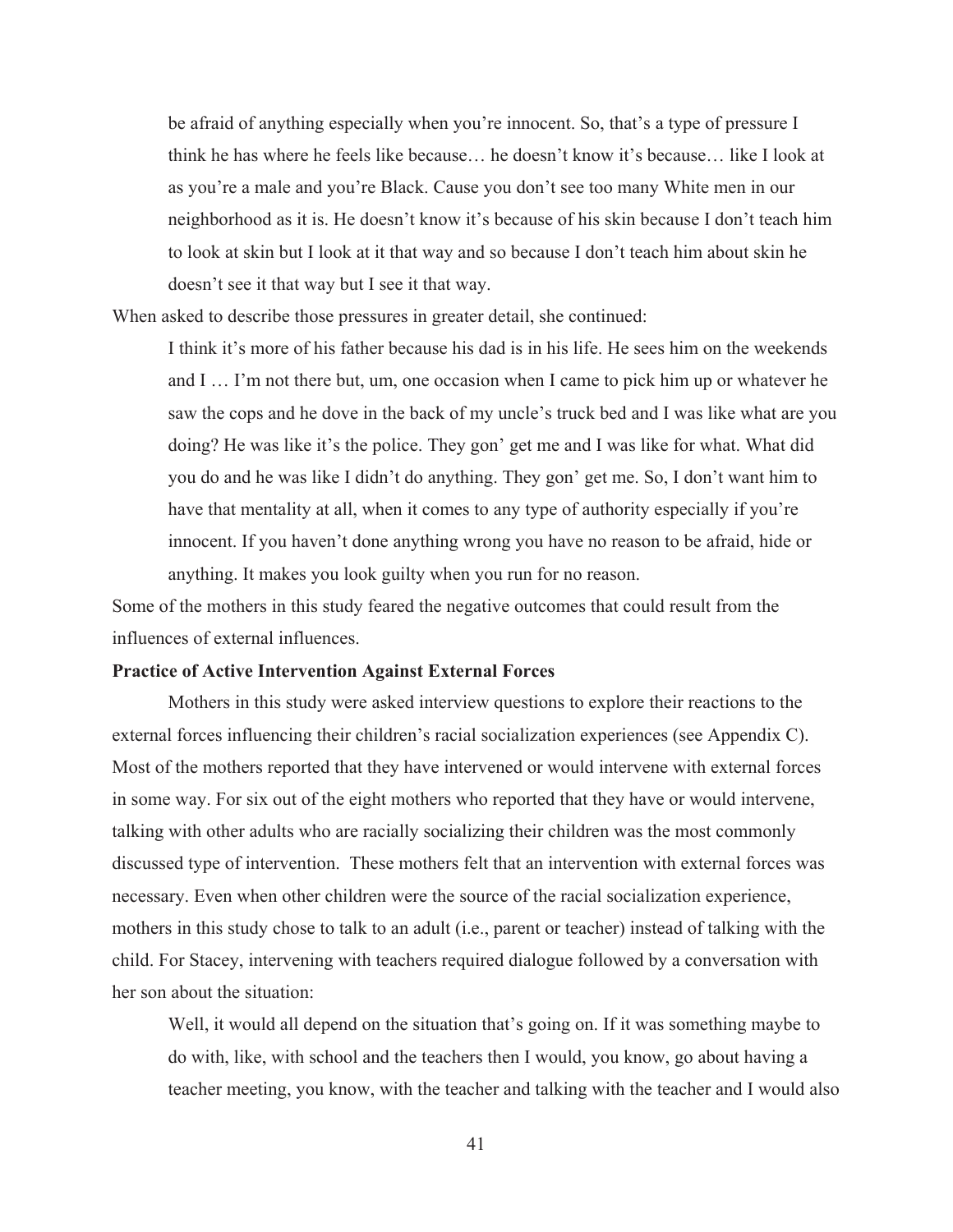bring my son after me and her has talked, so we can clear that up. And, if it becomes a bigger problem then take it to wherever it needs to be taken to get resolved.

Intervening with external forces was challenging for Dawn because her boyfriend was the adult with whom she had to intervene. Dawn described her boyfriend, who was not her child's biological father, as a Muslim who was raised not to trust Caucasian people. Dawn discussed her effort to stop the negative racial socialization messages he told her son about Caucasian people. She shared:

 Um, he was raised with a Muslim father. So, he was brought up kinda that way even though his mom was a Christian and his dad taught him don't trust White people. Don't be friends with him. Don't date them. Really don't have anything to do with them unless it was at school and so he still kinda feels that way and plus he got in trouble because he tried to show off to this White girl in the class and she told it on him. And, so he carries that around with him. And so, he'll bring it up and try to talk about it and I'll be like you can't look at it everybody that way. I was like because everybody don't act that way or look at you that way.

When asked to explain how she intervened, she disclosed: "Yes, I told him don't talk like that in front of my kids because I don't want them growing up just negative towards anybody." Mothers in this study discussed that they have or would intervene with external forces to counteract negative messages about race from those forces.

#### **Reflective Thinking**

As noted earlier, the vast majority of the mothers realized the impact of external forces on their children's racial socialization experiences while holding guidelines for and intervening against those external forces. In this study, the biological children of mothers in this study were administered the MCDT that was videotaped and shown to mothers to catalyze them to engage in engage in a reflective thinking process about the racial socialization experiences of their children. Four subcategories related to mothers' reflective thinking emerged from showing mothers the videotaped MCDT: results of the MCDT, predictions for child's racial preferences, reactions to and understanding of child's racial preferences, and maternal beliefs about children's racial preferences.

*Results of the Modified Clark Doll Test*. Children were shown images of cartoon characters ranging in skin tone from light to dark and asked questions about them. An example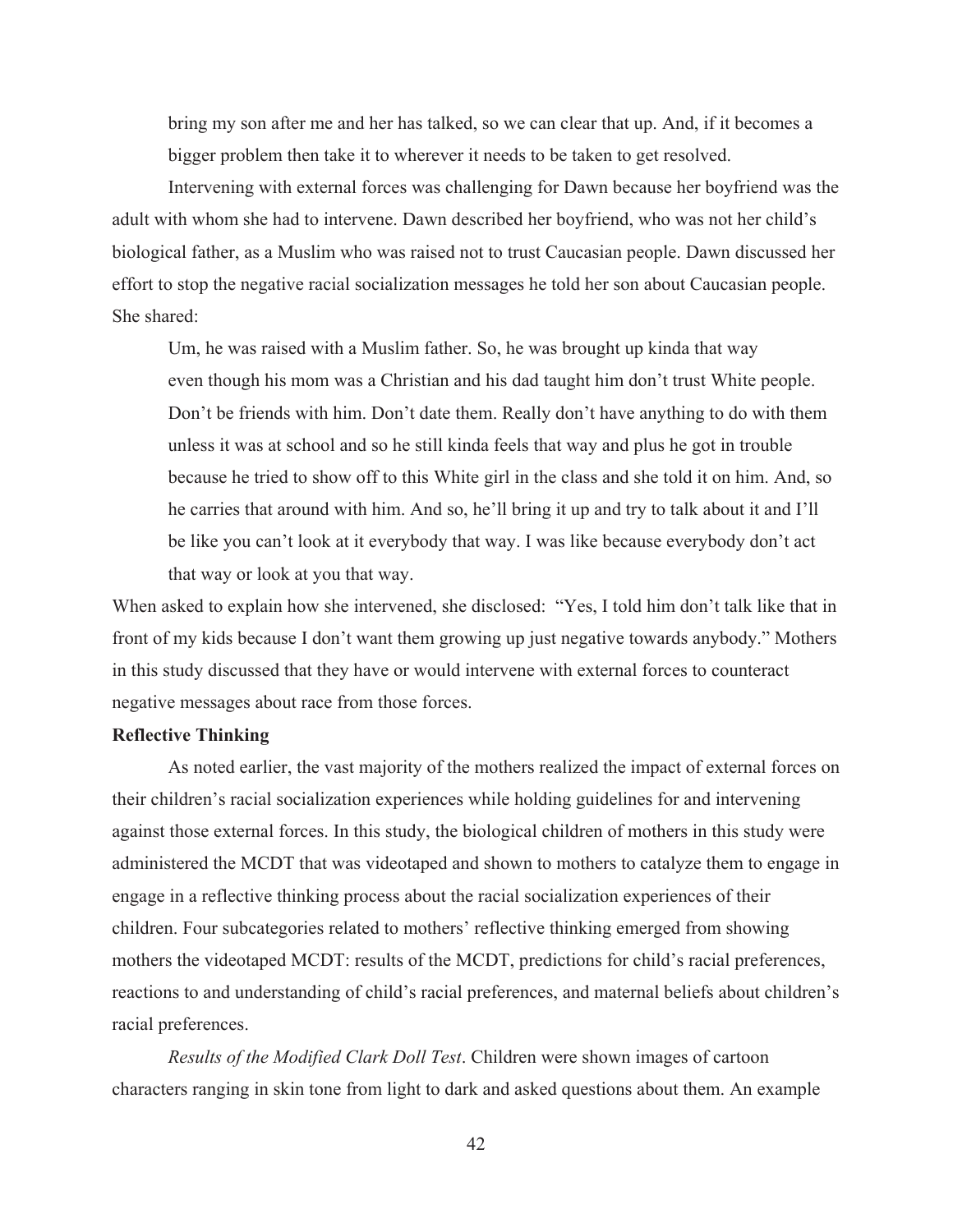of a test question is: Who looks nice? The test was videotaped and the results were shown to the mothers in this study. As shown in Table 2, children's responses to the items on the MCDT are presented in terms of percentages of children who chose each cartoon character image per question. Three subcategories related to mothers' perceptions about the MCDT emerged from the data: predictions for child's racial preferences, reaction to and understanding of child's racial preferences and reflective thinking.

The children in this study demonstrated preferences for the lighter skin tone cartoon character images for whom they would like to play with, who is nice, who looks African American and who do you want to be your friend. The majority of the children selected either the lightest skin tone cartoon character image or the darkest skin tone cartoon character image for the child that was bad and the child that was the prettiest. The percentages were evenly distributed among all of the cartoon character images for the one that most closely resembles each child participant.

Based on previous research on racial preferences and attitudes in African American preschool children (Spencer, 1982; Spencer & Markstrom-Adams, 1990; Swanson et al., 2009; Whaley, 1993), the racial preferences in this study may reflect children's underlying cognitivedevelopmental processes and desire to belong to groups associated with positive stereotypes in society. Spencer and Markstrom-Adams (1990) suggested that in order to truly understand children's racial preferences researchers need to determine if children are responding based on internalized beliefs about racial stereotypes or ecological and environmental stimuli. Since children in this study were not probed to determine the reasons for their choices, I cannot determine if the children were responding based on internal beliefs about race or from influences from external sources such as culture, the family and the environment. Further, limitations in the cognitive-developmental levels of preschool-age children makes it difficult to accurately interpret the results of tests that measure racial preferences and attitudes such as versions of The Clark Doll Test (Spencer & Markstrom-Adams, 1990).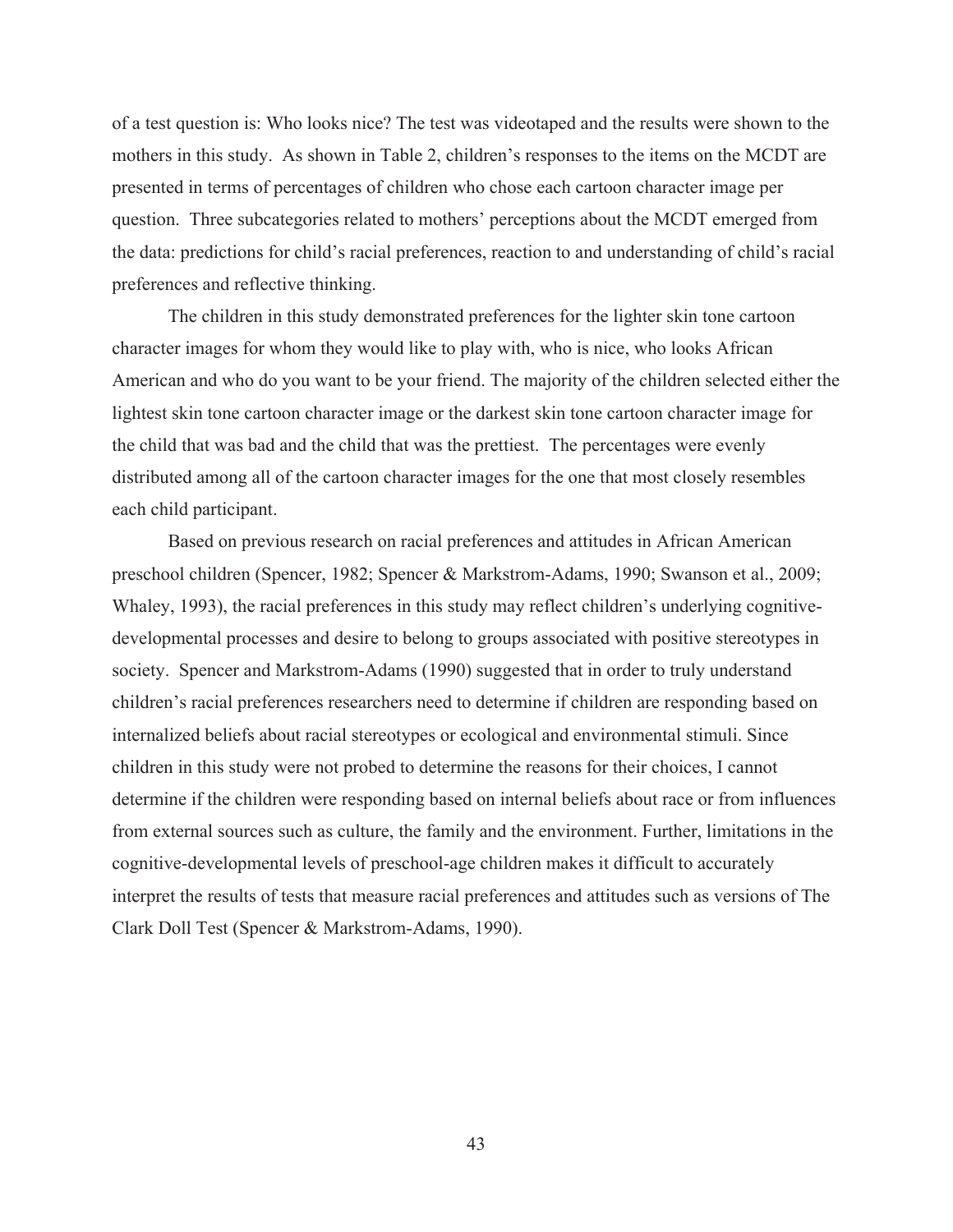# Table 2

*Percentages of Children's Racial Preferences on the Modified Clark Doll Test*

| <b>Item</b>                                         | Medium-          | <b>Dark Skin</b> | Medium-          | <b>Light Skin</b> | $\boldsymbol{n}$ |
|-----------------------------------------------------|------------------|------------------|------------------|-------------------|------------------|
|                                                     | <b>Dark</b>      | <b>Tone</b>      | Light            | <b>Tone</b>       |                  |
|                                                     | <b>Skin Tone</b> |                  | <b>Skin Tone</b> |                   |                  |
| Who would you like to play<br>with?                 | 16.67            | 8.33             | 33.33            | 41.67             | 12               |
| Who looks nice?                                     | 8.33             | 16.67            | 41.67            | 33.33             | 12               |
| Who looks bad?                                      | 9.10             | 36.36            | 18.18            | 36.36             | 11               |
| Who looks like a White<br>Child?                    | 25.00            | 16.67            | 8.33             | 50.00             | 12               |
| Who looks like an African<br><b>American child?</b> | 16.67            | 16.67            | 58.33            | 8.33              | 12               |
| Who looks like a Black child?                       | 8.33             | 50.00            | 16.67            | 25.00             | 12               |
| Who looks like you?                                 | 25.00            | 25.00            | 25.00            | 25.00             | 12               |
| Who is the prettiest?                               | 25.00            | 33.33            | 8.33             | 33.33             | 12               |
| Who do you want to be your<br>friend?               | 16.67            | 25.00            | 41.67            | 16.67             | 12               |

*Note*. The highest percentages per item and per cartoon character image are in boldface.

<sup>a</sup> For the item, "Who looks bad?", one child could not decide on an image so the percentages for this item were calculated with a sample of 11 instead of 12 child participants.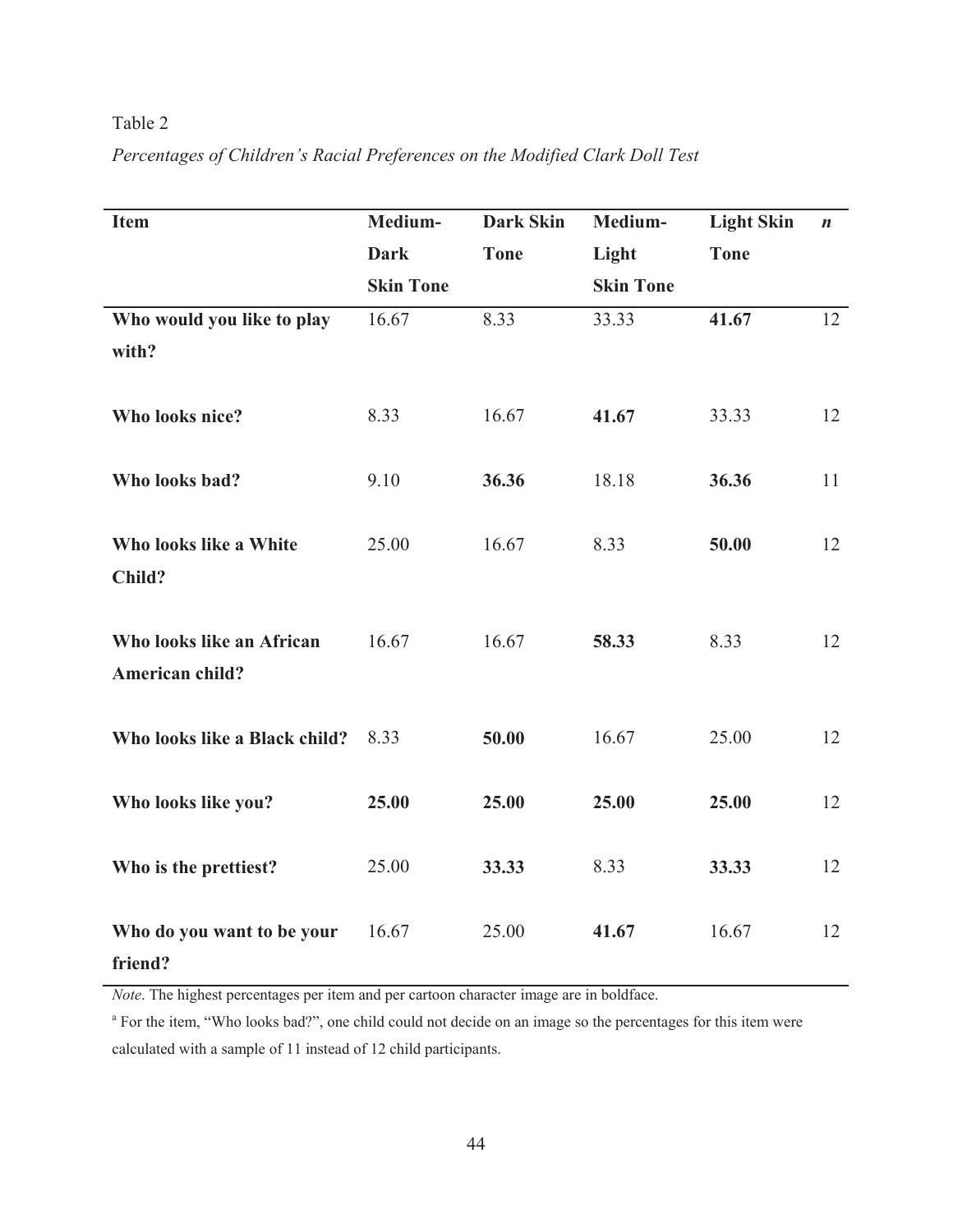There are caveats about the results of the (MCDT) that are important to discuss. Spencer and Markstrom-Adams (1990) used developmental, ecological and life span theories to interpret empirical studies on racial attitudes and preferences among African American children and deduced that their pro-Caucasian attitudes and preferences resulted from their understandings of negative stereotypes about African Americans and not mental traits such as personal disorganization. This interpretation was supported by Jordan and Hernandez-Reif's (2009) study in which African American children associated negative stereotypes with African American related images during a pre-test assessment but positive stereotypes during a post-test assessment after hearing a positive story about a dark skin person. Swanson and colleagues (2009) warned that results on measures such as versions of the Clark Doll Test should not be interpreted as internalized negative feelings about the self but reflections of children's "socially constructed positive attributes about white and negative attributes about black" (p. 270). As discussed earlier, African American children are in the early stages of identity development (Erikson, 1950; 1968). Whaley (1993) reviewed the literature and suggested that the process of racial identity development of African American children includes cognitive-developmental processes as well as social and cultural influences. Lastly, Spencer and Markstrom-Adams spoke to the importance of using an intersectional perspective when they argued that the racial identity of children must be understood by taking the developmental level of the child, gender and context into consideration. According to the literature, children's understanding of stereotypes during the preschool years may not influence their racial identity as much as in later years; more specifically, by middle childhood children's understanding of stereotypes have progressed and begin to influence their identity on a personal level (Swanson et al.). Understanding preschool children's racial preferences and attitudes is complex and results on measures such as versions of The Clark Doll Test should be interpreted with caution and in ecological, cognitive-development and sociocultural contexts. It is important to remember that in this study the MCDT was used to illicit reflective thinking in mothers and not to determine with greater specificity the root cause of African American children's racial preferences and attitudes.

*Predictions for child's racial preferences*. Mothers were asked to predict how they believed their children would react to the questions on the MCDT. They varied greatly in their predictions and reasons for their children's preferences. The majority of mothers (n=4) believed that their children would pick from among all of the cartoon characters images to answer the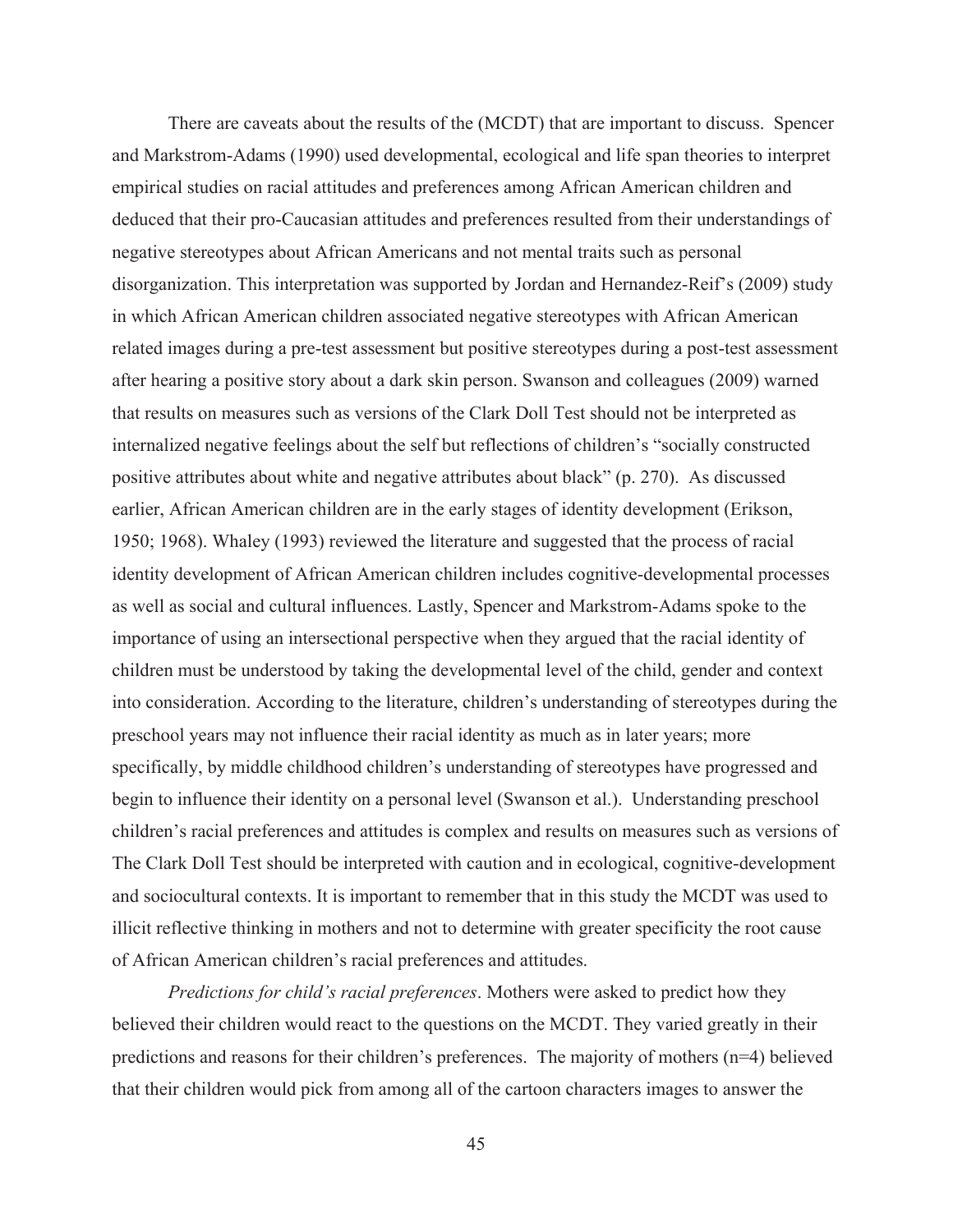questions instead of consistently picking the same character. Three of the mothers believed their children would select the cartoon character closest to their own skin tones. Three mothers couldn't predict how their children may react. Another mother thought her child would respond honestly, but couldn't be more specific. Lastly, one mother thought that her child would pick a cartoon character image that looked Caucasian American for all of the questions. The mothers varied greatly in their predictions and reasons for those predictions.

*Reactions to and understanding of child's racial preferences*. For 11 out of the 12 mothers in this study their children's racial preferences on the MCDT (Jordan & Hernandez, Reif, 2009) compelled them to engage in a process of thinking critically about their children's racial socialization experiences including the role that external forces play in that socialization. An understanding of their children's racial preferences emerged from that process. Mothers' reactions and understandings were interrelated. For the majority of the mothers in this group (n=7), their children's racial preferences challenged their beliefs about what their children knew and felt about race. For Laura, watching the video of her son's racial preferences was a shocking experience. Initially, Laura did not know how her son would react to the test questions; however, after watching the video, she expressed her surprise by her child's selections:

Well... when he picked the... when he said the White one, I was like 'wow.' And, then when he said, um, I think he said the White one… chose the White child as nicest or something like that, I was like 'wow.' I mean… but I didn't know who he would choose. I really didn't.

When asked why she was surprised, Laura contemplated the influence of external forces on her child's racial socialization:

I'd think he'd choose somebody, uh, I don't know that looks like him. Yes, that's what I was thinking he may choose… but then again, we are we're around a lot of White children a lot of the time. So that… I have no idea. That could have impacted his decisions. I don't know.

Jasmine expected that her son would answer honestly when asked the questions on the MCDT (Jordan & Hernandez-Reif, 2009). His responses also compelled her to consider how society may have influenced him. She explained:

Wow, society! Um... when he was picking out a lot of the like negative questions and associating them with the darker kid, I didn't like that. It's like our society and, um,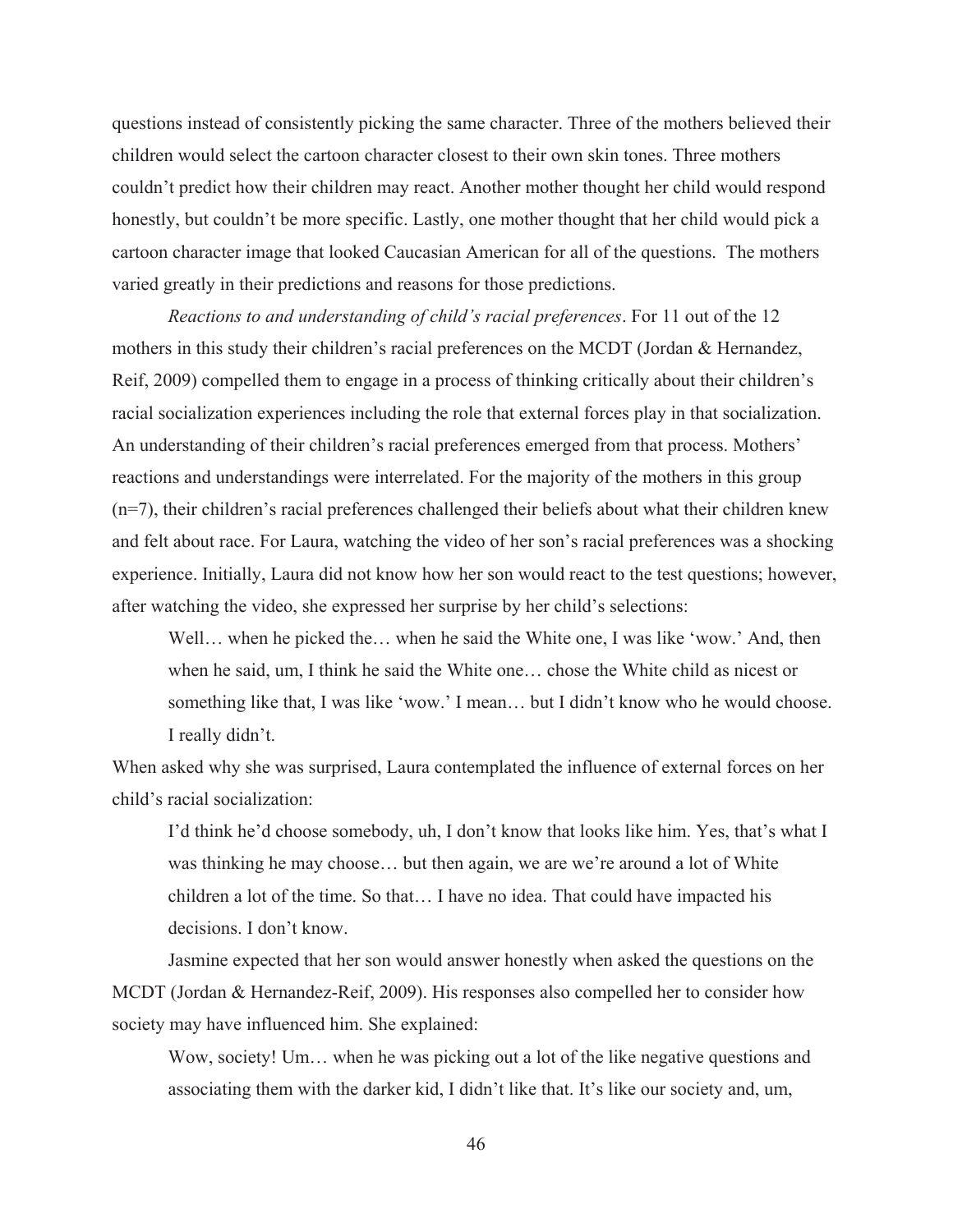maybe even family and friends, it's like we all associate dark with Black or bad with Black and, uh, I don't really like that but not a whole lot I can do about it other than to embrace who we are and show him our positive sides.

For the mothers in this study, viewing their children's racial preferences caused a period of reflective thinking followed by an understanding of how their children's racial experiences have impacted them.

*Maternal beliefs about child's racial preferences*. To further prompt mother's reflective thinking, they were asked to suggest and discuss questions that they would ask mothers about their children's choices on the MCDT. The majority of the mothers (n=8) who had a reflective thinking experience wanted to ask more specific questions about mothers' beliefs about the reasons behind their children's choices. These mothers wanted to know more about what specific maternal behaviors may influence children to make those selections. Some of the mothers in this study felt like mothers may not be really aware of what they are communicating to their children about race. On the other hand, some of the mothers believed that society plays a greater role in African American children's racial socialization than mothers realize. Out of these eight mothers, three of them wanted mothers to consider what they are truly teaching their children. Dawn explained:

I would want to know, um,…your child chose this so do you think that you're influencing your child to choose those things by the things that you say or is it just his opinion of what he sees on day-to-day or are you just sitting there telling him, you know, this person's this and this person's this.

When asked why those questions were important to ask, she shared:

Because a lot of people don't think their children are listening when they really are listening. He might be in there playing on a video game but he's also paying attention to what you're saying or what you're doing even though you don't know he is.

In a similar vein, Diane discussed that mothers may not be aware that what they tell and show their children helps them determine what should or should not be important to them. Diane explained: "I might ask what are you teaching them that is important? Does that make sense? Like, what are you saying to them that says this is important or what are you showing to them that says this is important." When asked why those questions were important to ask, she offered: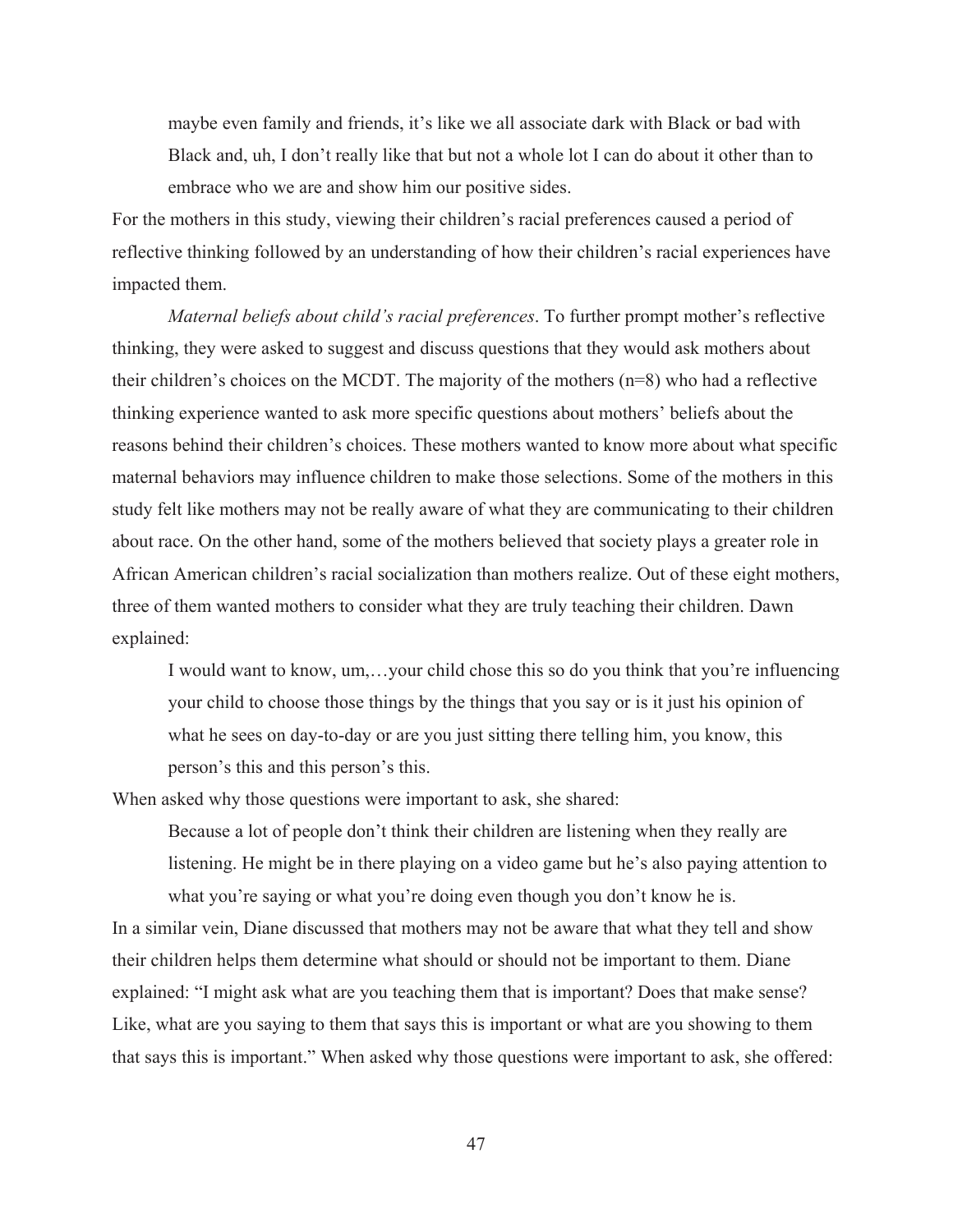Because I feel like what we tell them is important. What we show them mostly what we show them is important. It's gonna influence the way they live. The way they decide or the way they make decisions, the way they interact, the way they feel about themselves, and things that we show them that are important are the things that are gonna be important to them. And so they come up or they grow and they learn and they develop into people based on what we teach them and what we show them is important.

Two of the mothers, Angela and Jasmine, wanted mothers to think more specifically about how society may be influencing their children's beliefs about race. Angela clarified:

Because I would wanna know… what makes them make those choices. To see if what we are teaching them is effective. Are they thinking that way because of the parent or are they thinking that way because of teachers or television or friends or books. I wanna know what makes them choose those choices.

Jasmine expressed concerns about how racism in society influences African American children's racial socialization. She suggested: "Um, I would probably ask more along, um, questions it probably would hurt the study, but how does society help or hurt the way we view each other?" When asked why she felt that was an important question to ask, she offered:

Um, because we are products of our environment and as small as our little home, you know, is we live in a bigger home. We live in a state of racism. We live in a city of racism. A world of racism. You know? It gets bigger and bigger as we go out of our house. It just expands and, um, TV shows if your hair is not long and straight and sleek then it's not pretty or if your skin is not matte or not oily or not bright it's not pretty, you know? It's just the things that we see on the cover of magazines and, um, the movies. It's everywhere and, you know, it's just what we choose to address or not address.

Watching the videos of children's racial preferences stimulated the mothers in this study to think reflectively about what they were doing and what society was communicating to children that influenced their children's racial preferences. The mothers' desire to determine if their children are reacting to maternal behaviors or societal influences reflected Spencer and Markstrom-Adams (1990) argument that in order to truly understand African American children's racial preferences researchers must evaluate the underlying factors influences those preferences (i.e., internalized stereotypes and/or ecological and environmental stimuli).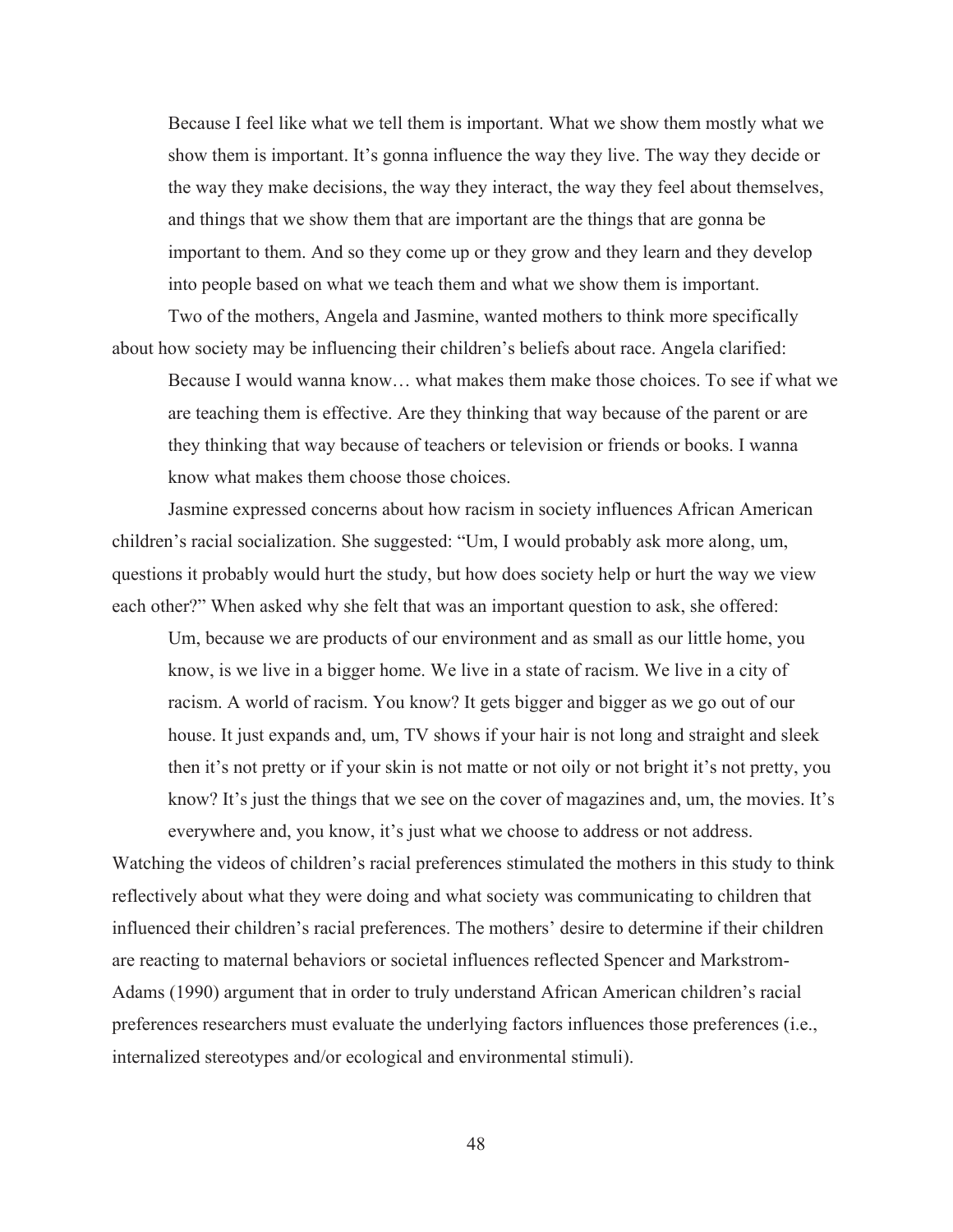#### **Bidirectional Process in Maternal Racial Socialization**

 Another theme that emerged from the data was that there seems to be a bidirectional component involved in the maternal racial socialization process. This theme referred to the child behaviors that influenced how and what mothers communicated about race. The majority of mothers in this study talked about a time of readiness for talking about race that was influenced by the child's developmental level and catalysts for racial conversations that included when the child notices differenced in skin color, situation arises and child initiates. A small amount of mothers discussed how their children's characteristics and behaviors influenced the racial socialization process.

#### **Time of Readiness**

In this study, 11 out of the 12 mothers discussed a time of readiness for having racial conversations with their children. These mothers believed that there is a right time to talk about race with their children. Out of these 11 mothers, their reasons for the right time to talk to children about race varied considerably. The major reasons for the right time to talk about race that emerged from the data are child's developmental level and catalysts for race conversations including child notices differences in skin color, situation arises and child initiates.

**Child's developmental level.** Four of the mothers reported that they do not talk about race at all with their children because they are not ready developmentally to understand conversations about race. For these mothers their children were too young to understand the social meanings behind race and race-related issues. This finding was similar to previous studies that have found that African American families with young children prefer to use cultural socialization strategies (Coard et al., 2004; Suizzo et al., 2008). Alana explained why she hasn't talked with her son about race:

I haven't. Not with him; not just yet. I don't know right now if he's ready. I feel that, you know, he's kinda young to fully understand the Black and White. He doesn't see any difference. He has White friends, Black friends, and another…I don't know their nationality but he consider everybody as one right now. So, right now I don't speak to him about race.

For these mothers, their children's developmental level influenced their readiness for racial conversations.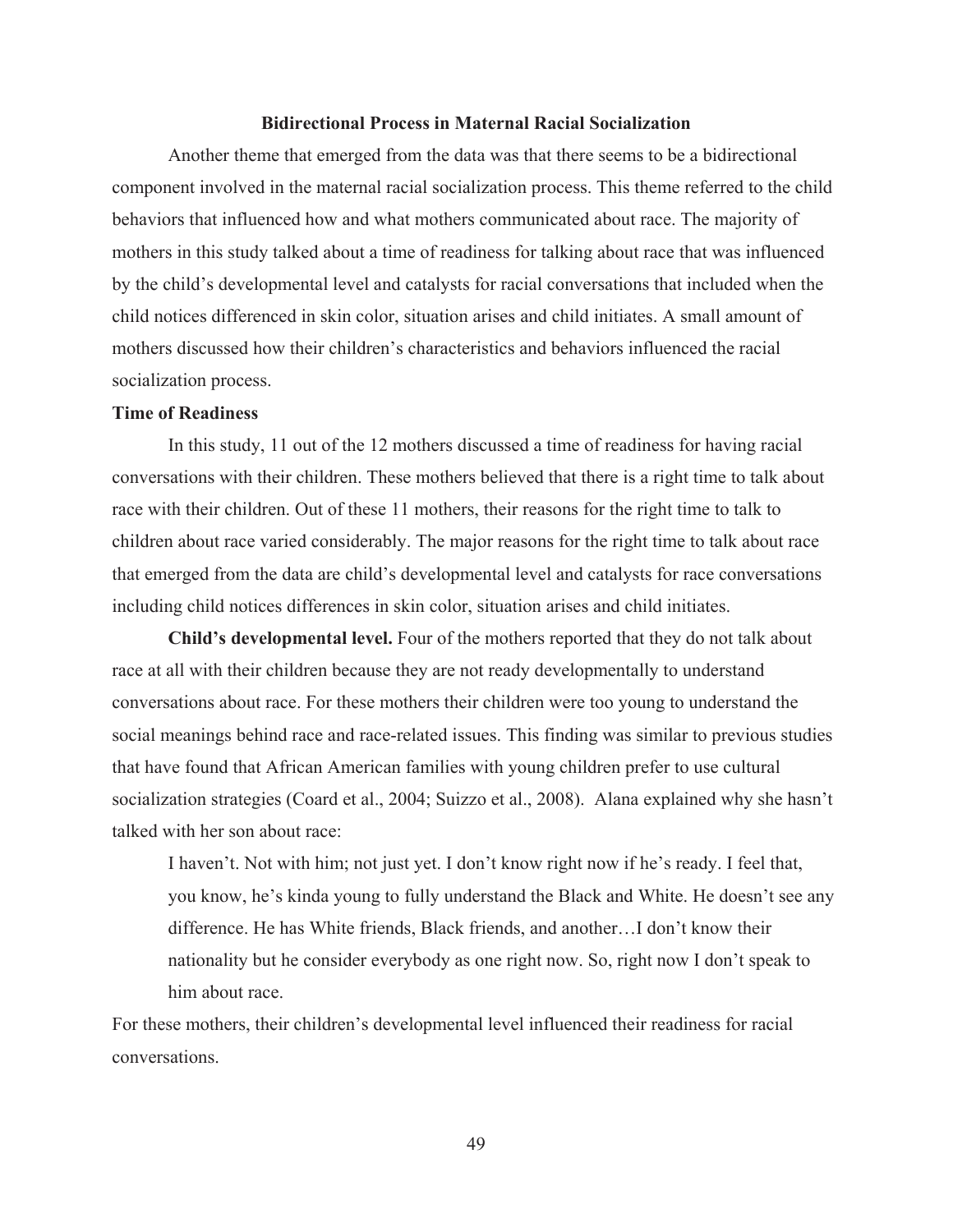**Catalysts for racial conversations with children.** Mothers did not initiate conversations about race but waited to be prompted by their children to have those conversations. Mothers discussed three types of catalysts: child notices differences in skin color, situation arises and child initiates. Some of the mothers in this study reported having conversations about with their children once they noticed differences in other people due to skin color. The situation arises catalyst refers to situations that compelled mothers to talk with their children about race. In some instances, children approached their mothers and initiated conversations about race. Mothers were probed to give examples of each type of catalyst.

*Child notices differences in skin color***.** Three of the mothers in this study reported that they have had conversations about race after their children noticed differences in people based on their skin color. These mothers reported having developmentally-appropriate conversations with their children. Diane described a situation in which she talked with her child about race:

We might have been looking at some pictures on my computer once and I want to say it was about the guy that I was dating recently … I wanna say it was the last guy that I was talking to, dating. I want to say it was him but I honestly don't remember if it was or not. But, we were looking at pictures and she was saying "Oh, he's brown like me" or "brown like us" is what she said. And, I was like yeah and that was it. It was kinda like, okay.

Angela discussed that the preschool-age is the best time to start having discussions about race because children are noticing differences in skin color. She explained:

 Now, would be the perfect time because they know that they are different from other kids when they look at the color of their skin. She started asking about Black kids and White kids like at this age. I think she might have been maybe four and she was asking why are we Black and why are they White. I mean as soon as they are able to know the difference in color. I would say about three or four.

Mothers in this study had developmentally-appropriate conversations about race when their children noticed differences in people based on skin color.

*Situation arises*. Two of the mothers in this study discussed that they have or would discuss race with their children when a race-related situation occurred. For those mothers, race-related situations made having those conversations with children necessary. Dawn emphasized equality with her son and disclosed that she does not plan to discuss race with him. She believed that having discussions about race may lead him to start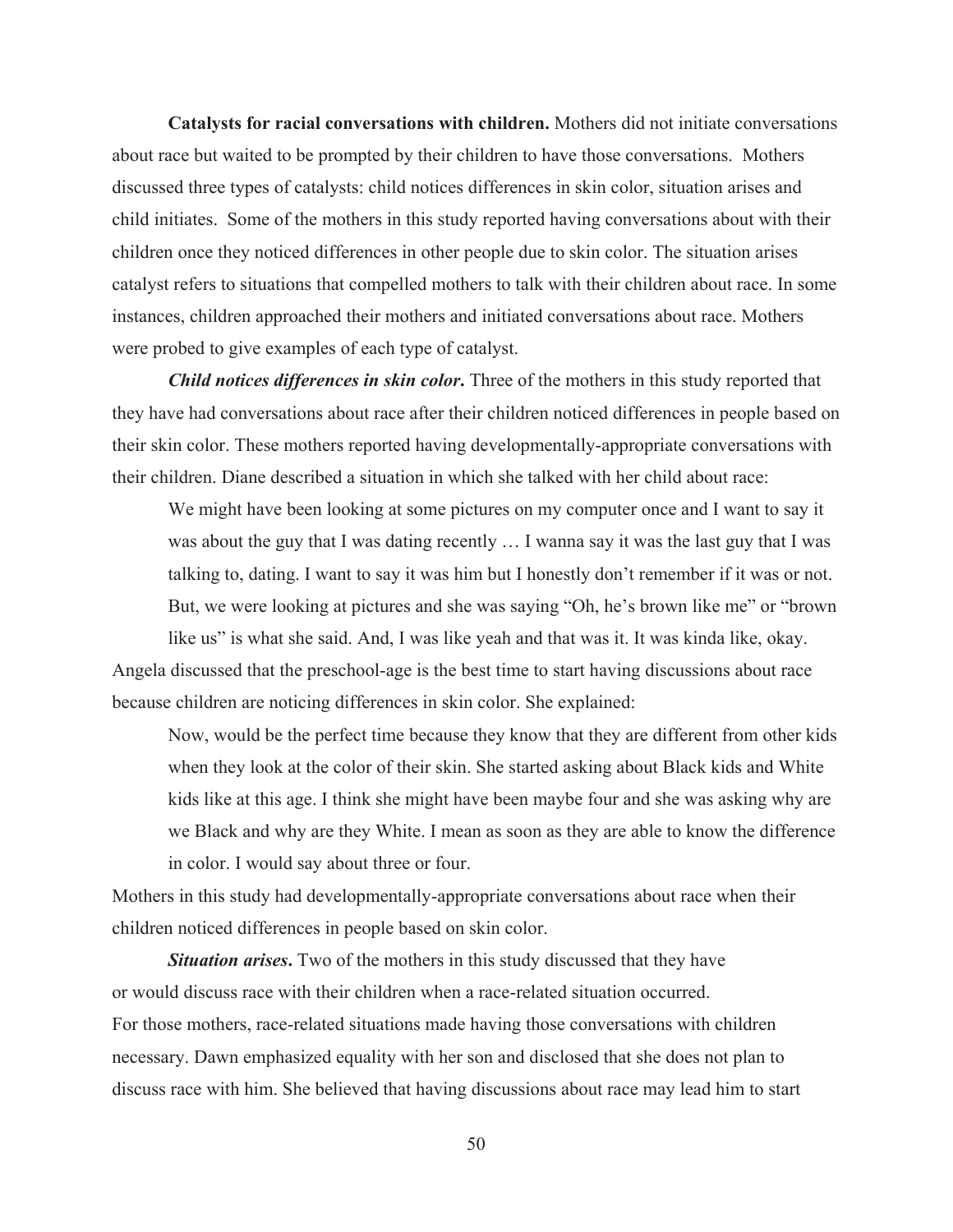seeing everyone as unequal. She did, however, disclose that she would talk about race if a racerelated situation occurred. She explained, "When it becomes an issue other than that you should just look at everybody as they're just another person." In summary, some of the mothers in this study believed that conversations about race are necessary only when race-related situations have happened.

*Child initiates***.** Stacey, Pamela and Jasmine stated that they would talk about race with their sons after the children initiated the conversation. Jasmine described that she was prepared to have conversations about race with her son; she did not, however, intend to emphasize race with him. She explained:

When he comes to me with a question that maybe he doesn't understand or why is this or that. But, it's not something I'm gonna pinpoint and drive in the ground, you know. When he's ready, I'll be ready.

When asked to explain how she would respond to his questions, she responded:

 If he were to come to me and ask me why is my skin brown and their skin pink, then I would have to just say God created us to be many different shapes and shades and not everybody's gonna look alike but we're all the same. That's the only way I would be able to start it out.

Stacey felt similarly to Jasmine. She expressed that there was no specific time to talk about race but she was prepared to discuss it when her son initiated the conversation. She explained:

To be honest, I honestly can't say like a typical age to be honest. My thing is I don't know. I'm like one of those moms I touch basis on certain things but certain things I leave alone until my child brings to me. So, honestly, I would think it would have to be when he acknowledges something he feels isn't right or he feels he is being treated different than someone. So, that could be anywhere from him now all the way until he's 18. I really don't… I can't necessarily say when.

The data revealed that having a conversation about race was a bidirectional process between the mother and child that was initiated when the child noticed differences in people based on skin color, a specific race-related situation occurred that warranted a conversation about race or the child initiated the conversation.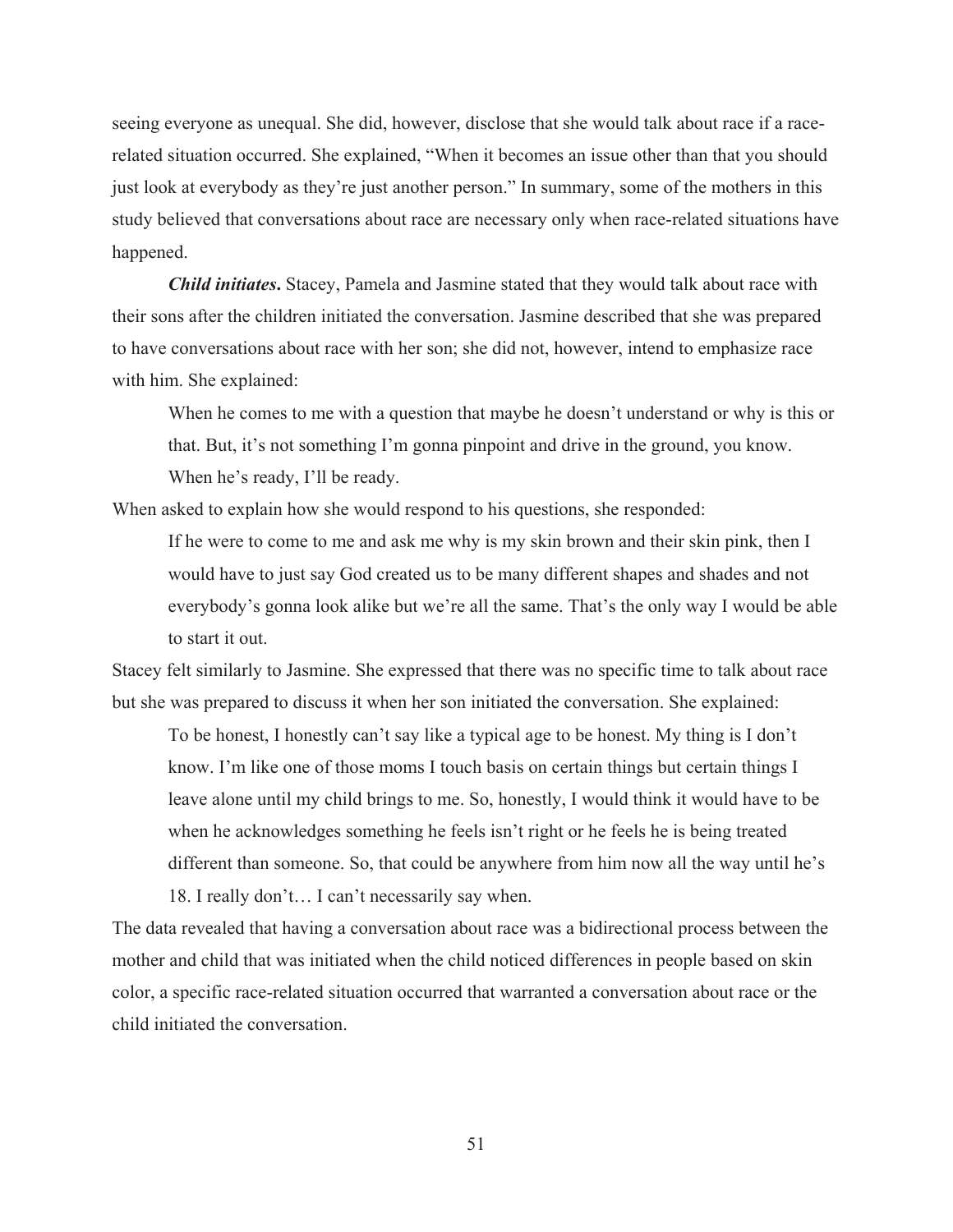## **Child Characteristics and Behaviors**

 In the Integrative Model (Garcia Coll et al., 1996) discussed how child characteristics influenced racial and ethnic minority children's racial socialization experiences in families. Mothers in this study were asked to talk about the characteristics and behaviors of their children to determine how they impacted the maternal racial socialization process. The child characteristics were coded into four categories based on the criteria for coding child characteristics discussed in Mein, Fernyhough, Russell and Clark-Carter (1998): mental, behavioral, physical and general. Meins and colleagues (1998) established the following criteria for coding child characteristics:

- mental characteristics refer to cognition, emotions, intelligence and will;
- $\bullet$  behavioral characteristics refer to actions and relating with others;
- physical characteristics refer to physical qualities including age, height, weight and skin tone; and
- general characteristics are those characteristics that cannot be classified into one of the other three categories.

For most of the mothers in this study, time of readiness and catalysts for race conversations influenced the racial socialization process more than child characteristics and behaviors. Two mothers, Diane and Leanne, gave specific examples of how their children's characteristics influenced their racial socialization strategies and messages. Both of them discussed having to be careful about what they say to their children about race. Diane discussed that she did not talk about racial and ethnic groups in front of her daughter because she did not want her to identify people based on their race. She explained: "Because I don't want her to ever say look at that White girl mommy! Because that is something that she would do. Ummm...it's...again I just don't want her to be so racially conscious." In a similar vein, Leanne disclosed that she placed her racial socialization messages in a gendered context so that her son would not be so racially conscious. When asked if she talked with her son about race, she clarified:

Not directly. I've spoke with him about it but not in the sense I was telling him this is because you're Black or this is because you're Black. I have spoken to him in the sense that you're a male. That's how I put it to him, so that it's not…he is one of those who repeats everything I say (laughing) and he will go say well my mommy said because I'm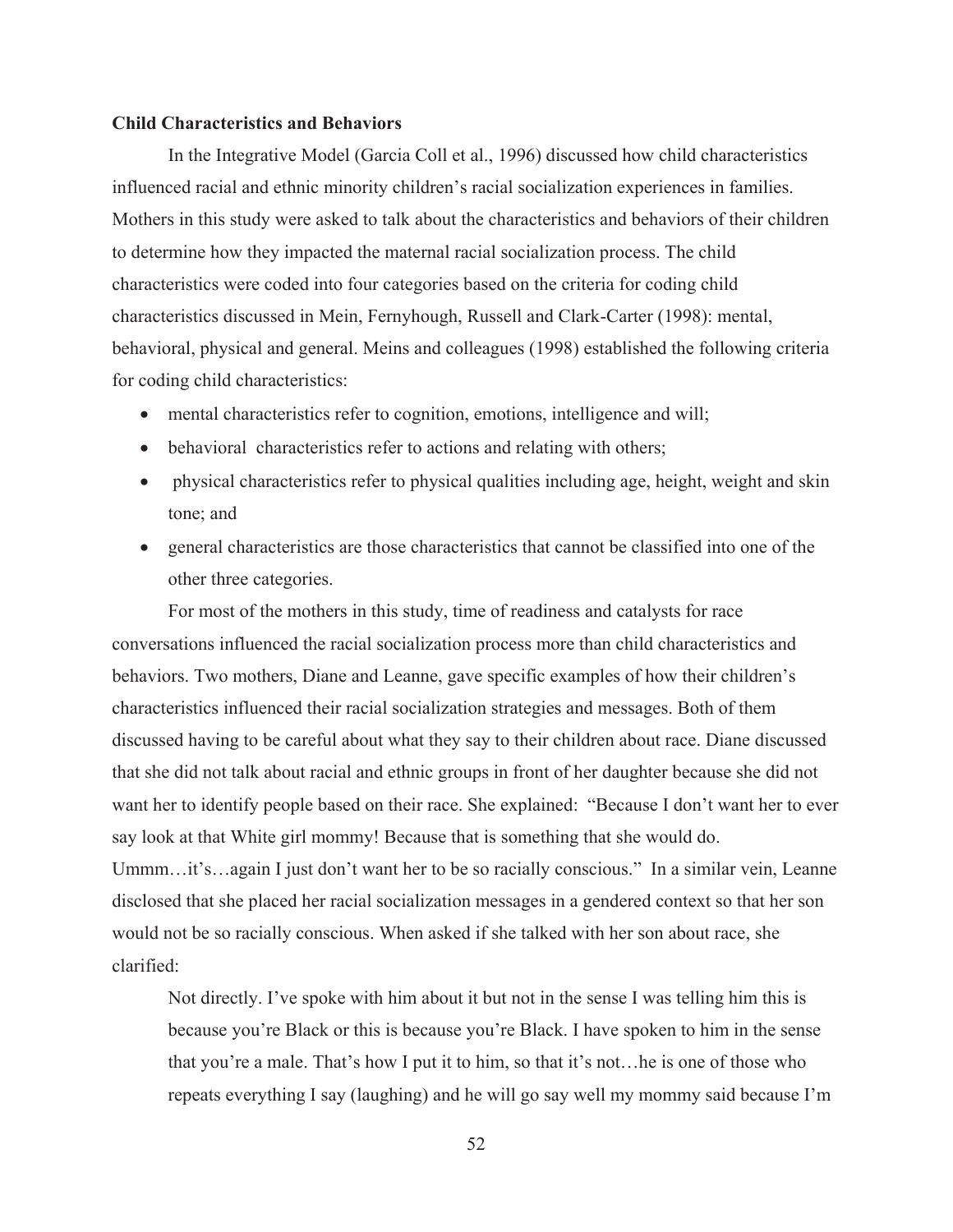Black I gotta do this (laughing). So, I guess I tell him because you are a growing young man this is how you have to act, this is what you know, because people are gonna expect you to act this way but you gotta act that way. In fact, I recently had that conversation with him after the Trayvon Martin case.

The mothers in this study focused mainly on their children being developmentally ready to understand racial conversations followed by having racial conversations when a child noticed differences in skin color, a race-related situation made having a racial conversation necessary or the child initiated it. Perhaps the age of the children and their developmental levels were reasons why child characteristics and behaviors did not play a major role in children's racial socialization in this study. Perhaps a sample of mothers of older children may have yielded different and more findings for child characteristics and behaviors.

# **Skin Tone Politics in Maternal Racial Socialization**

 The theme, skin tone politics in maternal racial socialization, was used to address the research question: How do mothers' perceptions of colorism influence maternal racial socialization messages? This theme referred to the activities and interactions regarding skin tone among African American families. African American families are sources of information about skin color (Wilder & Cain, 2011). Diane was critically aware of a preference for lighter skin children in her family. She explained:

Even my granddad, who I adore, my favorite person in the whole world, my cousin has a two-year-old and she's dark. She's like a dark skin baby and my cousin is light. Well she's lighter than me, um, but her husband is dark and so their baby is dark. My granddad would say stuff like 'Ah she's a dark baby.' Now he says, 'I know it's gonna make Ashley mad. Abigail looks like she's getting lighter.' He'll say it as if he's happy about it and it's like Granddad don't do that. You're my favorite person (laughter). It's obvious that, uh, we're still afflicted by that silliness and my daughter is a light skin girl.

Unlike in the pilot study and in the literature, colorism was not highlighted in mother's racial socialization messages. Colorism was limited to mothers' discussions about experiences of colorism within the extended family, friends or older siblings but not direct communication to the study child.

As discussed in Chapter Three, I included a discussion of conspicuous absences in this study as they provided alternative ways to view the racial socialization of preschool-age African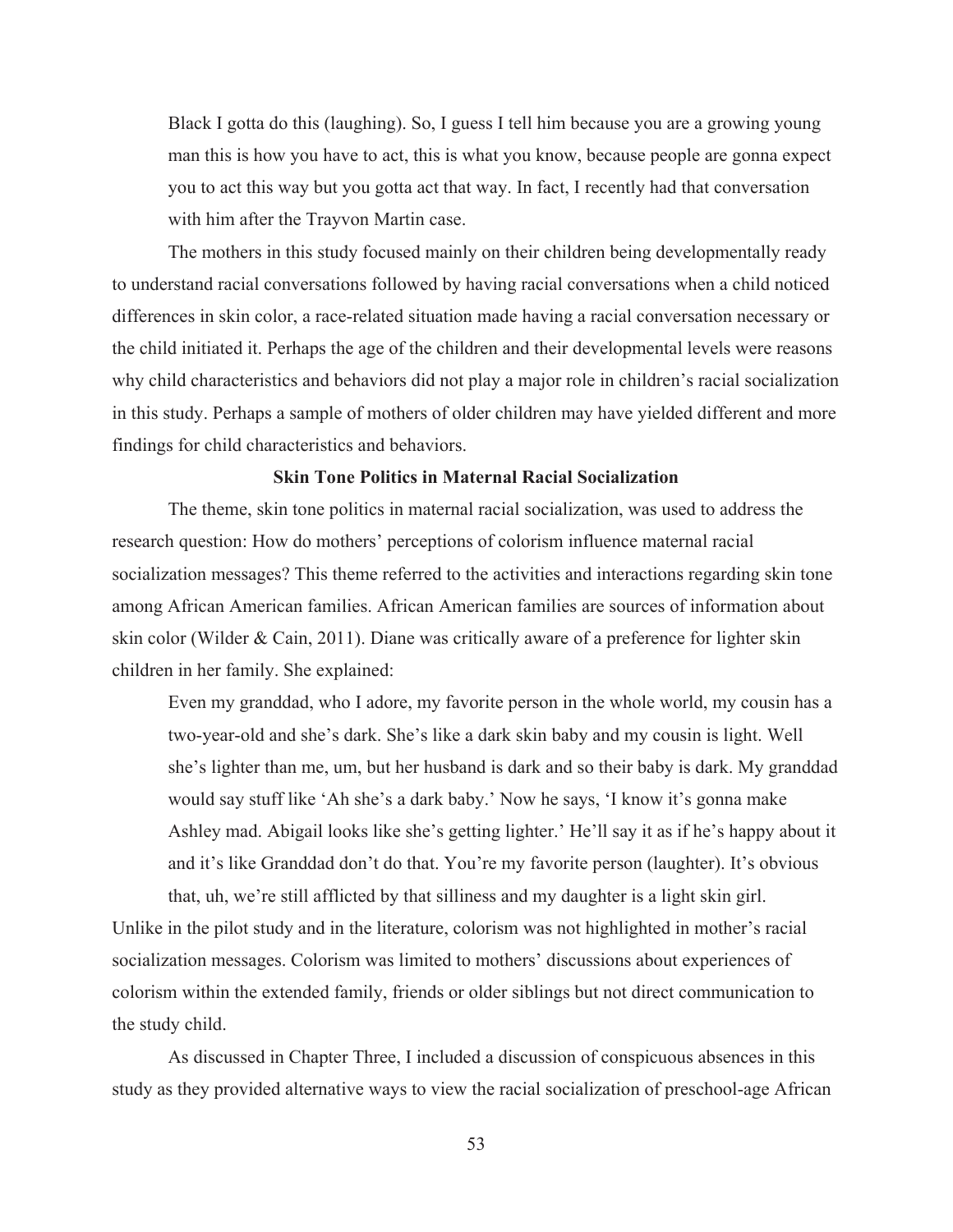American children. Conspicuous absences are those things that were expected to be included in conversations but were not mentioned (Banks-Wallace, 2001). I expected that mothers would discuss how preferences for lighter skin within the African American community influence how they racially socialize their children. Additionally, I expected for mothers to share stories about how their children's skin tone influenced their experiences within the household and with extended family members. Those discussions were not a part of mothers' conversations in this study. Children in this study were exposed to conversations about colorism but were not the subject of those conversations. Five mothers in the study explained how colorism was discussed in their families. There was minimal support for the role that skin tone plays in maternal racial socialization messages. Two subthemes were connected to skin tone politics in racial socialization: skin tone socialization and teasing. I discuss these subthemes in detail below.

#### **Skin Tone Socialization**

Three of the mothers in this study discussed direct communication with their children about skin tone among African Americans. When asked how skin tone was discussed in her home, Jasmine shared a story of explaining to her son about how to care for his darker skin. She discussed:

We really don't talk about it. I...I have told him though, um, your skin is darker so it's gonna show more scars. It's gonna show more if you're ashy versus, you know, somebody with lighter skin you won't really see it a whole lot.

When asked how skin tone was discussed in her home, Zara shared a story of explaining to her son about how the sun affects skin tone in African American people. She shared:

We was with my parents and I think we were looking at a picture and like everybody was different shades and he was like why I was White in this picture and I look like this now? I'm like when you go out in the sun you get darker. You don't stay that color. You stay out of the sun. You might stay that color.

For Sarah, extended family members played a role in the skin tone socialization of her son. She described how skin tone was discussed in her family:

Like, we might … you know what I'm saying … most of the time my sister call him chocolate. She might say, 'Go sit your chocolate self down.' (laughing) Like my nephew he told me today, he said, 'Aunt Sarah, can I have some candy I'm chocolate.' (laughing)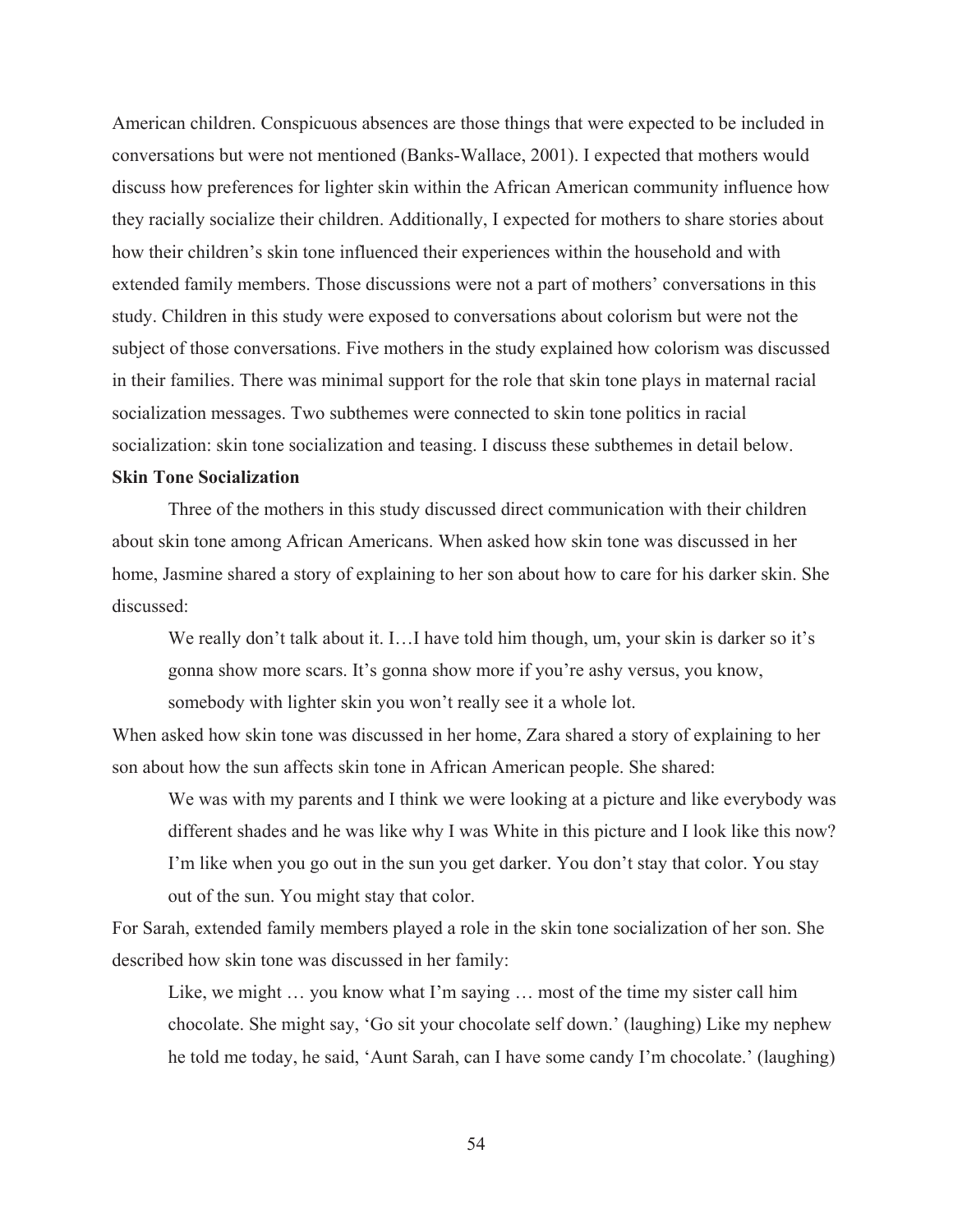So, most of the time we call him chocolate. So, that's mostly how they look at… you know.

Given that three mothers discussed skin tone socialization, perhaps more probes were needed to prompt mothers to share stories about skin tone socialization.

# **Teasing**

Although children were not engaged in direct conversations about colorism, they were exposed to conversations about skin tone preferences. In this study, teasing was a mechanism of how colorism operates in African American families. For Angela, teasing was used during family arguments. She described:

My sister and my father are darker skin than the rest of us; my mom and my brothers.

And, um, when my sister and I used to argue when we were little I used to call her names like associated with her skin tone; when we were little.

When asked to tell a story about one of those arguments, she continued: "When we would argue I would call her Blackie. I am so embarrassed to say that but I did. I used to call her Blackie when we were little in a negative way. But nothing other than that." For Laura, teasing was used with family members who were much lighter skin than the rest of the family. Laura explained:

 My aunt was a lot, a lot lighter than the rest of us and we wondered what was wrong with her cause she looked different (laughing). But, um, I think that was the only time. My cousins were a little darker. But, we were all black people, you know? We never, um, it was never… I don't think anything too major.

When asked to tell a story about the teasing, she shared:

We'd joke that, um, you know, my grandma didn't know who her dad was (laughing). And, she'd get upset because, um, she really did… she looked so much different from everybody else, I mean. But, we'd just joke about it all the time and she knew. I mean she totally stood out. I mean… I still don't know why she looks like that. I don't know but maybe it's a couple of generations back or something but yeah that's about the most we talked about skin tone.

Data analyses revealed that colorism influenced the family dynamics of mothers in this study but not the racial socialization of their children.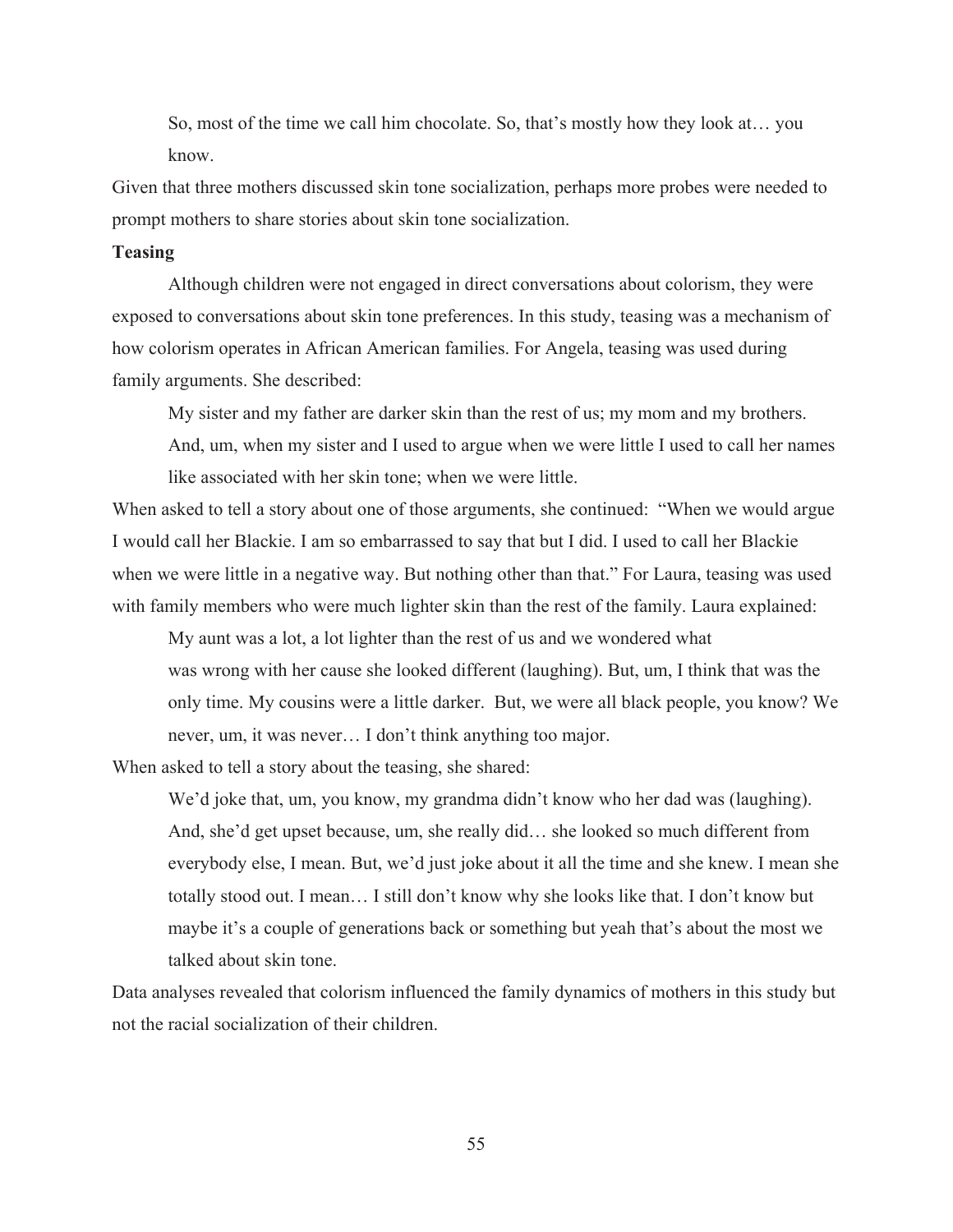### **Defining African American Motherhood**

African American motherhood is one of the major themes that emerged from the data. This theme referred to the mothering activities that informed the content of maternal racial socialization messages. Aspects of this theme helped to answer the question: What is the content of maternal racial socialization messages? Several of the mothers in this study discussed how being an African American mother informed their mothering and the content of racial socialization messages. The mothers in this study clearly demonstrated an understanding of intersectionality and that understanding was a pervasive thread common in all of their responses. In other words, the mothers had an understanding of how race, class and gender interconnected to create the unique life experiences of African American women and their children (Crenshaw, 1994). Three subthemes related to African American motherhood emerged from the data: meanings of motherhood, roles and othermothering.

#### **Meanings of Motherhood**

Several subcategories explained the meanings that the mothers in this study assigned to motherhood. Although the mothers came from diverse backgrounds, similarities in their meanings of motherhood were evident. These subcategories included "it means everything," commonalities and variations in parenting, stereotypes about African American mothers, raising African American boys, and marginalization.

**"It means everything."** The majority of mothers discussed how being a mother means everything to them. For these women, being a mother permeated into every aspect of their lives. For Angela, being a mother was something that was indescribable. She explained: "I mean, I can't even describe it in words what it means to me. I mean I don't know it's just… hmmm…I don't know. It means everything." Three of the mothers discussed that being an African American mother made them proud. For most of the mothers in this study, motherhood was a most important aspect of their lives.

**Commonalities and variations in parenting.** Four mothers in this study discussed that the state of having children was a bond that connects all mothers regardless of race. On the other hand, six mothers in this study discussed that all mothers had the same common task of raising children as best as they can; however, the way they chose to rear children may vary from mother to mother. For example, Laura explained:

Children are children. Uh, uh I guess everybody… I know people are from different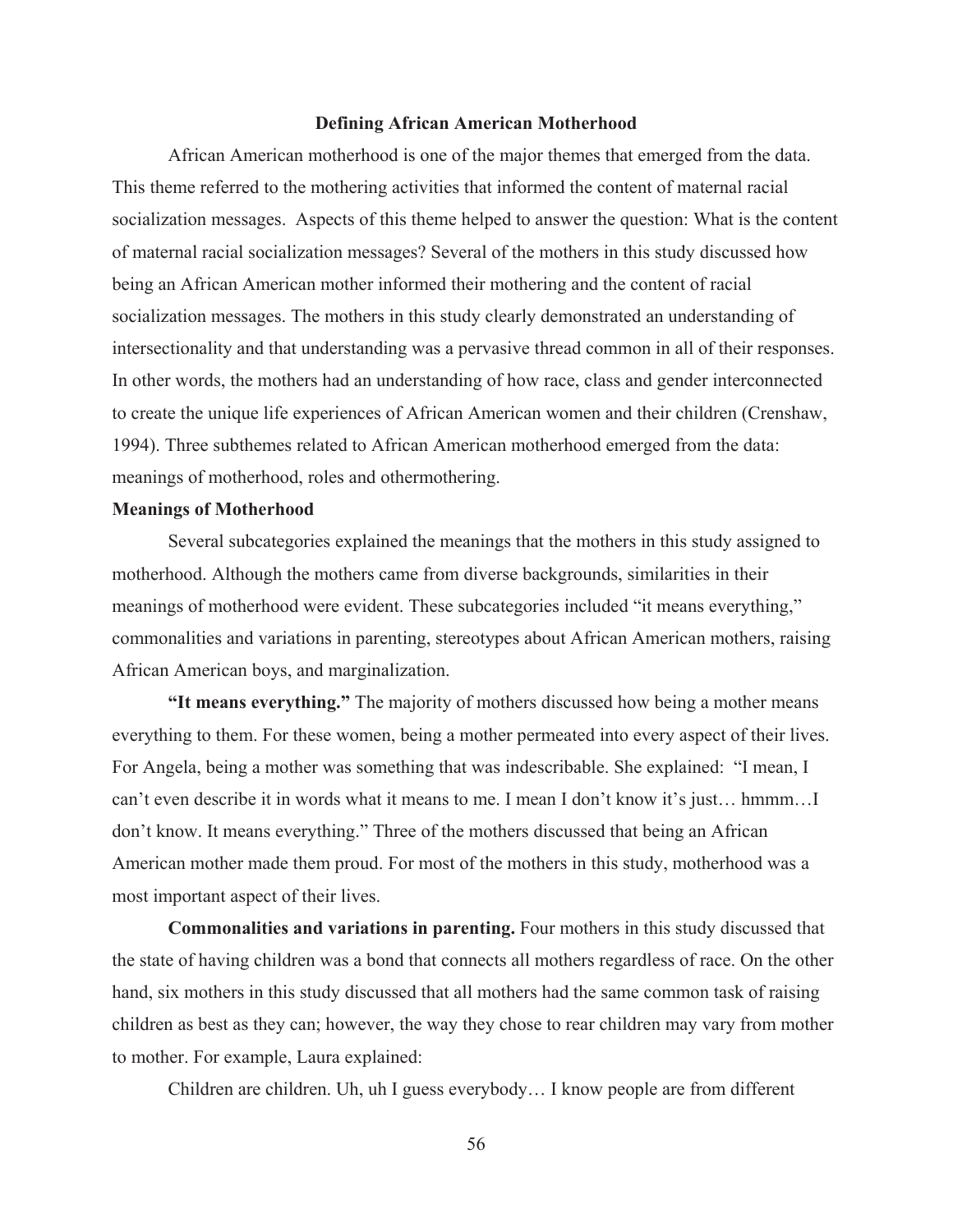cultures and they raise their children different but I think it all comes back in a full circle. You know? If you're a parent you wanna raise your children to the best of your ability, you know, regardless of what your race is.

When asked to give an example of how it was the same, she continued: "I feel like, you know, if you love your child you do the best you can to raise them; to be a good parent regardless of your race." For the mothers in this study, raising children is a common task of parenting for all mothers even though mothers may approach it in different ways.

**Stereotypes about African American mothers.** For many of the mothers in this study, African American motherhood was characterized by negative stereotypes about African American mothers. These stereotypes reflected the mothers' understanding of how the intersection of race, class and gender operated in the lives of African American women. The mothers in this study discussed several types of stereotypes about African American mothers. The most common stereotypes mentioned by participants were "angry mother," "welfare mother," and "promiscuous mother." For the majority of mothers in this study disproving those stereotypes influenced their mothering. For Michelle, counteracting negative stereotypes about African American mothers was important and influenced how she raised her children. She explained:

I know I don't want my kids growing up running out being disrespectful and loud and things like that in public you know. It's a certain way, like, I'm real picky about certain images that you have when you're out.

When asked to describe the images, she clarified:

Just cause a lot of time you see a lot of African American mothers and they're with the kids not saying that they're not doing anything right but in public there's a way that you should handle yourself and your children, so that people won't continue to think the same thing about African Americans and women and their kids. Well, I know myself like if I'm out, um, say at for instance at Walmart and I see a child acting up and their mom comes out and straight just start cussing out in Walmart, you know. I know my son showed out one time at Walmart (laughing). A lot of times I just ignore him and let him I mean show out. Some people may say that looks bad on me but I'm not one beat him in front of everybody in Walmart or curse him out in front of everybody in Walmart.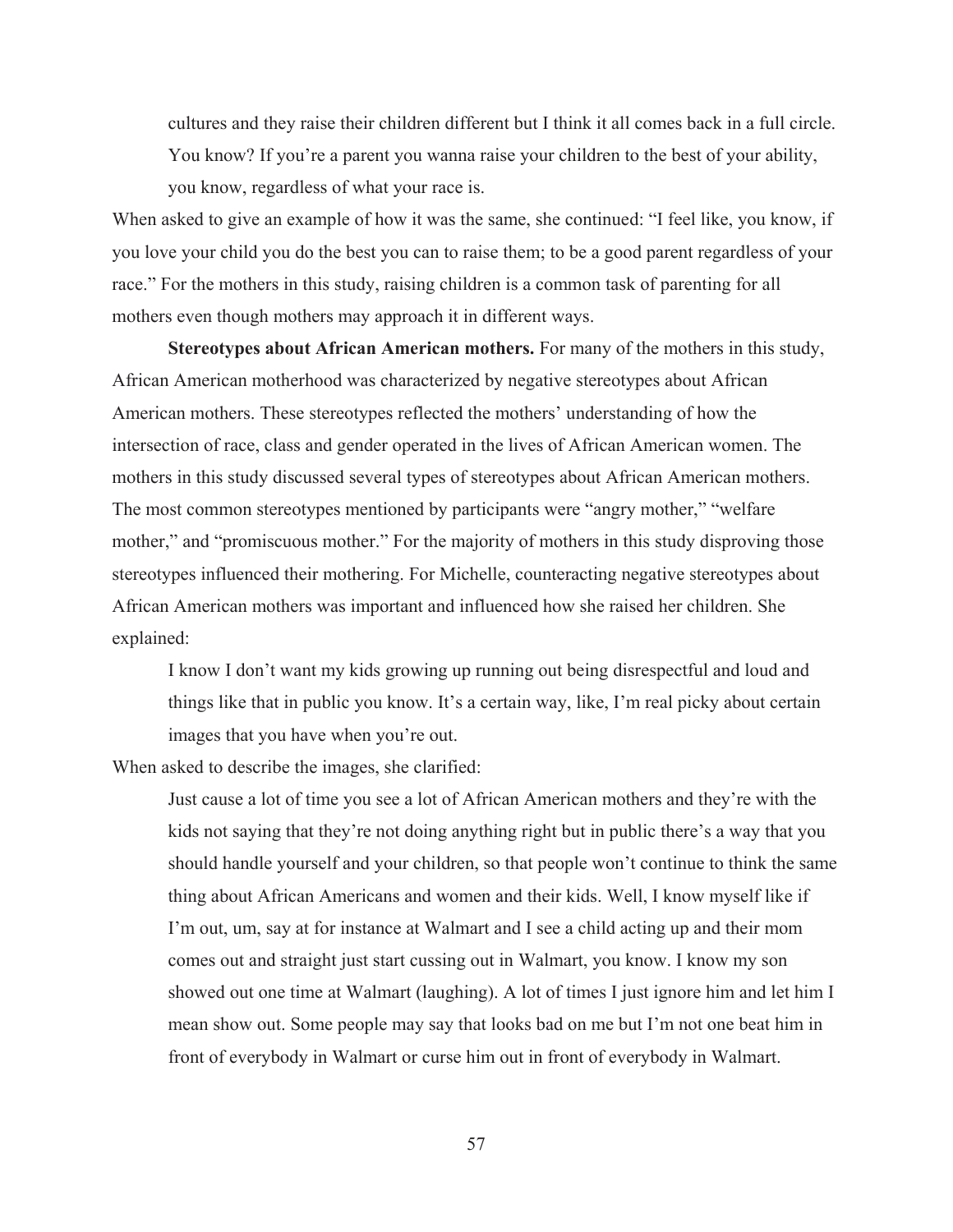In a related vein, Jasmine believed she had to prove to her son that they can conquer stereotypes about African American women and their children. She shared:

 It means you're gonna have to undergo and withstand a lot of scrutiny, um, and it's not always bad but there is a lot of negativity just because of the-, the race itself carries its own and then with me being a mother on top of that. I feel like I'm already in this bottle; this stereotype that I have to conquer on top of everything else. So, I have to prove to my son that we can do it. I can do it. You can do it as well as the world.

When asked to describe the stereotype, she continued:

Um, they don't wanna work. Uh, they… they feel like we're just gonna let somebody treat us any kinda way and we don't wanna really educate ourselves or our children. Um, they feel as if… if we can live off the system then that's enough for us and that's a huge stereotype. Yeah, I'm a single parent but that doesn't stop me. So, if you need assistance, federal assistance, government assistance that's one thing. But, to just stay in that and make it a generational thing that's a stereotype that I refuse to be a part of.

For Dawn, the stereotype of African American mothers as promiscuous was especially problematic. The importance of the intersection of race, gender and class was evident in her discussion about single African American mothers. She explained:

In some cases, yeah girls do have different children by different men but it's not because they sleep around. It's because they fell in love with this one guy he decided he didn't want to stick around. They found someone else and they obviously thought they were in love with him too and he decided not to stick around either. It's not that we're just hey let's have a baby and then you go away and I'm gonna have a baby by somebody else. It's not at all and I don't like the fact that people have that opinion.

When discussing the stereotypes of African American mothers, some mothers discussed the stereotypes of African American children as well. The most common stereotypes about African American boys involved criminal activity, being bad overall and not interested in school. The most common stereotype about African American girls was that they have a bad attitude. Several mothers in this study reported that the most common stereotype about African American children in general was that they were bad and not as smart as other children. The African American mothers in this study were aware of the negative stereotypes of African American mothers and children and challenging those stereotypes was an integral aspect of their mothering.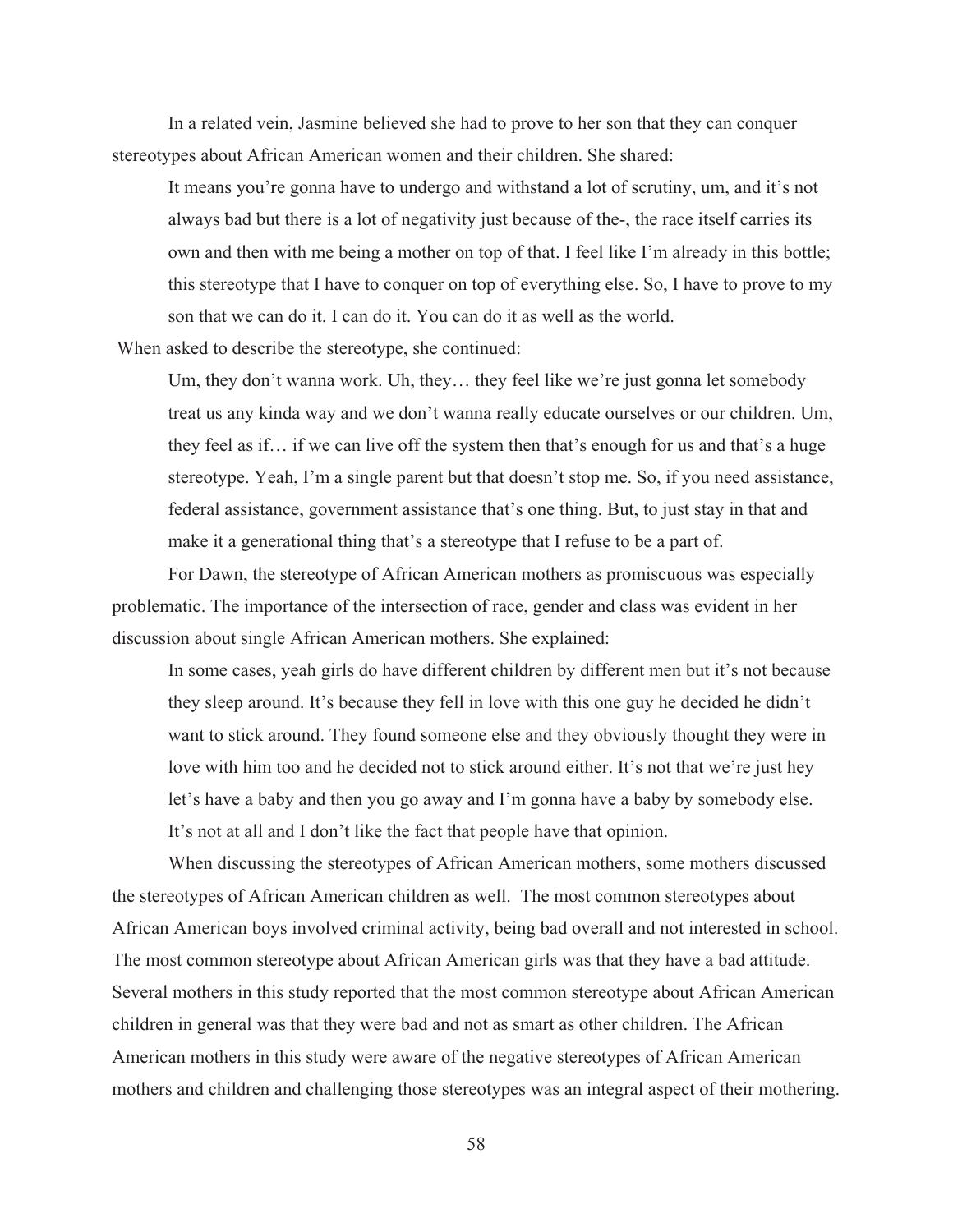**Raising African American boys.** Raising African American boys presented unique challenges to the mothers in this study. The majority of mothers in this study discussed how raising African American boys influenced their meanings of motherhood and their mothering. For example, Jasmine discussed the contradictions of motherhood for her and how having a son meant that she must consistently work to better herself. Jasmine explained: "It means that I'm gonna be last in a lot of areas. I'm gonna be bettering myself all because I'm trying to raise a man, so it means the world. It means everything. I love being a mother."

One of the mothers in the study, Dawn, discussed that African American mothers have to especially nurture their sons because of the pressures that society placed on them. She explained:

I really don't know because I feel kinda like as an African American woman raising an African American man… to me I kinda feel like African American men have a lot of pressure on them from the day they come into this world. Like, they have a lot of pressure on them from all kinda directions. So, as a mom I feel that you need to nurture them more; try to lead them in the right direction because if you just let him be like oh, cause some of them don't have fathers that are around. So, it's more of you…you have to nurture him and try to teach him to be a man…

Dawn also discussed the contradictions she experienced in raising an African American boy. …and sometimes it don't go your way because he feels like he's the man of the house he tells you what to do and he kinda like goes his own direction. What he thinks is best. Whether he thinks he's helping you but really it's hurting you but he thinks it's helping you. So, I think more as an African American mother you have to be more nurturing towards your young men.

Jasmine and Dawn described the challenges and contradictions of raising African American boys and how having sons influenced their perceptions of motherhood.

Interestingly, eight mothers in this study discussed that African American boys experienced racism differently than African American girls. Moreover, some of these mothers discussed that African American boys had it harder in U.S. society and were less likely to be accepted by U.S. society. Their responses reflect the constructs of social stratification mechanisms and segregation in the Integrative Model (Garcia Coll et al., 1996), thereby, providing support for using the model as part of the theoretical framework for this study. Mothers awareness of African American boys are disproptionately affected by racism when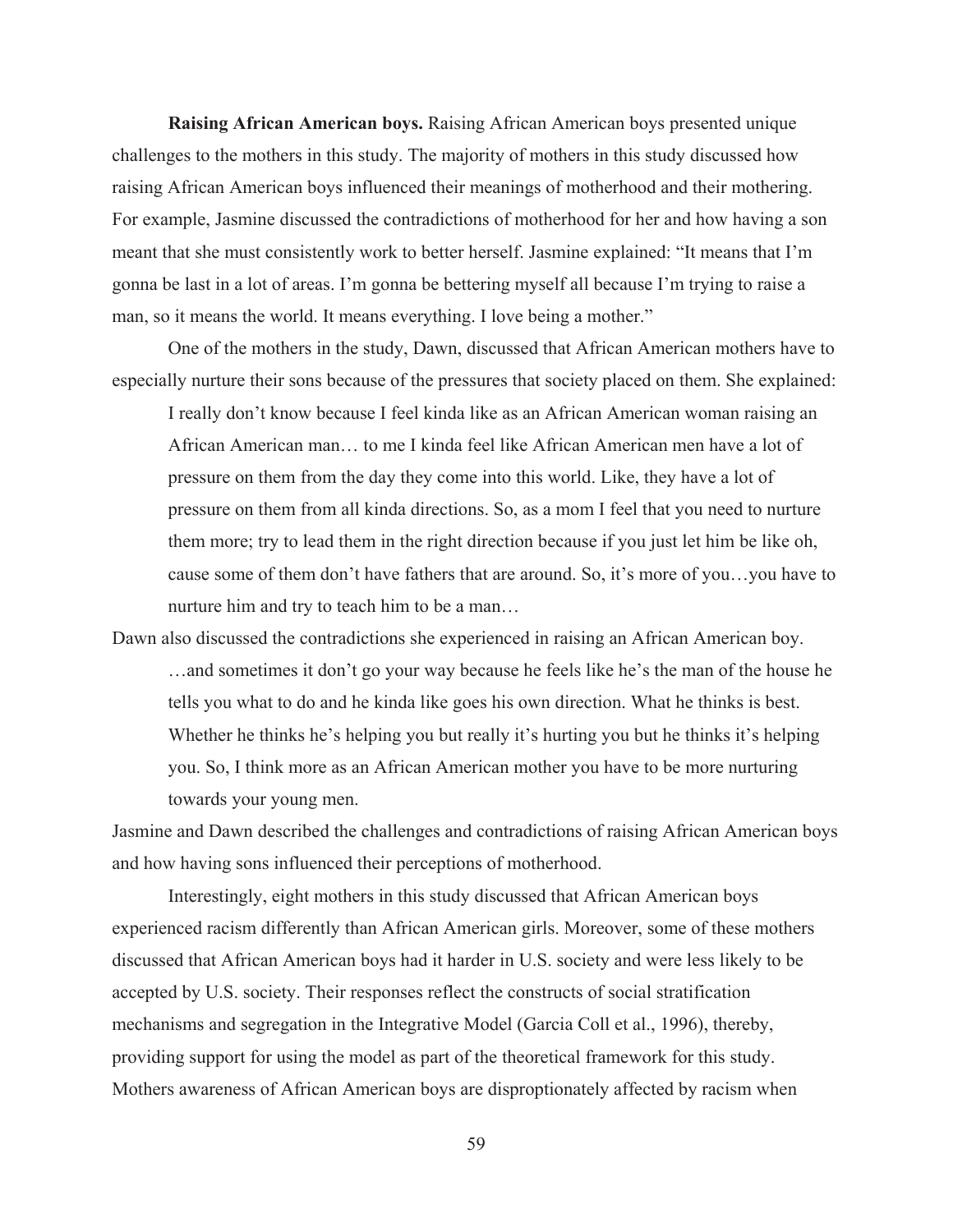compared to African American girls reflected the social stratification mechanism construct of the model. The lack of acceptance for African American boys and men referred to the segregation component discussed in the model. Garcia Coll and colleagues discussed how racial and ethnic minorities have been segregated from society on social and psychological, residential and economic levels. In this study, mothers' discussion of the lack of acceptance for African American boys referred to social and psychological segregation. Raising African American boys created unique circumstances for the mothers in this study; further, they believed that African American boys b encountered more racism than and were less likely to be accepted by society than African America girls.

**Marginalization.** Three of the women in this study discussed the marginalization of African American women. While only discussed by a small number of women, it is important to include marginalization in this section because it emerged during their explanations of African American motherhood. Having to work harder to prove themselves and discrimination in the workplace are common threads in their conversations. When asked what does it mean to be an African American mother, Laura replied:

Proud, um, it makes me proud. I feel like I might, may have to work a little harder to prove myself sometimes. But, it doesn't discourage me or make me think that I can't do anything. I've never felt like because I'm African American I can't do anything. I've never felt that way.

When asked why she felt that way, she clarified:

Because sometimes I feel I like I have to; not only being African American but being a woman too. I feel like I may have to work a little harder just to prove that I can do it and that I am worthy of different chances.

For some of the African American mothers in this study, marginalization was a significant aspect of motherhood.

# **Roles**

Roles was a subtheme of African American motherhood that described the mothering activities related to raising African American children. All of the African American women in this study identified several roles that they fulfilled as mothers. The most commonly cited roles were models, nurturers, providers, supporters and teachers. Out of these roles, the role of teacher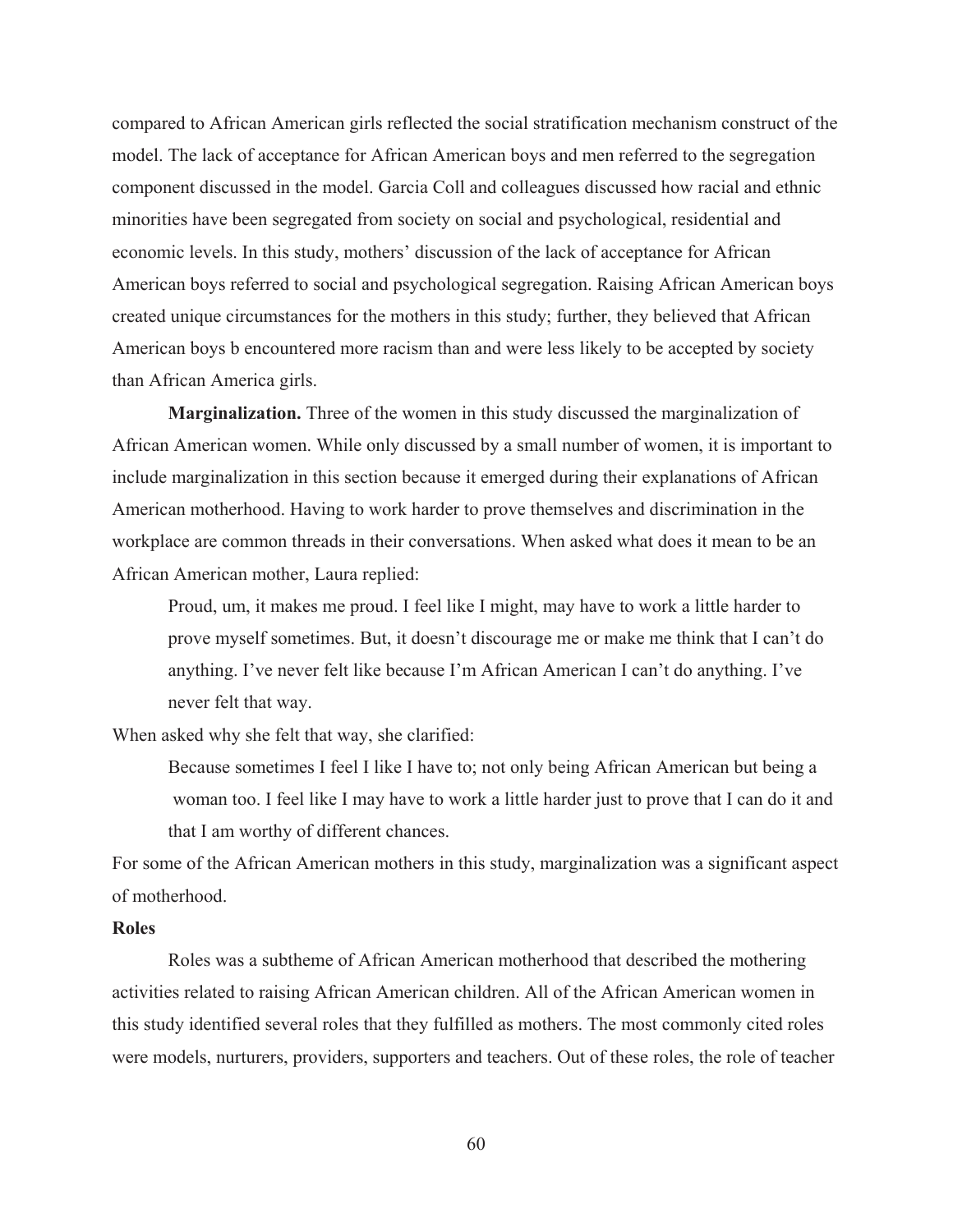was discussed most often by the mothers in this study. A subcategory, lessons to learn, described what mothers tried to teach their children in their role as teacher.

For Diane, being a teacher to her child was a lifelong process that she consistently tried to do better. She discussed, "But, I wanna do the best that I can and continue to grow and become better so that I am a better person, a better mother, and a better teacher I guess." When asked why she thought this way, she continued:

Why? Perhaps because I've had good teachers. I'm not really sure. Maybe that's just the way that I've been brought up to think. That your mother is supposed to is your first teacher your most important teacher and it just that it's not really something that…it's not a why it's just the way it is. You know? For me anyway.

**Lessons to learn***.* Throughout the interview, mothers discussed several lessons that they tried to teach their children. The majority of mothers discussed trying to their children about equality and getting along well with others. These egalitarian messages occurred during as well as outside of the racial socialization process. Mothers as teachers was the most commonly discussed role and egalitarian-based lessons were used most often by mothers.

# **Othermothering**

*Othermothering*, the last subtheme of African American motherhood, described the mothering activities of other African American women who helped to racially socialize the children in this sample. Othermothers are women who help *bloodmothers* (i.e., biological mothers) in the raising of and caring for their children; further, othermothers are integral components of African American communities including helping communities confront racial oppression (Collins, 2000). In this study, othermothers contributed to the racial socialization of children by using cultural socialization strategies including buying African American dolls for girls and books with African American characters for girls and boys.

Diane discussed how her mother and friends participated in the cultural socialization of her daughter:

My mom who is…ever since I was little she would not buy me a white doll. I don't know if I've asked for one but that she's very, no she'll have a black doll and so she'll buy them for her. I guess when my friends buy her things they're black dolls.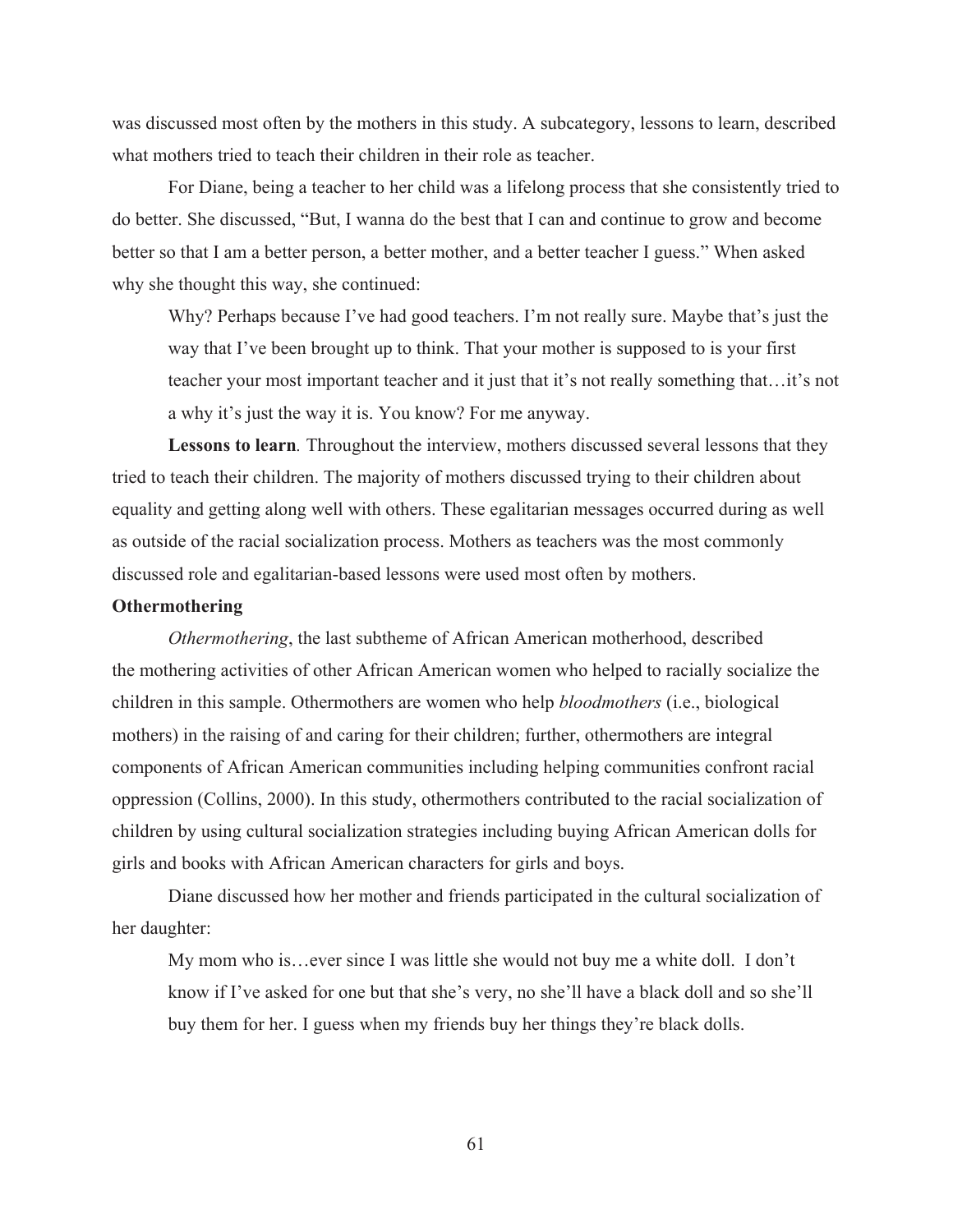In this study, the majority of othermothers were extended family members including grandmothers and aunts and friends of the mothers. One mother in this study, Leanne, discussed her othermothering practices with children. She discussed:

I've worked in child care and I had a mixed class and I know that when it comes to how I deal with the other children that aren't African American and how I deal with the African American children is a little different because of what you know the other people are looking at them. Okay, for instance, I had one child who wants to talk like this like 'what up cuz' and all that and you want to teach him that's not the right way, you know? So, you have to do extra just show him, you know, this is how you need to speak this is how you need to carry yourself when I wouldn't have to do that to, let's say, a White child that's not gonna talk like that anyway because their parents teach them that or because they don't see that as much as an African American child would.

The role of othermothers in this study is consistent with the Black Feminist literature on the importance of othermothers to African American motherhood.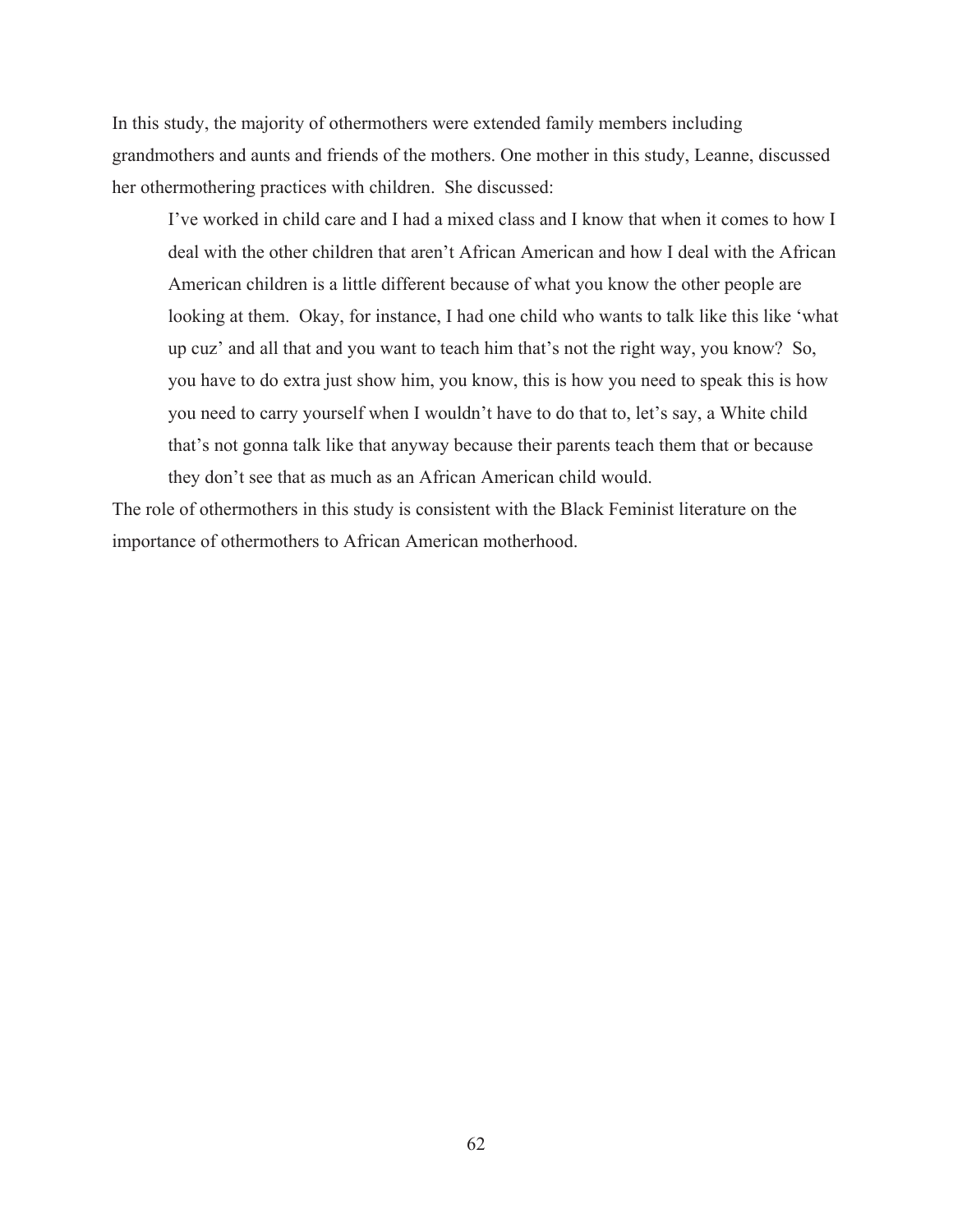#### **Chapter Five: Discussion**

### **Overview**

I investigated the process of the maternal racial socialization of preschool-age African American children through the use of an integrated Black Feminist-child development theoretical framework. As discussed earlier, using an integrative theoretical approach allowed me to uncover dimensions of the maternal racial socialization of young African American children not accounted for by traditional child development theories. In this study, 12 mothers participated in a two-part semi-structured interview and their 12 children ages three to five years old were administered the MCDT (Jordan & Hernandez-Reif, 2009). Qualitative data analyses revealed four themes related to the maternal racial socialization of African American preschool-age children: motherwork as conscientization, bidirectional process in racial socialization, skin tone politics in maternal racial socialization and African American motherhood. As in previous studies, most of the mothers in this study used cultural socialization and egalitarian socialization strategies and messages with their young children. As a contribution to the literature, findings of this study revealed that the maternal racial socialization involved the complex interaction of mothers' understanding of intersectionality and their critical consciousness about the social stratification mechanisms (i.e., racism, prejudice, discrimination and oppression) that influenced the development of African American children. Further, the maternal racial socialization of preschool-age children involved a bidirectional process where mothers were most likely to delay having specific conversations about race until one or more of the following occurred: child noticed differences in people based on skin color, child initiated the conversations or a racerelated situation occurred that required a direct conversation about race. Colorism did not play a role in the racial socialization of preschool-age children as expected but did influence African American family dynamics. Lastly, African American mothers discussed what African American motherhood meant for them and their children.

In this section, I provide a thematic discussion of the major findings of this study in a racialized and gendered context. The emergent themes are: motherwork as conscientization, bidirectional process in maternal racial socialization, skin tone politics in maternal racial socialization, and defining African American motherhood. Two of the emergent themes, motherwork as conscientization and defining African American motherhood, have synthesized subcategories that are discussed.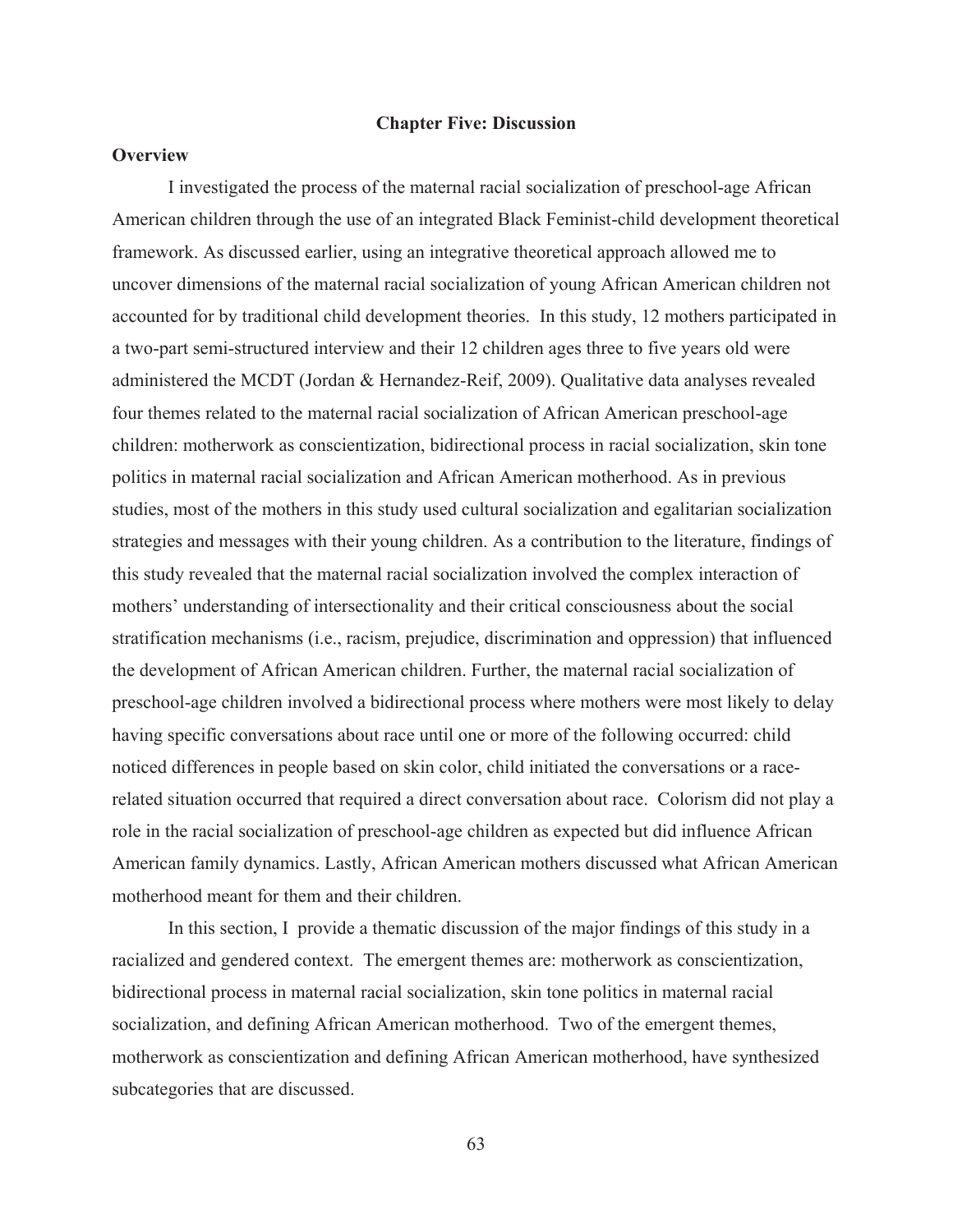#### **Motherwork as Conscientization**

Motherwork as conscientizaton is the first emergent theme and it has the following synthesized subcategories: maternal understanding of intersectionality and mothers' definitions of racial socialization. The racial socialization of children was an aspect of motherwork for African American mothers. Collins (1994) explained that motherwork refers to the complexities involved in fostering a healthy racial identity in racial ethnic children in a society where racial ethnic minorities are marginalized; moreover, middle-class Caucasian women do not face these perplexing mothering tasks because of the favor they receive in society. Although African American mothers belong to different social and economic groups and thereby bring different perspectives to doing motherwork, identity is an integral part of motherwork for all mothers (Collins).

African American preschool-age children are in the early stages of identity development (Erikson, 1950; 1965). Erikson (1965) argued that people in oppressed and minority groups are cognizant of mainstream society's standards but are prohibited from adhering to them; therefore, they may be more likely to integrate and perpetuate negative images about themselves that are pervasive in society. Erikson (1965) argued that the various ways that African Americans use the word nigger to address each other is an example of how minorities have internalized and maintained negative images about themselves in society (see p. 303). Further, the racial socialization messages received during childhood may influence racial identity in adulthood (Demo & Hughes, 1990). Aspects of motherwork that help children form a healthy racial identity are particularly important and pertinent to research on African American child development.

Motherwork is convoluted and no single theory best described nor explained how it operated in the racial socialization of African American preschool-age children. In this study, I used an integrated Black Feminist-child development theoretical framework; however, the data that emerged from this study necessitated the integration of a third theoretical concept to best capture the process of maternal racial socialization of African American preschool-age children. I integrated conscientization, which is both a Black Feminist concept as well as an educational concept, but is better known in articulation by Paulo Freire, an educational theorist. I emphasize conscientization as an educational concept here because it emphasizes an ongoing learning process. In Black feminism, conscientization is a part of consciousness-raising (bell hooks, 1981; Collins, 1998) and the process of emanicipatory historiography (Cannon, 1996). Freire (2000)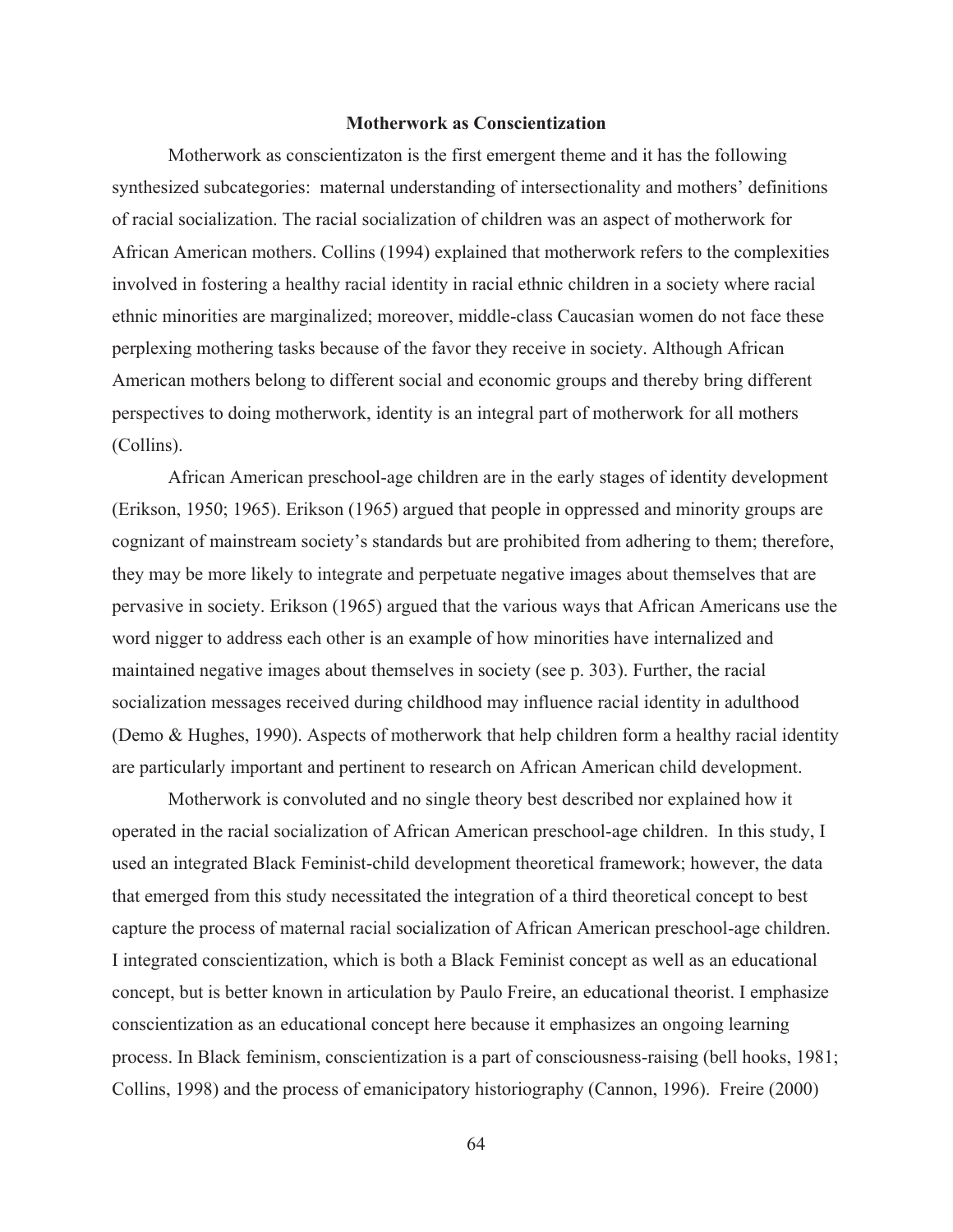clarified that conscientization refers to the process of how individuals make sense of the social, political and economic ambiguities that oppress them and the action taken to stop that oppression. Conscientization highlights how racially socializing young children is a dynamic, bidirectional, ongoing learning process for African American mothers. In this case, the concept of conscientization highlights the critical reflection that was involved in the process of motherwork as it related to racial socialization. Freire (2000) argued that action cannot occur without critical reflection. African American mothers in this study demonstrated how their reflective thinking informed how they perceived their children's readiness for racial socialization and how they formulated racial socialization strategies and messages. Including conscientization added another element of analysis to the study of African American women and their families.

Conscientization linked Black feminist theory with the Integrative Model (Garcia Coll et al., 1996). Freire (2000) acknowledged the "duality of the oppressed" (p. 58) by discussing how oppressed people live within the same oppressive social structures that define their lives. His acknowledgment was similar to Few's (2007) argument that African American women must constantly negotiate living within an "intersectionality matrix" of various systems of oppression. In terms of the Integrative Model (Garcia Coll et al.), Freire (2000) focused on oppression which is one of the social stratification mechanisms identified in the model that influences the developmental outcomes of minority children. Further, he discussed how the pervasiveness of oppression influenced the lives of the oppressed including their resistance to it.

Conscientization illuminated how African American mothers' understanding of intersectionality in the context of motherwork and critical consciousness about and resistance to the social stratification mechanisms (i.e., racism, prejudice, discrimination and oppression) that impact African American child development and informed the maternal-child racial socialization process. For example, mothers in this study demonstrated an understanding of standards of beauty in U.S. society and used gendered cultural socialization strategies such as giving African American dolls to their daughters to foster a sense of belonging in them. In a similar vein, mothers discussed how discrimination may influence their daughters' futures, in particular their future employment. Another example of how conscientization informed the maternal racial socialization is mothers' use of developmentally-appropriate racial socialization strategies with children that were based on their understanding of their child's developmental level, the occurrence of race-related situations and whether or not their children initiated the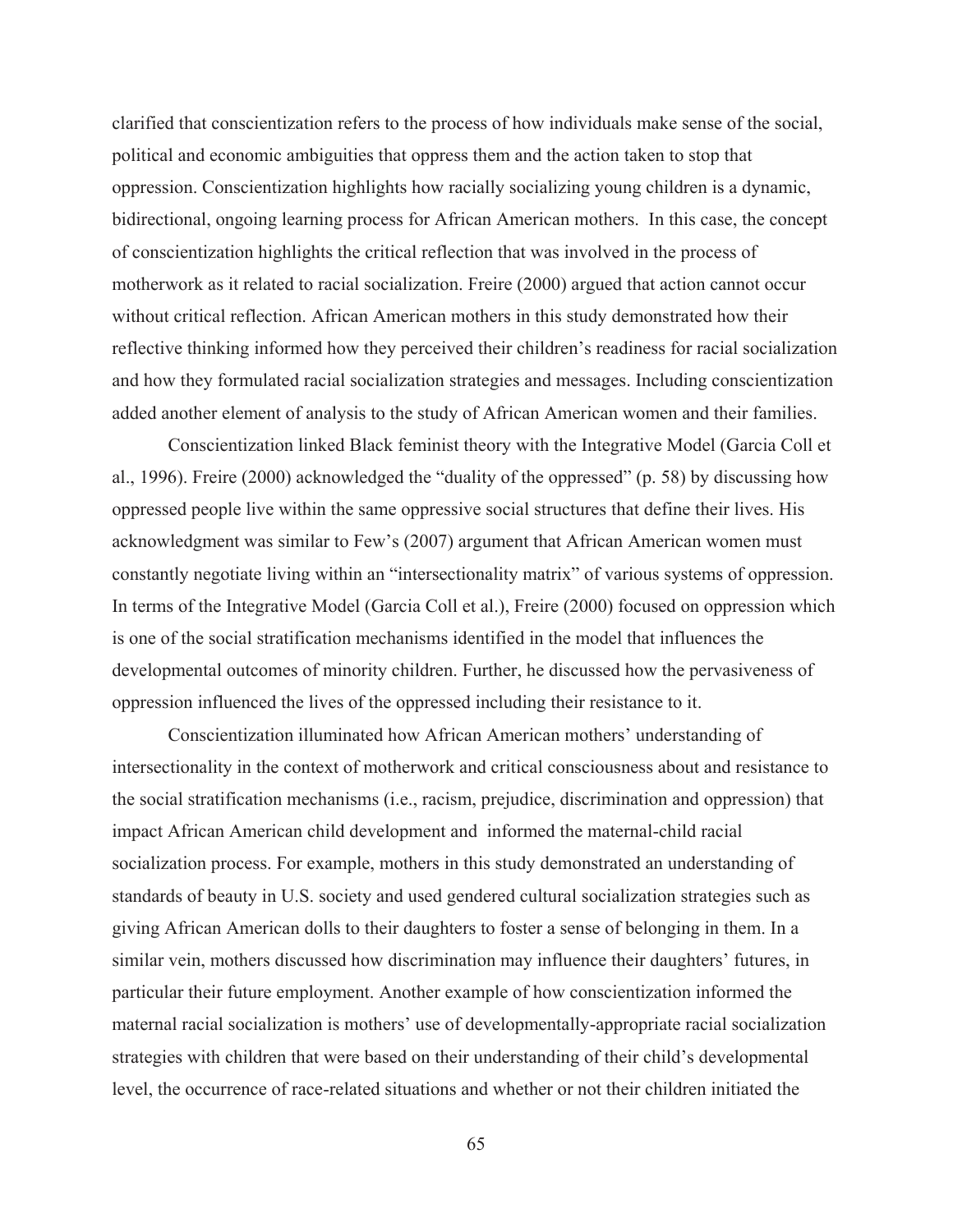conversations. Conscientization was a logical choice to connect Black Feminist theory and the Integrative Model (Garcia Coll et al., 1996) because all three theoretical explanations have a common thread of examining how individuals are molded by and live within the same social structures that oppress them.

#### **Maternal Understanding of Intersectionality**

Aspects of mothers' understanding of intersectionality were evident throughout the semistructured interviews. Disentangling race, gender and class in these mothers' responses was an impossible task. For instance, many of these mothers discussed being oppressed as women, marginalized as African American women and stereotyped as single, African American mothers all in one quote. These women's understanding of intersectionality supports Collins (2000) assertion that the intersection of multiple identities is salient in the lives of African American women. In terms of racial socialization strategies, intersectionality was most evident in the racialized gendered cultural socialization strategies that mothers used with their daughters. In this study, mothers and othermothers in the lives of their daughters gave African American girls African American dolls to promote a sense of belonging in a society where they typically do not meet society's standards of beauty. Othermothers are women, other than biological mothers, who provide supplemental mothering to African American children (Collins). Mothers' understanding of racism and sexism influenced how raise their daughters to thrive in an oppressive society where they are undervalued and relegated to a lower-level status (Banks-Wallace & Parks, 2001). Helping African American women develop protective mechanisms against racism and sexism is often a shared responsibility among African American women in communities (Banks-Wallace & Parks, 2001).

The vast majority of mothers in this study chose to use cultural socialization strategies (i.e., strategies that promote racial pride and teach cultural history) (Caughy, O'Campo et al., 2000) and egalitarian socialization strategies (i.e., strategies that promote colorblindness and racial equality) (Neblett et al., 2008) with their young children. The primary use of cultural socialization strategies in this study was consistent with other studies that found that African American families prefer to use cultural socialization strategies with young children (for examples see Coard et al., 2004; Suizzo et al., 2008). The cultural socialization strategies used by mothers in this study were giving and reading children's books with African American characters including books about historical cultural figures such as Martin Luther King, Jr. and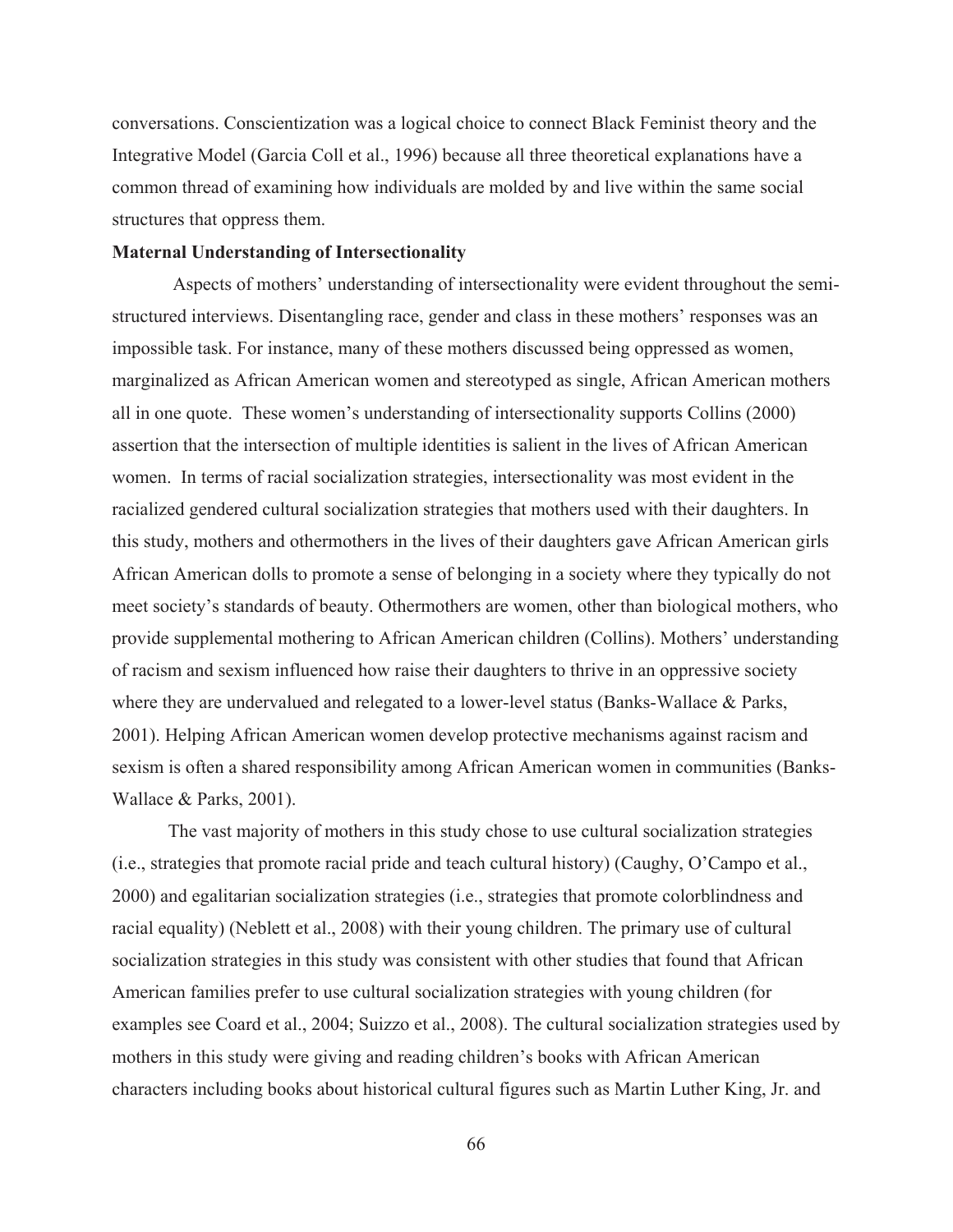giving daughters African American dolls. The most commonly used egalitarian socialization strategy was talking with children about equality and colorblindness with the message content of "we are all the same." Additionally, mothers used structured activities and exposure to children of other races to promote acceptance of others. The use of cultural socialization and egalitarian socialization strategies served to help children develop a foundation for understanding the social meanings of race and help them begin to develop protective mechanisms to survive in a racist society.

### **Mothers' Definitions of Racial Socialization**

In this study, data analyses illuminated a discrepancy between what some of the mothers in this study considered racial socialization and what has been reported as racial socialization in the literature. Hughes and colleagues (2003) asserted that racial socialization occurs through both intentional and unintentional means. Some mothers, however, reported using cultural socialization and egalitarian socialization strategies and messages; on the other hand, those same mothers did not consider those strategies and messages as forms of racial socialization. Those mothers reported that they did not engage in the racial socialization process with their preschoolage children because children are unable, developmentally, to comprehend it. In a similar vein, there were mothers who reported engaging in cultural socialization and egalitarian socialization, but chose not to have explicit, direct conversations about race with their children. Blake (1993) noted that the sharing of cultural information is instinctual for African American mothers and occurs through daily interactions as well as during more structured situations; in turn, children use this information to make sense of the world around them. The maternal racial socialization strategies and messages used by mothers in this study can be dichotomized into implicit and explicit strategies and messages.

Motherwork can be viewed as a "liberatory praxis" (Cooper, 2010, p. 345). I conceptualize conscientization as a form of praxis that occurred for the mothers in this study. Conscientization reflects the critical awareness that mothers have when trying to exert power over external forces of racial socialization while, simultaneously, having feelings of powerlessness over the same external forces. For example, some of the mothers reported having guidelines for external forces that influence the racial socialization of their children while, simultaneously, acknowledging that they cannot control those same external forces. The acts of power coupled with feelings of powerlessness precisely represented Collins (1994) argument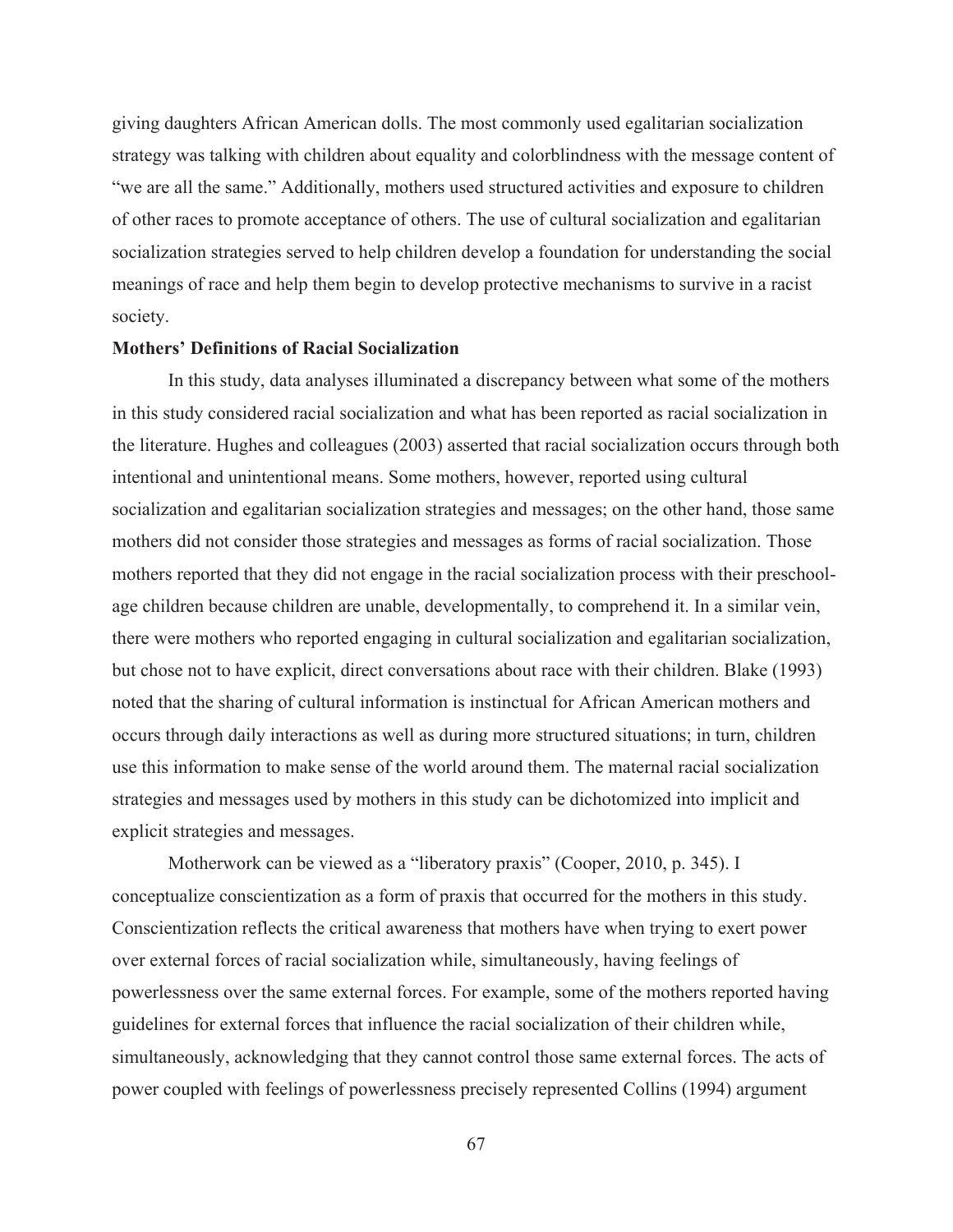about the paradoxical struggle of power and powerlessness that African American mothers experience when doing motherwork in a Caucasian, middle-class, male dominated society. There is a growing trend of colorblindness and acceptance for all kinds of diversity in U.S. society. Motherwork challenges contemporary notions of a colorblind society because it reflects African American mothers' critical awareness of the racial inequalities that continue to be created and maintained by U.S. society (Cooper, 2010).

#### **Bidirectional Process in Maternal Racial Socialization**

The data of this study reflected a bidirectional component of the maternal-child racial socialization process not accounted for by Garcia Coll and colleagues (1996) in the Integrative Model. Child socialization involves the dynamic, bidirectional interaction between parents and children (Grusec & Davidov, 2010); however, few researchers have examined the bidirectional aspect of child racial socialization. The data in this study revealed that African American mothers and children work together during the racial socialization process to develop a critical consciousness of and knowledge about living in a racialized society. African American mothers' conscientization contributed to the bidirectional aspect of the maternal-child racial socialization process as African American mothers believed there is a time of readiness to talk explicitly with their children about race. This time of readiness is based on their children's identification of people based on differences in skin color, the occurrence of a race-related that required a direct conversation about race or child initiated conversations about race.

The data shows that maternal action during the maternal-child racial socialization process includes more than the use of racial socialization strategies and messages but also the underlying process of maternal reflective thinking that informs those strategies and messages. This finding in the data speaks to Freire's (2000) argument about critical reflection as action. "Action and reflection occur simultaneously" (Freire, 2000, p. 128). From a Freirean viewpoint, African American mothers' reflective thinking informed what strategies and message content they deemed suitable and appropriate "at the present time" (Freire, 2000, p. 128) during the maternalchild racial socialization process. Based on the data in this study, maternal racial socialization can be defined as a process that involves the use of developmentally-appropriate strategies and messages that are unique to each child and the constant critical reflection that informs mothers' decisions about which strategies and messages are suitable and appropriate.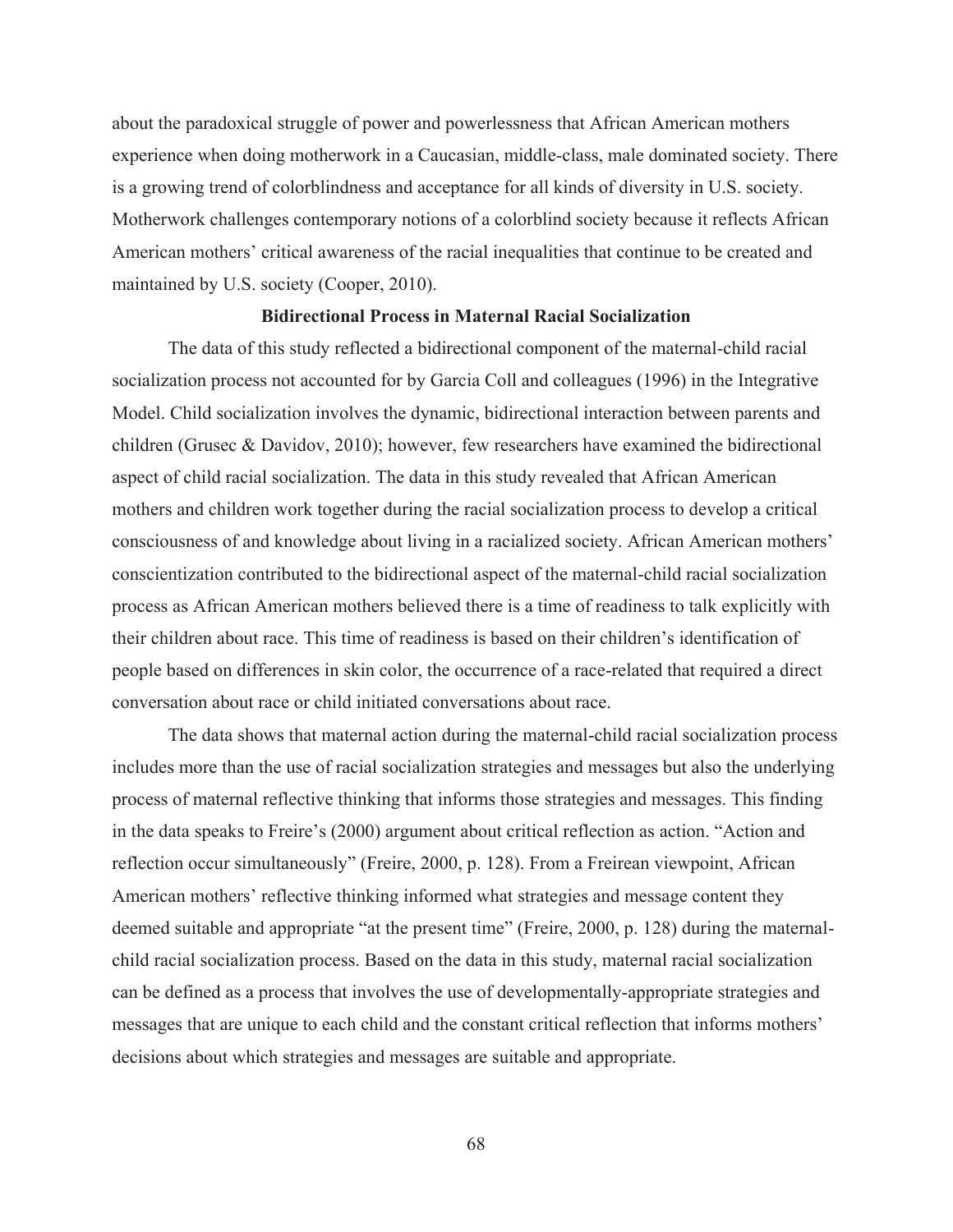Although the data in this study clearly reflected a bidirectional feature of child racial socialization, Garcia Coll and colleagues (1996) used a one-way arrow in their graphical depiction of the Integrative Model to show the influences that child characteristics had on racial socialization. This unidirectional arrow did not account for how mothers' understanding of intersectionality and critical consciousness about the social stratification mechanisms (i.e., racism, prejudice, discrimination and oppression) that influence African American child development informed the racial socialization process. I propose changing it to a two-way arrow to reflect that mother-child racial socialization involves a bidirectional process. In this study, African American child racial socialization involves a bidirectional process that is not routinely accounted for in racial socialization research.

### **Skin Tone Politics in Maternal Racial Socialization**

Slavery activated skin color stratification among African Americans because slave masters placed greater value on and gave preferential treatment to lighter skin slaves of White ancestry over darker skin slaves (Keith & Herring, 1991). African Americans have internalized the skin color preferences of slave masters and developed preferences for bodily features that resemble those of Caucasian people. Colorism is a practice of inequality within African American communities where skin tone, hair texture and facial features that resemble those of Caucasian people are preferred over those bodily features that do not (Wilder & Cain, 2011). For instance, when African American babies are born, families are eager to see the child's skin color with most family members hoping for a light skin baby (Russell-Cole, Wilson, & Hall, 2013). In this study, one of the mothers teased a very light skin family member for possessing physical characteristics that are closer to those of Caucasian people when other family members did not possess them. Preferences for darker skin tones infrequently occur among African American families (Russell-Cole et al., 2013). Bond and Cash (1992) noted that the importance placed on darker skin tone or lighter skin tone varies depending on the interactions particular to each family. The teasing of light skin family members is still based in colorism because it reflects an awareness of and resistance to preferences for light skin.

Colorism did not influence the maternal racial socialization process in this study as expected. In this study, African American children were exposed to conversations about colorism but were not engaged in those conversations; therefore, a link between colorism and maternal racial socialization messages could not be established. Perhaps, mothers should have been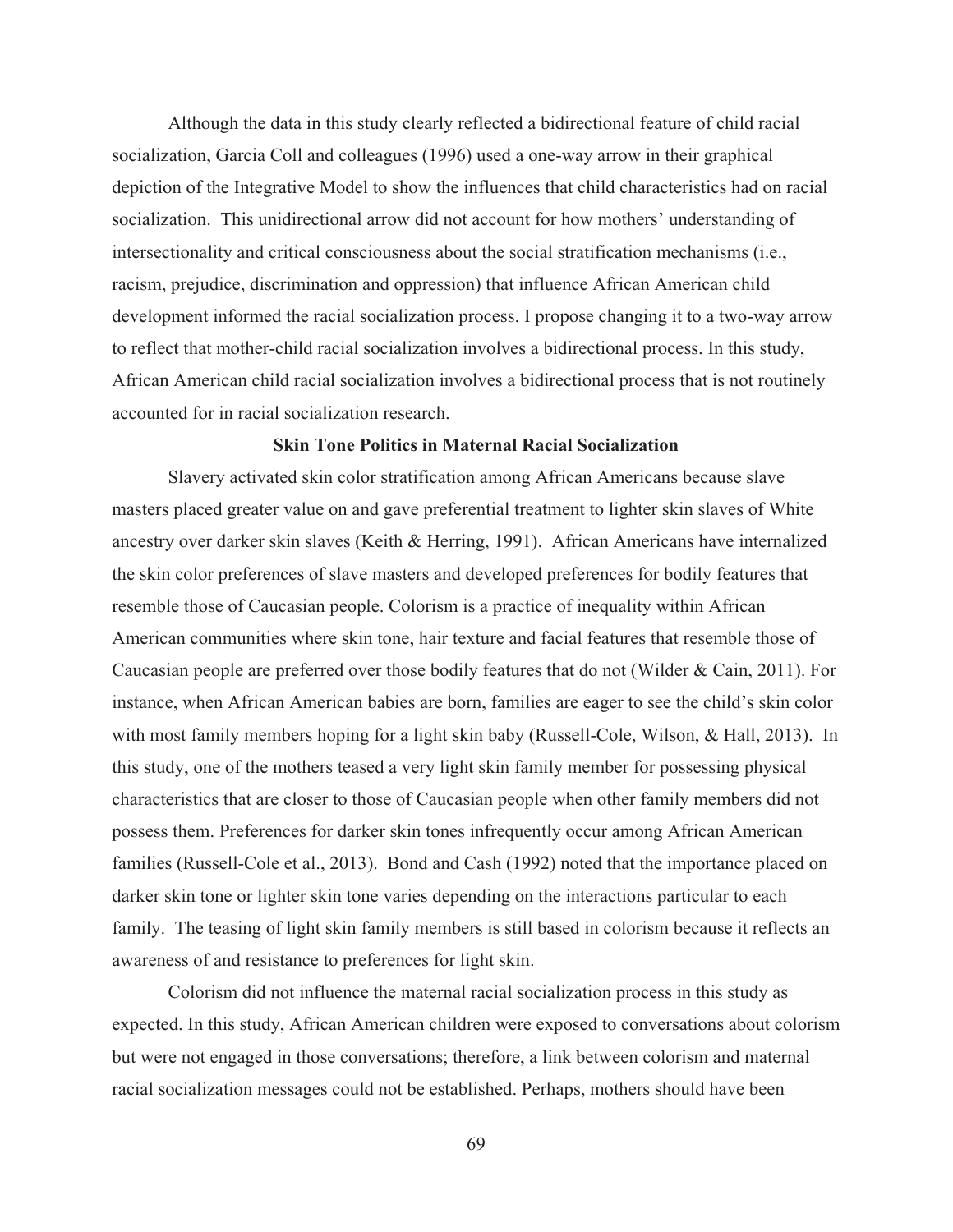probed more to illuminate those conversations or colorism does not impact the racial socialization of African American children until they are older. African American families are a source of information about skin color (Wilder & Cain, 2011), so African Americans learn about colorism at some point but further research is needed to determine the age at which African Americans begin to learn about or experience colorism as part of the racial socialization process.

Colorism did, however, play a role in African American family interactions and study children were occasionally exposed to those colorism-based conversations. This study highlighted how colorism within African American communities has created a polarization of lighter skin and darker skin African Americans that has been maintained, in part, through family dynamics. The teasing of darker skin family members for being too dark and lighter skin family members for being too light by the mothers in this study are demonstrations of colorism. This teasing occurred in a gendered context. Although all of the mothers in this study reported that they emphasized egalitarian socialization messages of racial equality to their children, some of them perpetuated skin color hierarchies within the African American community that marginalized and devalued other African American women. Collins (2000) and Freire (2000) argued that marginalized people sometimes become participants in their own oppression by adopting and maintaining the oppressive structures that they struggle against. The adoption and maintenance of colorism-based beliefs highlighted how the mothers in this study have become participants in upholding oppressive skin color stratification among African Americans that was initiated by slave masters generations ago.

The implications of gendered colorism for the development of African American girls are an area of future research that should be addressed by child development scholars. African American women, more so than African American men, have been negatively influenced by the effects of colorism (Collins, 2000; M. E. Hill, 2002). M. E. Hill (2002) used data from the National Survey of Black Americans and found that African American men and women held staunch preferences for lighter skin African American women as more physically attractive than darker skin African American women. The findings of M.E. Hill coupled with the findings in this study of the gendered colorism practices of African American mothers supported the assertion that some African American women have become participants in their own racialized and gendered oppression. In terms of African American child development, the results of this study suggested that some African American mothers have adopted a sense of racial equality for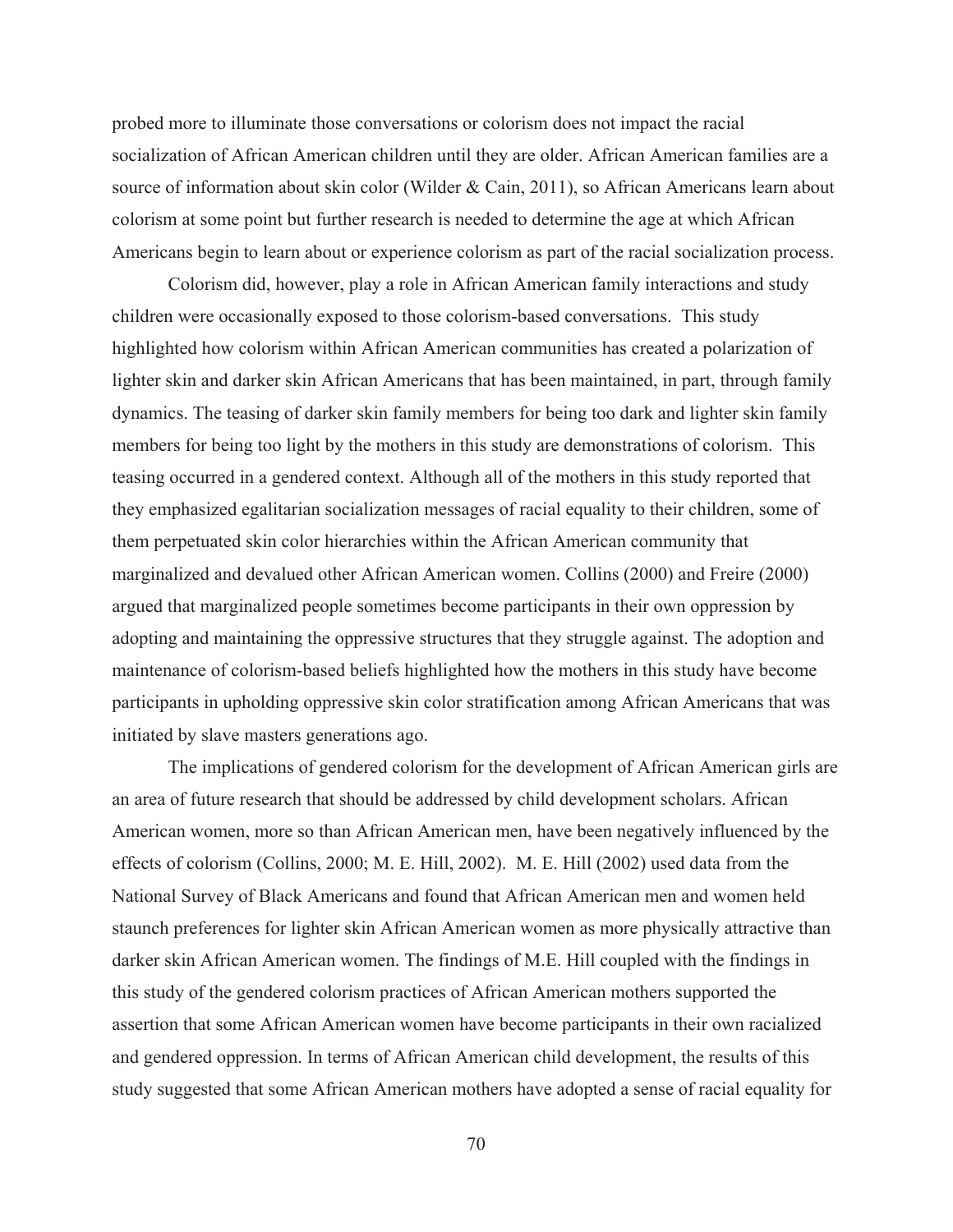intergroup relationships and practiced instilling egalitarian views into their children; however, they continued to have beliefs of intragroup racial inequality as evidenced through their practices of gendered colorism.

### **Defining African American Motherhood**

Defining African American motherhood is the last major theme of this study and has the following synthesized subcategories: significance of othermothering, interrelated lives of women and children, and voices of African American mothers. African American mothers play central roles in African American communities (Collins, 1987). Motherhood is embraced by women who are biological mothers and those who are not to provide care for all children (Collins, 1987; 2000). The mothers in this study reaffirmed the centrality of mothers in African American communities as bloodmothers and othermothers helped to racially socialize preschool children. Bloodmothers are biological mothers and othermothers are other women involved with African American families who provide supplemental mothering to African American children (Collins, 2000). The influence of othermothers on the racial socialization of African American preschool children in this study supported Collins (2000) assertion that othermothers have a history of helping African American communities confront race-related issues. The mothers in this study held positive views about African American motherhood by feeling proud to be African American mother, viewing motherhood as the most important aspect of their lives, willingly accepting the many roles that are associated with being a mother and welcoming the mothering offered by othermothers. While African American mothers held positive feelings about motherhood, negative stereotypes about African American mothers and children were a pervasive thread that connected many of the mothers' explanations of motherhood. African American motherhood is characterized by both positive experiences and daily struggles against racism which make raising African American children to develop a healthy racial identity and thrive in a society where African Americans are marginalized an inherently complex task.

### **Significance of Othermothering**

Several women working together to raise children challenged traditional notions of the family as a single, nuclear unit with children as the private property of the parents (Collins, 2000). Collins argued that some African American women may try to conform to mainstream society's view of motherhood as the sole responsibility of only the mother and may be less open to the care offered by othermothers; however, the mothers in this study resisted mainstream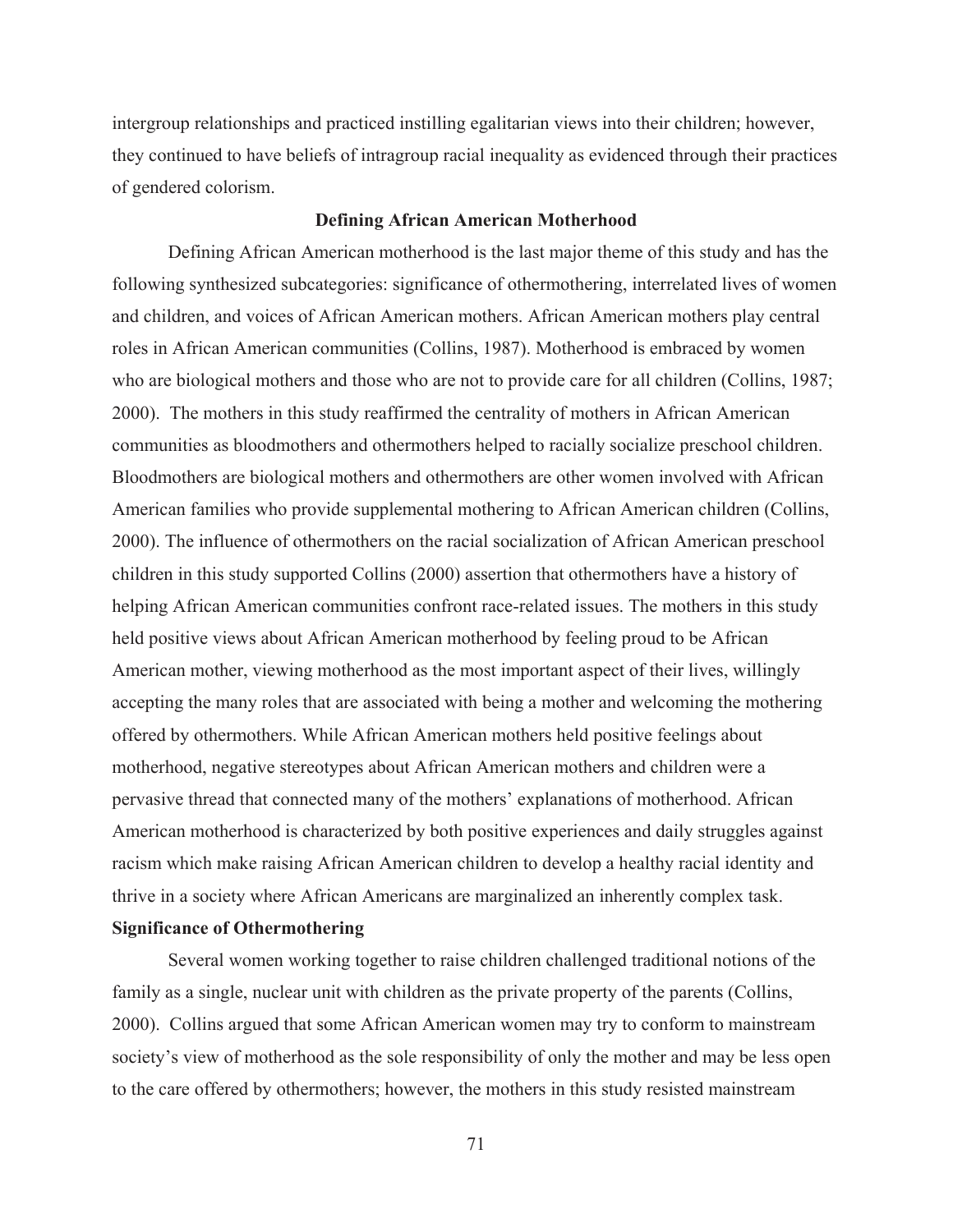society's ideals that devalue collective mothering by accepting the cultural socialization efforts of othermothers. Collins postulated that the availability of othermothers to help rear African American children may be waning due to class stratification among African American families and those families choosing to adopt middle-class standards of the family as an exclusive, private entity, thereby, erasing the need for and accessibility to othermothers. The mothers in this study challenged Collins argument about the impending absence of othermothers as mothers of different social classes discussed the significance of the involvement of othermothers in the racial socialization of their children. Based on the findings of this study, cultural socialization forms of maternal racial socialization of African American preschool children included the collective mothering activities of bloodmothers and othermothers.

### **Interrelated lives of Women and Children**

African American mothers' understanding of stereotypes about themselves and their children highlighted how African American women's lives are often linked to the lives of their children and, thereby, provided support for Miller's (2006) argument that feminist and child development theories should be integrated in research on women. This study expanded previous discussions about stereotypes about African American women such as mammies and matriarchs (Collins, 2000) and Diva, Gold Digger, Freak, Dyke, Gangster Bitch, Sister Savior, Earth Mother, and Baby Mama (Stephens & Few, 2007) and revealed African American mothers' beliefs about the prevalence of societal stereotypes such as angry mother, promiscuous mother and welfare mother that are specific to African American mothers and their children that influence their mothering. In this study, African American mothers' commitment to eradicating negative stereotypes about their children and themselves is a form of Black Feminist praxis. As discussed in Chapter Two, the suppression of negative stereotypes and images of African American women is a tenet of Black feminism (Collins, 2000).

#### **Voice of African American Mothers**

Four of the mothers shared what the experience of participating in this study meant to them. Since these mothers thought critically about their participation in this study, it is important to discuss how this research experience impacted them. Stacey shared:

I've just enjoyed the experience because I don't think a lot of people really care these days about certain things or… like this is my first time ever hearing about this, even though this is me being a first time parent. But, as far as I never heard anybody say well I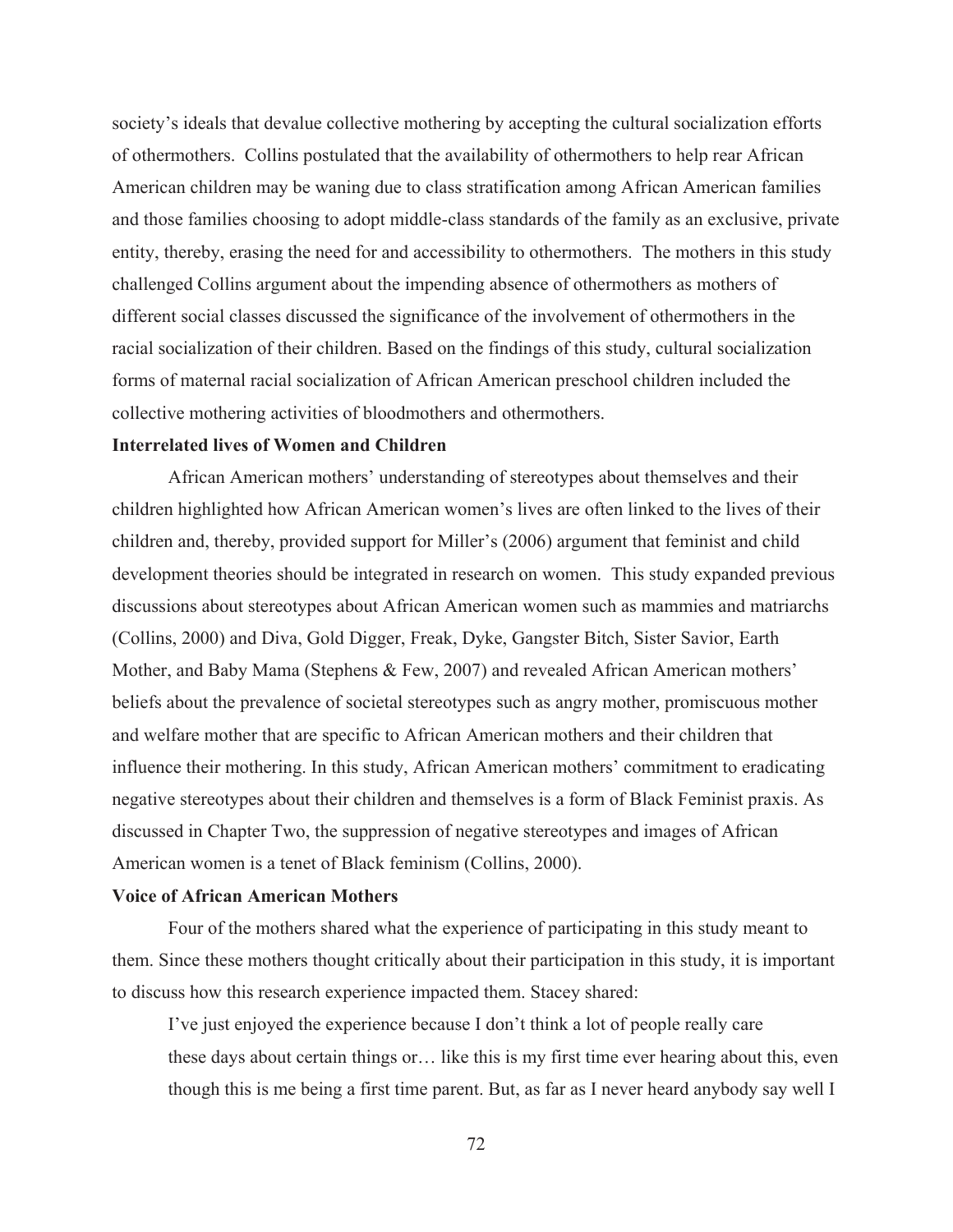went on an interview to hear our perspective on raising our child or you know as women. So, this is like a really great experience cause you know I have something to learn from and just questions a lot of people don't ever ask or whatever and don't really take into consideration. So, I really enjoyed it.

For Diane, participating in this study made her critically aware of things she had never considered before. She explained:

It made me think about things that I hadn't consciously thought of. Like, I've never asked myself some of the questions that you asked me that I had answers for so obviously I felt some kinda way about'em. I just didn't know I did yet maybe? Or, I hadn't, it hadn't been brought to the surface.

When asked to tell more, she clarified:

It made me think about things and talk about things I hadn't talked about before because apparently I've been thinking about them and feeling about them. It just makes me wonder what she really…like what is influencing this three-year-old to feel any kinda way about the color of people's skin? You know what am I doing and not being aware of? What is she seeing or hearing, observing, you know?

For Diane and Stacey, this study prompted them to think beyond the racial socialization of their children to more introspective thoughts about themselves.

 Two of the mothers in this study, Dawn and Pamela, discussed that participating in this study allowed society to learn about African American mothering directly from African American mothers. For Dawn, this study provided African American women with an opportunity to challenge negative stereotypes about African American mothers. She explained why she wanted to participate in this study:

I just thought it would be interesting for people to see… instead of looking at us from the outside thinking what they see on tv or what they might think is going on in the household because, you know, you're a Black woman and you have...you might be a single mother and people have this idea of what they think you feel or react towards your children and they have no idea what it's like actually.

Pamela was not aware that researchers were interested in learning about how African American women raise their children. She explained:

Well, uh, I liked the heading of it African American mothers raising or being an African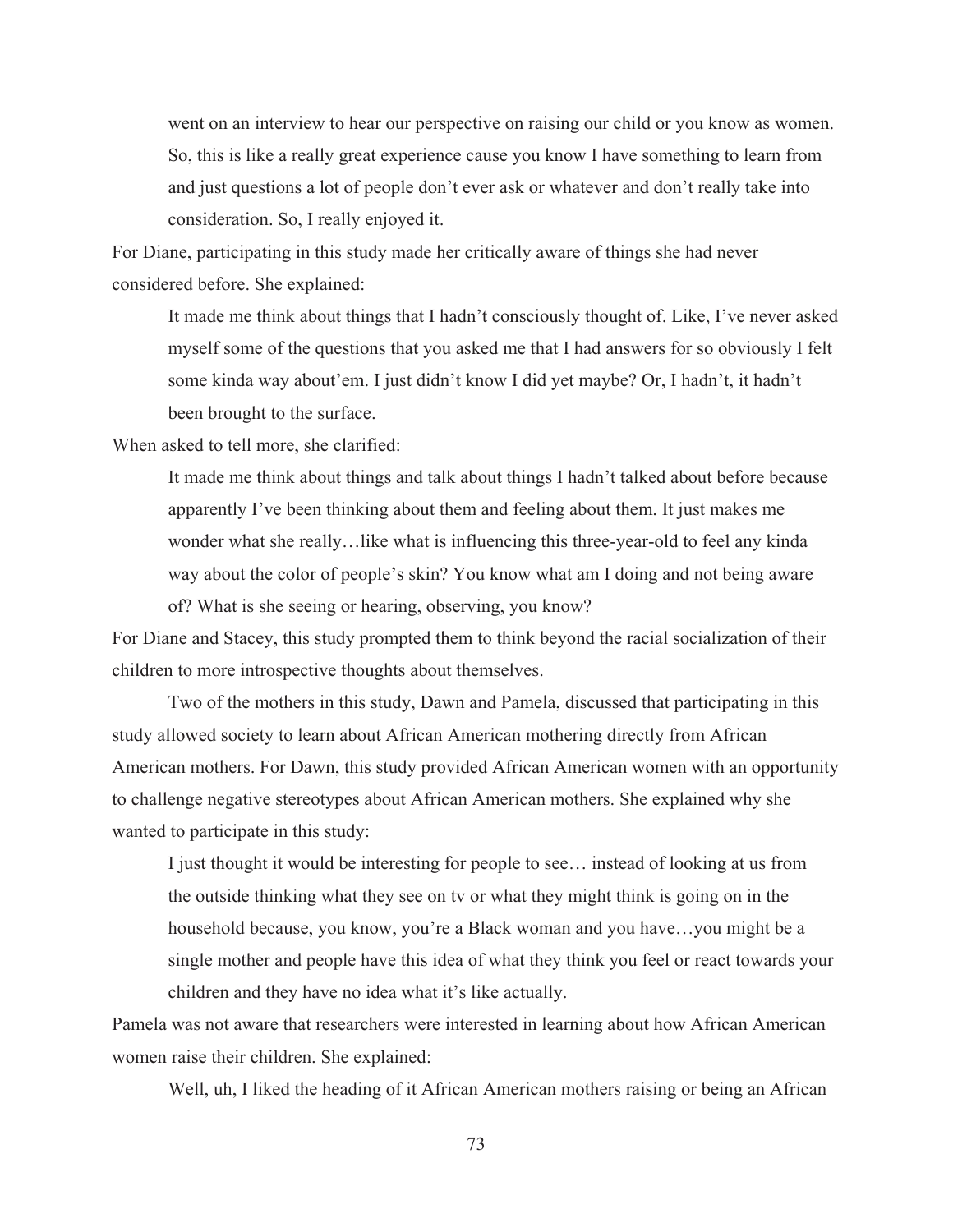American mother, you know? You don't too fast seeing someone out here trying to get research on how African Americans raise their children, you know. Um, so that's what made me interested in it.

African American family studies scholars have worked to challenge the use of a deficitlens to examine African American families (e.g., McAdoo & McAdoo, 1985; Stack, 1974; Staples, 1971) more specifically, they have challenged the rhetoric about African American families espoused by Patrick Moynihan (1965) in his report on the state of the African American family. In 1965, Patrick Moynihan used a deficit lens and wrote the infamous Moynihan Report in which he described African American families as being underdeveloped because they were headed primarily by single African American mothers who emasculated and disempowered African American men. Black Feminist scholars have been committed to eradicating negative stereotypes and images about African American motherhood by making African American motherhood the focus of feminist conceptualizations about motherhood (Collins, 2000). While scholars in the family studies and feminist studies disciplines have worked to challenge Moynihan's assertion to provide a more balanced and accurate view of African American motherhood, child development scholars have not been as eager to do the same. I allowed my participants to define which images of African American mothers that were most salient to them instead of recapitulating existing stereotypes that would have served only to further oppress and marginalize them. This study was an empowering experience for some of the mothers as they were given the opportunity to use their own words to describe their experiences in raising preschool-age children. In this study, I gave voice to African American mothers and placed their experiences with mothering African American children at the center of analysis in child development research.

### **Negative Cases**

Diane and her three year old daughter are a negative case because the child identified herself as a Black child on the MCDT (Jordan & Hernandez-Reif, 2009) and, generally, stereotypes do not influence the personal identity of African American children until the middle childhood years (Swanson et al., 2009). After watching the video of her child's racial preferences, Diane exclaimed: "Who told her she's Black? I never told her she's Black." More research is needed to determine if racial identity development progresses at a faster rate for children based on their sociocultural experiences and influences from external forces. In this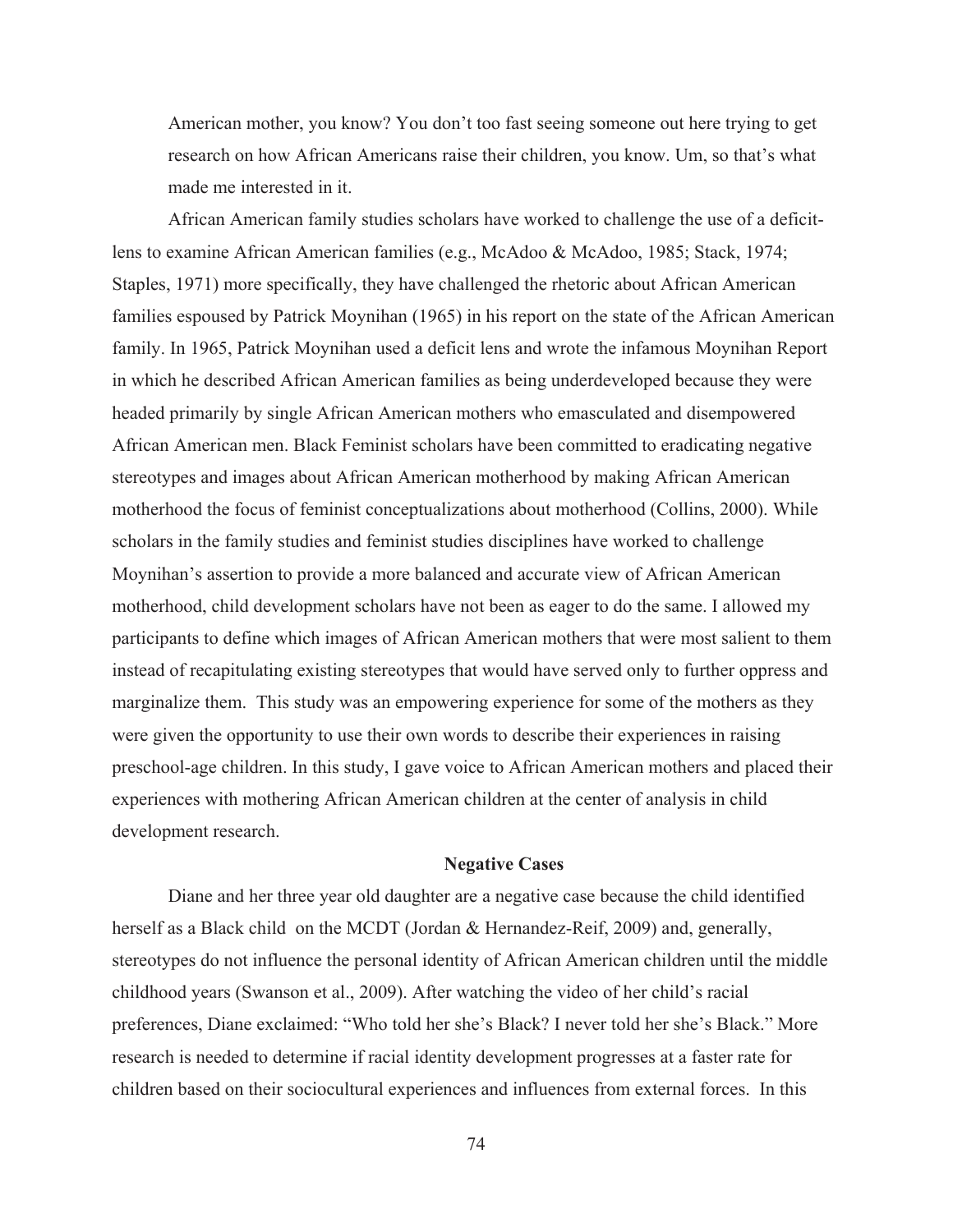study, more probes and test questions were needed to accurately determine the underlying causes of African American children's racial preferences and attitudes.

Angela discussed that her five year old daughter has already experienced the "acting white" phenomenon where, in African American communities, doing well academically is linked to being Caucasian and is undesirable (Fordham & Ogbu, 1986). The acting white phenomenon generally emerges in elementary school and continues throughout high school (Fordham & Ogbu); however, Angela's daughter has experienced it prior to starting kindergarten. Angela explained:

Well she doesn't know what racism means but thinking about it my father and my two younger brothers they tease her a lot, a whole lot. And, by her being around a lot of White kids, she talks, it's kinda proper. And my brothers tease her talking about you talk like a White girl, you sound like a White girl.

More research is needed to determine if the acting white phenomenon emerges within African American families earlier than during the elementary years and how it influences the racial socialization of young children.

#### **Limitations**

While this study has made several contributions to the literature on African American child development and Black feminist theory, there were several limitations to this research. First, African American mothers were asked to provide retrospective accounts of their racial socialization experiences with their young children. Retrospective accounts can be a limitation because mothers' memories of racial socialization experiences may have become distorted or become flawed over time (Docan-Morgan, 2010; Dolbin-McNab, Rodgers, Traylor, 2009); furthermore, mothers may have modified their stories to make their experiences more socially acceptable (Dolbin-McNab et al., 2009). Another limitation is that, due to the small sample size for this qualitative study, a social desirability scale was not given to mothers to determine if they were answering questions truthfully or responding in ways that they believed would be socially acceptable. Giving a social desirability scale may have contributed to greater insight about the data and the genuineness of mothers' responses. A third limitation is the interviewees' mental and emotional states, preconceptions, political opinions, and lack of attentiveness may have influenced interview data as well as their reactions to the interviewer (Patton, 2002). A fourth limitation is that the African American mothers in this sample were all from South Carolina and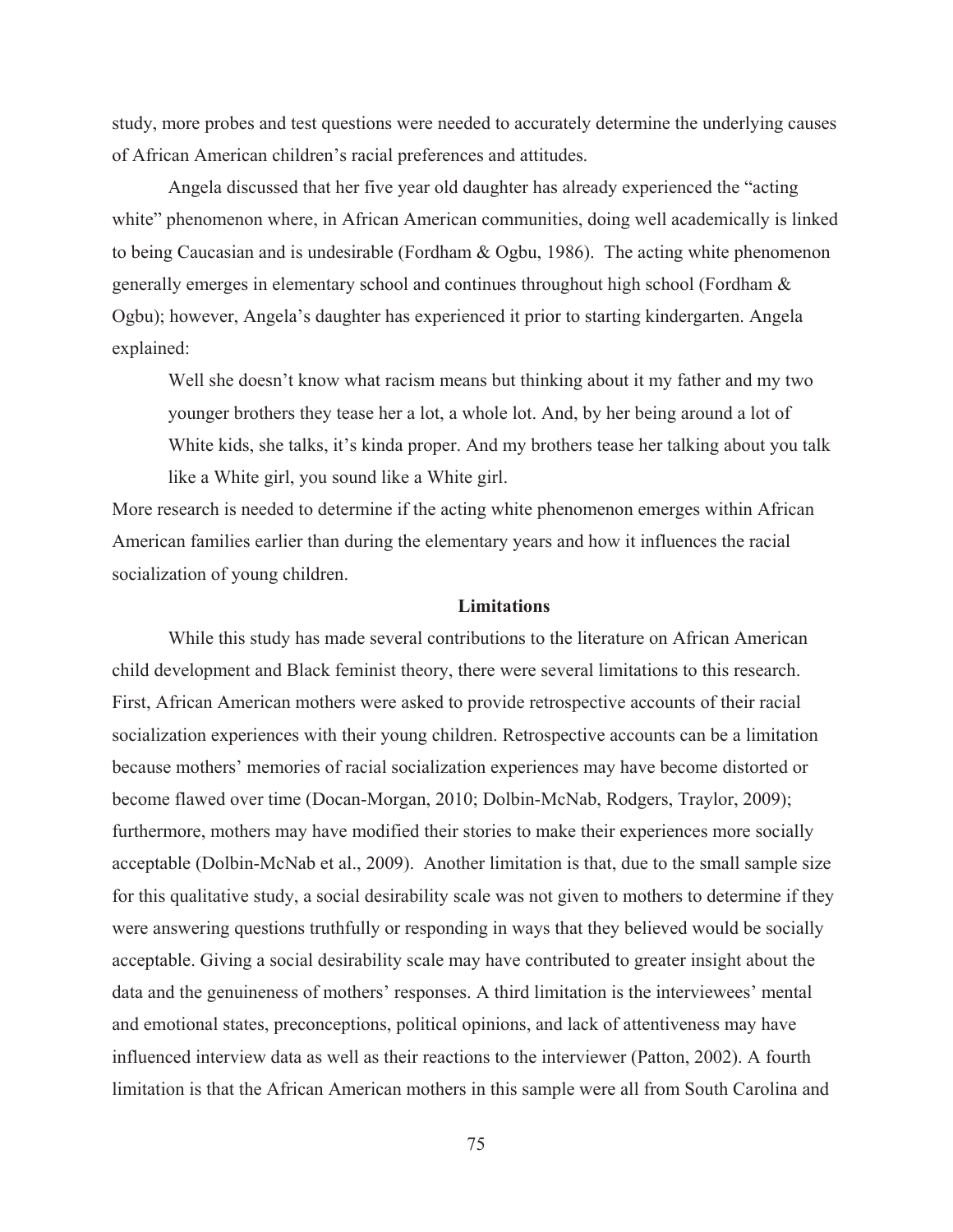the majority were single parents who had either a high school diploma or GED. Mothers from different sociopolitical and socioeconomic backgrounds may have demonstrated different ways of thinking about racially socializing young children.

### **Directions for Future Research**

This study provided the foundation for several future research projects on the racial socialization of African American children. In this study, I argued that conscientization and critical reflection (Freire, 2000) played an integral role in the formulation of maternal racial socialization strategies and messages. Further examination is needed to examine more specifically how those concepts inform maternal racial socialization strategies and messages. Studies that examine the role of scaffolding during the racial socialization process may lend deeper insight into determining with greater specificity how conscientization and critical reflection influence the creation of maternal racial socialization strategies and messages by actually observing mothers and children engage in the racial socialization process. In scaffolding, someone with more experience guides a less experienced partner in learning something new by structuring learning activities (Wood, Bruner, & Ross, 1976). Scaffolding which involves the use of verbal communication and action may be particularly useful in examining child social socialization (Gauvain, 2005) including how conscientization and critical reflection inform maternal racial socialization strategies and messages.

 The negative cases in this study came from African American mothers who were college educated including one mother who was married and from a middle-class household. Again, I suspect that married and middle-class mothers may contribute to a more thorough within-group analysis of African American mothers and a different perspective on the racial socialization of African American children. Following up on the negative cases may yield insight into how environmental and sociocultural factors influences the racial preferences of young African American children and expand the literature on the acting white phenomenon (Fordham & Ogbu, 1986) among African American children and adolescents.

African American mothers in this study reported that extended family members, more specifically grandmothers and aunts who acted as othermothers, were external forces that influenced the racial socialization of their young children. Within African American culture, grandmothers, in particular, are sources of support and stabilization for families (Collins, 2000). Studies that examine how grandmothers and aunts engage preschool-age children in the racial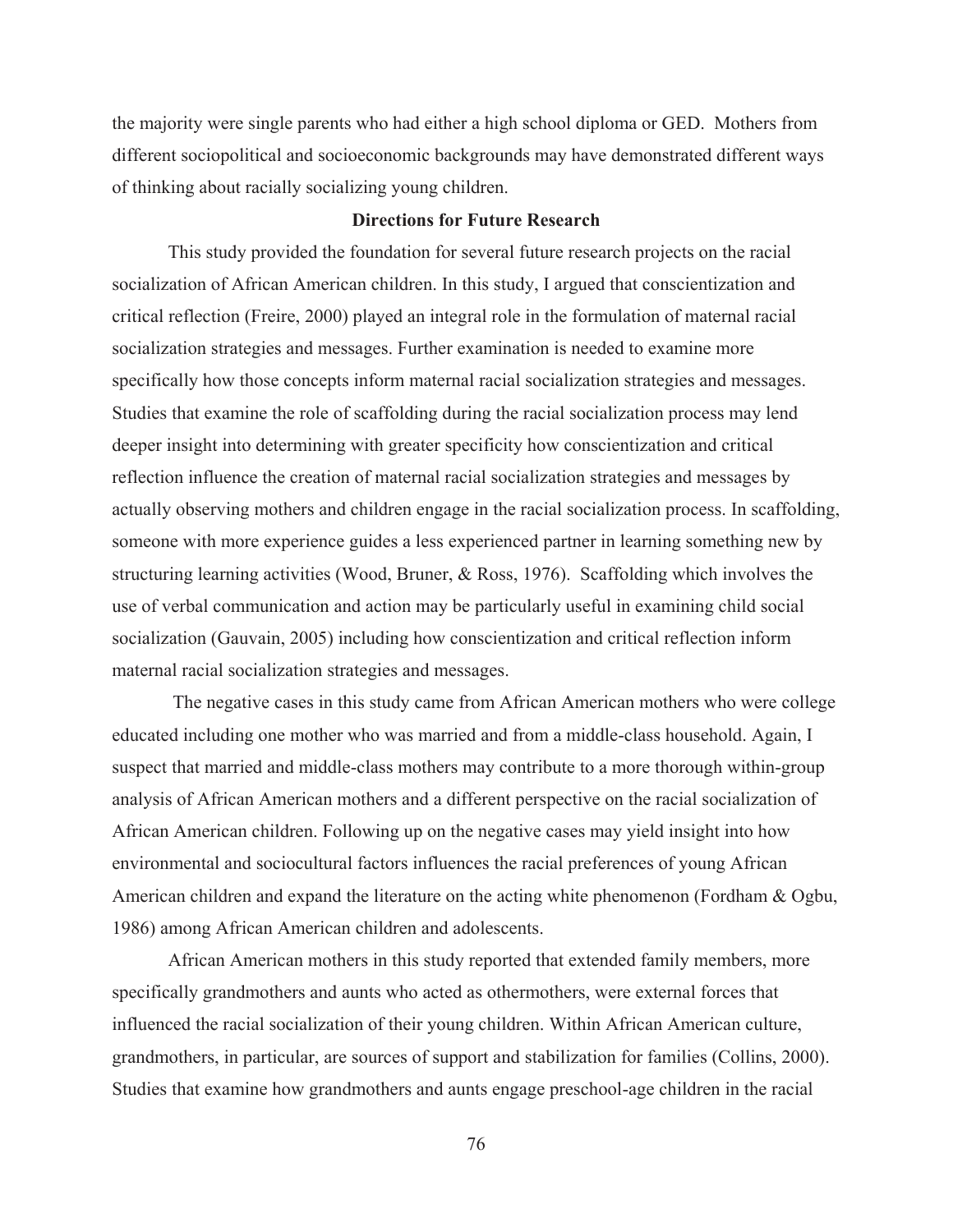socialization process may illuminate in greater detail how othermothers either support or contradict the racial socialization practices of African American bloodmothers.

Given that the preschool-age children in this study were exposed to parental conversations with their older siblings about skin tone, future studies should examine colorism as it relates to the racial socialization of older African American children. According to the data in this study, family members are sources of conversations about skin tone for children; therefore, collecting more family data may lead to results that support the influence of colorism on child racial socialization in African American families. Since African American women's lives have been influenced by skin color more so than African American men (Collins, 2000; M. E. Hill, 2002), more studies on the influences of colorism on the racial socialization of African American girls are needed.

Half of the children in this study attended a Head Start center. All of the mothers of Head Start children discussed the structured cultural socialization activities that their children participated in as part of a Head Start program. Head Start, which has a diverse population of racial and ethnic minority children, has implemented programs and teacher training to address the cultural diversity of its attendees. Additionally, Head Start has targeted improving the socialemotional development of all of its attendees to better foster child school readiness. For example, the Head Start Research Based, Developmentally Informed (REDI) program, which has socialemotional development as one of its targets, has shown improvements in children's emotional understanding and social problem-solving skills (Bierman et al., 2008). Future research projects should examine how the structured cultural socialization activities implemented by Head Start influence the racial socialization and social-emotional development of young African American children.

Lastly, this study focused on African American mothers; however, research shows that child racial socialization experiences vary by parent gender (Thornton et al., 1990). Previous research shows that fathers are involved in the racial socialization of their children whether they live in the child's household or not (Crouter, Baril, Davis, & McHale, 2008); therefore, examining the impact that fathers have on the racial socialization of young children may tap into yet another dimension of the racial socialization of young African American children. Using grounded theory methodologies may lend insight into features of paternal racial socialization and its impact on African American child development. Additionally, given that the mothers in this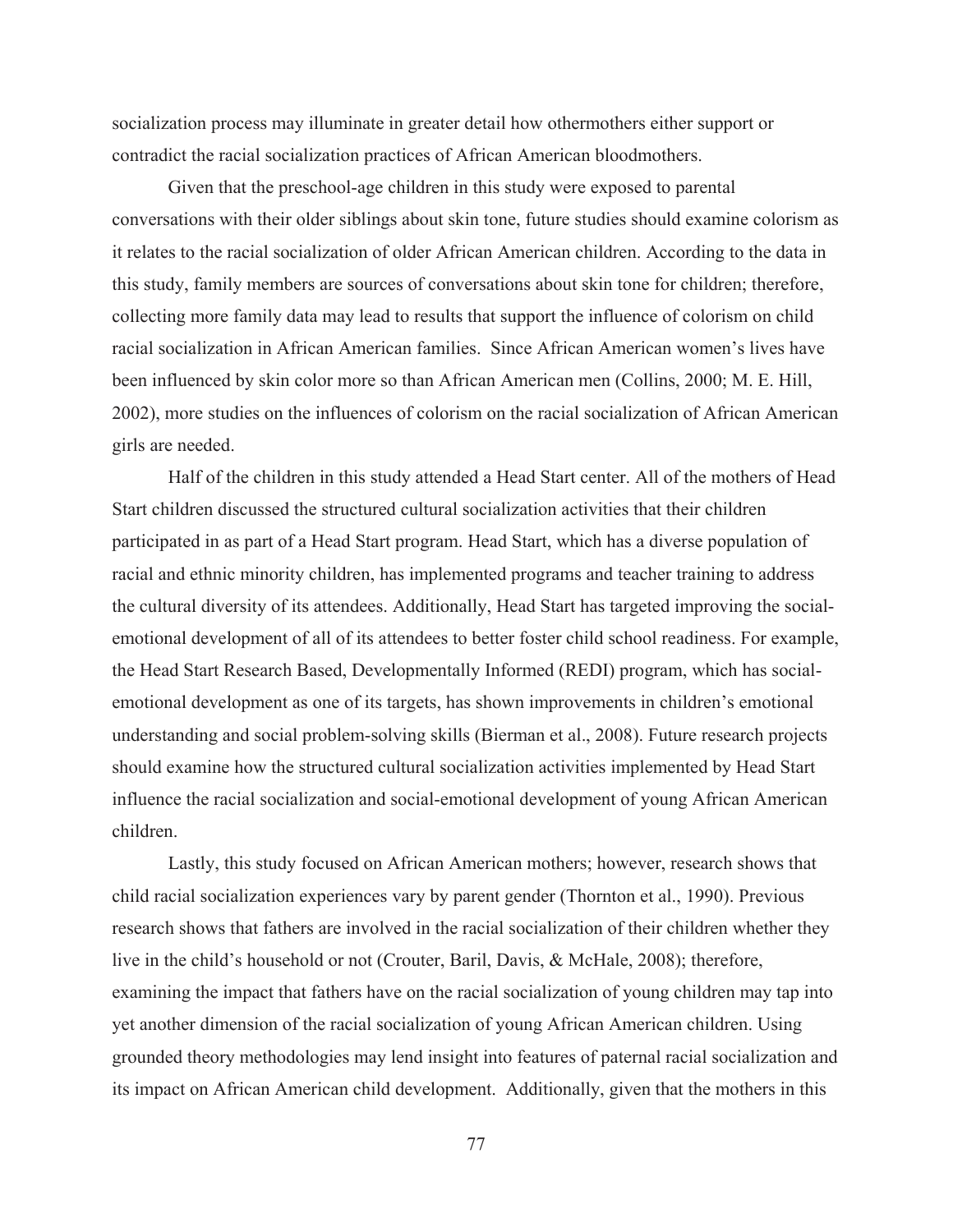study believed that African American boys experience more racism than and are less likely to be accepted by society than African American girls, exploring the paternal racial socialization of African American preschool-age boys may be particularly insightful into the early development of African American boys. Future studies that follow these directions to examine the racial socialization of African American children may contribute to a deeper and more accurate understanding of the parenting, familial and sociocultural experiences that impact the development of African American children.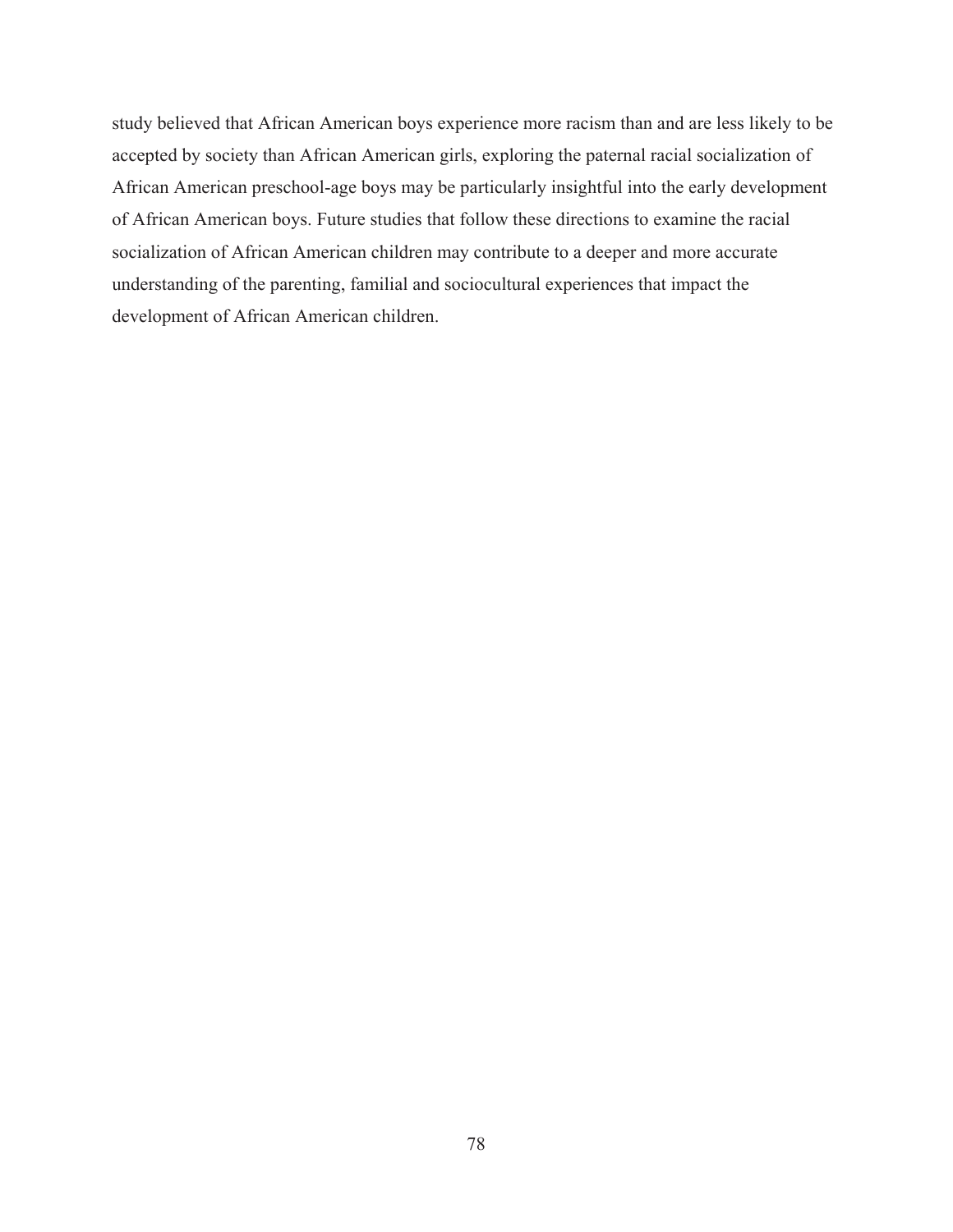### **References**

- Allen, K. R. (2000). A conscious and inclusive family studies. *Journal of Marriage & the Family*, *62*(1), 4-17. doi: 10.1111/j.1741-3737.2000.00004.x
- Anfara, V. A., Brown, K. M., & Mangione, T. L. (2002). Qualitative analysis on stage: Making research process more public. *Educational Researcher*, *31*, 28-39.
- Annie E. Casey Foundation. (2010). *The Annie E. Casey Foundation 2010 Kids count databook: State profiles of well-being*. Retrieved from http://datacenter.kidscount.org/DataBook/2010/OnlineBooks/2010DataBook.pdf
- Attewell, P., & Fitzgerald, R. (1980). Comparing stratification theories. *American Sociological Review*, *45*(2), 325-328.
- Averhart, C. J., & Bigler, R. S. (1997). Shades of meaning: Skin tone, racial attitudes, constructive memory in African American children. *Journal of Experimental Child Psychology*, *67*(3), 363-388. doi:10.1006/jecp.1997.2413
- Banks-Wallace, J. (1999). Storytelling as a tool for proving holistic care for women. *MCN: The American Journal of Maternal/Child Nursing*, *24*(1), 20-24. doi: 10.1097/00005721-199901000-00005
- Banks-Wallace, J. (2002). Talk that talk: Storytelling and analysis rooted in African American oral tradition. *Qualitative Health Research*, *12*(3), 410-426. doi: 10.1177/104973202129119892
- Banks-Wallace, J., & Parks, L. (2001). "So that our souls don't get damaged": The impact of racism on maternal thinking and practices related to the protection of daughters. *Issues in Mental Health Nursing*, *22*(1), 77-98. doi: 10.1080/mhn.22.1.77.98
- Bannon, Jr., W. M., McKay, M. M., Chacko, A., Rodriguez, J. A., & Cavaleri, M. (2009). Cultural pride reinforcement as a dimension of racial socialization protective of urban African American child anxiety. *Families in Society: The Journal of Contemporary Services*, *90*(1), 79-86.
- bell hooks. (1981). *Ain't i a woman: Black women and feminism*. Cambridge, MA: South End Press.
- Bierman, K. L., Domitrovich, C. E., Nix, R. L., Gest, S. D., Welsh, J. A., Greenberg, M. T.,
- Blair, C.,… Nelson, K. E. (2008). Promoting academic and social-emotional school readiness: The Head Start REDI program. *Child Development*, *79*(6), 1802-1817.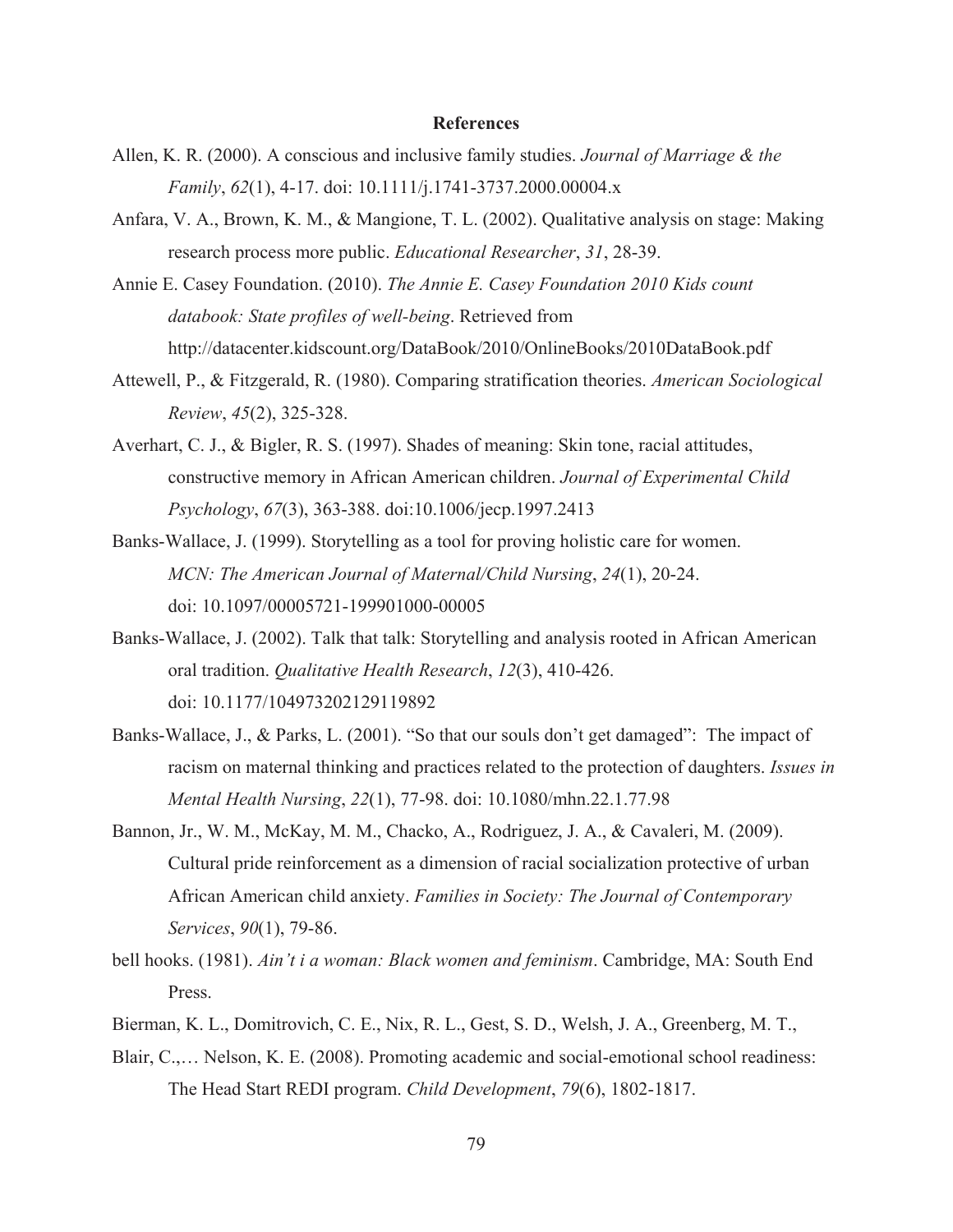doi: 10.1111/j.1467-8624.2008.01227.x

- Birks, M., Mills, J., Francis, K., & Chapman, Y. (2009). A thousand words paint a picture: The use of storyline in grounded theory research. *Journal of Research in Nursing*, *14*(5), 405- 417. doi: 10.1177/1744987109104675
- Blake, I. K. (1993). The social-emotional orientation of mother-child communication in African American families. *International Journal of Behavioral Development*, *16*(3), 443-463. doi: 10.1177/016502549301600305
- Bond, S., & Cash, T. F. (1992). Black beauty: Skin color and body images among African-American college women. *Journal of Applied Social Psychology*, *22*(11), 874-888. doi: 10.1111/j.1559-1816.1992.tb00930.x
- Bowman, P. J., & Howard, C. (1985). Race-related socialization, motivation, and academic achievement: A study of Black youths in three-generation families. *Journal of the American Academy of Child Psychiatry*, *24*(2), 134-141. doi:10.1016/S0002- 7138(09)60438-6
- Brown v. Board of Education of Topeka., 347 U.S. 483 (1954).
- Burnett, M. N., & Sisson, K. (1995). Doll studies revisited: A question of validity. *Journal of Black Psychology*, *21*(1), 19-29. doi: 10.1177/00957984950211003
- Cannon, K. (1996). Emancipatory historiography. In L. M. Russell & J.S. Clarkson (Eds.), *Dictionary of feminist theologies* (p. 81). Louisville: Westminster John Knox Press.
- Caughy, M. O., Nettles, S. M., & Lima, J. (2011). Profiles of racial socialization among African American parents: Correlates, context, and outcome. *Journal of Child and Family Studies*, *20(*4), 491-502. doi: 10.1007/s10826-010-9416-1
- Caughy, M. O., Nettles. S. M., O'Campo, P. J., & Lohrfink, K. F. (2006). Neighborhood matters: Racial socialization of African American Children. *Child Development*, *77*(5), 1220-1236. doi: 10.1111/j.1467-8624.2006.00930.x
- Caughy, M. O., O'Campo, P. J., Randolph, S. M., & Nickerson, K. (2002). The influence of racial socialization on the cognitive and behavioral competence of African American preschoolers. *Child Development*, *73*(5), 1611-1625. doi: 10.1111/1467-8624.00493

Caughy, M. O., Randolph, S. M., & O'Campo, P. J. (2002). The africentric home environment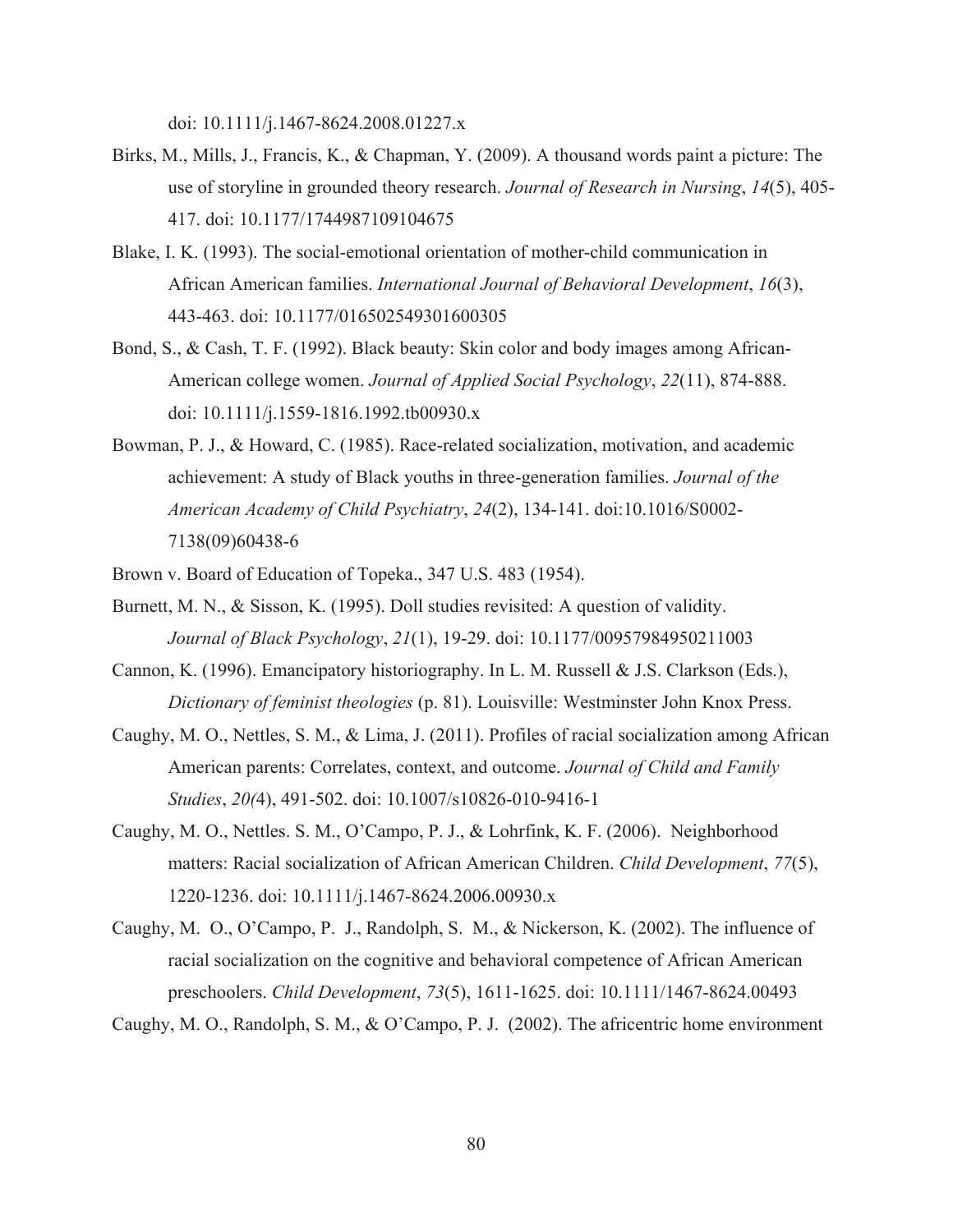inventory: An observational measure of the racial socialization features of the home environment for African American preschool children. *Journal of Black Psychology*, *28*(1), 37-52. doi: 10.1177/0095798402028001003

- Clark, K. B., & Clark, M. K. (1947). Racial identification and preference in Negro children. In T. M. Newcombe & E.C. Hartley (Eds.), *Readings in social psychology* (pp. 169-178). New York: Holt.
- Coard, S. I., Wallace, S. A., Stevenson, H. C., & Brotman, L. M. (2004). Toward culturally relevant preventive intervention: The consideration of racial socialization in parent training. *Journal of Child and Family Studies*, *13*(3), 277-293.
- doi: 10.1023/B:JCFS.0000022035.07171.f8
- Collins, P. H. (1987). The meaning of motherhood in Black culture and Black mother/daughter relationships. *Sage: A Scholarly Journal on Black Women*, *4*(2), 3-10.
- Collins, P. H. (1994). Shifting the center: Race, class, and feminist theorizing about motherhood. In E. N. Glenn, G. Chang, & L. R. Forcey (Eds.), *Mothering: Ideology, Experience, and Agency* (pp. 45-65). NY: Routledge.
- Collins, P. H. (1998). Intersections of race, class, gender, and nation: Some implications for Black family studies. [Special issue]. *Journal of Comparative Family Studies*, *29*(1), 27- 36.
- Collins, P. H. (1998). *Fighting words: Black women and the search for justice*. Minneapolis, MN: University of Minnesota Press.
- Collins, P. H. (2000). *Black feminist thought: knowledge, consciousness, and the politics of empowerment* (2<sup>nd</sup> ed.). New York, NY: Routledge.
- Combahee River Collective. The Combahee River Collective statement. In B. Smith (Ed.), *Home girls: A Black feminist anthology* (pp. 264-274). New Brunswick, NJ: Rutgers University Press.
- Connor, M. E. (1988). Teenage fatherhood: Issues confronting young Black males. In J. T. Gibbs (Ed.), *Young, Black, and male in America: An endangered species* (pp. 188-218). Dover, MA: Auburn House.
- Constantine, M. G., & Blackmon, S. M. (2002). Black adolescents' racial socialization experiences: Their relations to home, school, and peer self-esteem. *Journal of Black Studies*, *32*(3), 322-335. doi: 10.1177/00234702032006004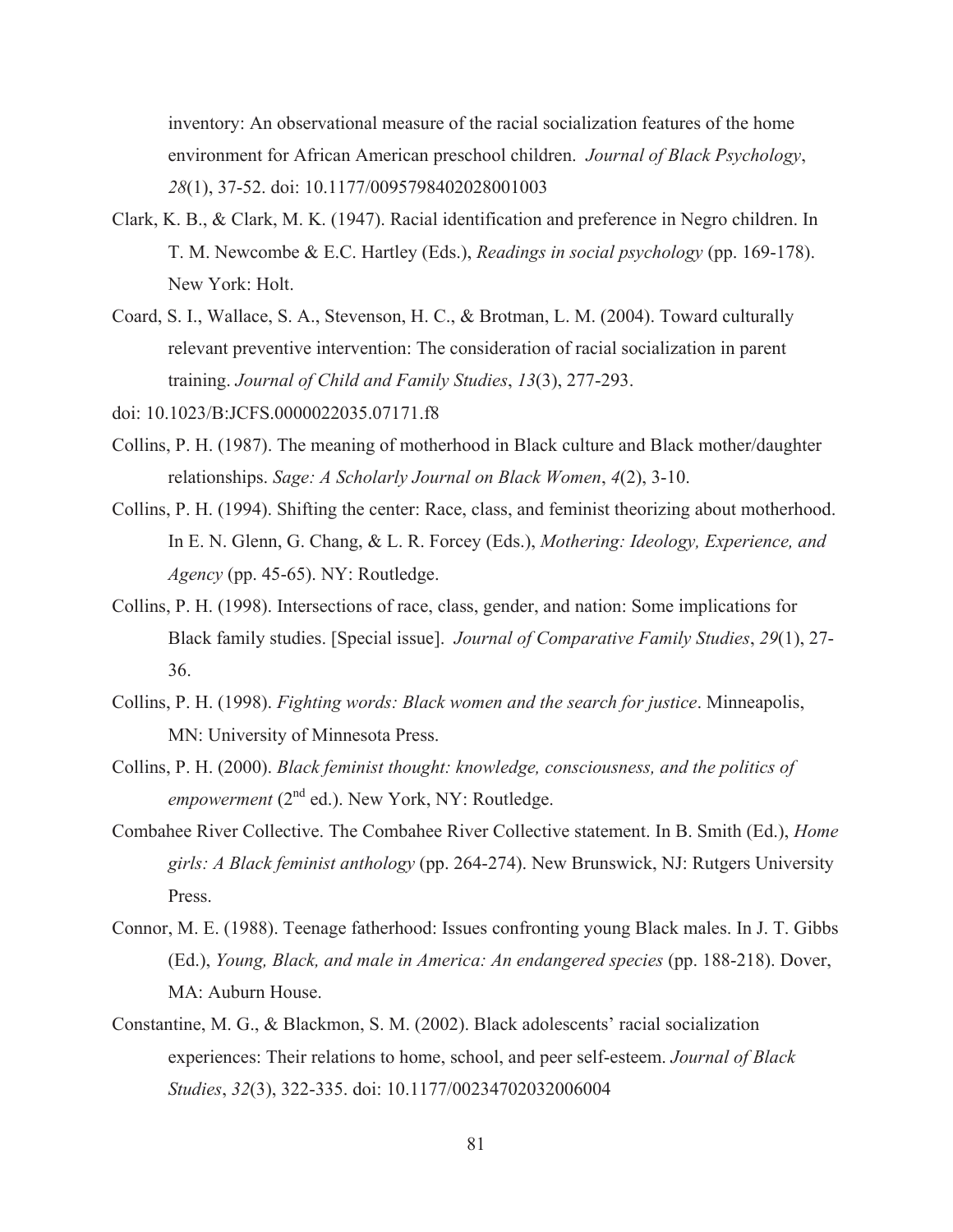- Cooper, C. W. (2007). School choice as 'motherwork': Valuing African American educational advocacy and resistance. *International Journal of Qualitative Studies in Education*, *20*(5), 491-512. doi: 10.1080/09518390601176655
- Cooper, C. W. (2010). Racially conscious mothering in the "colorblind" century: Implications for African American motherwork. In A. O'Reilly (Ed)., *Twenty-first century motherhood: Experience, identity, agency*. (pp. 338-351). NY: Columbia University Press.
- Crenshaw, K. (1993). Demarginalizing the intersection of race and sex: A Black feminist Critique of antidiscrimination doctrine, feminist, theory and antiracist politics. In D. Weisberg (Ed.), *Feminist legal theory: Foundations* (pp. 383-411). Philadelphia, PA: Temple University Press.
- Crouter, A. C., Baril, M. E., Davis, K. D., & McHale, S. M. (2008). Processes linking social class and racial socialization in African American dual-earner families. *Journal of Marriage and Family*, *70*(5), 1311-1325. doi: 10.1111/j.1741-3737.2008.00568.x
- Cummings, M. E., & Schermerhorn, A. C. (2003). A developmental perspective on children as agents in the family. In L. Kuczynski (Ed.), *Handbook of dynamics in parent-child relations* (pp. 91-107). Thousand Oak, CA: Sage.
- Davis, K. (2005). *A girl like me* [Documentary film]. Retrieved April 2011from http://www.kiridavis.com/index.php?option=com\_content&task=view&id=17&Itemid=8 8888953
- Demo, D. H., & Hughes, M. (1990). Socialization and racial identity among Black Americans. *Social Psychology Quarterly*, *53*(4), 364-374. doi:10.2307/2786741
- Docan-Morgan, S. (2010). Korean adoptees' retrospective reports of intrusive interactions: Exploring boundary management in adoptive families. *Journal of Family Communication*, *10*(3), 137-157. doi: 10.1080/15267431003699603
- Dolbin-MacNab, M. L., Rodgers, B. E., & Traylor, R. M. (2009). Bridging the generations: Retrospective examinations of adults' relationships with kinship caregivers. *Journal of Intergenerational Relationships*, *7*(2-3), 159-176. doi: 10.1080/15350770902851197
- Erikson, E. H., (1950). *Childhood and society*. New York, NY: Norton.
- Erikson, E. H. (1965). *Identity: Youth and crisis*. New York, NY: Norton.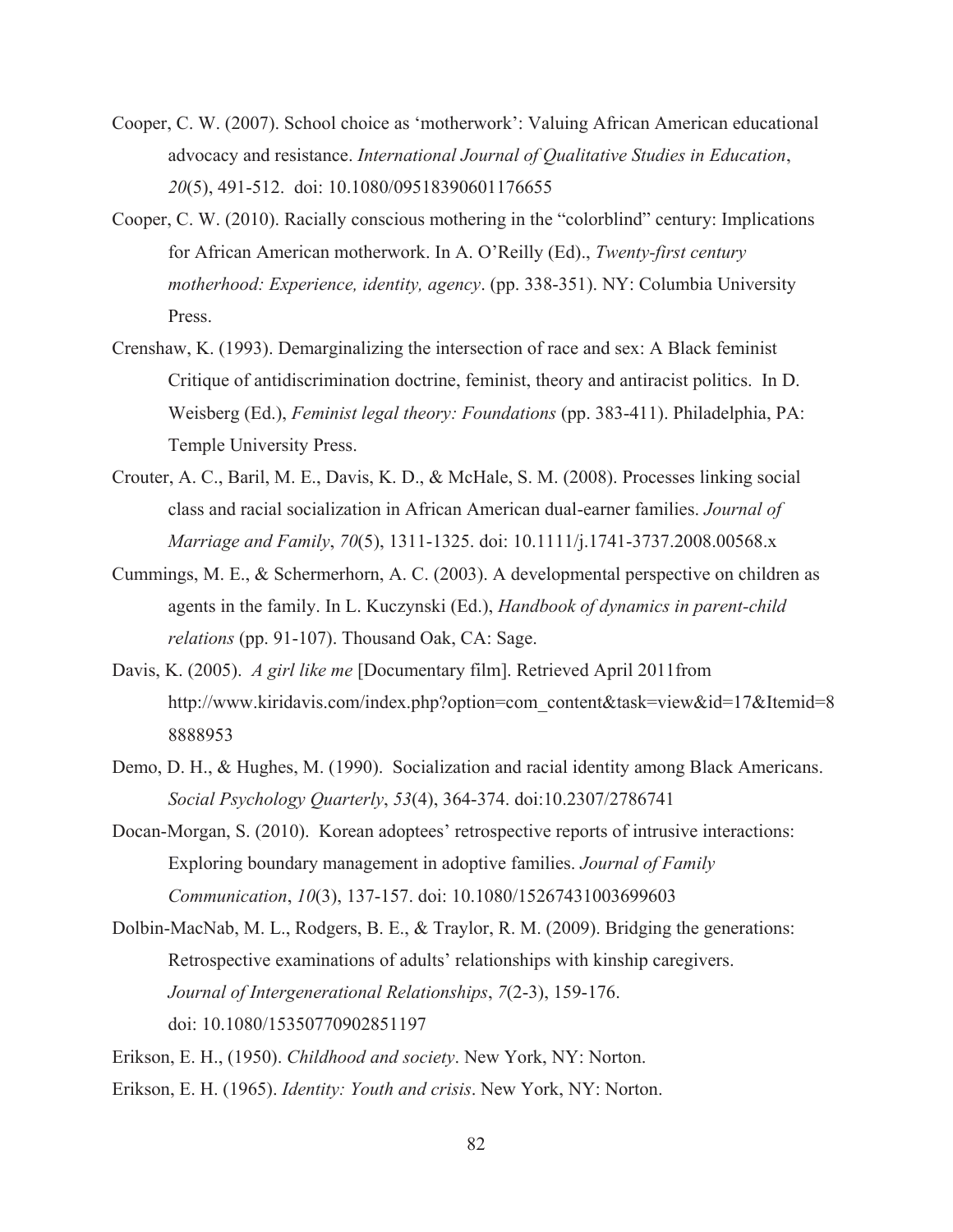- Ferguson, A. A. (2001). *Bad boys: Public schools in the making of Black masculinity*. Ann Arbor, MI: University of Michigan Press.
- Few, A. L. (2007). Integrating Black consciousness and critical race feminism into family studies research. *Journal of Family Issues*, *28*(4), 452-473. doi: 10.1177/0192513X06297330
- Few, A. L., Stephens, D. P., & Rouse-Arnett, M. (2003). Sister-to-sister talk: Transcending boundaries and challenges in qualitative research with Black women. *Family Relations: An Interdisciplinary Journal of Applied Family Studies*, *52*(3), 205-215. doi: 10.1111/j.1741-3729.2003.00205.x
- Fordham, S., & Ogbu, J.U. (1986). Black students' school success: Coping with the burden of "acting white." *The Urban Review*, *18*(3), 176-206. doi: 10.1007/BF01112192
- Franklin, A. J., Boyd-Franklin, N., & Draper, C. V. (2002). A psychological and educational perspective on Black parenting. In H.P. McAdoo (Ed.), *Black children: Social, educational, and parental environments*  $(2^{nd}$  ed.) (pp. 119-140). Thousand Oaks, CA: Sage.
- Freire, P. (2000). *Pedagogy of the Oppressed*. NY: Bloomsbury Academic.
- Garcia Coll, C., Crnic, K., Lamberty, G.,Wasik, B.H., Jenkins, R., Vazquez Garcia, H., & Pipes McAdoo, H. An integrative model for the study of developmental competences in minority children. *Child Development*, *67*(5), 1891-1914. doi: 10.2307/1131600
- Gauvain, M. (2005). Scaffolding in socialization. *New Ideas in Psychology*, *23*(3), 129-139. doi: 10.1016/j.newideapsych.2006.05.004
- Glaser, B. G. (2001). Doing grounded theory. *Grounded Theory Review*, *2*, 1-18.
- Glaser, B. G., & Strauss, A. (1967). *The discovery of grounded theory: Strategies for qualitative research*. Piscataway, NJ: Aldine.
- Grusec, J. E., & Davidov, M. (2010). Integrating different perspectives on socialization theory and research: A domain-specific approach. *Child Development*, *81*(3), 687-709. doi: 10.1111/j.1467-8624.2010.01426.x
- Grusec, J. E., & Goodnow, J. J. (1994). Impact of parental discipline methods on the child's internalization of values: A reconceptualization of current points of view. *Developmental Psychology*, *30*, 4-19. doi: 10.1037/0012-1649.30.1.4

Guba, E. G., & Lincoln, Y. S. (1989). *Fourth generation evaluation*. Newbury Park, CA: Sage.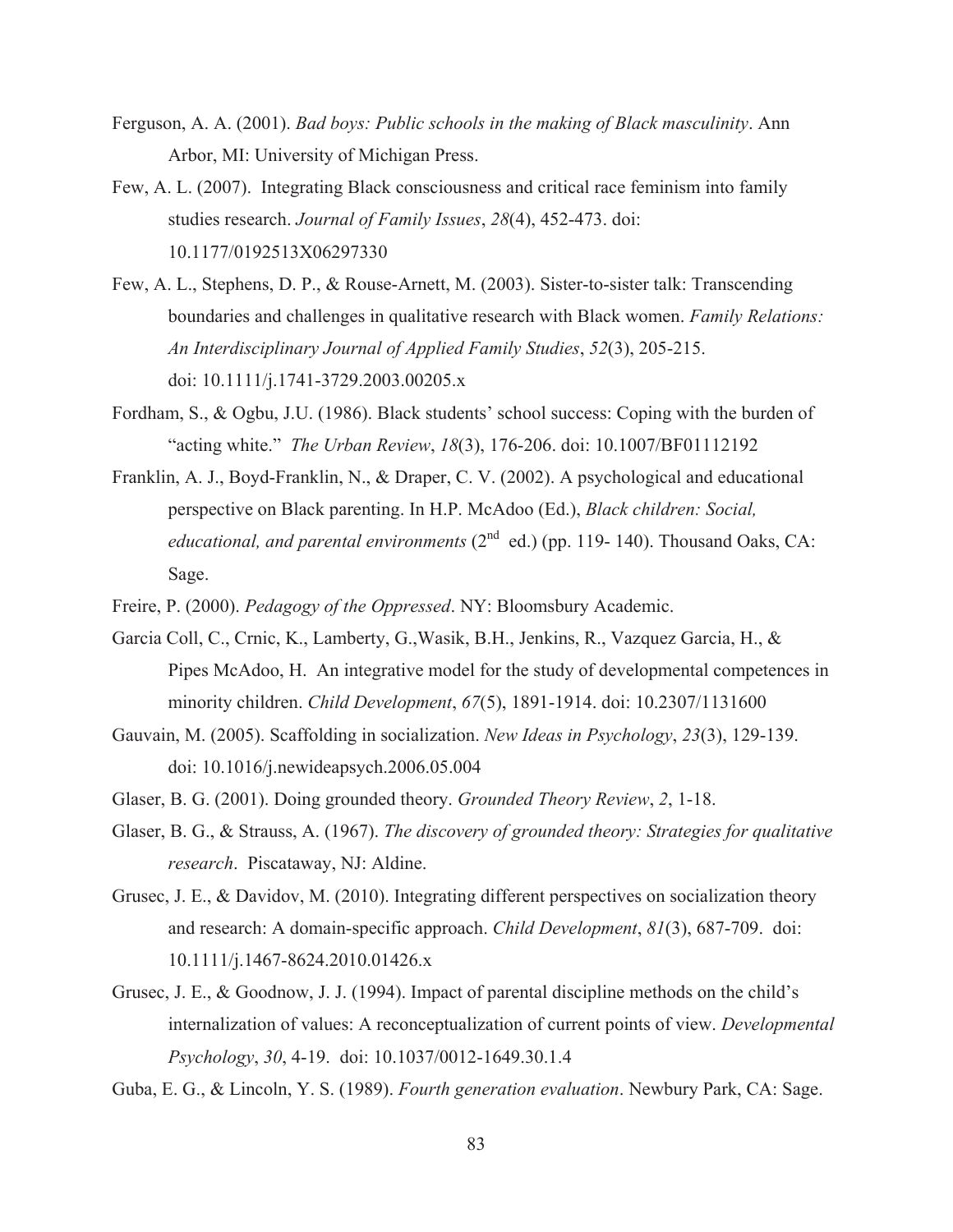- Hill, S.A. (1999). *African American children: Socialization and development in families*. Thousand Oaks, CA: Sage.
- Hill, M. E. (2002). Skin color and the perception of attractiveness among African Americans: Does gender make a difference? *Social Psychology Quarterly*, *65*(1), 77-91. doi:
- Hochschild, J. L., & Weaver, V. (2007). The skin color paradox and the American racial order. *Social Forces*, *86*(2), 643-670. doi: 10.1093/sf/86.2.643
- Hughes, D. (2003). Correlates of African American and Latino parents' messages to children about ethnicity and race: A comparative study of racial socialization. *American Journal of Community Psychology*, *31*(1/2), 15-33. doi: 10.1023/A:1023066418688
- Hughes, D., & Chen, L. (1997). When and what parents tell children about race: An examination of race-related socialization among African American families. *Applied Developmental Science*, *1*(4), 200-214. doi: 10.1207/s1532480xads0104\_4
- Hughes, M., & Hertel, B. R. (1990). The significance of color remains: A study of life chances, mate selection, and ethnic consciousness among Black Americans. *Social Forces*, *68*(4), 1105-1120.
- Hughes, D., & Johnson, D. J. (2001). Correlates in children's experiences of parents' racial socialization behaviors. *Journal of Marriage and the Family*, *63*(4), 981-995. doi: 10.1111/j.1741-3737.2001.00981.x
- Hughes, D., Rodriguez, J., Smith, E. P., Johnson, D. J., Stevenson, H. C., & Spicer, P. (2006). Parents' ethnic-racial socialization practices: A review of research and directions for future study. *Developmental Psychology*, *42*(5), 747-770. doi: 10.1037/0012- 1649.42.5.747
- Hunter, M. L. (2002). "If You're Light You're Alright": Light skin color as social capital for women of color. *Gender & Society*, *16*(2), 175-193.
- Hyland, N. E. (2005). Being a good teacher of Black students? White teachers and unintentional racism. *Curriculum Inquiry*, *35*(4), 429-459.
- Jones, C. P. (2000). Levels of racism: A theoretic framework and a gardener's tale. *American Journal of Public Health*, *90*(8), 1212-1215. doi: 10.2105/AJPH.90.8.1212
- Jordan, P., & Hernandez-Reif, M. (2009). Reexamination of young children's racial attitudes and skin tone preferences. *Journal of Black Psychology*, *35*(3), 388-403.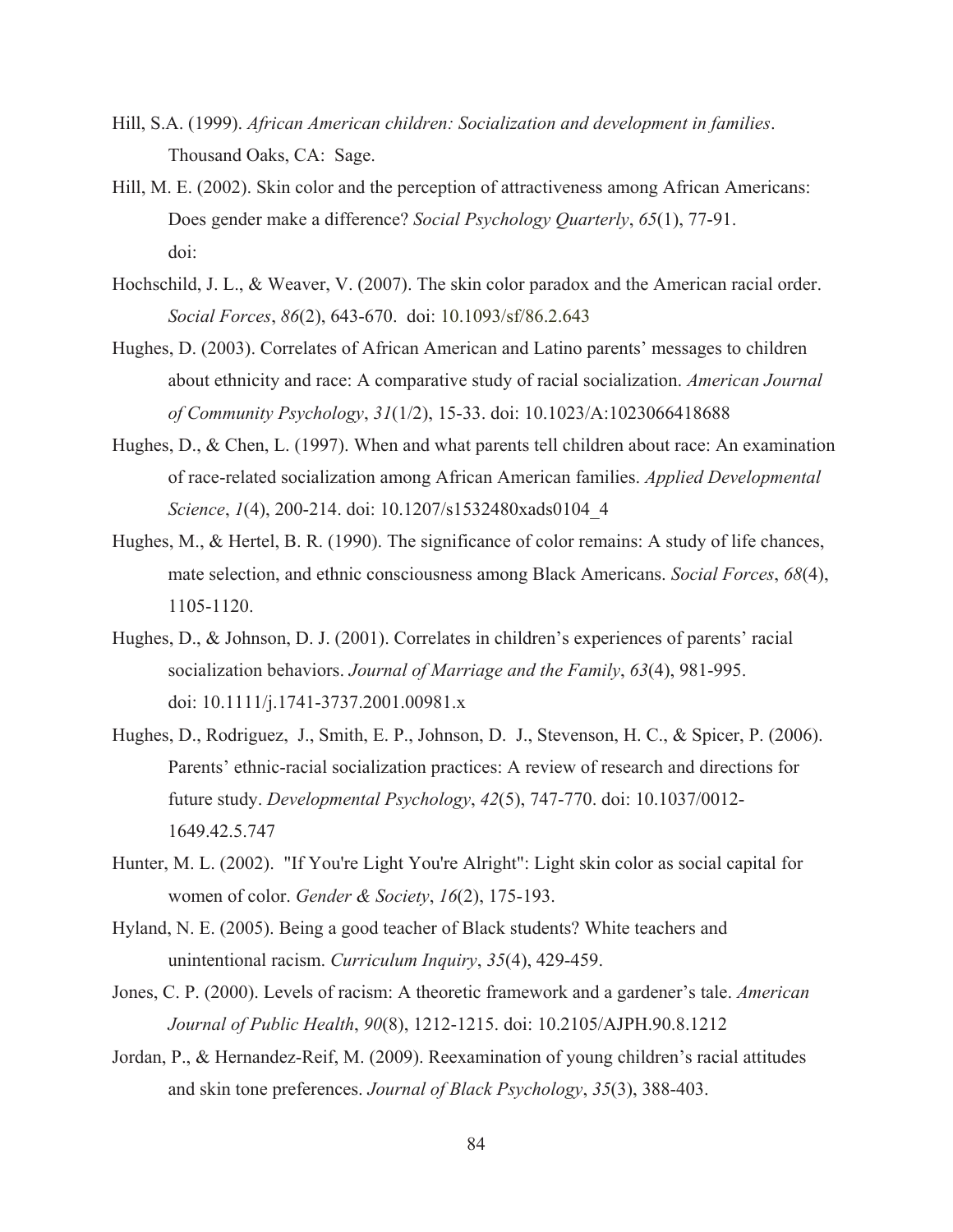doi: 10.1177/0095798409333621

- Keith, V. M., & Herring, C. (1991). Skin tone and stratification in the Black community. *American Journal of Sociology*, *97*(3), 760-778. doi: 10.1086/229819
- LaRossa, R. (2005). Grounding theory methods and qualitative family research. *Journal of Marriage and the Family*, *67*(4), 837-857. doi:10.1111/j.1741-3737.2005.00179.x
- Lillard, A. (1998). Ethnopsychologies: Cultural variations in theories of mind. *Psychological Bulletin*, *123*(1), 3-32.
- McAdoo, H. P. (Ed.). (2002). Diverse children of color: Research and policy implications. In H. P. McAdoo (Ed.), *Black children: Social, educational, and parental environments*   $(2<sup>nd</sup>$  ed.) (pp. 13- 26). Thousand Oaks, CA: Sage.

McAdoo, H. P., & McAdoo, J. (1985). *Black children*. Beverly Hills, CA: Sage.

- McHale, S. M., Crouter, A. C., Kim, J., Burton, L. M., Davis, K. D., Dotterer, A. M., Swanson, D.P. (2006). Mothers' and fathers' racial socialization in African American families: Implications for youth. *Child Development*, *77*(5), 1387-1402. doi: 10.1111/j.1467- 8624.2006.00942.x
- Meins, E., Fernyhough, C., Russell, J., & Clark-Carter, D. (1998). Security of attachment as a Predictor of symbolic mentalising abilities: A longitudinal study. *Social Development*, *7*(1), 1-24. doi: 10.1111/1467-9507.00047
- Merriam, S. B. (1998). *Qualitative research and case study applications in education*. San Francisco, CA: Jossey-Bass.
- Miller, P. H. (2002). *Theories of developmental psychology* (4<sup>th</sup> ed.). U.S.: Worth Publishers
- Miller, P. H. (2006). Contemporary perspectives from human development: Implications for feminist scholarship. *Signs: Journal of Women in Culture and Society*, *31*(21), 445-469. doi: 10.1086/491680
- Miller, D. B., & MacIntosh, R. (1999). Promoting resilience in urban African American adolescents: Racial socialization and identity as protective factors. *Social Work Research*, *23*(3), 159-169.
- Moore, A. L. (2002). African American early childhood teachers' decisions to refer African American students. *International Journal of Qualitative Studies in Education*, *15*(6), 631-652. doi: 10.1080/0951839022000014358

Morrow, V. (2003). Perspectives on children's agency within families: A view from the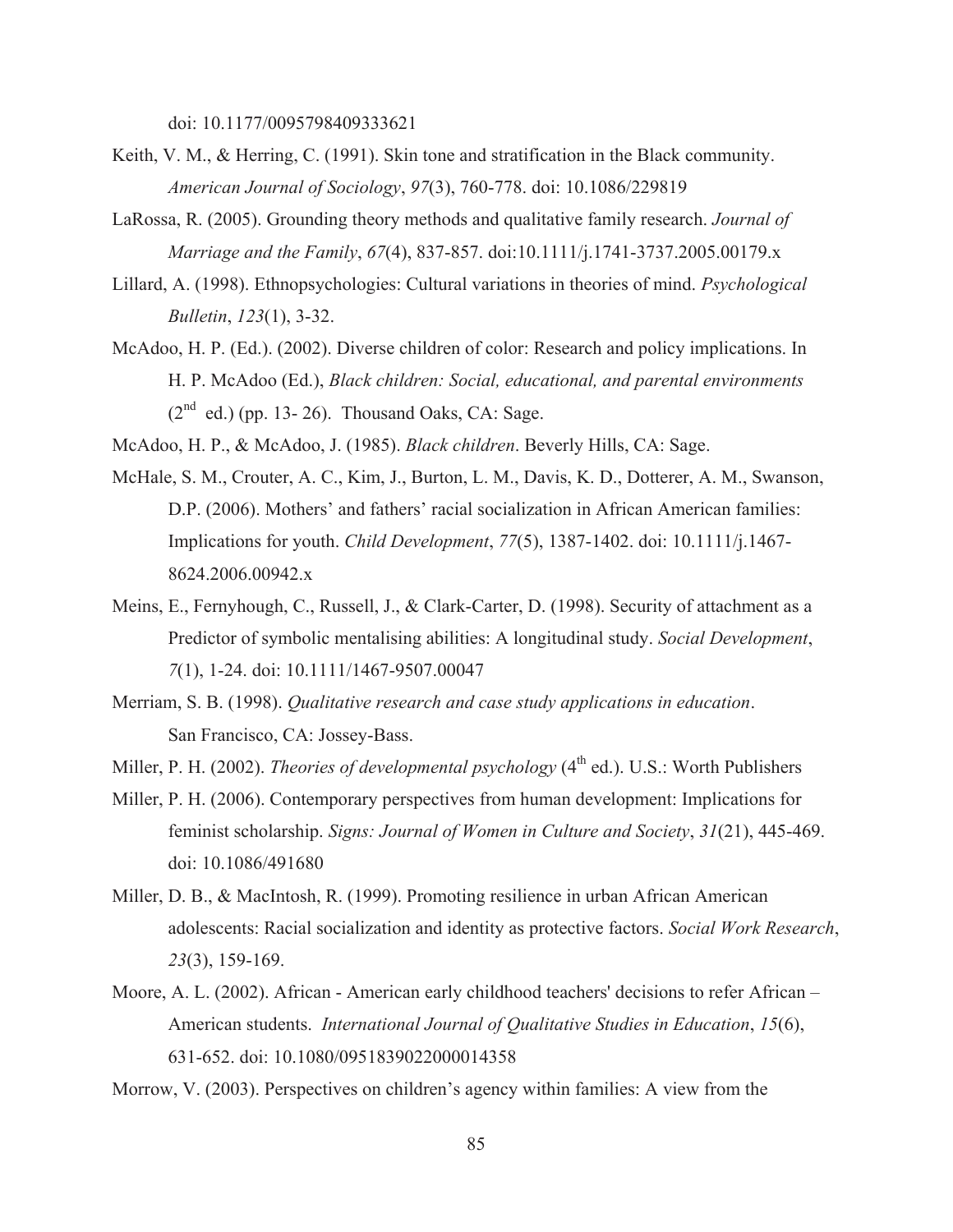sociology of childhood. In L. Kuczynski (Ed.), *Handbook of dynamics in parent-child relationships* (pp. 109-129). Thousand Oaks, CA: Sage.

- Moynihan, D. (1965). *The Negro family: A case for national action*. Washington, DC: U.S. Government Printing Office.
- Neblett, E. W., Philip, C. L., Cogburn, C. D., & Sellers, R. M. (2006). African American adolescents discrimination experiences and academic achievement: Racial socialization as a cultural compensatory protective factor. *Journal of Black Psychology*, *32*(2), 199- 218. doi: 10.1177/0095798406287072
- Neblett, E. W., White, R. L., Ford, K. R., Philip, C. L., Nguyen, H. X., & Sellers, R. M. (2008). Patterns of racial socialization and psychological adjustment: Can parental communications about race temper the detrimental effects of racial discrimination? *Journal of Research on Adolescence*, *18*(3), 477-515. doi: 10.1111/j.1532- 7795.2008.00568.x
- Nuru-Jeter, A., Dominguez, T. P., Hammond, W. P., Leu, J., Skaff, M., Egerter, S., Jones, C.,… Braveman, P. (2009). "It's the skin you're in": African American women talk about their experiences with racism. An exploratory study to develop measures of racism for birth outcome studies. *Maternal and Child Health Journal*, *13*(1), 29-39. doi: 10.1007/s10995-008-0357-x
- Patton, M. Q. (2002). *Qualitative research & evaluation methods* (3rd ed.). Thousand Oaks, Sage.
- Peters, M.F. (2007). Parenting of young children in Black families: A historical note. In H. P. McAdoo (Ed.), *Black families*  $(4^{th}$  ed.) (pp. 203 – 218). Thousand Oaks, CA: Sage.
- Phelps, R., Taylor, J., & Gerard, P. (2001). Cultural mistrust, ethnic identity, and self-esteem among ethnically diverse Black university students. *Journal of Counseling and Development*, *79*(2), 209-216.
- Powell-Hopson, D., & Hopson, D. S. (1988). Implications of doll color preferences among black preschool children and white preschool children. *Journal of Black Psychology*, *14*(2), 57- 63. doi:10.1177/00957984880142004
- Ramo, D. E., Hall. S. M., & Prochaska, J. J. (2010). Reaching young adult smokers through the internet: Comparison of three recruitment mechanisms. *Nicotine & Tobacco Research*, *12*(7), 768-775. doi:10.1093/ntr/ntq086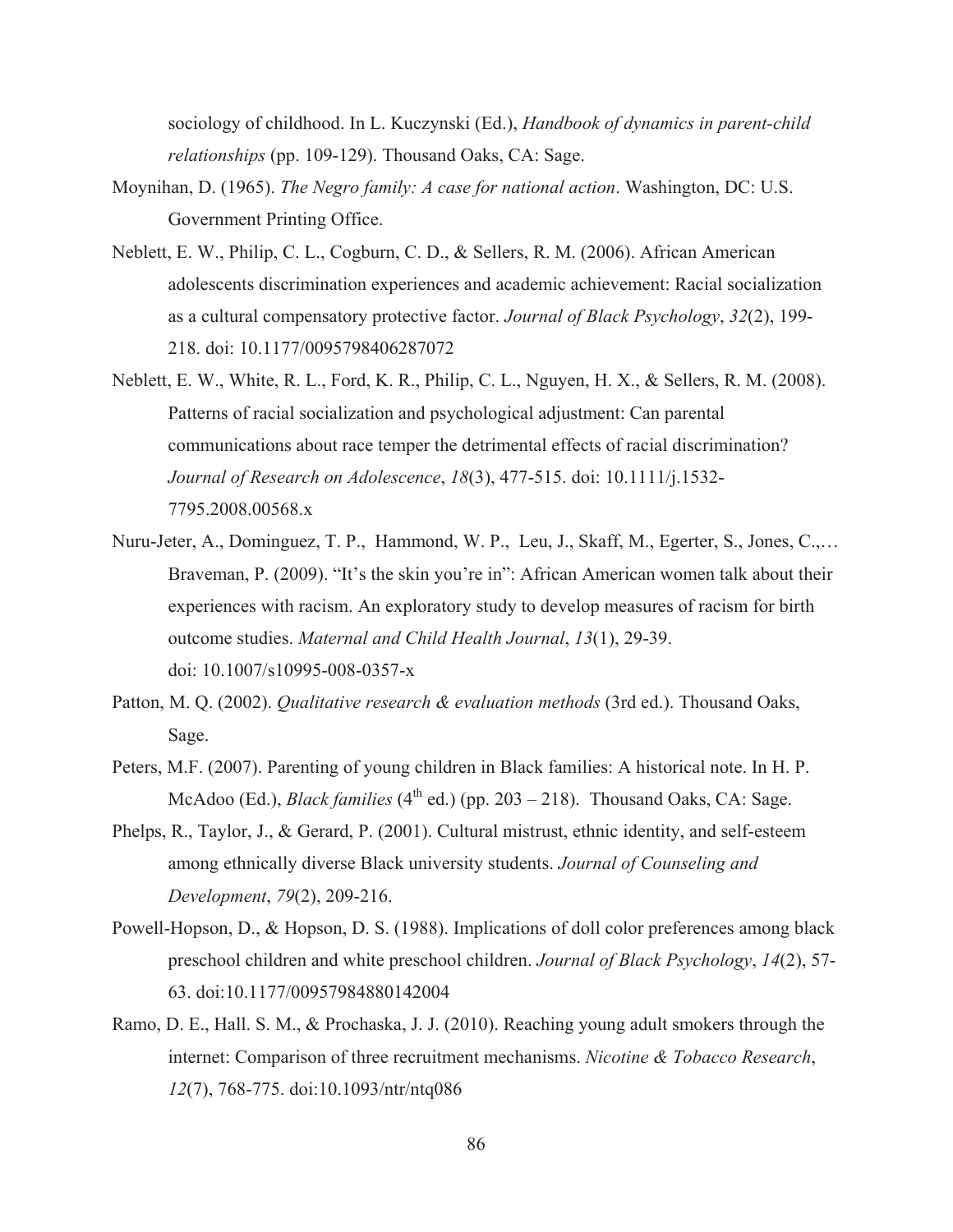- Russell-Cole, K., Wilson, M., & Cole. R. E. (2013). *The color complex: The politics of skin color in a new millennium*. New York: Anchor Books.
- SC Budget and Control Board. (2014). *South Carolina Statistical Abstract*. Retrieved from http://abstract.sc.gov/index.php
- Seidman, I. (2006). Interviewing as qualitative research: A guide for researchers in education and the social sciences (3rd ed.). New York, NY: Teachers College Press.
- Shields, S. A. (2008). Gender: An intersectionality perspective. *Sex Roles*, *59*(5-6), 301-311. doi: 10.1007/s11199-008-9501-8
- Smith, E. P., Atkins, J., & Connell, C. M. (2003). Family, school, and community factors and relationships to racial-ethnic attitudes and academic achievement. *American Journal of Community Psychology*, *32*(1-2), 159-173. doi: 10.1023/A:1025663311100
- Spencer, M. B. (1982). Preschool children's social cognition and cultural cognition: A cognitive developmental interpretation of race dissonance findings. *The Journal of Psychology*, *112*, 275-286.
- Spencer, M. B., & Markstrom- Adams, C. (1990). Identity processes among racial and ethnic minority children in America [Special Issue]. *Child Development*, *61*(2), 290-310. doi: 10.2307/1131095
- Stack, C. (1974). *All our kin: Strategies for survival in a Black community*. New York: Harper & Row.
- Staples, R. (1971). *Introduction to Black sociology*. New York: McGraw-Hill.
- Stephens, D. P., & Few, A. L. (2007). Hip hop honey or video ho: African American preadolescents' understanding of female sexual scripts in hip hop culture. *Sexuality & Culture: An Interdisciplinary Quarterly*, *11*(4), 48-69.
- Stevenson, H. W., & Stewart, E. C. (1958). A developmental study of racial awareness in young children. *Child Development*, *29*(3), 399-409.
- Strauss, A. (1987). *Qualitative analysis for social scientists*. New York, NY: Cambridge University Press.
- Strauss, A., & Corbin, J. (1990). *Basics of qualitative research: Grounded theory procedure techniques*. Thousand Oaks, CA: Sage.
- Strauss, A., & Corbin, J. (1998). *Basics of qualitative research: Techniques and procedures for developing grounded theory* (2<sup>nd</sup> ed.). Thousand Oaks, Sage.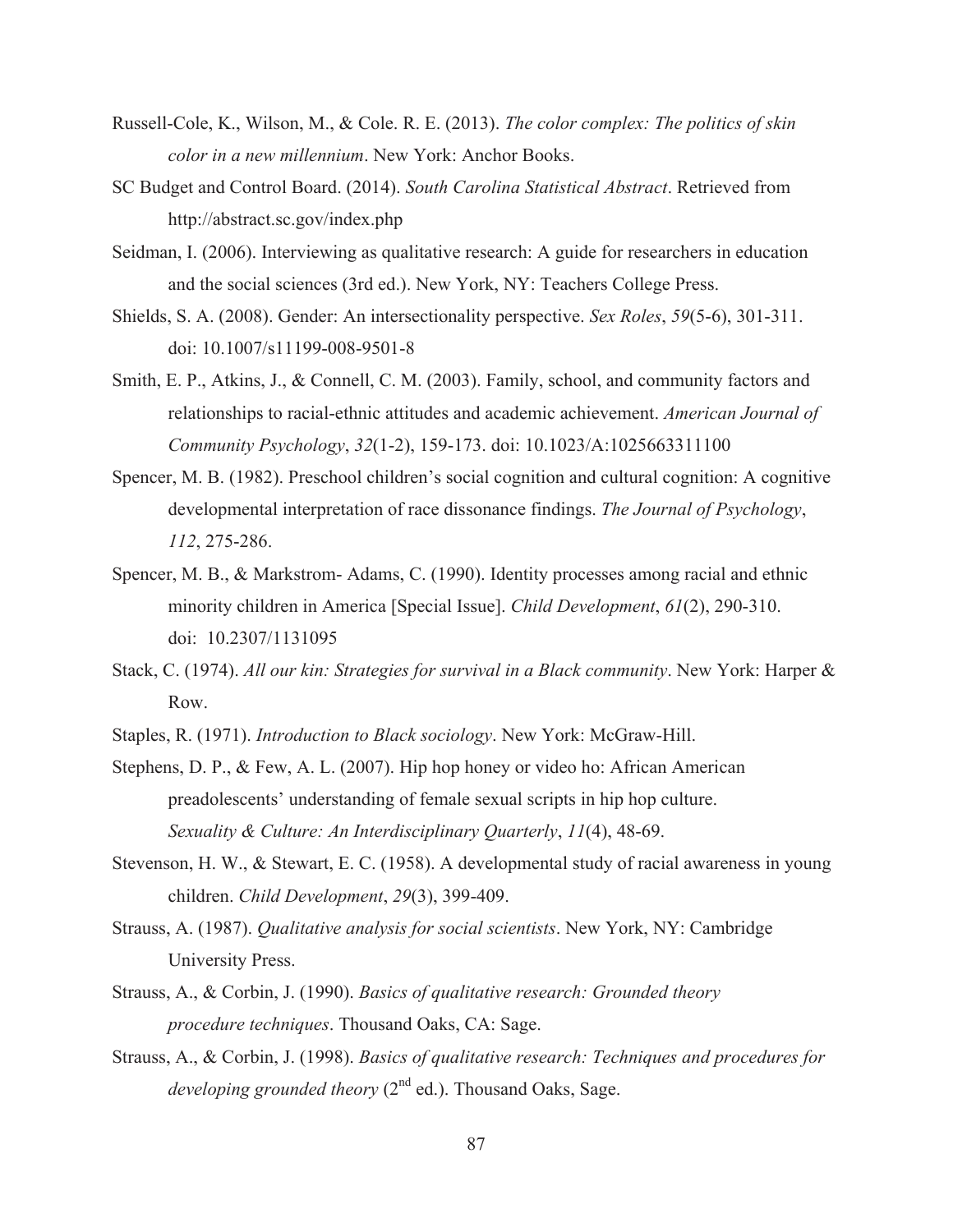- Suizzo, M., Robinson, C., & Pahlke, E. (2008). African American mothers' socialization beliefs and goals with young children: Themes of history, education, and collective independence. *Journal of Family Issues*, *29*(3), 287-316. doi: 10.1177/0192513X07308368
- Swanson, D. P., Cunningham, M., Youngblood II, J., & Spencer, M. B. (2009). Racial identity development during childhood. In H. A. Neville, B. M. Tynes, & Utsey, S. O. (Eds.), *Handbook of African American Psychology* (pp. 269-281). Thousand Oaks, CA: Sage.
- Tamis-LeMonda, C. S., Briggs, R. D., McClowry, S. G., Snow, D. L. (2008). Challenges to the study of African American parenting: Conceptualization, sampling, research approaches, measurement, and design. *Parenting: Science and Practice*, *8*(4), 319-358. doi: 10.1080/15295190802612599
- Thornton, M. C., Chatters, L. M., Taylor, R. J., & Allen, W. R. (1990). Sociodemographic and environmental correlates of racial socialization by Black parents. *Child Development*, *61*(2), 401-409. doi: 10.2307/1131101
- Thomas, A. J., & Speight, S. L. (1999). Racial identity and racial socialization attitudes of African American parents. *Journal of Black Psychology*, *25*(2), 152-170. doi: 10.1177/0095798499025002002
- Thomas, A. J., Witherspoon, K. M., & Speight, S. L. (2004). Toward the development of stereotypic roles of Black women scale. *Journal of Black Psychology*, *30*(3), 426-442. doi: 10.1177/0095798404266061
- van Eden-Moorefield, B. (2009). Doing feminist research on gay men in cyberspace. In S. A. Lloyd, A. L. Few, & K. R. Allen (Eds.), *Handbook of feminist family studies* (pp. 220- 233).
- West, C. M. (1995). Mammy, Sapphire, and jezebel: Historical images of Black women and their implications for psychotherapy. *Psychotherapy*, *32*(3), 458-466. doi: 10.1037/0033-3204.32.3.458
- Whaley, A. L. (1993). Self-esteem, cultural identity, and psychosocial adjustment in African American children. *Journal of Black Psychology*, *19*(4), 406-422. doi: 10.1177/00957984930194003

White-Johnson, R. L., Ford, K. R., & Sellers, R. M. (2010). Parental racial socialization profiles: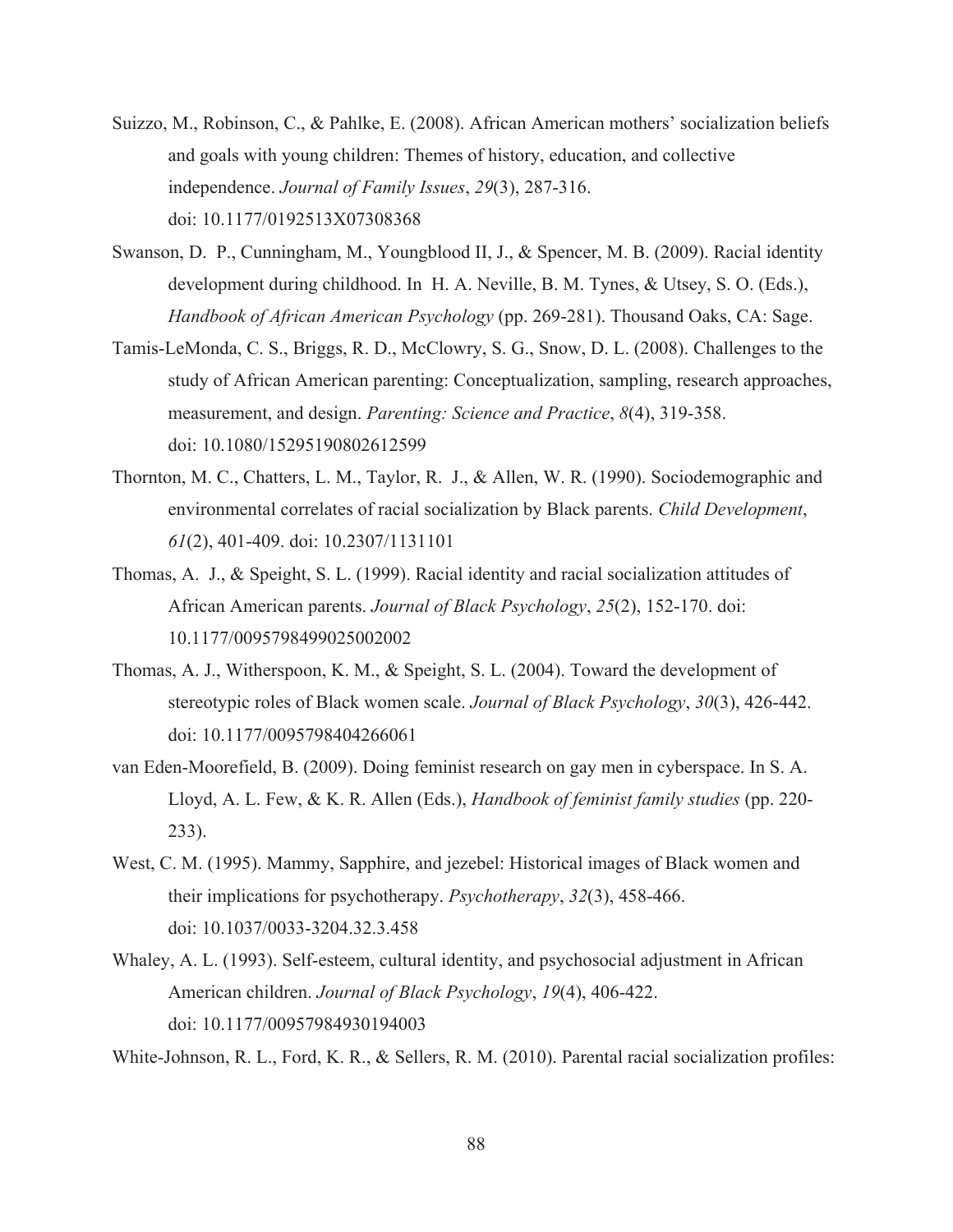Association with demographic factors, racial discrimination, childhood socialization, and racial identity. *Cultural Diversity and Ethnic Minority Psychology*, *16*(3), 237-247. doi: 10.1037/a0016111

- Wilder, J., & Cain, C. (2011). Teaching and learning color consciousness in Black families: Exploring family processes and women's experiences with colorism. *Journal of Family Issues*, *32*(5), 577-604. doi: 10.1177/0192513X10390858
- Williams, J. E., Boswell, D. A., & Best, D. L. (1975). Evaluative responses of preschool children to the colors white and black. *Child Development*, *46*(2), 501-508. doi: 10.1111/1467- 8624.ep12188269
- Wilson, G. (2007). Racialized life-chance opportunities across the class structure: The case of African Americans. *Annals of the American Academy of Political and Social Science*, *609*(1), 215-232. doi: 10.1177/0002716206295331
- Wood, D., Bruner, J. S., & Ross, G. (1976). The role of tutoring in problem solving. *Child Psychology & Psychiatry & Applied Disciplines*. *17*(2), 89-100. doi: 10.1111/j.1469-7610.1976.tb00381.x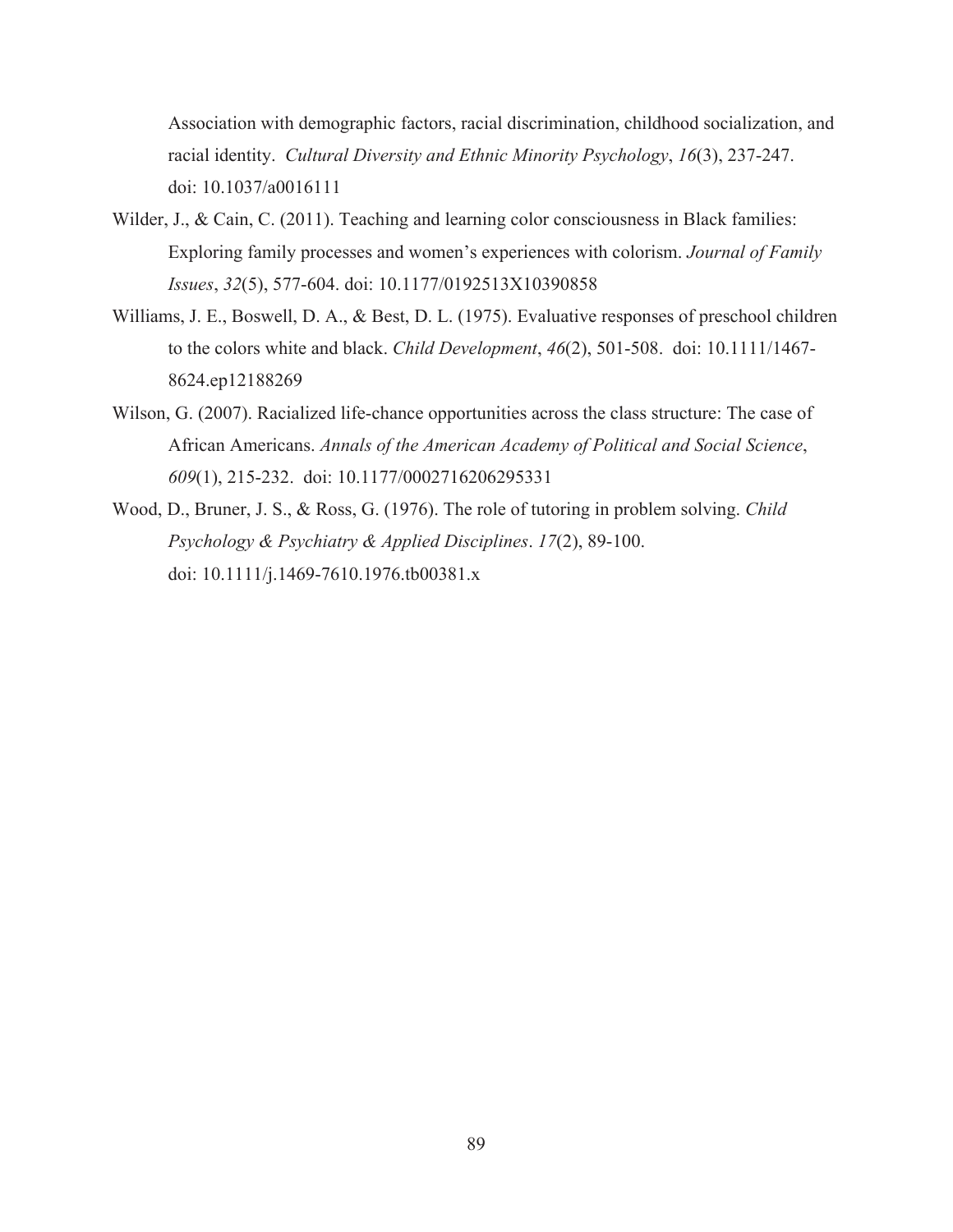### Appendix A





*Figure 2.* The integrative model for the study of developmental competencies in minority children. From "An integrative model for the Study of Developmental Competencies in Minority Children," by C. Garcia Coll, K. Crnic, G. Lamberty, B. H. Wasik, R Jenkins., H. Vazquez Garcia, & H. Pipes McAdoo, 1996, *Child Development*, *67*, 1891-1914. Copyright 2008 by John Wiley and Sons. Reprinted with permission.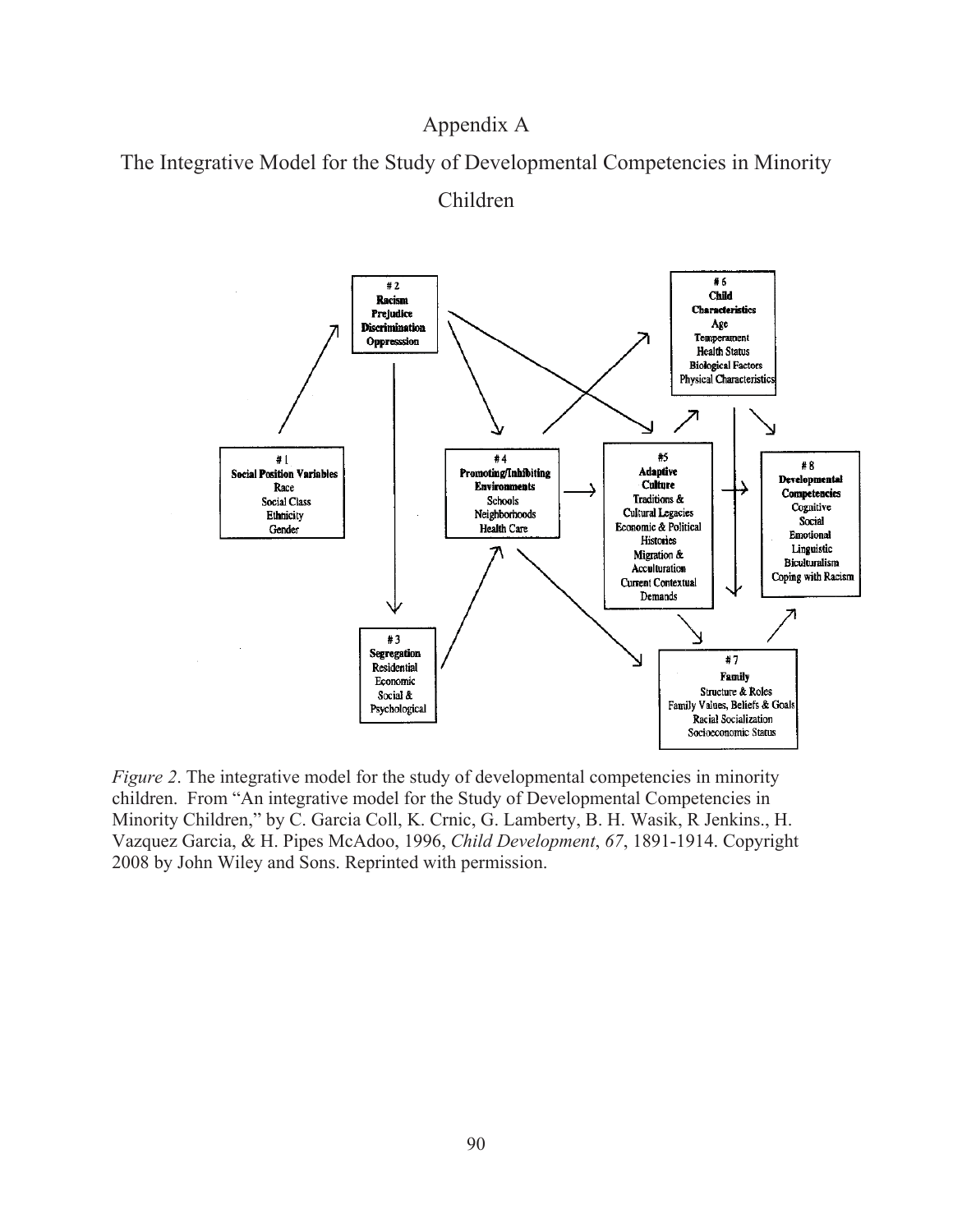### Appendix B

Flow Chart of Theoretical Model and Research Questions



*Figure 3*. Flow chart of theoretical model and research questions. Adapted from "An integrative model for the Study of Developmental Competencies in Minority Children," by C. Garcia Coll, K. Crnic, G. Lamberty, B. H. Wasik, R Jenkins., H. Vazquez Garcia, & H. Pipes McAdoo, 1996, *Child Development*, *67*, 1891-1914. Copyright 2008 by John Wiley and Sons. Adapted from and reprinted with permission.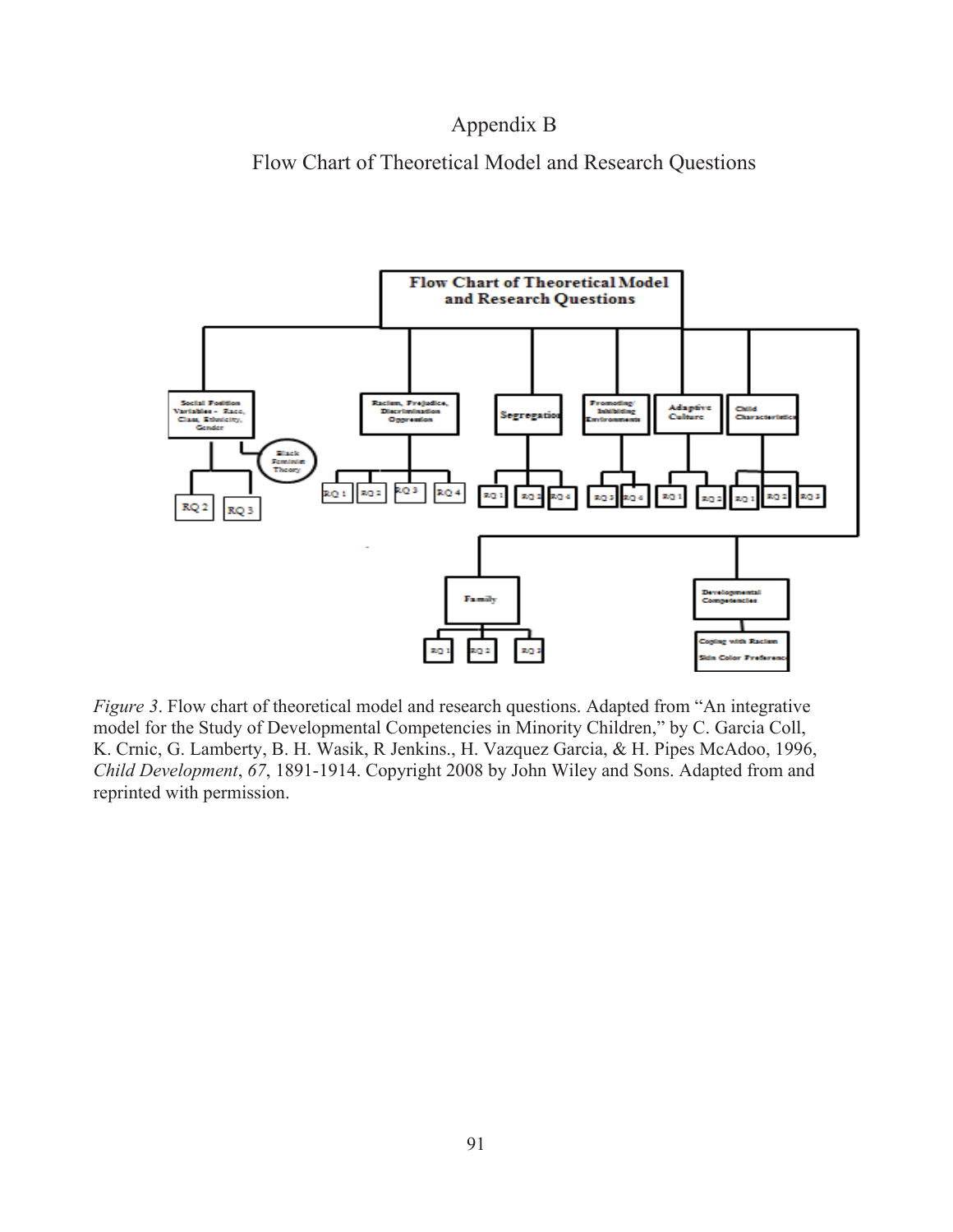### Appendix C

### Modified Semi-structured Interview Protocol

Script: *Please answer the following questions to the best of your ability. Your answers are confidential and will not be shared with anyone outside of the project. I am not here to judge you as a parent. I'm here to collect data for my study. I have a protocol that I am following but I may ask you additional questions to go a little more in-depth with some of your responses.*

### Part One

**Warm-Up Questions** (These are maternal mind-mindedness questions but will be coded for child characteristics only in the modified study).

- 1. Can you describe [child's name] for me? (Meins & Fernyhough, 2010, p. 14).
- 2. What is the best thing about [child's name]? (Meins & Fernyhough, 2010, p. 14).
- 3. What do you try to teach [child's name]? (Meins & Fernyhough, 2010, p. 14).
- 4. Is there anything else you would like me to know about [child]?
- 5. Why did you want to participate in this research project?

### **To Address Research Questions 1: What are the maternal racial socialization strategies that African American mothers use with their preschool-age children?**

- 6. What does it mean to you to be a mother? **Probe:** Why do you think this way?
- 7. What does it mean to you to be an African American mother? **Probe:** Why do you feel this way? **Probe:** Can you give me an example?
- 8. Is parenting an African American child different than parenting other children? **Probe:** [If yes] How so? Can you give me an example? **Probe:** [If no] How so? Can you give me an example?
- 9. Have you and your child ever talk about race? **Probe:** [If yes] Can you tell me a story when you and [child] talked about race? **Probe:** [If no] When do you think mothers should talk to their children about race? **Probe:** [If no] If you were to talk about race, how would you do it? **Probe:** [If no] What strategies would you use?
- 10. Is it important for your child to socialize with children of other races?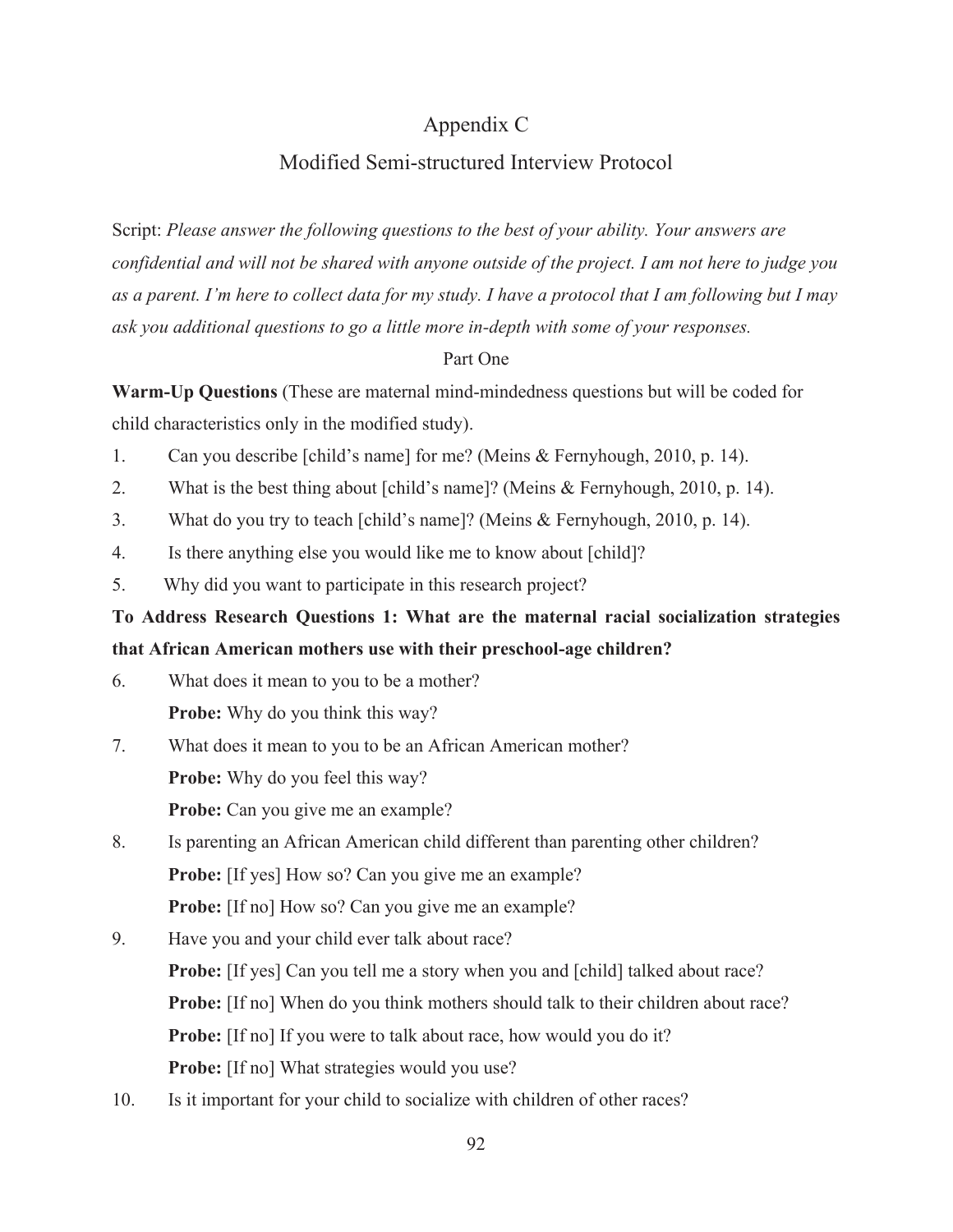**Probe:** Why?

**Probe:** [If important] How do you make that happen?

**A.** Where does it take place?

**B.** Does your child have friends of other races?

**Probe:** [If not important] Why isn't it?

**A.** Does your child have friends of other races?

**B.** How did [child' name] make those friends?

## **To Address Research Question 2: What is the content of maternal racial socialization messages? These could also be strategies.**

11. Do your child's books have African American characters in it? **Probe:** [If yes] How did that happen? **Probe:** [If no] Why is that so?

12. Does your child have any African American dolls or action figures? **Probe:** [If yes] How did that happen?

**A.** How important is it that your child has African American dolls or figures?

**B.** What are the skin tones of the dolls or figures?

**Probe:** [If no]: Why is that so?

- 13. What television shows does [child's name] watch? **Probe:** How important is that [child's name] watch television shows with African American characters on it?
- 14. Does your child have any computer games with African American characters on them? **Probe:** How did he/she get those games?
- 15. Do you talk about other ethnic groups in front of your child? **Probe:** [If yes] Can you tell me about one of the conversations? **Probe:** [If yes] How did [child's name] react to hearing that conversation? **Probe:** [If no] Is that something you make a point no to do?
- 16. How do you think being African American influences your child's life? **Probe:** Have you ever talked with [child's name] about racism? **Probe:** [If yes] Can you tell me a story about that?

**A.** Have you ever talked with your other children about racism?

**B.** Can you tell me a story about when you talked to them about it?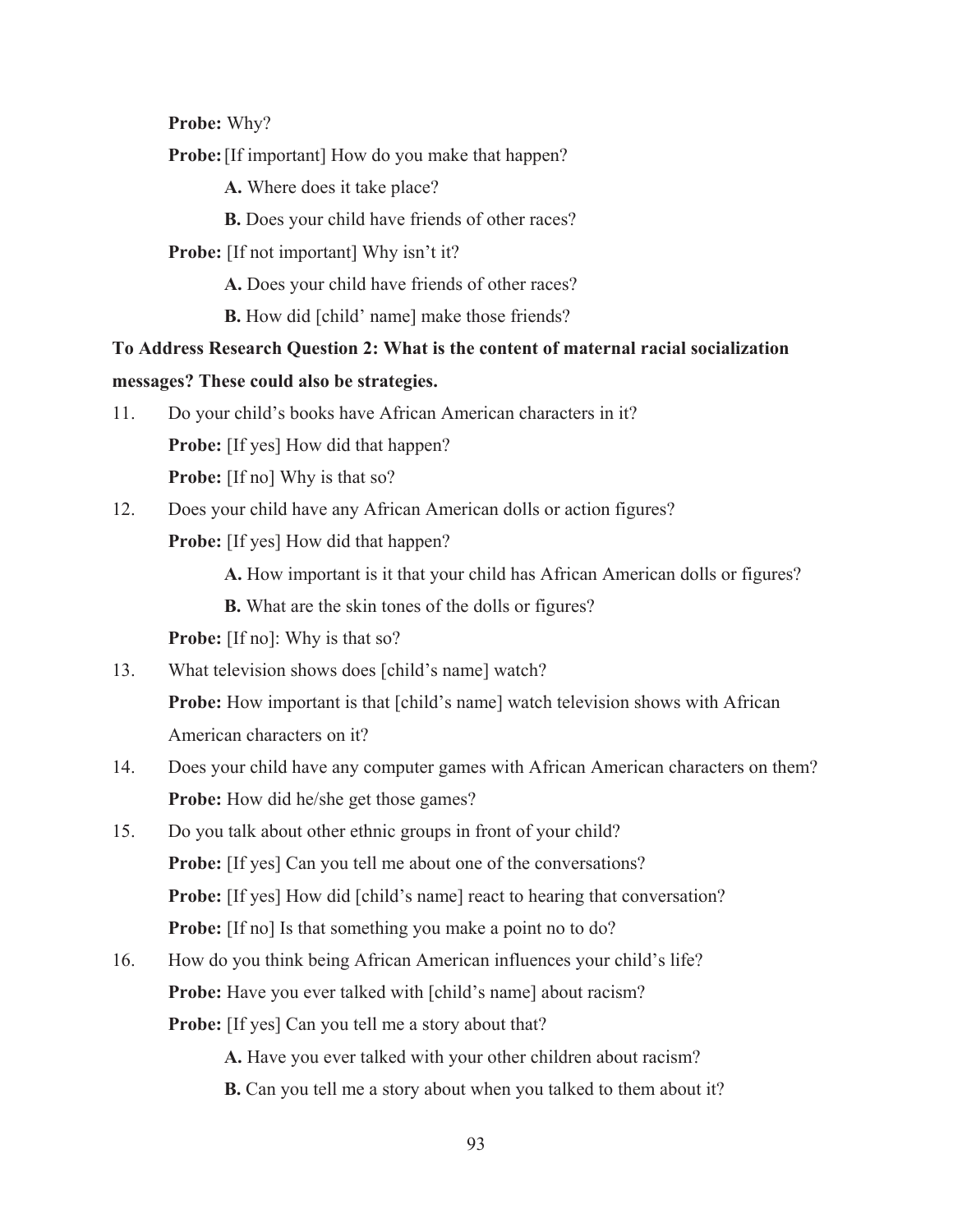**Probe:** [If no influence] When, if ever, do you think being African American will influence your child's life? What will you say or do at that time? **A.** Have you ever talked with your other children about racism? **B.** Can you tell me a story about when you talked to them about it?

- 17. Do you think African American boys and girls experience racism differently? **Probe:** Why do you think so?
- 18. Does anyone else in [child's life] talk to [him/her] about racial issues? **Probe:** [If yes] Who? What do they say to [child's name]?

**A.** Do you think it's a good idea for [child's name] to hear about racial issues from [person(s) mother identified]? Why or Why not?

**B.** So your child is getting these other messages, how do you react to those messages that other people are giving [him/her]?

19. How do you describe racism?

### **To Address Research Question 3: How do mothers' perceptions of colorism influence the content of maternal racial socialization messages?**

20. Has your child noticed differences in people based on skin tone? **Probe:** [If yes] Tell me about a situation when [child's name] noticed a difference. **Probe:** [If no] Why do you think your child doesn't notice difference based on skin tone?

21. What are your views about skin tone?

**Probe:** Why do you think like that?

**Probe:** How does skin tone affect your child's life?

**Probe:** [If doesn't affect] When, if ever, do you think that skin tone may affect your child?

**A.** What would you say to your child at that time?

**Probe:** In what ways is skin tone discussed in your household?

**A.** On what occasions do these discussions happen?

**i.** Is [child's name] present for any of those discussions? If so, how does [child's name] react?

**ii.** Can you tell me a story about one of those occasions?

 **B.** [If no] Why do you think that is?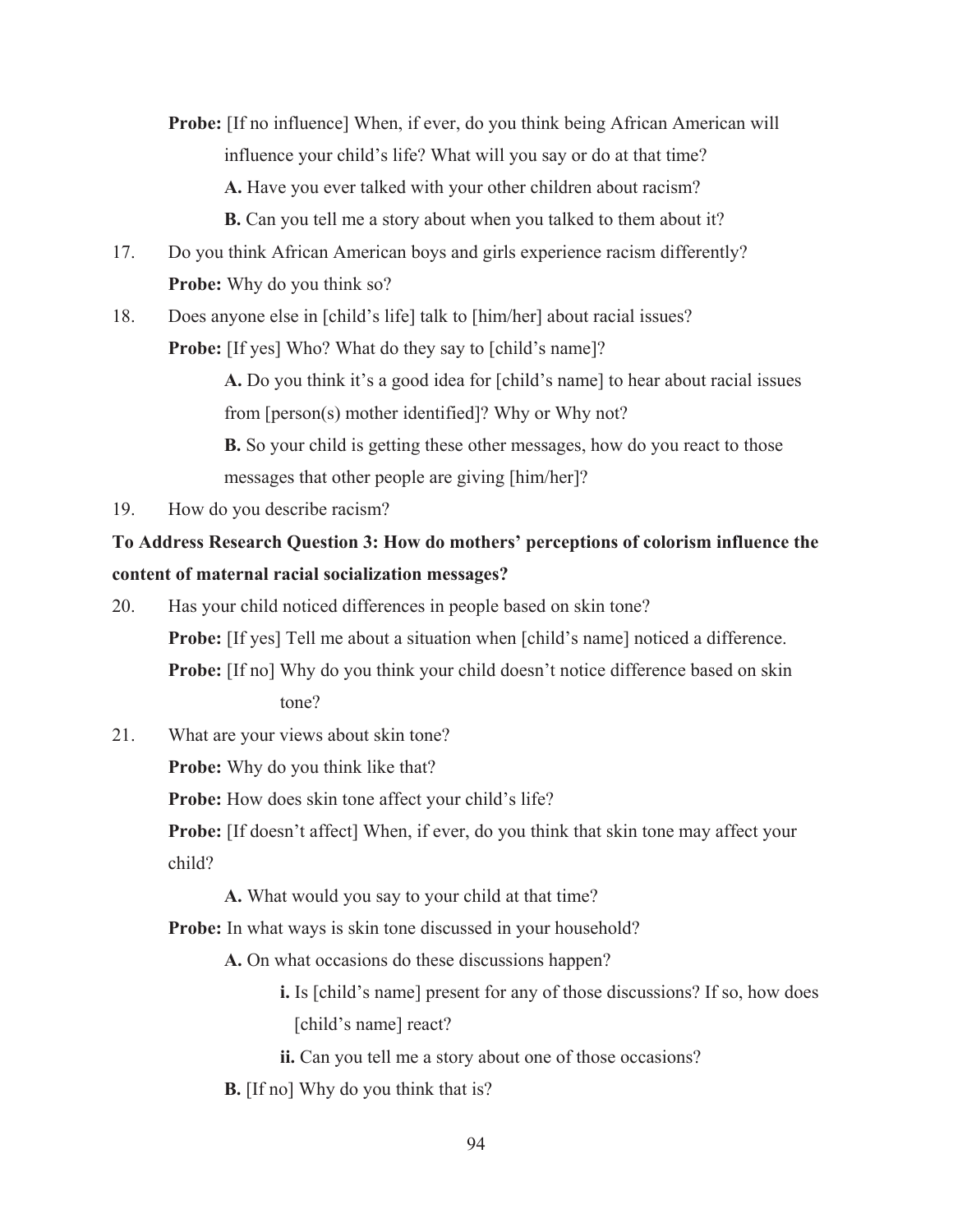**Probe:** Was skin tone discussed in your family when you were growing up?

**A.** Tell me a story about one of those times.

# **To Address Research Question 4: What are mothers' perception of external forces that influence their children's racial socialization experiences? \*This research question will also be addressed in the Part Two of the interview.**

22. This is what your child is going to do in the developmentally-appropriate activity.. Your child will be shown images of child cartoon characters of different skin colors. Your child will be asked questions like "Who looks nice?" Who do you want to be your friend? How do you think [child's name]'s is going to react? **Probe:** Why do you think so?

23. At this point, is there anything else you would like for me to know?

*Script: We're going to take a break from the interview and I'm going to show you which cartoon characters [child] chose.* 

### Part Two

- 24. How did you feel about [child's name]'s choices? **Probe:** Tell me why you felt that way.
- 25. In what ways do [child's name]'s choices match with what you try to teach [him/her]?
- 26. In what ways do [child's name]'s choices not match with what you try to teach [him/her]?
- 27. Why do you think your [child's name] made those selections? **Probe:** What other things are teaching your child about race?
- 28. If you were the researcher, what questions would you ask mothers about their children's choices?

**Probe:** Why do you think those questions are important to ask?

29. This is the end of our study. Please take a minute to reflect on this whole experience. Is there anything else that you would like to me know?

Script: *I want to remind you that this research is not about what kind of mother you are. We are not going to discuss what kind of a mother you are. We are researching to find out about how mothers socialize their children. I want to remind you also that all of your identifying information is removed.*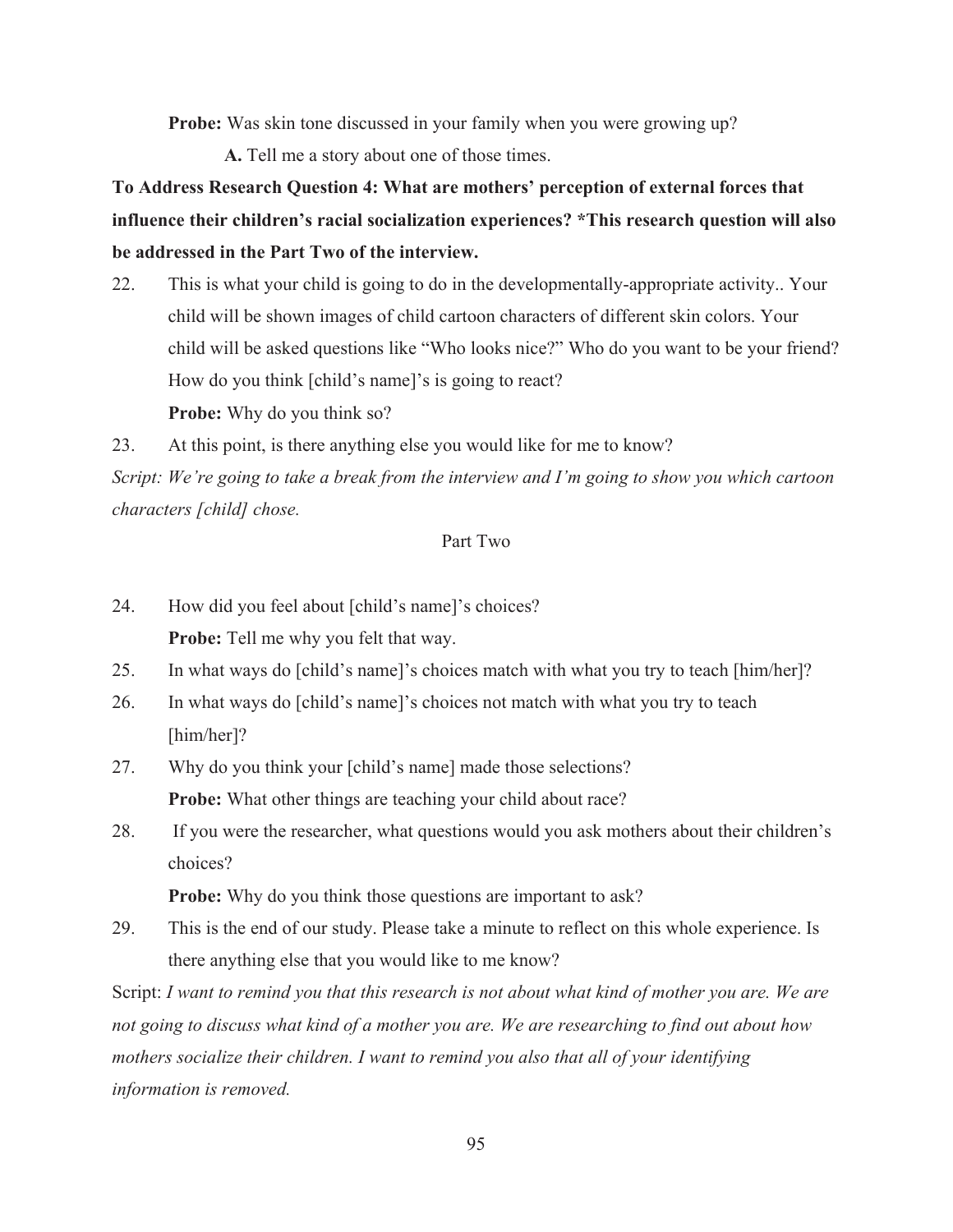### Appendix D

### Recruitment Letter

To Whom It May Concern:

I am writing to request your help with a research study on racial socialization in African American families with preschool-age children. This study will explore the process of how African American mothers in South Carolina prepare their young children for life as members of a racial minority group in the United States.

In this study, I will be interviewing mothers about their experiences with the racial socialization process. Each mother's oldest preschool-age child will participate in a brief developmentallyappropriate activity with cartoon images of children with skin tones varying from light to dark. For the purposes of this study, I am looking for African American mothers (age 18 and older) with biological children ages three to five years old living in the Greenville-Spartanburg-Anderson area, Cherokee County, and York County. The two – part interview will last from 60 to 90 minutes. During the interview, I will ask mothers to share their thoughts and experiences on racial socialization. The interview and activity will take place at location agreed upon by each mother and me. Each mother will be compensated for her time with \$20.00 worth of gift cards to Wal-Mart. Each child will receive a children's book for his or her time.

This study has been approved by the Institutional Review Board for Research Involving Human Subjects (IRB) at Virginia Tech. The approval number is 12-256.

If you would be interested in participating in this study, or know someone else who would, or would like more information, please contact me, Adrienne L. Edwards, at edwardal@vt.edu or (XXX) XXX-XXXX or via Facebook at https://www.facebook.com/RacialSocialization?ref=hl.

Sincerely,

Adrienne L. Edwards, M.Ed. Doctoral Candidate, Department of Human Development Virginia Tech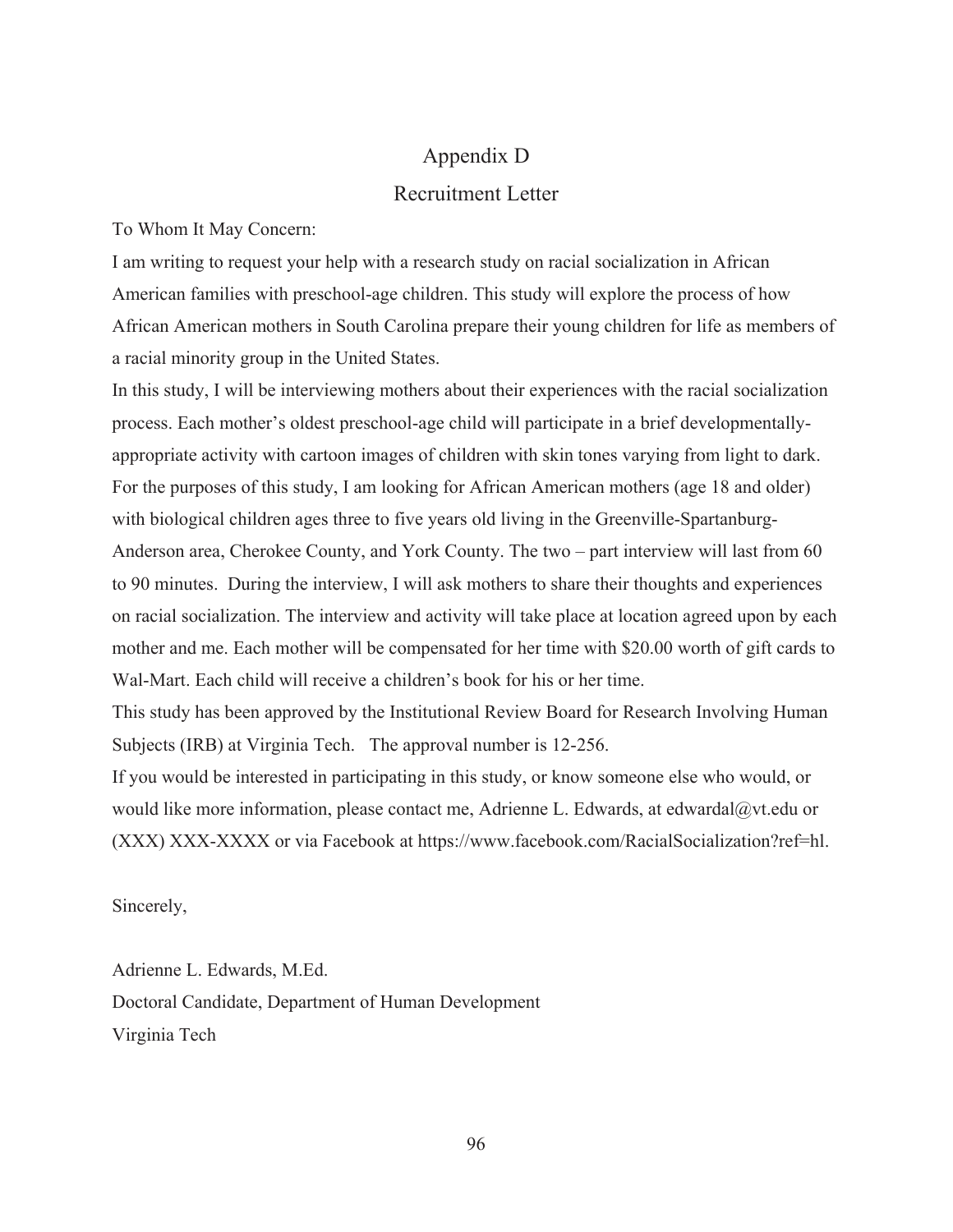### Appendix E

### Recruitment Flyer

# **RESEARCH PARTICIPANTS NEEDED**

I am a doctoral candidate at Virginia Tech and looking for African American mothers and their children for a study about parenting. By participating in this study, you and your child will contribute to knowledge about African American child development.

I am looking for African American women who meet the following criteria:

- Age 18 or older
- Parenting at least one biological child between the ages of three- and five-years-old
- Living in the Greenville-Spartanburg-Anderson area, Cherokee County, or York County
- Willing to participate in a two-part interview lasting at least 60 to 90 minutes
- Willing to allow your child to participate in a brief developmentally-appropriate activity

Each adult participant will receive \$20.00 worth of gift cards to Wal-Mart for giving their time. Child participants will receive a children's book for their time.

For more information about this study please contact:

Adrienne L. Edwards, M.Ed.

# Doctoral Candidate, Department of Human Development Virginia Tech

### edwardal@vt.edu

or

Via Facebook at https://www.facebook.com/RacialSocialization?ref=hl.

This research has been approved by Institutional Review Board for Research Involving Human Subjects (IRB) at Virginia Tech. The approval number is 12-256.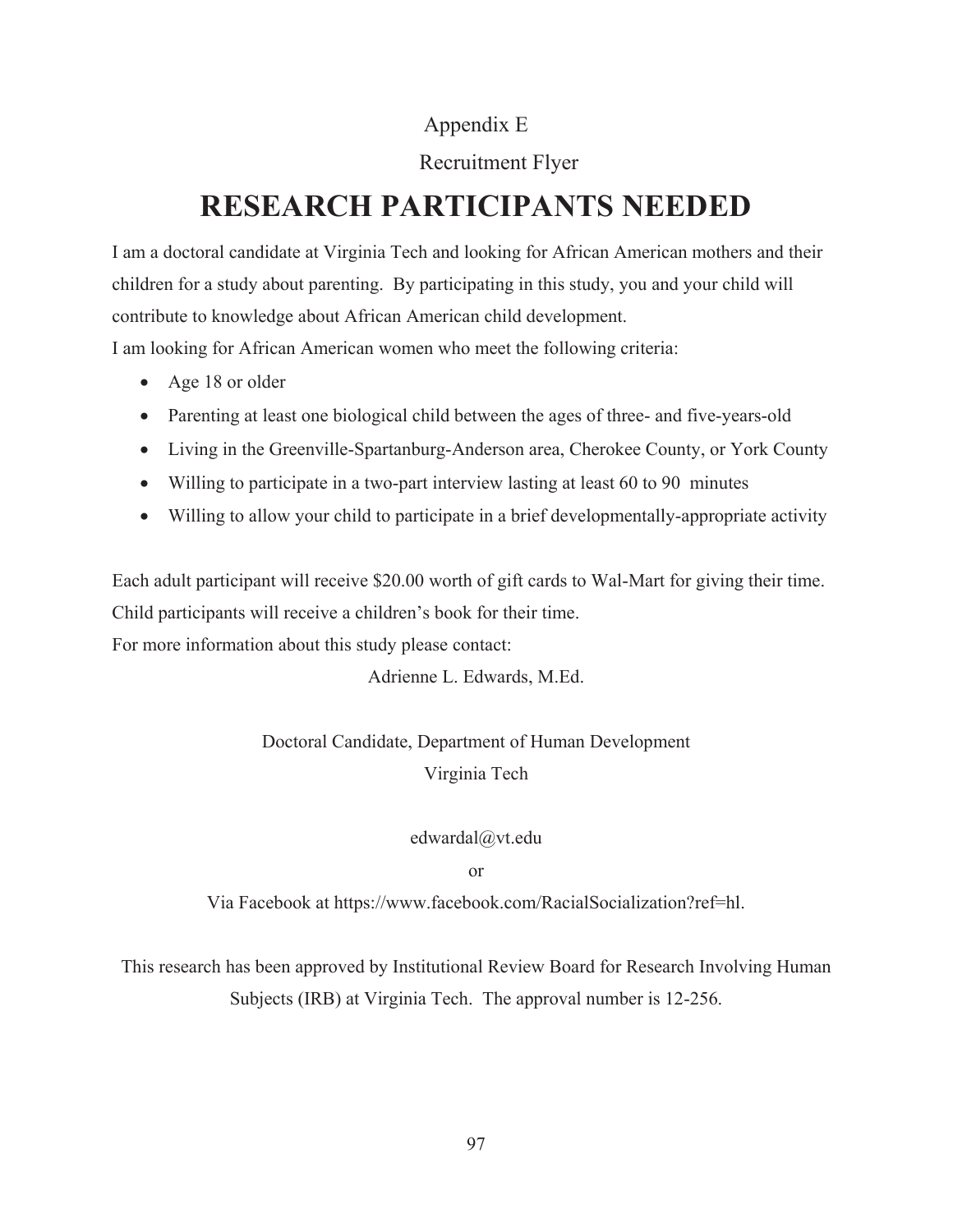# Appendix F

## Craigslist Advertisement

Title: African American Mothers of Preschool Children Needed for Research Study (Greenville/Spartanburg/Anderson/Cherokee Counties)

I am a doctoral candidate in the Department of Human Development at Virginia Tech and looking for African American mothers and their children for a study about parenting. By participating in this study, you and your child will contribute to knowledge about African American child development.

I am looking for African American women who meet the following criteria:

- Age 18 years or older
- Parenting at least one biological child between the ages of three- and five-years-old
- Living in the Greenville-Spartanburg-Anderson area and Cherokee County
- Willing to participate in a two-part interview lasting from 60 to 90 minutes
- Willing to allow your child to participate in a brief developmentally-appropriate activity

Adult participants will be compensated with \$20.00 worth of gift cards to Wal-Mart for giving their time to the study. Child participants will receive a book for their time. This study is approved by Institutional Review Board for Research Involving Human Subjects (IRB) at Virginia Tech. The IRB approval number is 12-256.

For more information about this study please email Adrienne L. Edwards at edwardal@vt.edu or via Facebook at https://www.facebook.com/RacialSocialization?ref=hl.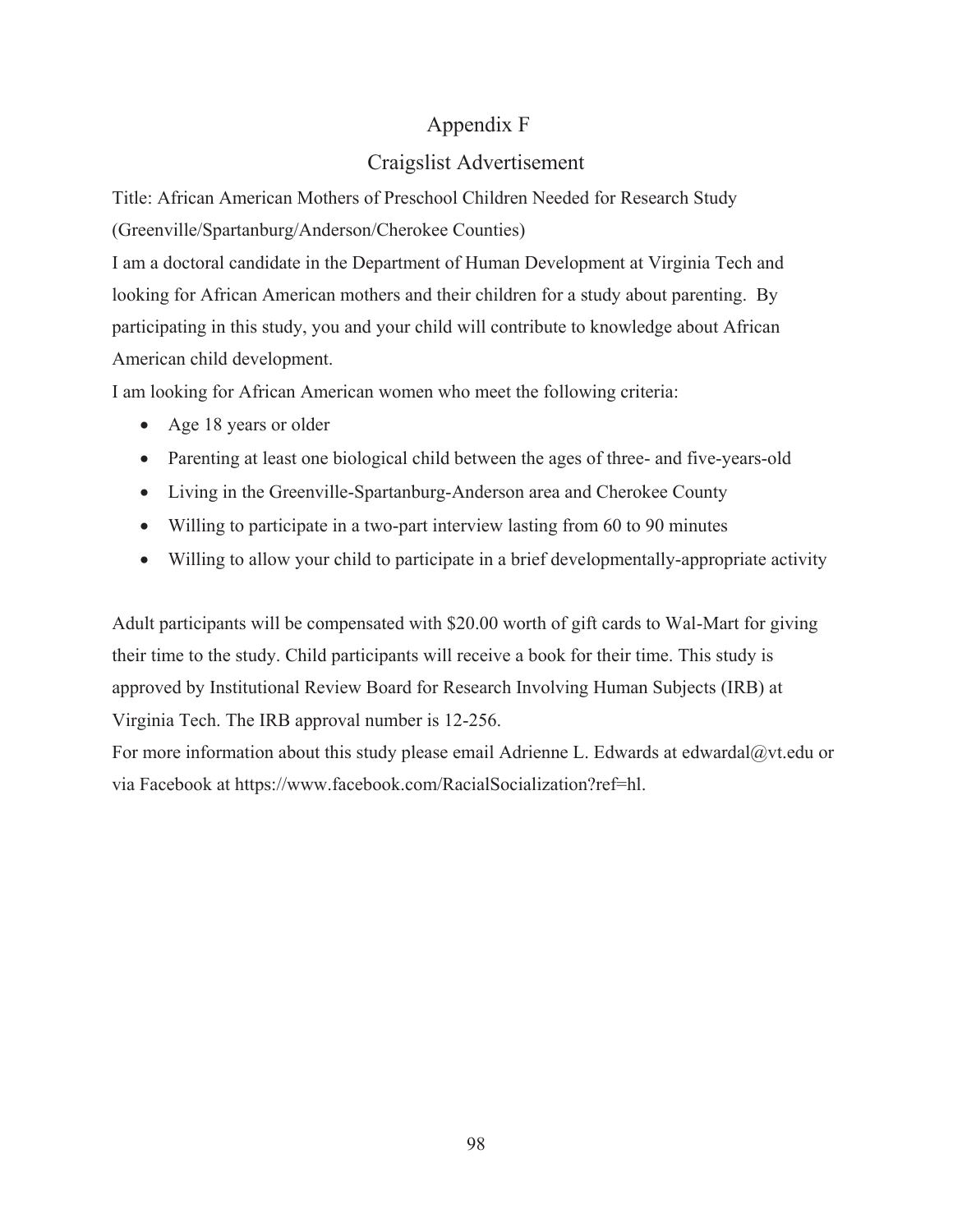# Appendix G

# Craigslist Advertisement

Title: African American Mothers of Preschool Children Needed for Research Study (York County)

I am a doctoral candidate in the Department of Human Development at Virginia Tech and looking for African American mothers and their children for a study about parenting. By participating in this study, you and your child will contribute to knowledge about African American child development.

I am looking for African American women who meet the following criteria:

- Age 18 years or older
- Parenting at least one biological child between the ages of three- and five-years-old
- Living in York County
- Willing to participate in two-part interview lasting from 60 to 90 minutes
- Willing to allow your child to participate in a brief developmentally-appropriate activity

Adult participants will be compensated with \$20.00 worth of gift cards to Wal-Mart for giving their time to the study. Child participants will receive a book for their time. This study is approved by Institutional Review Board for Research Involving Human Subjects (IRB) at Virginia Tech. The approval number is 12-256.

For more information about this study please email Adrienne L. Edwards at edwardal@vt.edu or via Facebook at https://www.facebook.com/RacialSocialization?ref=hl.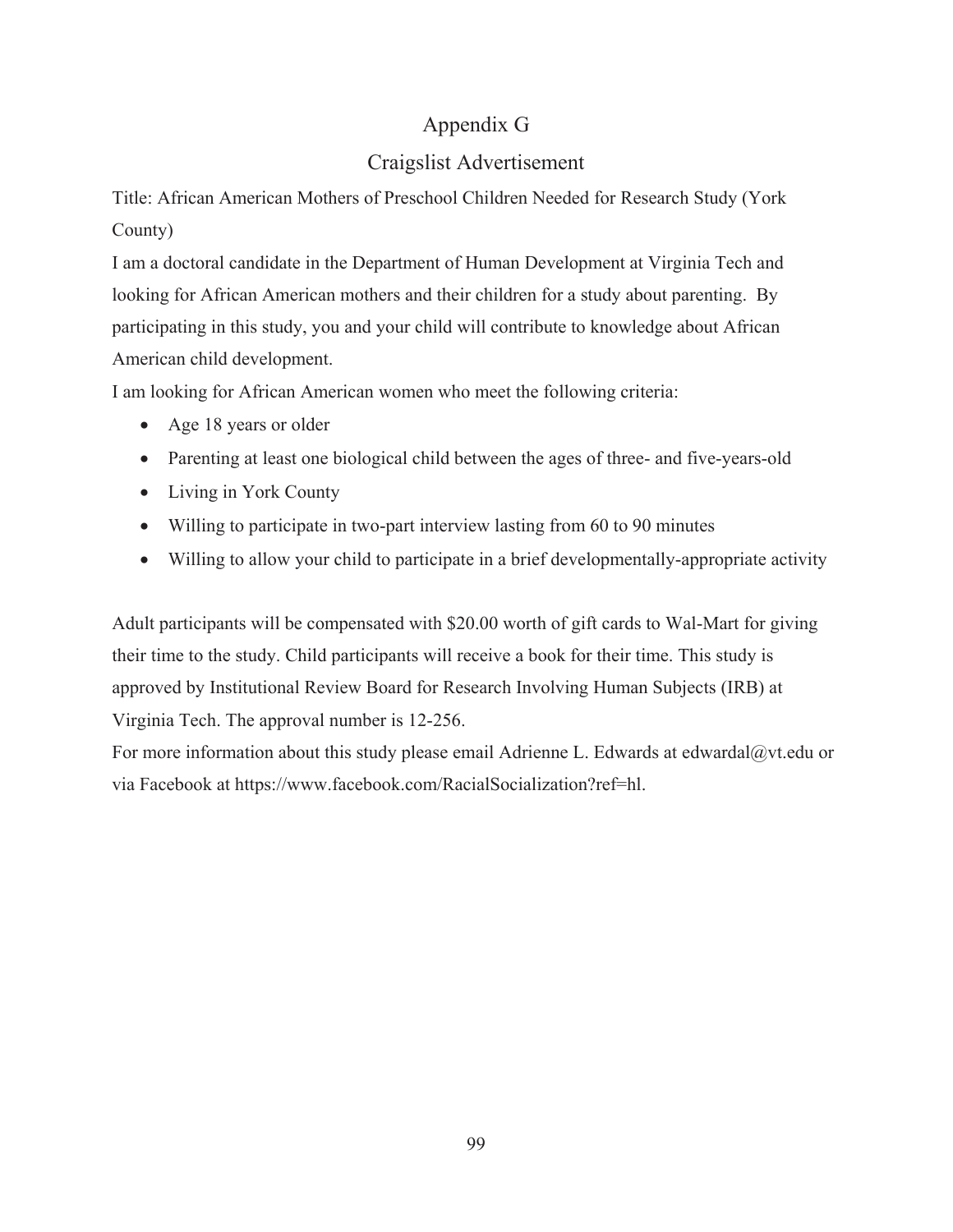# Appendix H

## Eligibility Questionnaire

Script: *I want to ask you some you some questions to find out if you are eligible to participate in the study. By responding to these questions, you give your consent to participate. You may choose to answer only some of these questions. You may stop responding to questions at any time. If you are eligible to participate, I will ask you some additional questions to get some background information about you. After you respond to these additional questions, I will schedule a time with you for you to participate in the actual study.*

- 1. How many children do you have?
	- What are their ages?
	- How many of your children live with you?
- 2. What is the gender of your child that is between the ages of three and five?
- 3. What county do you live in?

### **These questions are about your racial background:**

- 1. Do you identify yourself as African American?
- 2. Were your parents born in the U.S.?
- 3. Were your mothers' parents born in the U.S.?
- 4. Were your fathers' parents born in the U.S.?

# **These questions are about the racial background of your oldest child's father and his family:**

- 1. Was your oldest child's father born in the U.S.?
- 2. Were both of his parents born in the U.S.?
- 3. Were the grandparents on his mother's side of the family born in the U.S.?
- 4. Were the grandparents on his father's side of the family born in the U.S.?

Are you willing to participate in an hour – hour and a half long interview during the day including weekends?

### **Demographic Information:**

- 1. What type of work do you do?
- 2. What is the highest level of education you have accomplished?
- 3. Do you have any certifications or specialized training? If so, in what area(s)?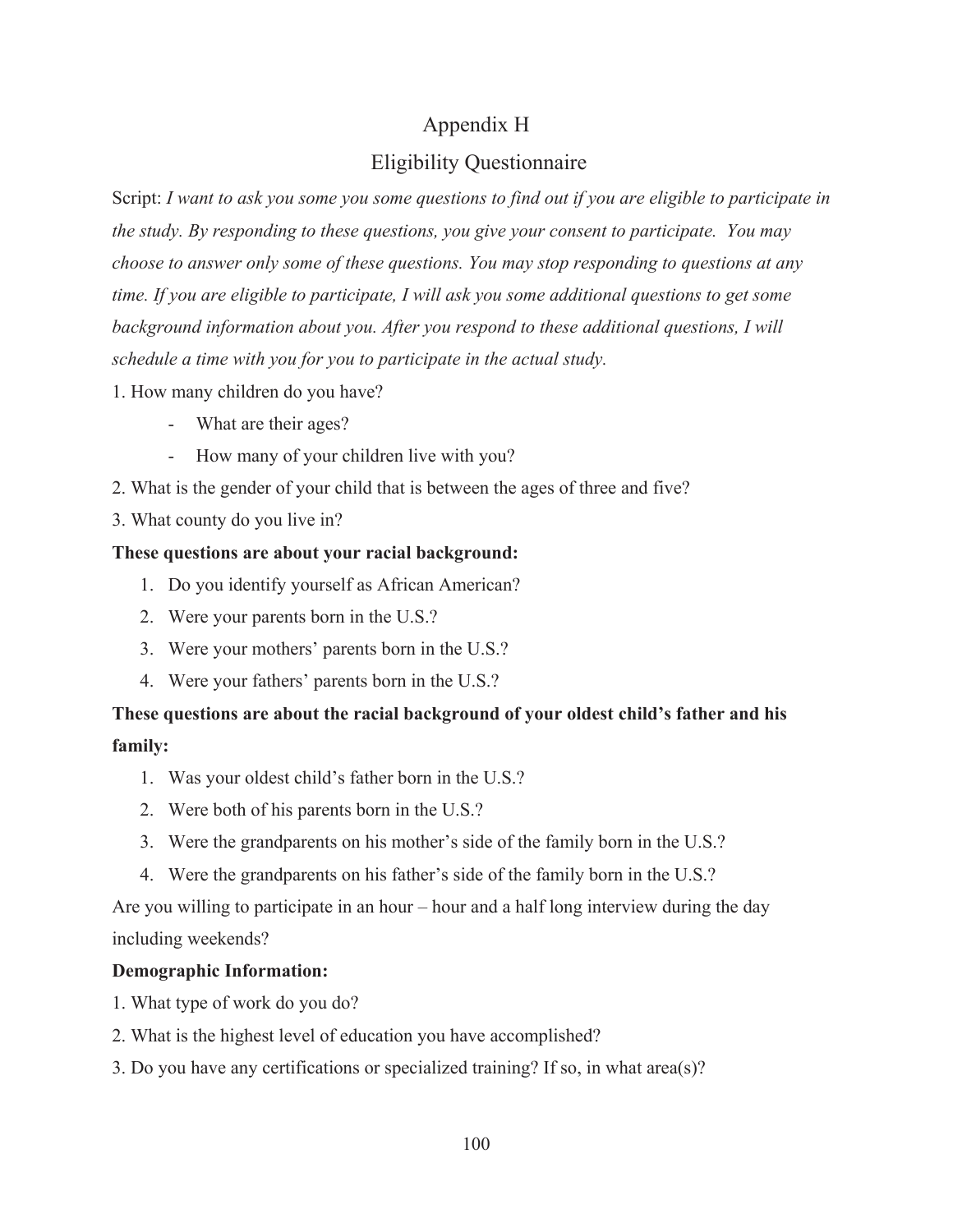- 4. What is your salary?
- 5. What is your combined household income?
- 6. Who lives in your household?
- 7. What is your marital status?
- 8. How old are you?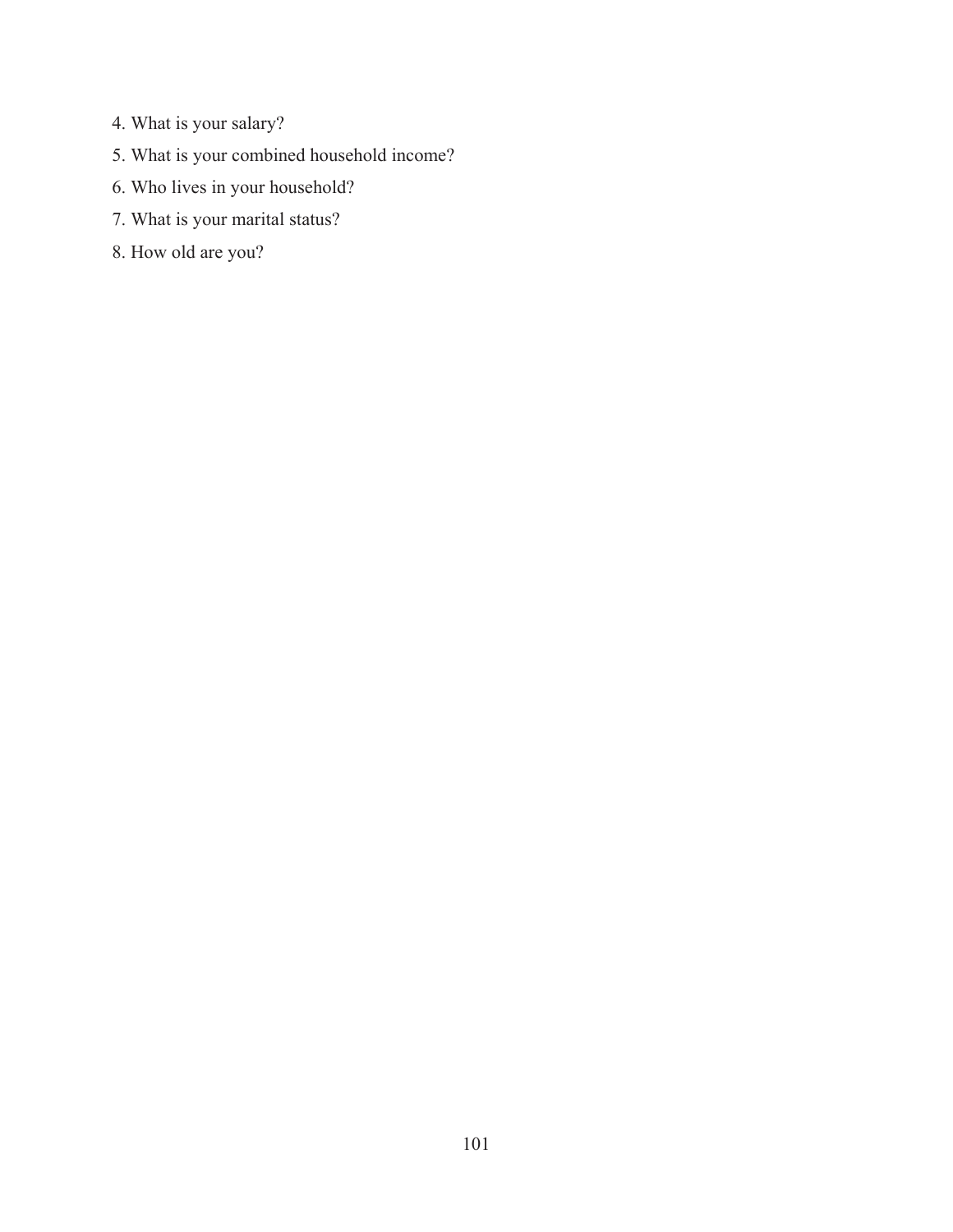## Appendix I

## Adult Informed Consent

#### **Participant ID:**

**Project Title:** The Maternal Racial Socialization of Young Children

**Purpose of this study:** The purpose of this study is to understand how African American mothers racially socialize their young children. This consent form is to help you make an informed decision about whether or not to participate in this study. Your participation is completely voluntary. You may ask questions at any time during this interview. You may end the interview at any time if you begin to feel uncomfortable or change your mind about participating in the study.

**Procedures:** You will participate in a two-part interview lasting approximately 60 to 90 minutes. The interview will be audio-recorded.

**Benefits:** You will be helping by contributing to knowledge about how African American child development.

**Risks:** During the interview, you will be asked questions about racism and skin color. Sometimes talking about those topics makes people uncomfortable or upset. Please know that you may end the interview at any time and skip any questions that you are not comfortable about answering.

**Compensation:** You will receive two \$10.00 gift cards (for a total of \$20.00) to Wal-Mart for completing the entire study. You will receive a \$10.00 gift to Wal-Mart if you do not complete the study. You will receive the gift card(s) at the end of the study. You will be asked to sign a receipt confirming that you received the gift card(s).

**Confidentiality:** All materials related to your participation in the study (e.g., signed consent form, audio-tape of the interviews, notes written during the interview, and gift card receipt) will be kept in a locked file cabinet. The transcript (i.e., the written version of the interview) will be encrypted and stored on a password protected computer. You will be assigned a subject identification number and will be identified by that number in the study. Your real name and identifying information will never be used in the study or in any publications or presentations based on the study. Only the dissertation advisor, research assistants, and I will have access to your information. The only instances where confidentiality cannot be maintained is if you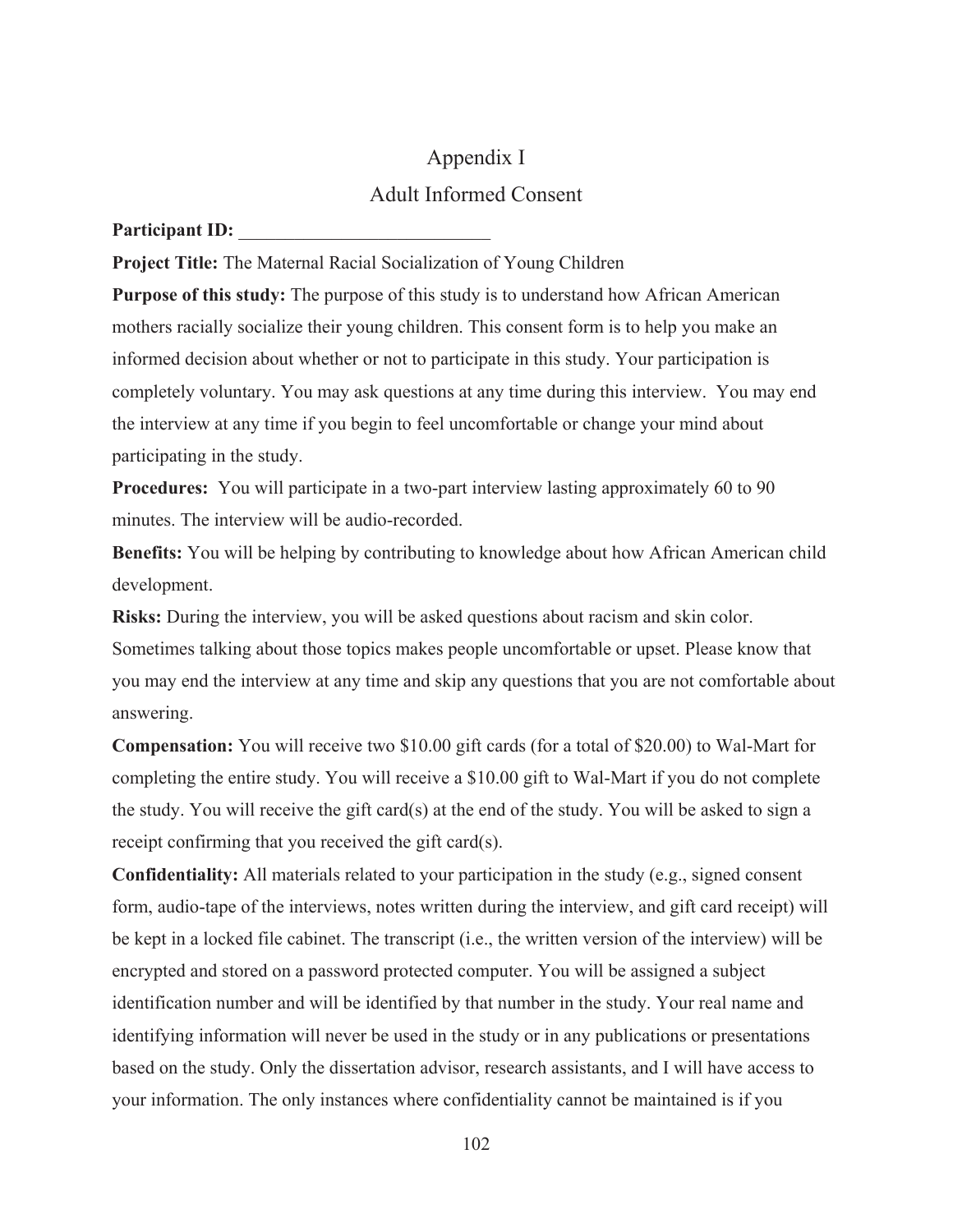communicate intent to harm yourself or someone else or in instances where you talk about current child or elder abuse. Also, you may request that I stop audio recording you at any point during the study. You may also request that any audio recordings be destroyed.

**Approval of Research:** This research has been approved by the Institutional Review Board for Research Involving Human Subjects (IRB) at Virginia Tech. The approval number is

#### **If you have any questions about this research project, please feel free to contact:**

Adrienne L. Edwards (Principal Investigator) Dr. April L. Few-Demo (Advisor) (864) 314-9845 (540) 231-2664 edwardal@vt.edualfew@vt.edu Dr. David Moore, IRB Chair (540) 231-4991 moored@vt.edu

#### **Participant's Permission:**

I have read and understand this document. By signing this consent form, I agree to participate in the study.

Printed Name: \_\_\_\_\_\_\_\_\_\_\_\_\_\_\_\_\_\_\_\_\_\_\_\_\_\_\_\_\_\_\_\_\_\_\_\_

Signature: \_\_\_\_\_\_\_\_\_\_\_\_\_\_\_\_\_\_\_\_\_\_\_\_\_\_\_\_\_\_\_\_\_\_\_\_\_\_\_

Date: \_\_\_\_\_\_\_\_\_\_\_\_\_\_\_\_\_\_\_\_\_\_\_\_\_\_\_\_\_\_\_\_\_\_\_\_\_\_\_\_\_\_\_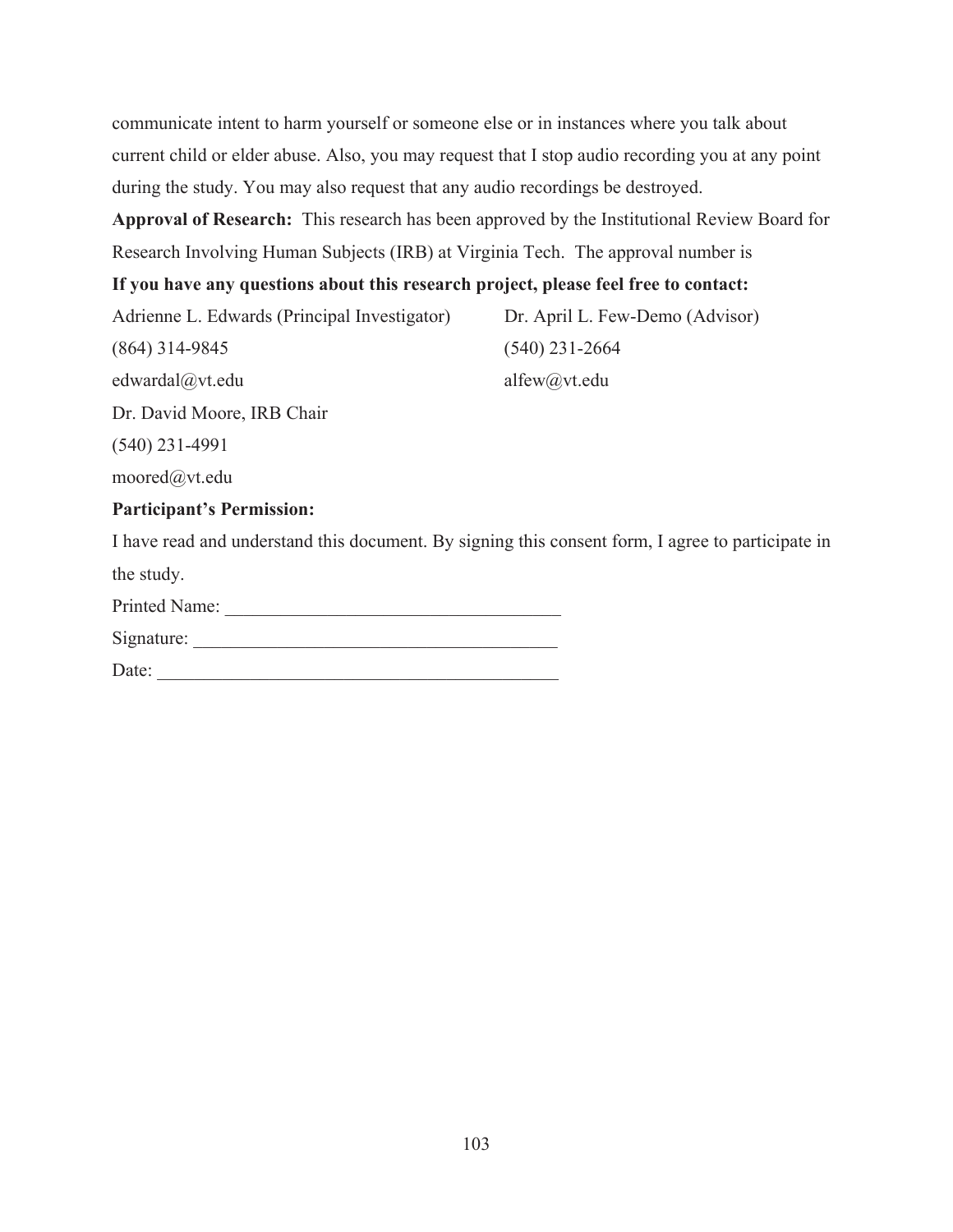# Appendix J Parent Permission Form

#### **Participant ID:**

**Project Title:** The Maternal Racial Socialization of Young Children

**Purpose of this study:** The purpose of this study is to understand how African American mothers racially socialize their young children. This consent form is to help you make an informed decision about whether or not to allow your child to participate in the study. Your child's participation is completely voluntary. You or your child may ask questions at any time during this interview. You or your child may end the developmentally-appropriate activity at any time if either of you begin to feel uncomfortable or change your mind about participating in the study.

**Procedures:** Your child will participate in a brief activity with cartoon images of children with skin tones varying from light to dark. A research assistant or I will ask your child a series of questions about the cartoon images. Here is an example: "Who looks nice?" Your child will be videotaped as he or she participates in this activity.

**Benefits:** Your child will help by contributing to knowledge about how racial socialization influences racial preferences in young, African American children.

**Risks:** There are no known risks for your child associated with this research. I do not expect that your child's participation will pose any risk to her or him.

**Compensation:** Your child will receive a children's book for her or his participation. Your child will receive the book even if he or she chooses not to complete the entire study. You will be asked to sign a receipt confirming that your child received the book.

**Confidentiality:** All materials related to your participation in the study (e.g., signed consent form, gift card receipt) will be kept in a locked file cabinet. Your child's responses to the measure will be encrypted and stored on a password protected computer. Your child will be assigned a subject identification number and will be identified by that number in the study. Your child's real name and identifying information will never be used in the study or in any publications or presentations based on the study. Only the dissertation advisor, research assistants, and I will have access to your child's information. Examples of when confidentiality cannot be maintained is if your child communicates intent to harm himself or someone else or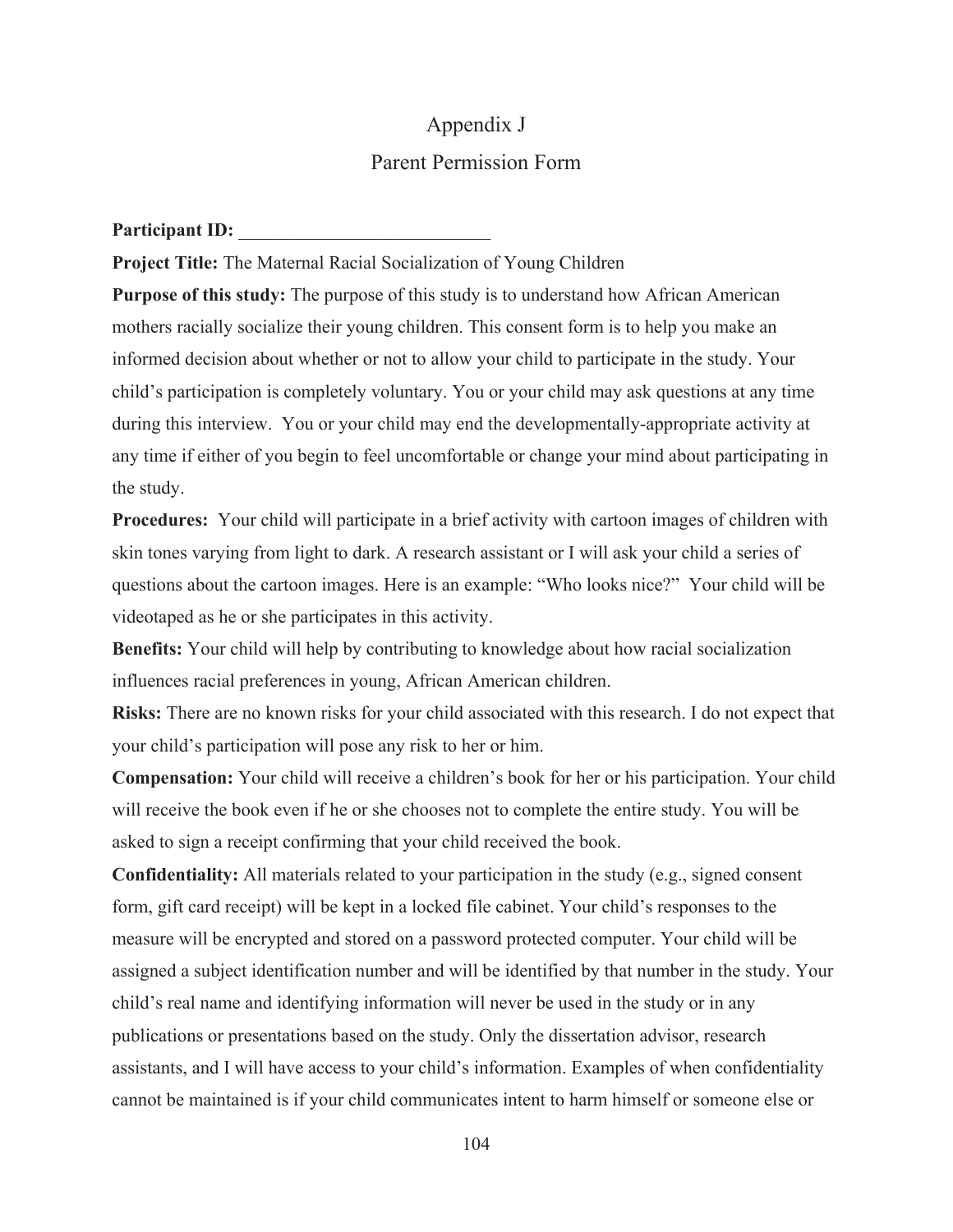discloses current cases of child or elder abuse are disclosed. Video recording of your child participating in the exercise may be shown during presentations of this research at conferences and other scholarly events. The video recording of your child will not include the name of you or your child or where you live. You may consent to participate in the study but decline to have the video recording shown to others outside of the research project. You or your child may request that I stop video recording at any time. Also, you may request that the videotape be destroyed. **Approval of Research:** This research has been approved by the Institutional Review Board for Research Involving Human Subjects (IRB) at Virginia Tech. The approval number is If you have any questions about this research project, please feel free to contact: Adrienne L. Edwards (Principal Investigator) Dr. April L. Few-Demo (Advisor) (864) 314-9845 (540) 231-2664 edwardal@vt.edu alfew@vt.edu Dr. David Moore, IRB Chair (540) 231-4991 moored@vt.edu **Participant's Permission:** I have read and understand this document. By signing this consent form, I agree to allow my

child to participate in the study.

| Child's Name:          |
|------------------------|
| Parents' Printed Name: |
| Parent's Signature:    |
| Date:                  |

I agree to allow the video recording of my child to be shown to others outside of this project during conference presentations and other scholarly events.

Printed Name: Signature: \_\_\_\_\_\_\_\_\_\_\_\_\_\_\_\_\_\_\_\_\_\_\_\_\_\_\_\_\_\_\_\_\_\_\_\_\_\_\_\_\_\_\_\_\_\_

Date: \_\_\_\_\_\_\_\_\_\_\_\_\_\_\_\_\_\_\_\_\_\_\_\_\_\_\_\_\_\_\_\_\_\_\_\_\_\_\_\_\_\_\_\_\_\_\_\_\_\_\_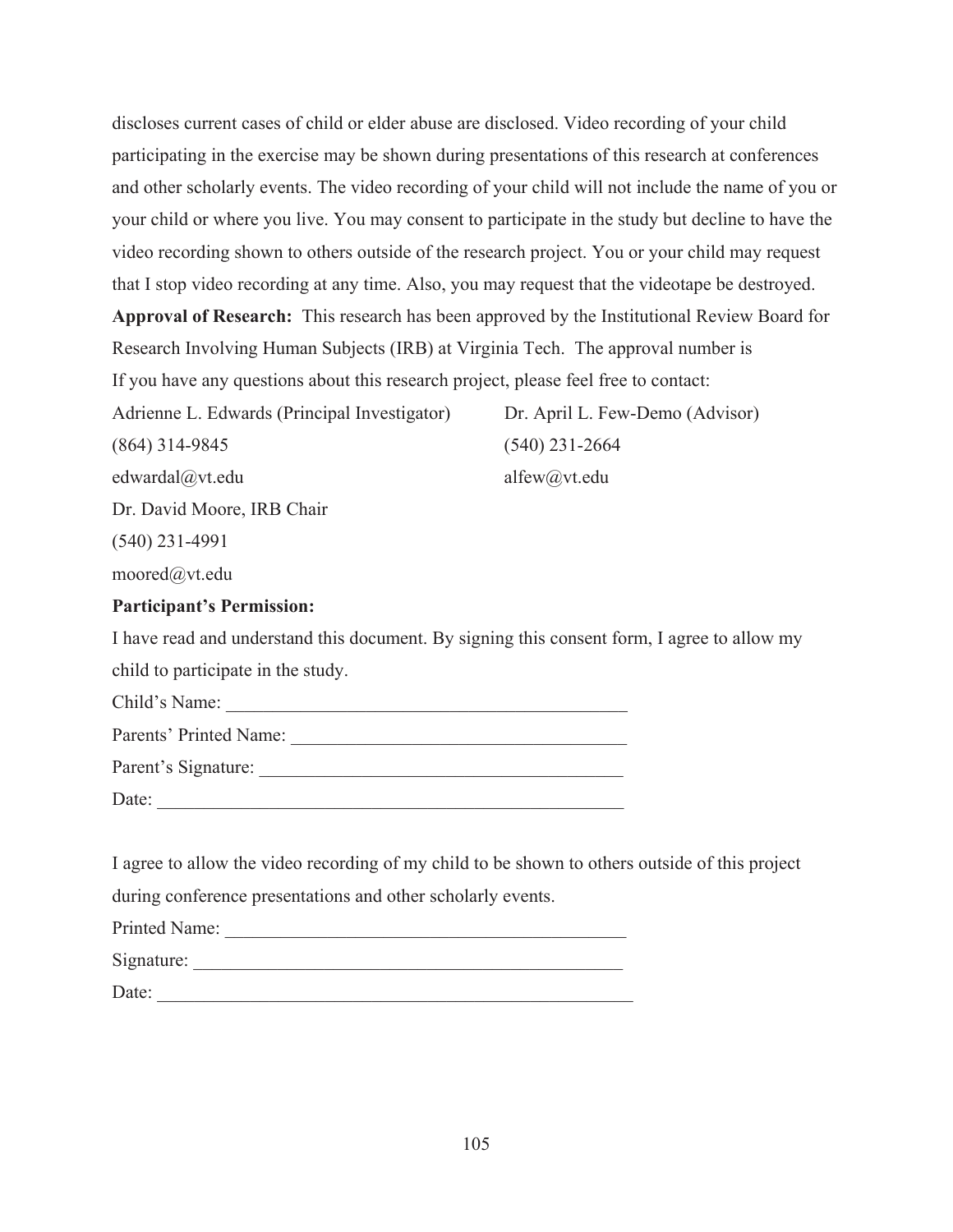I choose NOT to allow the video recording of my child to be shown to others outside of this project during conference presentations and other scholarly events. Printed Name: Signature: \_\_\_\_\_\_\_\_\_\_\_\_\_\_\_\_\_\_\_\_\_\_\_\_\_\_\_\_\_\_\_\_\_\_\_\_\_\_\_\_\_\_\_\_\_\_ Date: \_\_\_\_\_\_\_\_\_\_\_\_\_\_\_\_\_\_\_\_\_\_\_\_\_\_\_\_\_\_\_\_\_\_\_\_\_\_\_\_\_\_\_\_\_\_\_\_\_\_\_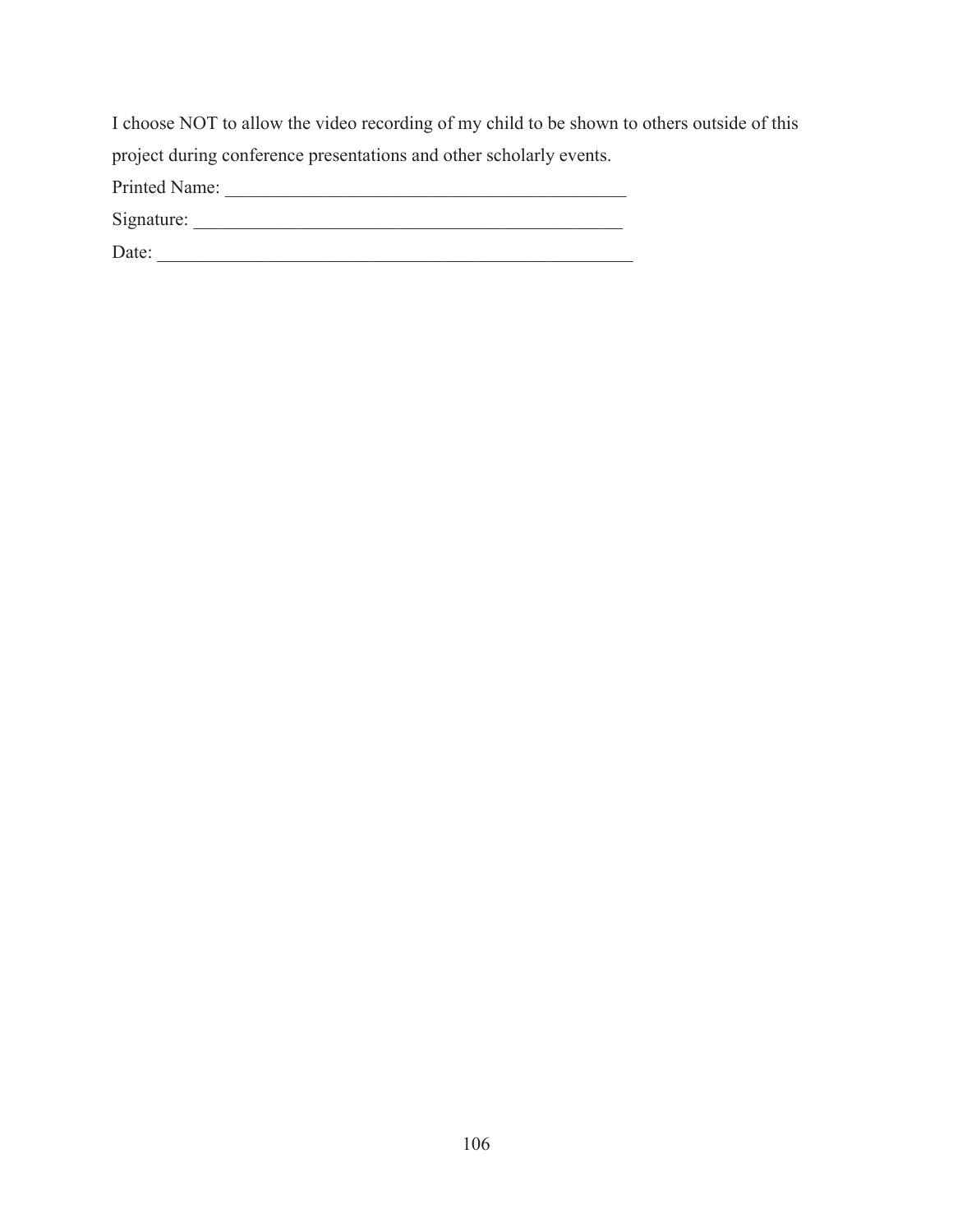# Appendix K Script for Child Assent

*Hi, my name is*  $\cdots$   $\cdots$   $\cdots$   $\cdots$   $\cdots$   $\cdots$   $\cdots$   $\cdots$   $\cdots$   $\cdots$   $\cdots$   $\cdots$   $\cdots$   $\cdots$   $\cdots$   $\cdots$   $\cdots$   $\cdots$   $\cdots$   $\cdots$   $\cdots$   $\cdots$   $\cdots$   $\cdots$   $\cdots$   $\cdots$   $\cdots$   $\cdots$   $\cdots$   $\cdots$   $\cdots$   $\cdots$   $\cdots$   $\cdots$  *things. I would like your help with my project. I'd like to show you some cartoon characters and ask you some questions about them. I'm going to videotape us while I ask you the questions about the cartoons, so that I can remember what you say. Your mommy said it is okay for me to ask you these questions but you get to decide too. You don't have to answer the questions if you don't want to and you can stop answering questions whenever you want. You can also tell me if you want me to turn the video camera off and I will do it. You won't get in trouble if you stop answering the questions. Would you like to help me with my project?*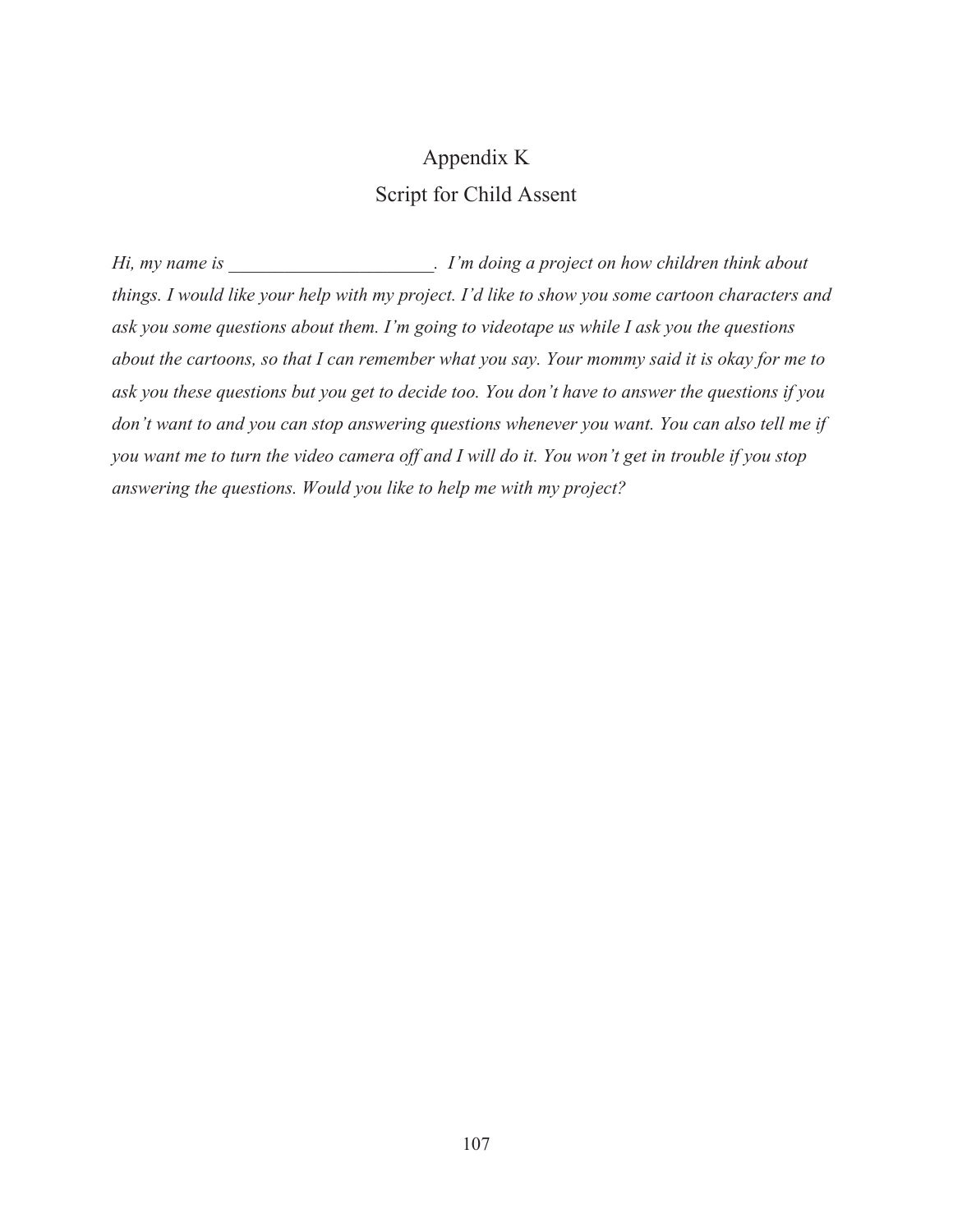## Appendix L

## Modified Version of the Clark Doll Test

Script: *Here are the cartoon images that I told you about. I'm going to ask you some questions about them. There is no right or wrong answer.* 

Who (1) "would you like to play with", (2) "looks nice," (3) "looks bad," (4) "looks like a White child," (5) "looks like an African American child, " (6) "looks like a Black child," and (7) "looks like you" (Clark & Clark, 1947, p. 169).

(8) Who do you want to be your friend (Jordan & Hernandez-Reif, 2009, p. 394).

(9) Who is the prettiest?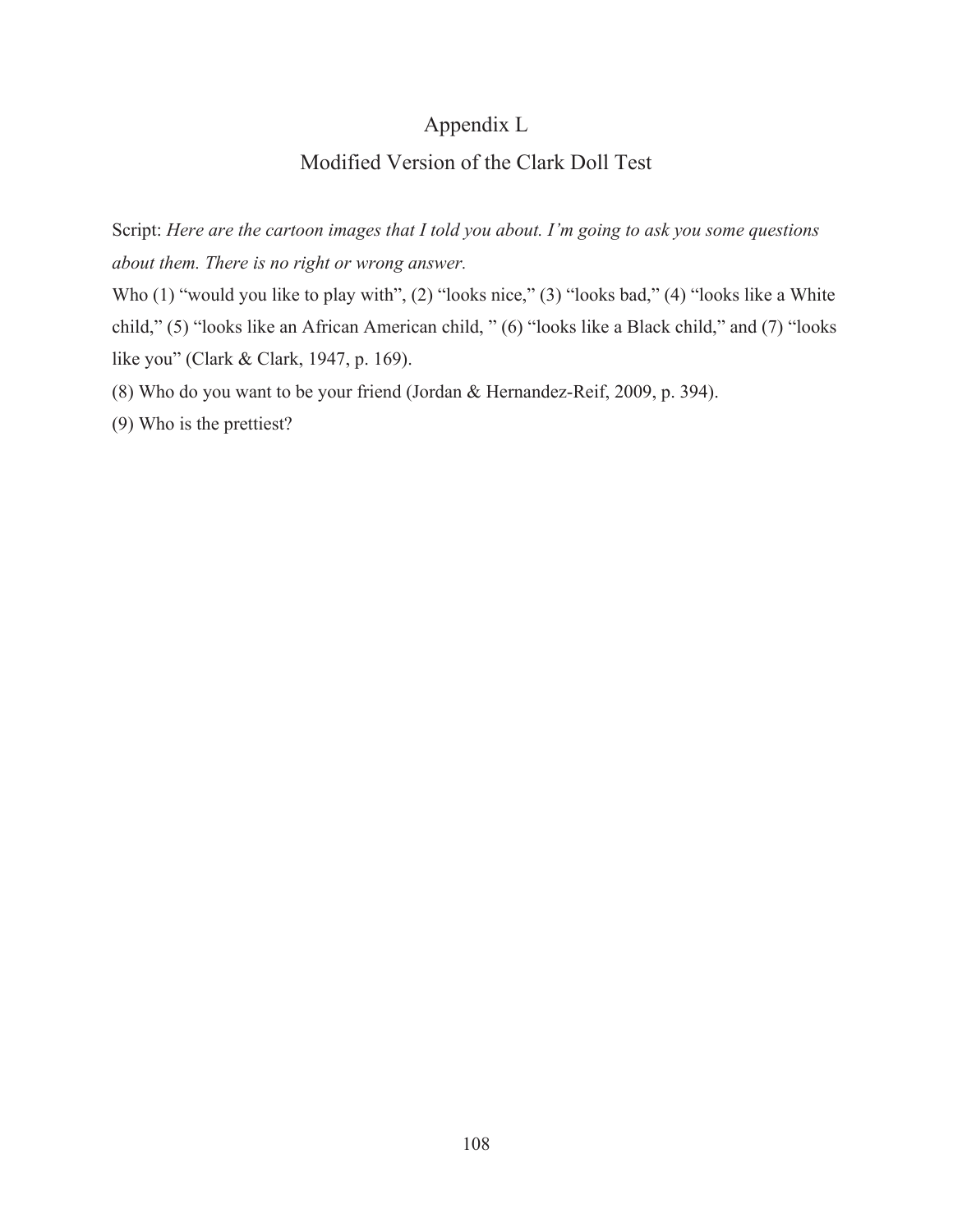# Appendix M Receipt for \$10.00 Gift Card and Book

| Date:                                              |                                                                                       |
|----------------------------------------------------|---------------------------------------------------------------------------------------|
| <u> 2008 - Johann Stein, mars et al. (b. 1982)</u> | (mother's name) acknowledge that I received a                                         |
|                                                    |                                                                                       |
|                                                    | (child's name) received a book for our participation in the study The Maternal Racial |
|                                                    | Socialization of Young Children; IRB Approval #_________________.                     |
|                                                    |                                                                                       |
|                                                    |                                                                                       |
|                                                    | Receipt for \$20.00 Gift Cards and Book                                               |
| Date: $\qquad \qquad$                              |                                                                                       |
|                                                    | (mother's name) acknowledge that I received                                           |

two gift cards to Wal-Mart worth a total of \$20.00 and my child

\_\_\_\_\_\_\_\_\_\_\_\_\_\_\_\_\_\_\_\_\_\_\_\_\_\_\_\_\_\_\_\_\_ (child's name) received a book for our participation in

the study *The Maternal Racial Socialization of Young Children;* IRB Approval

#\_\_\_\_\_\_\_\_\_\_\_\_\_\_\_\_\_.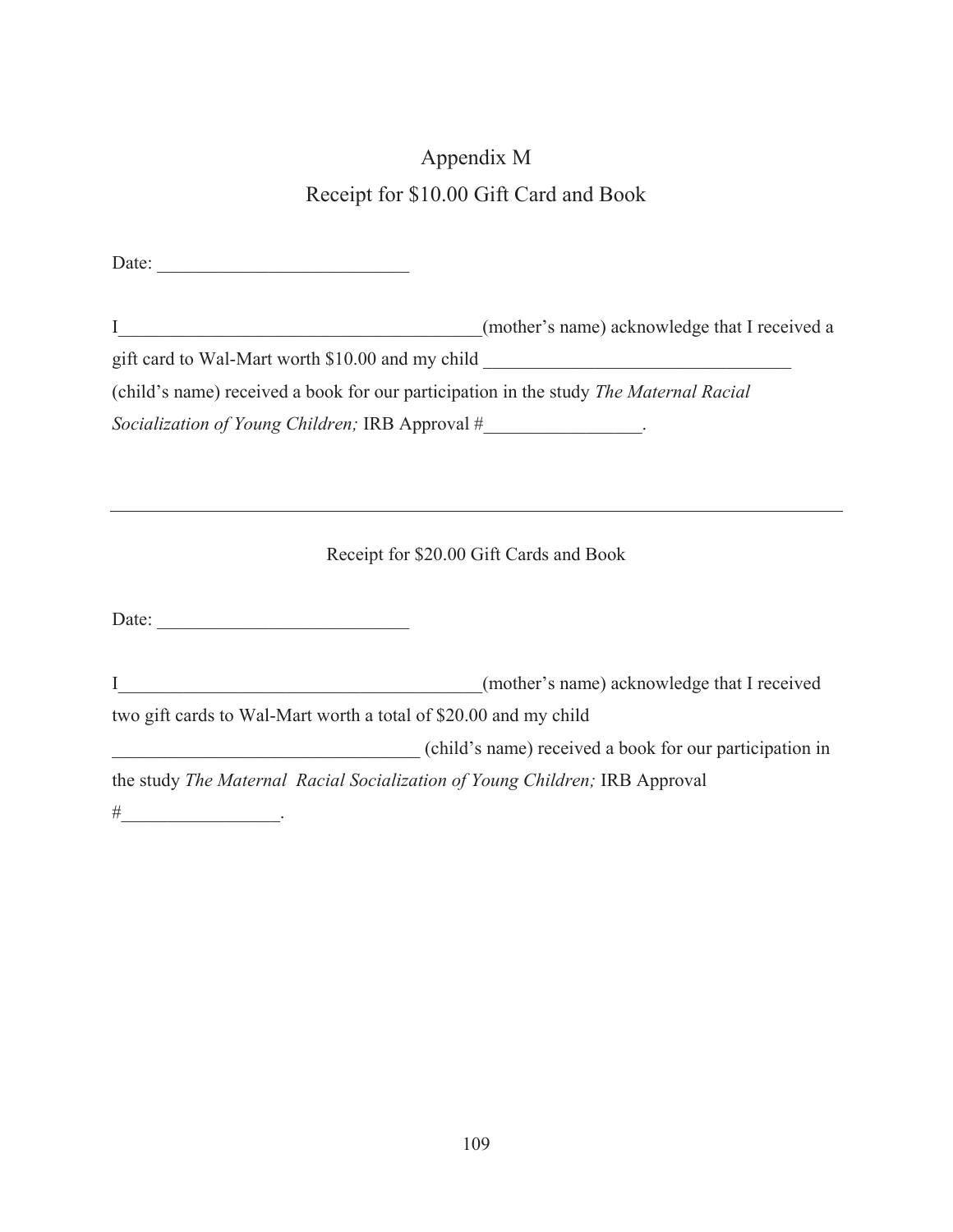## Appendix N

## Final Coding Scheme

- I. Motherwork as Conscientization
	- A. Types of racial socialization strategies and messages
		- a. Cultural socialization strategies and messages
		- b. Egalitarian socialization strategies and messages
		- c. Gendered cultural socialization strategies and messages
	- B. Sense of Social Stratification Mechanisms
		- a. Racism
		- b. Awareness of subtle racism
		- c. Nigger
		- d. Discrimination
	- C. Guidelines for External Forces
		- a. Good intentions
		- b. Reinforce colorblindness
		- c. Feelings of Helplessness
	- D. Fear of External Forces' Influences
		- a. Negative outcomes
		- b. Pressures from society
	- E. Practice of Active Intervention Against External Forces
		- a. Talk with adult
		- b. Talk with teacher
		- c. Talk with biological child
	- F. Reflective Thinking
		- a. Result of the modified Clark Doll Test
		- b. Predictions for child's racial preferences
			- i. Choose everybody
			- ii. Don't know
			- iii. Be good at it
			- iv. Choose own skin color
			- v. Choose Caucasian cartoon character
		- c. Reactions to and understanding of child's racial preferences
		- d. Maternal beliefs about child's racial preferences

### II. Bidirectional Process in Maternal Racial Socialization

- A. Time of Readiness
	- a. Child's developmental level
	- b. Catalysts for conversations about race
		- i. Child notices differences in skin color
		- ii. Situation arises
		- iii. Child initiates
- B. Child Characteristics and Behaviors
	- a. Mental, behavioral, physical, and general (Meins, Fernyhough, Russell, & Clark-Carter, 1998)
	- b. Child repeats everything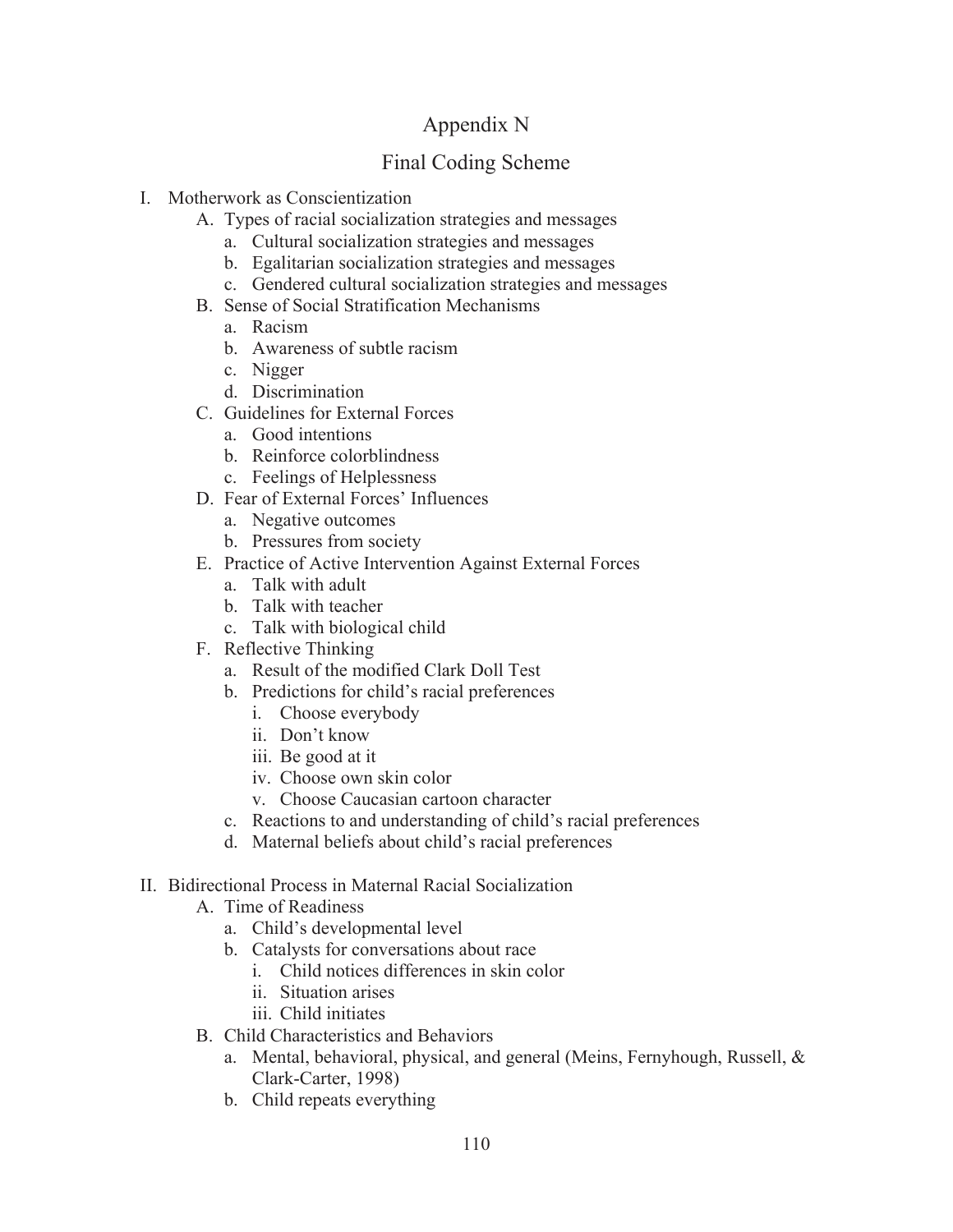- III. Skin Tone Politics in Maternal Racial Socialization
	- A. Skin Tone Socialization
		- a. Skin tone language
		- b. Sun exposure
	- B. Teasing
		- a. Preference for lighter skin
		- b. Family interaction
- IV. Defining African American Motherhood
	- A. Meanings of Motherhood
		- a. "It Means Everything"
		- b. Commonalities and variations in parenting
			- i. Biological connections
			- ii. Varies among mothers
		- c. Stereotypes about African American Mothers
			- i. Angry mother
			- ii. Welfare mother
			- iii. Promiscuous mother
	- B. Raising African American Boys
		- a. Contradictions
		- b. Disproportionately experience racism
		- c. Lack of acceptance by society
	- C. Marginalization
		- a. Work harder to prove yourself
		- b. Discrimination in the workplace
	- D. Roles
		- a. Teacher
			- i. Lessons to learn
		- b. Model
		- c. Nurturers
		- d. Supporter
		- e. Provider
	- E. Othermothering
		- a. Sources of cultural socialization